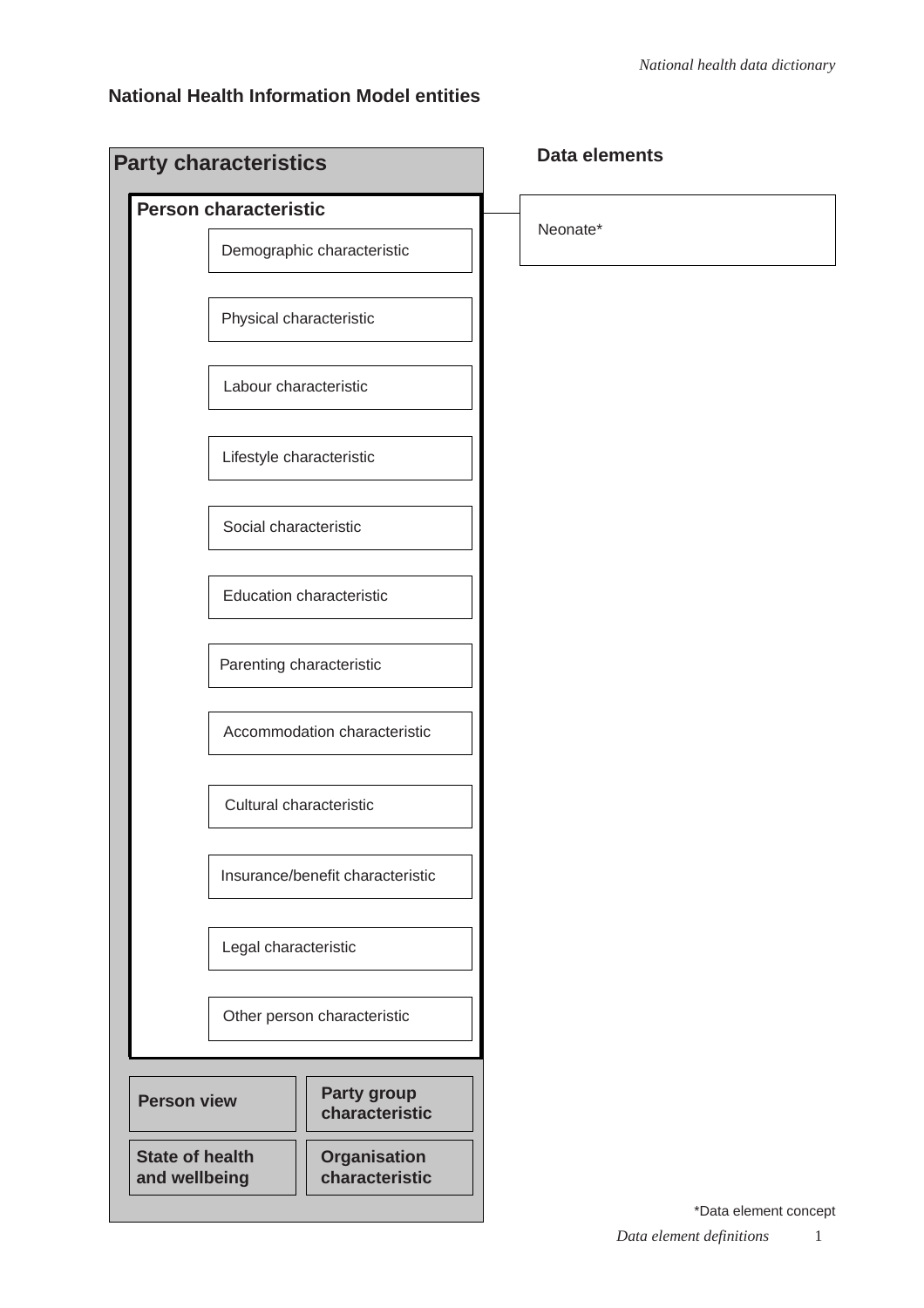## **Neonate**

| Admin. status:                                    | <b>CURRENT</b>                                                                                                                                                                                                                                                                                              |                                 | 1/07/95                                    |                   |  |  |  |
|---------------------------------------------------|-------------------------------------------------------------------------------------------------------------------------------------------------------------------------------------------------------------------------------------------------------------------------------------------------------------|---------------------------------|--------------------------------------------|-------------------|--|--|--|
| Identifying and definitional attributes           |                                                                                                                                                                                                                                                                                                             |                                 |                                            |                   |  |  |  |
| <b>NHIK</b> identifier:                           | 000103                                                                                                                                                                                                                                                                                                      | <b>Version number:</b><br>- 1   |                                            |                   |  |  |  |
| Data element type:                                |                                                                                                                                                                                                                                                                                                             | DATA ELEMENT CONCEPT            |                                            |                   |  |  |  |
| <b>Definition:</b>                                |                                                                                                                                                                                                                                                                                                             |                                 | A live birth who is less than 28 days old. |                   |  |  |  |
| <b>Context:</b>                                   | Perinatal                                                                                                                                                                                                                                                                                                   |                                 |                                            |                   |  |  |  |
| <b>Relational and representational attributes</b> |                                                                                                                                                                                                                                                                                                             |                                 |                                            |                   |  |  |  |
| Datatype:                                         |                                                                                                                                                                                                                                                                                                             |                                 | <b>Representational form:</b>              |                   |  |  |  |
| <b>Field size:</b>                                | Min.                                                                                                                                                                                                                                                                                                        | Max.                            | <b>Representational layout:</b>            |                   |  |  |  |
| Data domain:                                      |                                                                                                                                                                                                                                                                                                             |                                 |                                            |                   |  |  |  |
| <b>Guide for use:</b>                             |                                                                                                                                                                                                                                                                                                             |                                 |                                            |                   |  |  |  |
| <b>Verification rules:</b>                        |                                                                                                                                                                                                                                                                                                             |                                 |                                            |                   |  |  |  |
| <b>Collection methods:</b>                        |                                                                                                                                                                                                                                                                                                             |                                 |                                            |                   |  |  |  |
| <b>Related data:</b>                              |                                                                                                                                                                                                                                                                                                             |                                 |                                            |                   |  |  |  |
| <b>Administrative attributes</b>                  |                                                                                                                                                                                                                                                                                                             |                                 |                                            |                   |  |  |  |
| <b>Source document:</b>                           | International Classification of Diseases and Related Health Problems, 10th<br>Revision, WHO, 1992                                                                                                                                                                                                           |                                 |                                            |                   |  |  |  |
| <b>Source organisation:</b>                       |                                                                                                                                                                                                                                                                                                             | National Health Data Committee, |                                            |                   |  |  |  |
|                                                   |                                                                                                                                                                                                                                                                                                             |                                 | National Perinatal Data Advisory Committee |                   |  |  |  |
| National minimum data sets:                       |                                                                                                                                                                                                                                                                                                             |                                 |                                            |                   |  |  |  |
| Institutional health care                         |                                                                                                                                                                                                                                                                                                             |                                 |                                            | from $1/07/89$ to |  |  |  |
| <b>Perinatal collection</b>                       |                                                                                                                                                                                                                                                                                                             |                                 |                                            | from $1/07/97$ to |  |  |  |
| <i>Comments:</i>                                  | The neonatal period is exactly four weeks or 28 completed days, commencing<br>on the date of birth (day 0) and ending on the completion of day 27. For<br>example, a baby born on 1 October remains a neonate until completion of the<br>four weeks on 28 October and is no longer a neonate on 29 October. |                                 |                                            |                   |  |  |  |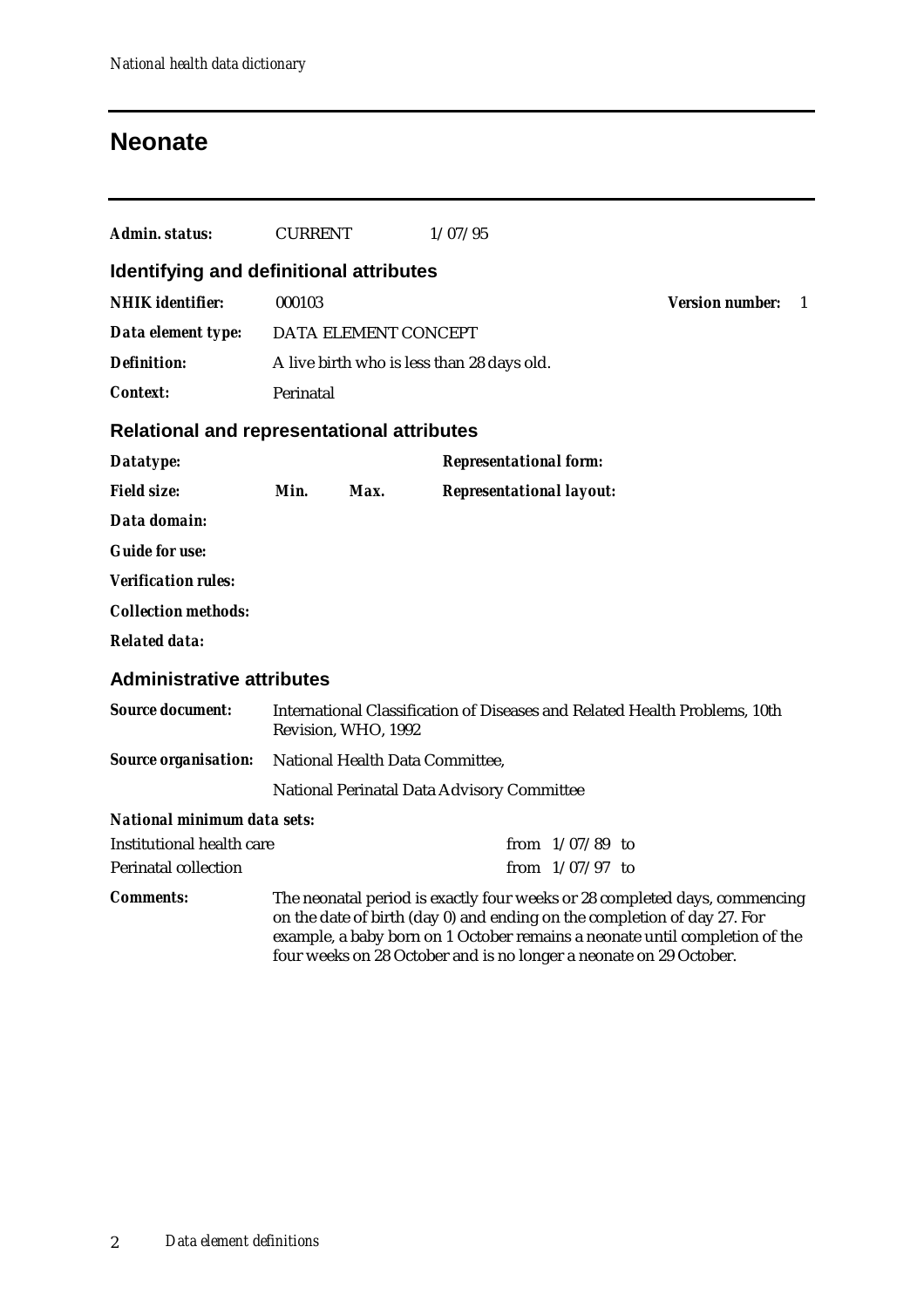### **National Health Information Model entities**

| <b>Party characteristics</b>                                                     |                                  | <b>Data elements</b>             |
|----------------------------------------------------------------------------------|----------------------------------|----------------------------------|
| <b>Person characteristic</b>                                                     |                                  |                                  |
|                                                                                  | Demographic characteristic       | Country of birth                 |
|                                                                                  |                                  | Date of birth                    |
|                                                                                  | Physical characteristic          | Indigenous status                |
|                                                                                  |                                  | Period of residence in Australia |
| Labour characteristic                                                            |                                  | Sex                              |
|                                                                                  | Lifestyle characteristic         | State/Territory of birth         |
| Social characteristic                                                            |                                  |                                  |
|                                                                                  | <b>Education characteristic</b>  |                                  |
|                                                                                  | Parenting characteristic         |                                  |
|                                                                                  | Accommodation characteristic     |                                  |
|                                                                                  | Cultural characteristic          |                                  |
|                                                                                  | Insurance/benefit characteristic |                                  |
| Legal characteristic                                                             |                                  |                                  |
|                                                                                  | Other person characteristic      |                                  |
| <b>Person view</b>                                                               | Party group<br>characteristic    |                                  |
| <b>State of health</b><br><b>Organisation</b><br>characteristic<br>and wellbeing |                                  |                                  |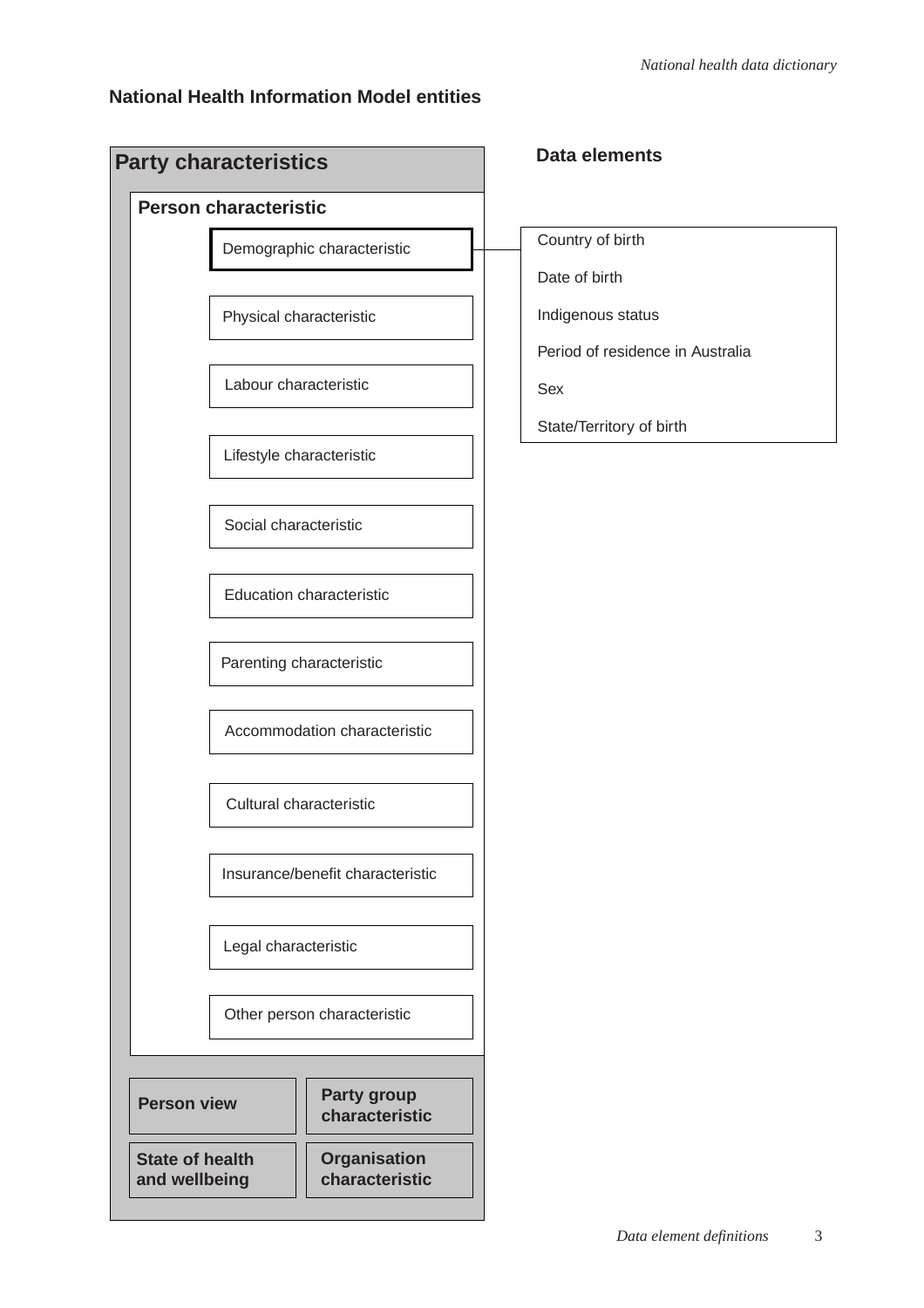## **Country of birth**

| Admin. status:          | CURRENT                                   | 1/07/94                                                                                                                                                                                                                                                                                                                                                                                                                                                                                                                                                                      |                 |  |
|-------------------------|-------------------------------------------|------------------------------------------------------------------------------------------------------------------------------------------------------------------------------------------------------------------------------------------------------------------------------------------------------------------------------------------------------------------------------------------------------------------------------------------------------------------------------------------------------------------------------------------------------------------------------|-----------------|--|
|                         | Identifying and definitional attributes   |                                                                                                                                                                                                                                                                                                                                                                                                                                                                                                                                                                              |                 |  |
| <b>NHIK</b> identifier: | 000035                                    |                                                                                                                                                                                                                                                                                                                                                                                                                                                                                                                                                                              | Version number: |  |
| Data element type:      | <b>DATA ELEMENT</b>                       |                                                                                                                                                                                                                                                                                                                                                                                                                                                                                                                                                                              |                 |  |
| <b>Definition:</b>      | The country in which the person was born. |                                                                                                                                                                                                                                                                                                                                                                                                                                                                                                                                                                              |                 |  |
| Context:                | groups.                                   | Country of birth is important in the study of access to services by different<br>population sub-groups. Country of birth is the most easily collected and<br>consistently reported of possible data items. The item provides a link between<br>the Census of Population and Housing, other ABS statistical collections and<br>regional data collections. Country of birth may be used in conjunction with<br>other data elements such as period of residence in Australia, etc., to derive<br>more sophisticated measures of access to services by different population sub- |                 |  |

### **Relational and representational attributes**

| Datatype:                          | Numeric                                                                                                                                                                                                                                                                                                                                                                                                                                                                                  | <b>Representational form:</b>                                                                                                                  | <b>CODE</b> |  |  |  |
|------------------------------------|------------------------------------------------------------------------------------------------------------------------------------------------------------------------------------------------------------------------------------------------------------------------------------------------------------------------------------------------------------------------------------------------------------------------------------------------------------------------------------------|------------------------------------------------------------------------------------------------------------------------------------------------|-------------|--|--|--|
| <b>Field size:</b>                 | <b>Min.</b> 4<br>Max. 4                                                                                                                                                                                                                                                                                                                                                                                                                                                                  | <b>Representational layout: NNNN</b>                                                                                                           |             |  |  |  |
| Data domain:                       |                                                                                                                                                                                                                                                                                                                                                                                                                                                                                          | Australian Standard Classification of Countries for Social Statistics (ASCCSS)<br>4-digit (individual country) level. ABS catalogue no. 1269.0 |             |  |  |  |
| <b>Guide for use:</b>              | A country, even if it comprises other discrete political entities such as states, is<br>treated as a single unit for all data domain purposes. Parts of a political entity<br>are not included in different groups. Thus, Hawaii is included in Northern<br>America (as part of the identified country United States of America), despite<br>being geographically close to and having similar social and cultural<br>characteristics as the units classified to Polynesia in the ASCCSS. |                                                                                                                                                |             |  |  |  |
| <b>Verification rules:</b>         |                                                                                                                                                                                                                                                                                                                                                                                                                                                                                          |                                                                                                                                                |             |  |  |  |
| <b>Collection methods:</b>         |                                                                                                                                                                                                                                                                                                                                                                                                                                                                                          |                                                                                                                                                |             |  |  |  |
| <b>Related data:</b>               | supersedes previous data element Country of birth, version 1                                                                                                                                                                                                                                                                                                                                                                                                                             |                                                                                                                                                |             |  |  |  |
| <b>Administrative attributes</b>   |                                                                                                                                                                                                                                                                                                                                                                                                                                                                                          |                                                                                                                                                |             |  |  |  |
| <b>Source document:</b>            | ABS Catalogue No. 1269.0                                                                                                                                                                                                                                                                                                                                                                                                                                                                 |                                                                                                                                                |             |  |  |  |
|                                    | <b>Source organisation:</b> Australian Bureau of Statistics                                                                                                                                                                                                                                                                                                                                                                                                                              |                                                                                                                                                |             |  |  |  |
| <b>National minimum data sets:</b> |                                                                                                                                                                                                                                                                                                                                                                                                                                                                                          |                                                                                                                                                |             |  |  |  |
| Institutional health care          |                                                                                                                                                                                                                                                                                                                                                                                                                                                                                          | from $1/07/89$ to                                                                                                                              |             |  |  |  |
| Institutional mental health care   |                                                                                                                                                                                                                                                                                                                                                                                                                                                                                          | from $1/07/97$ to                                                                                                                              |             |  |  |  |
| <b>Perinatal collection</b>        |                                                                                                                                                                                                                                                                                                                                                                                                                                                                                          | from $1/07/97$ to                                                                                                                              |             |  |  |  |
| <b>Comments:</b>                   | and demographic statistics, 1993                                                                                                                                                                                                                                                                                                                                                                                                                                                         | As defined in the ABS Directory of concepts and standards for social, labour                                                                   |             |  |  |  |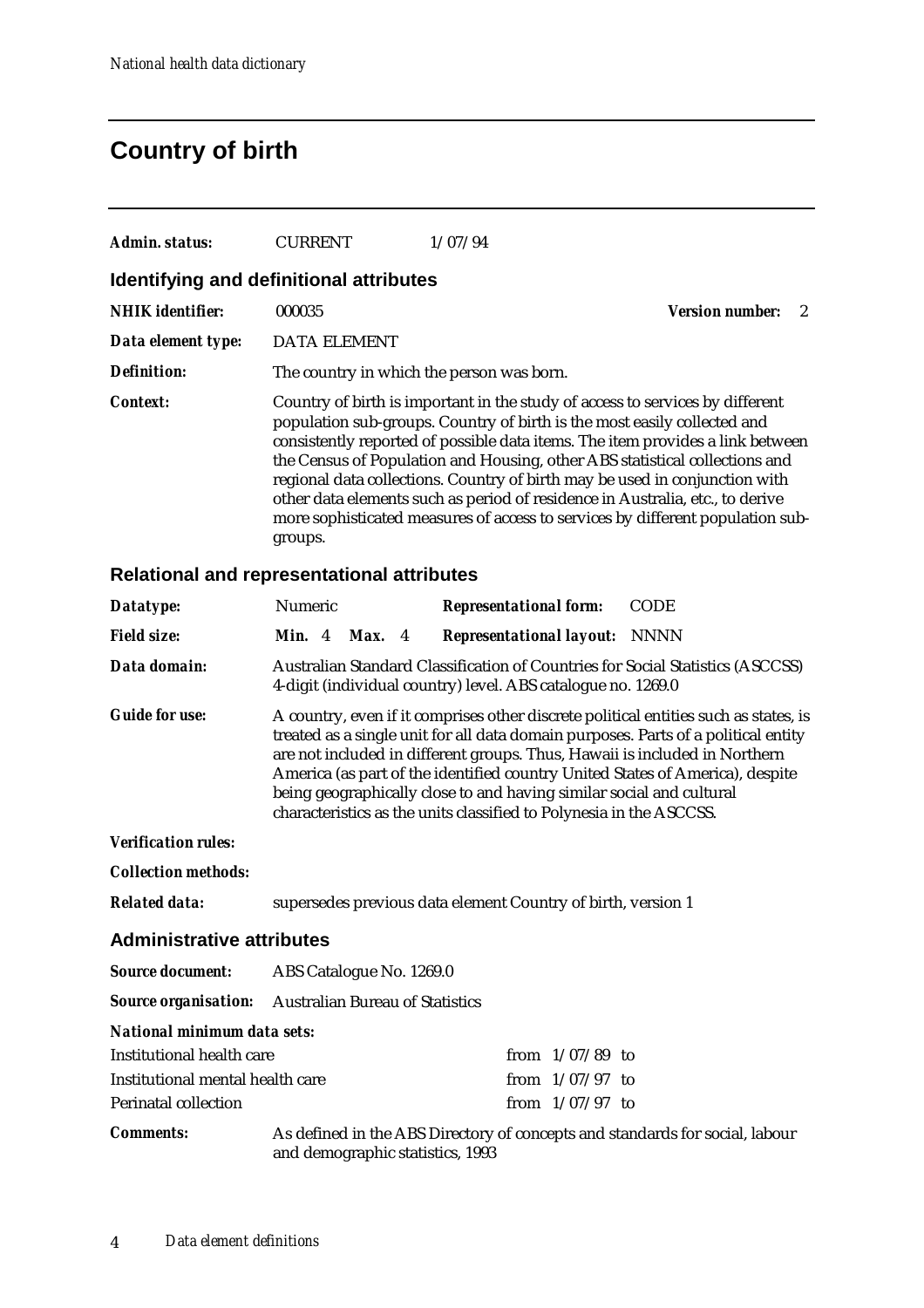## **Date of birth**

| <b>Admin. status:</b>                                      | <b>CURRENT</b>                                                                                                                                                                                                           |  | 1/07/94                         |  |                                                                                                                                                                 |
|------------------------------------------------------------|--------------------------------------------------------------------------------------------------------------------------------------------------------------------------------------------------------------------------|--|---------------------------------|--|-----------------------------------------------------------------------------------------------------------------------------------------------------------------|
| Identifying and definitional attributes                    |                                                                                                                                                                                                                          |  |                                 |  |                                                                                                                                                                 |
| <b>NHIK</b> identifier:                                    | 000036                                                                                                                                                                                                                   |  |                                 |  | <b>Version number:</b><br>2                                                                                                                                     |
| Data element type:                                         | <b>DATA ELEMENT</b>                                                                                                                                                                                                      |  |                                 |  |                                                                                                                                                                 |
| <b>Definition:</b>                                         | The date of birth of the person.                                                                                                                                                                                         |  |                                 |  |                                                                                                                                                                 |
| <b>Context:</b>                                            |                                                                                                                                                                                                                          |  |                                 |  | Required to derive age for demographic analyses, for analysis by age at a point<br>of time and for use to derive a Diagnosis Related Group (admitted patients). |
| <b>Relational and representational attributes</b>          |                                                                                                                                                                                                                          |  |                                 |  |                                                                                                                                                                 |
| Datatype:                                                  | Numeric                                                                                                                                                                                                                  |  | <b>Representational form:</b>   |  | <b>DATE</b>                                                                                                                                                     |
| <b>Field size:</b>                                         | <b>Min.</b> 8<br><b>Max.</b> 8                                                                                                                                                                                           |  | <b>Representational layout:</b> |  | DDMMYYYY                                                                                                                                                        |
| Data domain:                                               | <b>Valid dates</b>                                                                                                                                                                                                       |  |                                 |  |                                                                                                                                                                 |
| <b>Guide for use:</b>                                      | If date of birth is not known, provision should be made to collect age (in years)<br>and a date of birth derived from age.                                                                                               |  |                                 |  |                                                                                                                                                                 |
| <b>Verification rules:</b>                                 | For the provision of State and Territory hospital data to Commonwealth<br>agencies this field must:                                                                                                                      |  |                                 |  |                                                                                                                                                                 |
|                                                            | - be <= Admission date, otherwise resulting in a fatal error<br>- not be null                                                                                                                                            |  |                                 |  |                                                                                                                                                                 |
|                                                            | otherwise resulting in a fatal error.                                                                                                                                                                                    |  |                                 |  | - be consistent with diagnoses and procedure codes, for records to be grouped,                                                                                  |
| <b>Collection methods:</b>                                 | It is recommended that in cases where all components of the date of birth are<br>not known or where an estimate is arrived at from age, a valid date be used<br>together with a flag to indicate that it is an estimate. |  |                                 |  |                                                                                                                                                                 |
| <b>Related data:</b>                                       | supersedes previous data element Date of birth, version 1<br>is used in the derivation of Diagnosis related group, version 1                                                                                             |  |                                 |  |                                                                                                                                                                 |
| <b>Administrative attributes</b>                           |                                                                                                                                                                                                                          |  |                                 |  |                                                                                                                                                                 |
| <b>Source document:</b>                                    |                                                                                                                                                                                                                          |  |                                 |  |                                                                                                                                                                 |
| <b>Source organisation:</b> National Health Data Committee |                                                                                                                                                                                                                          |  |                                 |  |                                                                                                                                                                 |
| <b>National minimum data sets:</b>                         |                                                                                                                                                                                                                          |  |                                 |  |                                                                                                                                                                 |
| <b>Institutional health care</b>                           |                                                                                                                                                                                                                          |  | from $1/07/89$ to               |  |                                                                                                                                                                 |
| <b>Health labourforce</b>                                  |                                                                                                                                                                                                                          |  | from $1/07/89$ to               |  |                                                                                                                                                                 |
| <b>Perinatal collection</b>                                |                                                                                                                                                                                                                          |  | from $1/07/97$ to               |  |                                                                                                                                                                 |
| Community mental health care                               |                                                                                                                                                                                                                          |  | from $1/07/98$ to               |  |                                                                                                                                                                 |
| <b>Comments:</b>                                           |                                                                                                                                                                                                                          |  |                                 |  |                                                                                                                                                                 |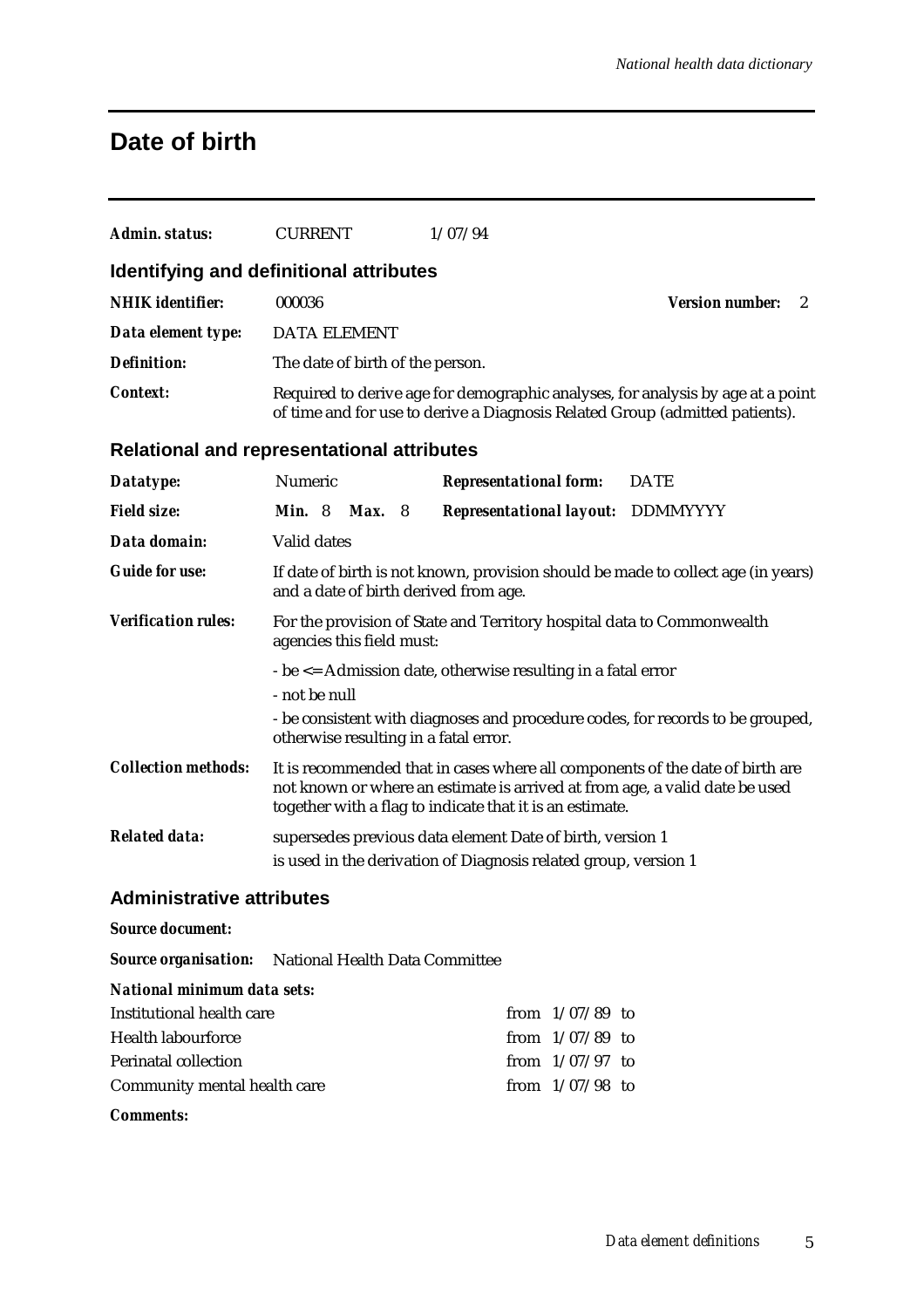## **Indigenous status**

| Admin. status:          | CURRENT                                 | 1/07/97                                                                                                                                                                                                                                                                                                                                                                                                  |                        |
|-------------------------|-----------------------------------------|----------------------------------------------------------------------------------------------------------------------------------------------------------------------------------------------------------------------------------------------------------------------------------------------------------------------------------------------------------------------------------------------------------|------------------------|
|                         | Identifying and definitional attributes |                                                                                                                                                                                                                                                                                                                                                                                                          |                        |
| <b>NHIK</b> identifier: | 000001                                  |                                                                                                                                                                                                                                                                                                                                                                                                          | <b>Version number:</b> |
| Data element type:      | <b>DATA ELEMENT</b>                     |                                                                                                                                                                                                                                                                                                                                                                                                          |                        |
| Definition:             |                                         | An Aboriginal or Torres Strait Islander is a person of Aboriginal or Torres<br>Strait Islander descent who identifies as an Aboriginal or Torres Strait Islander<br>and is accepted as such by the community in which he or she lives (High<br>Court of Australia in Commonwealth V Tasmania (1983) 46 ALR).                                                                                             |                        |
| Context:                | Torres Strait Islander health.          | Given the gross inequalities in health status between Indigenous and non-<br>Indigenous peoples in Australia, the size of the Aboriginal and Torres Strait<br>Islander populations and their historical and political context, there is a strong<br>case for ensuring that information on Indigenous status is collected for<br>planning and service delivery purposes and for monitoring Aboriginal and |                        |

### **Relational and representational attributes**

| Datatype:                  | Numeric                                       |                                                                                                      |  | <b>Representational form:</b>                                                                                                                                                                                                                                                                                                                                                                                                                   | <b>CODE</b>                                                                      |  |
|----------------------------|-----------------------------------------------|------------------------------------------------------------------------------------------------------|--|-------------------------------------------------------------------------------------------------------------------------------------------------------------------------------------------------------------------------------------------------------------------------------------------------------------------------------------------------------------------------------------------------------------------------------------------------|----------------------------------------------------------------------------------|--|
| <b>Field size:</b>         | Min.                                          | $\mathbf{1}$<br>Max. 1                                                                               |  | <b>Representational layout:</b> N                                                                                                                                                                                                                                                                                                                                                                                                               |                                                                                  |  |
| Data domain:               | 1<br>$\boldsymbol{2}$<br>3<br>4<br>9          |                                                                                                      |  | Indigenous - Aboriginal but not Torres Strait Islander origin<br>Indigenous - Torres Strait Islander but not Aboriginal origin<br>Indigenous - Aboriginal and Torres Strait Islander origin<br>Not indigenous - not Aboriginal or Torres Strait Islander origin<br>Not stated (not for use in primary data collection)                                                                                                                          |                                                                                  |  |
| <b>Guide for use:</b>      |                                               |                                                                                                      |  |                                                                                                                                                                                                                                                                                                                                                                                                                                                 |                                                                                  |  |
| <b>Verification rules:</b> |                                               |                                                                                                      |  |                                                                                                                                                                                                                                                                                                                                                                                                                                                 |                                                                                  |  |
| <b>Collection methods:</b> | There are three components to the definition: |                                                                                                      |  |                                                                                                                                                                                                                                                                                                                                                                                                                                                 |                                                                                  |  |
|                            | - descent                                     | - self identification<br>- community acceptance<br>Where the person is present<br>responds for them, |  | It is not possible to collect the three components of the definition in a single<br>single question should be the descent, the first component of the definition.<br>The ABS therefore proposes the use of the following alternative questions,<br>depending on whether the person is present or not.<br>'Are you of Aboriginal or Torres Strait Islander origin?'; or<br>where the person is not present and someone who knows the person well | question. The Australian Bureau of Statistics (ABS) proposes that the focus of a |  |

'Is the person of Aboriginal or Torres Strait Islander origin?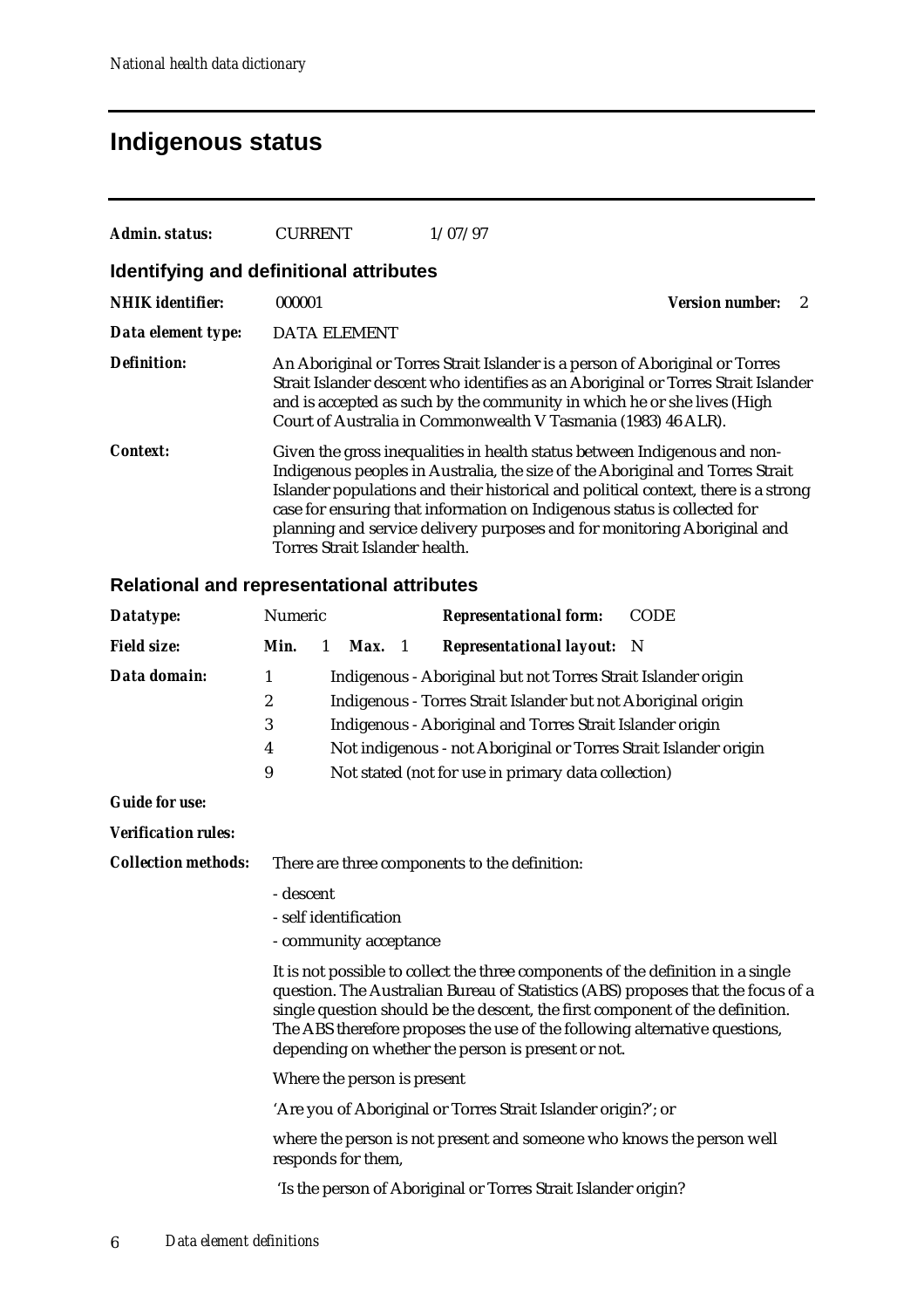# **Indigenous status (continued)**

| <b>Collection methods</b><br>(cont'd): | The ABS recommends collection of response in tick boxes, e.g.;                                                                                                                                                                                                                                                                                                                                                                                                                                                                                     |                   |  |  |  |  |  |  |
|----------------------------------------|----------------------------------------------------------------------------------------------------------------------------------------------------------------------------------------------------------------------------------------------------------------------------------------------------------------------------------------------------------------------------------------------------------------------------------------------------------------------------------------------------------------------------------------------------|-------------------|--|--|--|--|--|--|
|                                        | $-$ No                                                                                                                                                                                                                                                                                                                                                                                                                                                                                                                                             |                   |  |  |  |  |  |  |
|                                        | - Yes Aboriginal                                                                                                                                                                                                                                                                                                                                                                                                                                                                                                                                   |                   |  |  |  |  |  |  |
|                                        | - Yes Torres Strait Islander.                                                                                                                                                                                                                                                                                                                                                                                                                                                                                                                      |                   |  |  |  |  |  |  |
|                                        | Persons of both Aboriginal and Torres Strait Islander origin will mark 'Yes' to<br>both questions enabling the responses to be coded.<br>Self reporting of descent is not equivalent to self reporting of identity but<br>because of the absence of a second 'identity' question some respondents will<br>interpret the 'origin' question to mean both descent and identification. What<br>identification in the context of the variable Indigenous Status should measure<br>is an individual's self assessed historical and cultural affiliation. |                   |  |  |  |  |  |  |
|                                        |                                                                                                                                                                                                                                                                                                                                                                                                                                                                                                                                                    |                   |  |  |  |  |  |  |
|                                        | The code in the not stated classification is for use in administrative collections<br>when transferring data from data sets where the item has not been collected. It<br>is not to be used in primary collections.                                                                                                                                                                                                                                                                                                                                 |                   |  |  |  |  |  |  |
| <b>Related data:</b>                   | supersedes previous data element Aboriginality, version 1                                                                                                                                                                                                                                                                                                                                                                                                                                                                                          |                   |  |  |  |  |  |  |
| <b>Administrative attributes</b>       |                                                                                                                                                                                                                                                                                                                                                                                                                                                                                                                                                    |                   |  |  |  |  |  |  |
| <b>Source document:</b>                |                                                                                                                                                                                                                                                                                                                                                                                                                                                                                                                                                    |                   |  |  |  |  |  |  |
|                                        | <b>Source organisation:</b> National Health Data Committee                                                                                                                                                                                                                                                                                                                                                                                                                                                                                         |                   |  |  |  |  |  |  |
| National minimum data sets:            |                                                                                                                                                                                                                                                                                                                                                                                                                                                                                                                                                    |                   |  |  |  |  |  |  |
| <b>Institutional health care</b>       |                                                                                                                                                                                                                                                                                                                                                                                                                                                                                                                                                    | from $1/07/89$ to |  |  |  |  |  |  |
| Institutional mental health care       |                                                                                                                                                                                                                                                                                                                                                                                                                                                                                                                                                    | from $1/07/97$ to |  |  |  |  |  |  |
| Perinatal collection                   |                                                                                                                                                                                                                                                                                                                                                                                                                                                                                                                                                    | from $1/07/97$ to |  |  |  |  |  |  |
| Community mental health care           |                                                                                                                                                                                                                                                                                                                                                                                                                                                                                                                                                    | from $1/07/98$ to |  |  |  |  |  |  |
| <b>Comments:</b>                       | The ABS has revised its interim standard for statistics on indigenous status<br>aimed at providing a conceptual framework for the collection of information<br>about Aboriginal or Torres Strait Islander peoples.                                                                                                                                                                                                                                                                                                                                 |                   |  |  |  |  |  |  |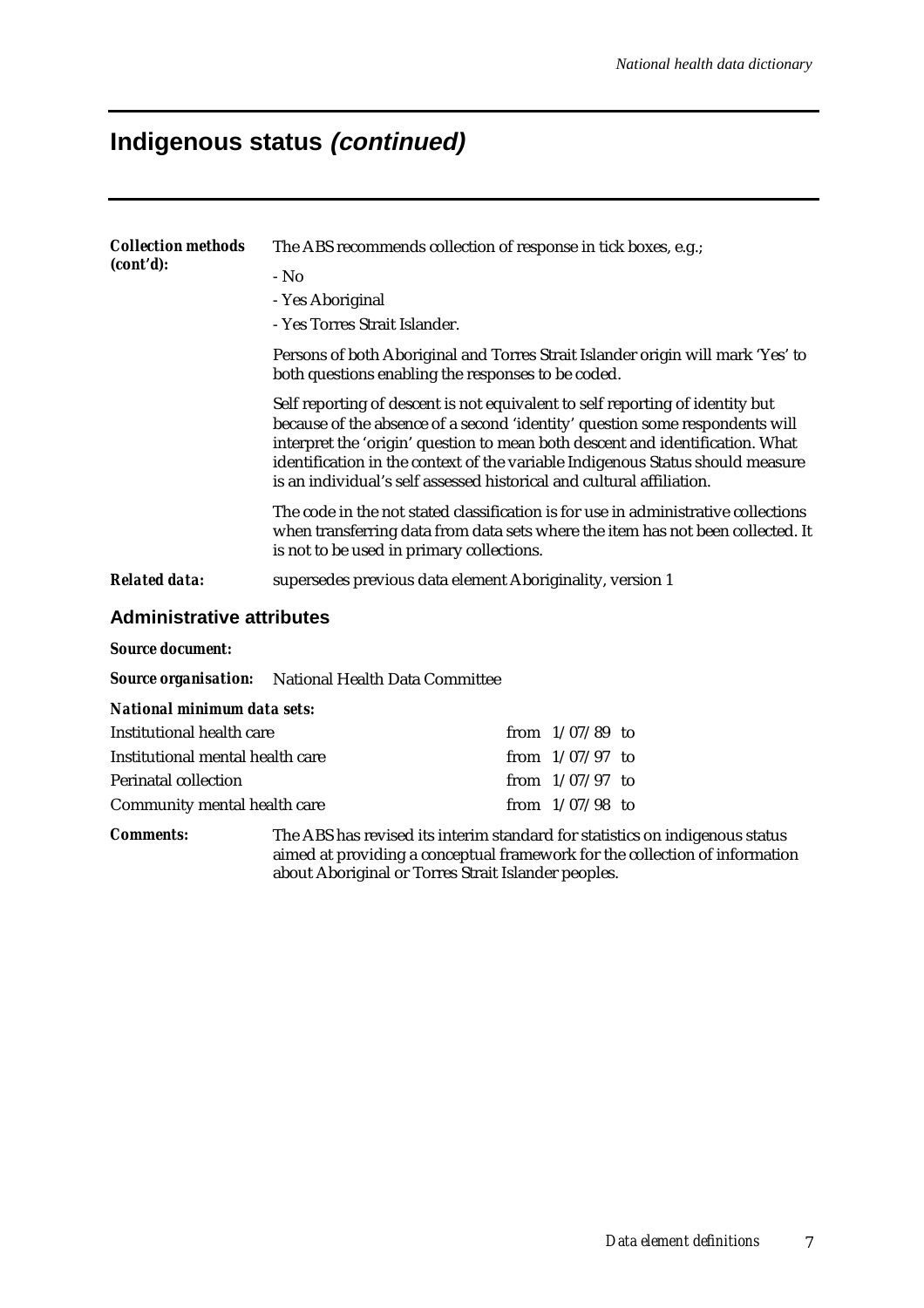### **Period of residence in Australia**

| Admin. status:                          | <b>CURRENT</b>                 | 1/07/89                                                                                                                                                                                                                                                                                                                 |                        |
|-----------------------------------------|--------------------------------|-------------------------------------------------------------------------------------------------------------------------------------------------------------------------------------------------------------------------------------------------------------------------------------------------------------------------|------------------------|
| Identifying and definitional attributes |                                |                                                                                                                                                                                                                                                                                                                         |                        |
| <b>NHIK</b> identifier:                 | 000126                         |                                                                                                                                                                                                                                                                                                                         | <b>Version number:</b> |
| Data element type:                      | DATA ELEMENT                   |                                                                                                                                                                                                                                                                                                                         |                        |
| Definition:                             | Length of time in years.       |                                                                                                                                                                                                                                                                                                                         |                        |
| Context:                                | Greek immigrants in Australia. | This data item was included in the recommended second-level data set by the<br>National Committee on Health and Vital Statistics (1979) to allow analyses<br>relating to changes in morbidity patterns of ethnic subpopulations related to<br>length of stay in host country; for example, cardiovascular disease among |                        |

### **Relational and representational attributes**

| Datatype:                        | Numeric                                                                                             |  |                          |  | <b>Representational form:</b>                                                | <b>QUANTITATIVE VALUE</b> |
|----------------------------------|-----------------------------------------------------------------------------------------------------|--|--------------------------|--|------------------------------------------------------------------------------|---------------------------|
| <b>Field size:</b>               | <b>Min.</b> 2                                                                                       |  | <b>Max.</b> 2            |  | <b>Representational layout:</b> NN                                           |                           |
| Data domain:                     | 00                                                                                                  |  |                          |  | Under one year residence in Australia                                        |                           |
|                                  | $01-97$                                                                                             |  |                          |  | One to 97 years residence in Australia                                       |                           |
|                                  | 98                                                                                                  |  | <b>Born in Australia</b> |  |                                                                              |                           |
|                                  | 99                                                                                                  |  | Unknown                  |  |                                                                              |                           |
| <b>Guide for use:</b>            |                                                                                                     |  |                          |  |                                                                              |                           |
| <b>Verification rules:</b>       |                                                                                                     |  |                          |  |                                                                              |                           |
| <b>Collection methods:</b>       | This information may be obtained either from:                                                       |  |                          |  |                                                                              |                           |
|                                  |                                                                                                     |  |                          |  | - a direct question with response values as specified in the data domain; or |                           |
|                                  | - derived from other questions about date of birth, birthplace and year of<br>arrival in Australia. |  |                          |  |                                                                              |                           |
| <b>Related data:</b>             | is used in conjunction with Country of birth, version 1                                             |  |                          |  |                                                                              |                           |
|                                  |                                                                                                     |  |                          |  | is used in conjunction with Country of birth, version 2                      |                           |
| <b>Administrative attributes</b> |                                                                                                     |  |                          |  |                                                                              |                           |
| <b>Source document:</b>          |                                                                                                     |  |                          |  |                                                                              |                           |
| <b>Source organisation:</b>      |                                                                                                     |  |                          |  | National minimum data set working parties                                    |                           |

*National minimum data sets:*

*Comments:* This item was not considered a high priority by the Office of Multicultural Affairs (1988) and to date only 'Country of birth' and 'Indigenous status' are considered by the National Health Data Committee to be justified for inclusion in the National Minimum Data Set - Institutional Health Care.

> A group of items to enable collection of non-English speaking background is under development by the Australian Bureau of Statistics during 1997.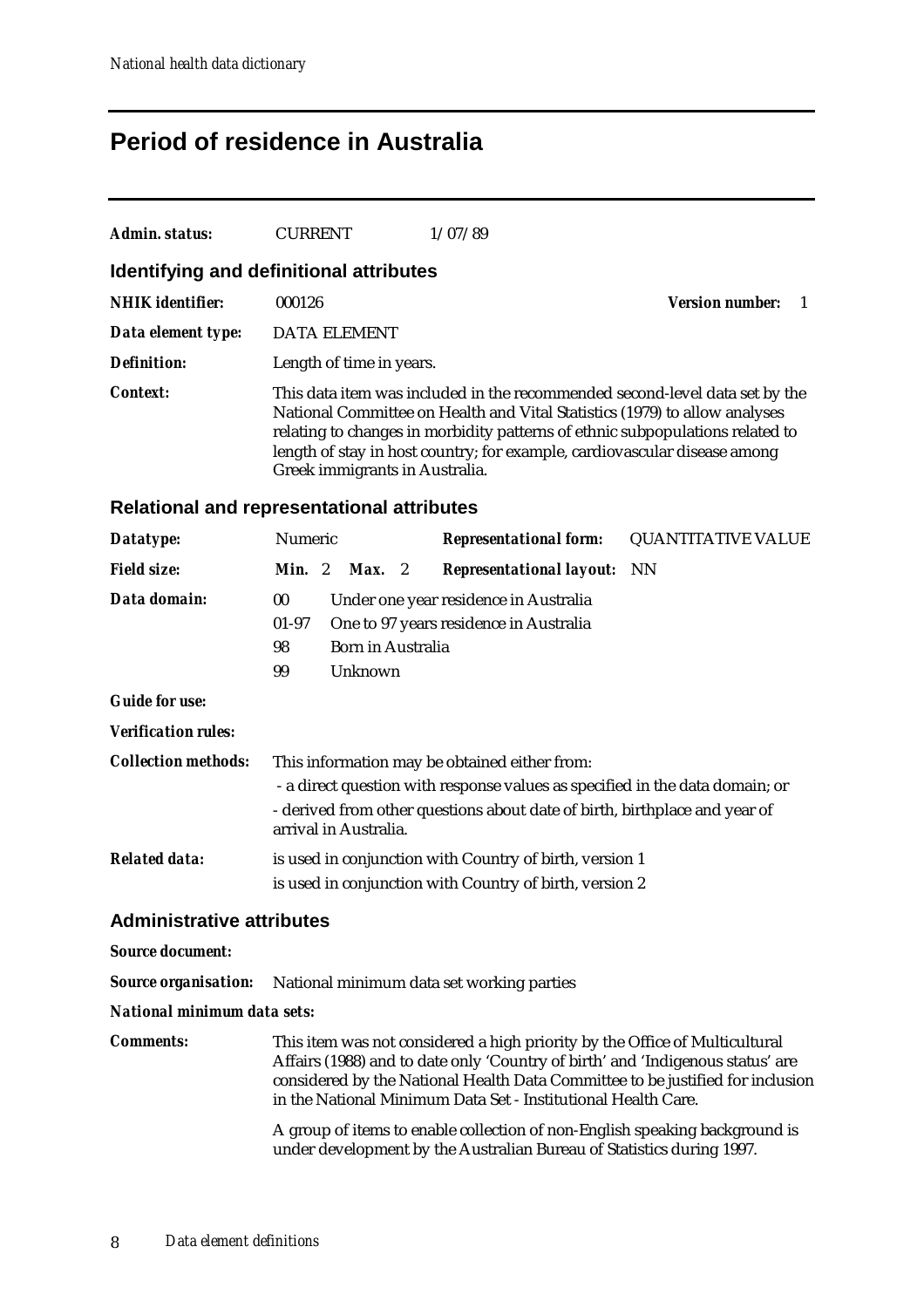## **Sex**

| <b>Admin. status:</b>      | <b>CURRENT</b>                                                                                                                                                                                                                                                                                                                                                                              | 1/07/98                                                                                                                                                                                                                                                                                                                                                                                                                                                                                                                                                           |                             |  |  |  |  |
|----------------------------|---------------------------------------------------------------------------------------------------------------------------------------------------------------------------------------------------------------------------------------------------------------------------------------------------------------------------------------------------------------------------------------------|-------------------------------------------------------------------------------------------------------------------------------------------------------------------------------------------------------------------------------------------------------------------------------------------------------------------------------------------------------------------------------------------------------------------------------------------------------------------------------------------------------------------------------------------------------------------|-----------------------------|--|--|--|--|
|                            | Identifying and definitional attributes                                                                                                                                                                                                                                                                                                                                                     |                                                                                                                                                                                                                                                                                                                                                                                                                                                                                                                                                                   |                             |  |  |  |  |
| <b>NHIK</b> identifier:    | 000149                                                                                                                                                                                                                                                                                                                                                                                      |                                                                                                                                                                                                                                                                                                                                                                                                                                                                                                                                                                   | <b>Version number:</b><br>2 |  |  |  |  |
| Data element type:         | <b>DATA ELEMENT</b>                                                                                                                                                                                                                                                                                                                                                                         |                                                                                                                                                                                                                                                                                                                                                                                                                                                                                                                                                                   |                             |  |  |  |  |
| <b>Definition:</b>         | The sex of the person.                                                                                                                                                                                                                                                                                                                                                                      |                                                                                                                                                                                                                                                                                                                                                                                                                                                                                                                                                                   |                             |  |  |  |  |
| <b>Context:</b>            |                                                                                                                                                                                                                                                                                                                                                                                             | Required for analyses of service utilisation, needs for services and<br>epidemiological studies.                                                                                                                                                                                                                                                                                                                                                                                                                                                                  |                             |  |  |  |  |
|                            | <b>Relational and representational attributes</b>                                                                                                                                                                                                                                                                                                                                           |                                                                                                                                                                                                                                                                                                                                                                                                                                                                                                                                                                   |                             |  |  |  |  |
| Datatype:                  | Numeric                                                                                                                                                                                                                                                                                                                                                                                     | <b>Representational form:</b>                                                                                                                                                                                                                                                                                                                                                                                                                                                                                                                                     | <b>CODE</b>                 |  |  |  |  |
| <b>Field size:</b>         | Min. 1 Max. 1                                                                                                                                                                                                                                                                                                                                                                               | <b>Representational layout:</b>                                                                                                                                                                                                                                                                                                                                                                                                                                                                                                                                   | - N                         |  |  |  |  |
| Data domain:               | Male<br>$\mathbf{1}$<br>2<br>Female<br>3<br>Indeterminate<br>9                                                                                                                                                                                                                                                                                                                              | Not stated / inadequately described                                                                                                                                                                                                                                                                                                                                                                                                                                                                                                                               |                             |  |  |  |  |
| <b>Guide for use:</b>      | An indeterminate sex category may be necessary for situations such as the<br>classification of perinatal statistics when it is not possible for the sex to be<br>determined.                                                                                                                                                                                                                |                                                                                                                                                                                                                                                                                                                                                                                                                                                                                                                                                                   |                             |  |  |  |  |
| <b>Verification rules:</b> | For the provision of State and Territory hospital data to Commonwealth<br>agencies this field must be consistent with diagnosis and procedure codes, for<br>records grouped in Major Diagnostic Categories 12, 13 and 14, for valid<br>grouping, otherwise resulting in a fatal error for sex conflicts. For other Major<br>Diagnostic Categories, sex conflicts result in a warning error. |                                                                                                                                                                                                                                                                                                                                                                                                                                                                                                                                                                   |                             |  |  |  |  |
| <b>Collection methods:</b> |                                                                                                                                                                                                                                                                                                                                                                                             | It is suggested that the following format be used for data collection:                                                                                                                                                                                                                                                                                                                                                                                                                                                                                            |                             |  |  |  |  |
|                            | What is your (the person's) sex?                                                                                                                                                                                                                                                                                                                                                            |                                                                                                                                                                                                                                                                                                                                                                                                                                                                                                                                                                   |                             |  |  |  |  |
|                            | _ Male                                                                                                                                                                                                                                                                                                                                                                                      |                                                                                                                                                                                                                                                                                                                                                                                                                                                                                                                                                                   |                             |  |  |  |  |
|                            | Female                                                                                                                                                                                                                                                                                                                                                                                      |                                                                                                                                                                                                                                                                                                                                                                                                                                                                                                                                                                   |                             |  |  |  |  |
|                            | of hospital admission recorded.                                                                                                                                                                                                                                                                                                                                                             | The term 'sex' refers to the biological differences between males and females,<br>while the term 'gender' refers to the socially expected/perceived dimensions<br>of behaviour associated with males and females - masculinity and femininity.<br>The ABS advises that the correct terminology for this data element is sex.<br>Information collection for transsexuals and people with transgender issues<br>should be treated in the same manner. To avoid problems with edits,<br>transsexuals undergoing a sex change operation should have their sex at time |                             |  |  |  |  |
| <b>Related data:</b>       |                                                                                                                                                                                                                                                                                                                                                                                             | supersedes previous data element Sex, version 1<br>is used in the derivation of Diagnosis related group, version 1                                                                                                                                                                                                                                                                                                                                                                                                                                                |                             |  |  |  |  |

### **Administrative attributes**

| <b>Source document:</b> | ABS Directory of concepts and standards for social, labour and demographic |
|-------------------------|----------------------------------------------------------------------------|
|                         | statistics. 1993                                                           |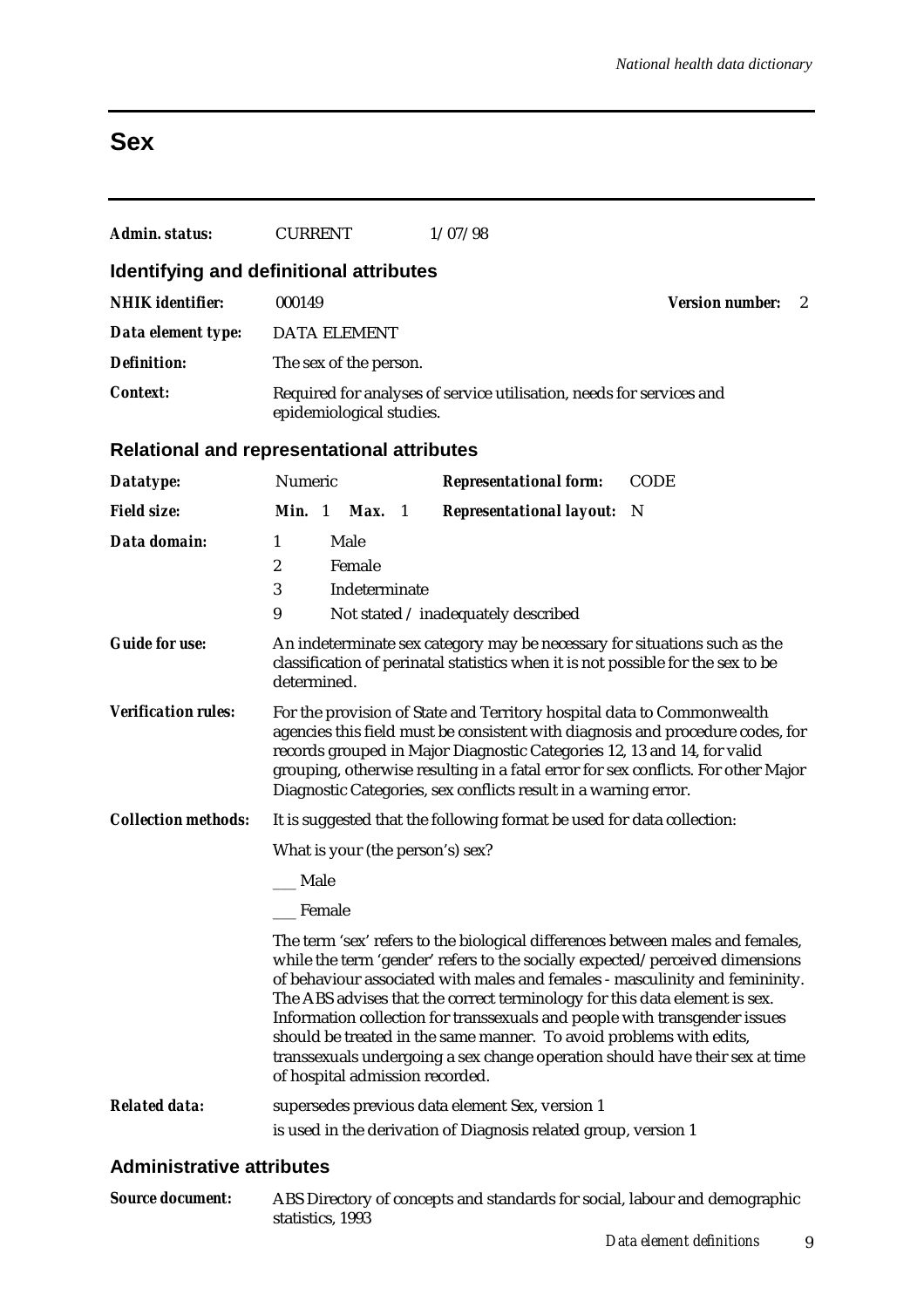## **Sex (continued)**

|                                  | Source organisation: National Health Data Committee                    |                   |  |
|----------------------------------|------------------------------------------------------------------------|-------------------|--|
| National minimum data sets:      |                                                                        |                   |  |
| Institutional health care        |                                                                        | from $1/07/89$ to |  |
| Institutional mental health care |                                                                        | from $1/07/97$ to |  |
| Perinatal collection             |                                                                        | from $1/07/97$ to |  |
| Community mental health care     |                                                                        | from $1/07/98$ to |  |
| Comments <sup>.</sup>            | This item has been altered to enable standardisation of the collection |                   |  |

*Comments:* This item has been altered to enable standardisation of the collection of information relating to sex, gender, people with transgender issues and transsexuals.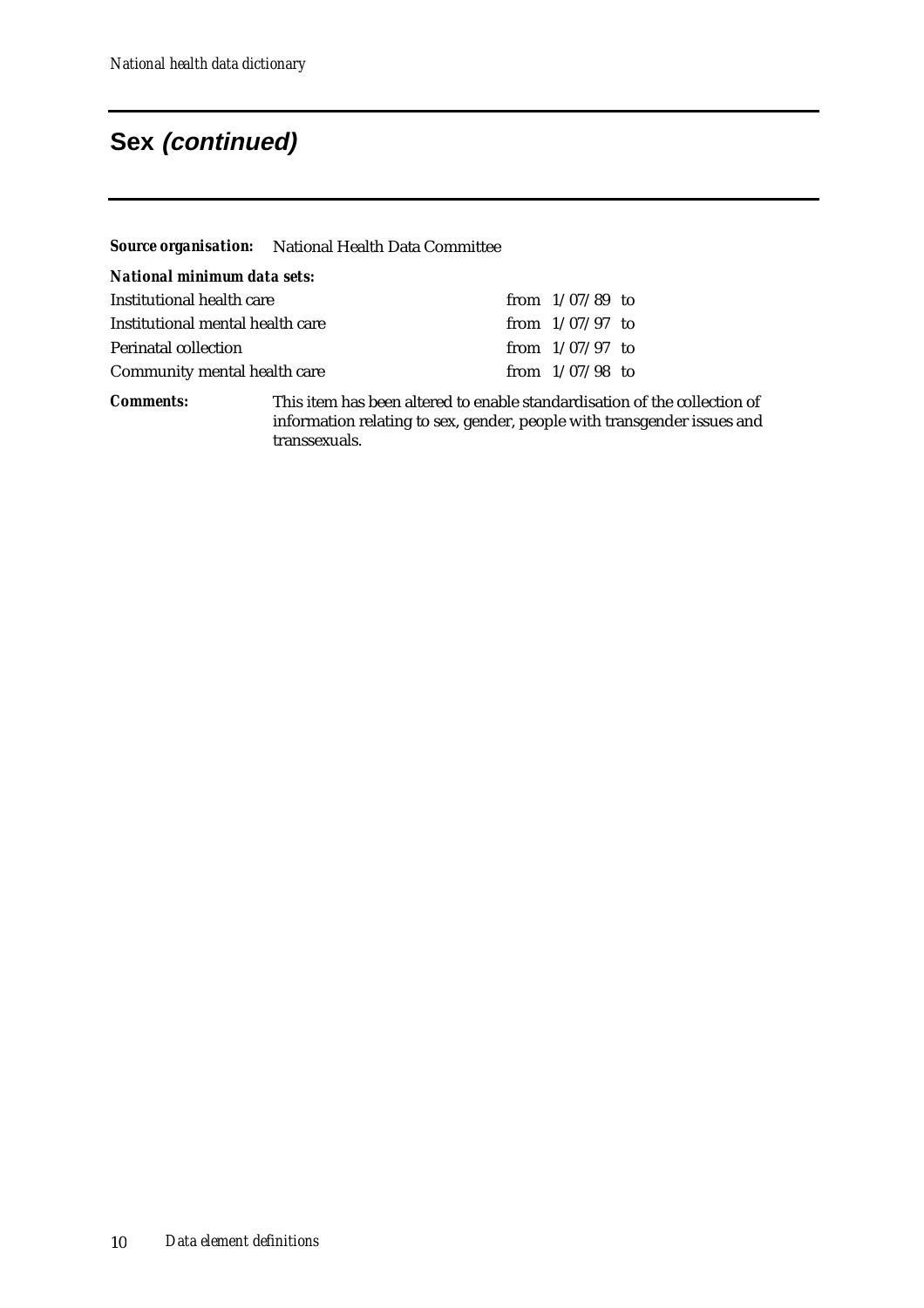# **State / Territory of birth**

| Admin. status:                                    | <b>CURRENT</b>                                                       |                                                                                                                            | 1/07/96                                                                                                                                                                                                         |                              |
|---------------------------------------------------|----------------------------------------------------------------------|----------------------------------------------------------------------------------------------------------------------------|-----------------------------------------------------------------------------------------------------------------------------------------------------------------------------------------------------------------|------------------------------|
| <b>Identifying and definitional attributes</b>    |                                                                      |                                                                                                                            |                                                                                                                                                                                                                 |                              |
| <b>NHIK</b> identifier:                           | 000155                                                               |                                                                                                                            |                                                                                                                                                                                                                 | <b>Version number:</b><br>-1 |
| Data element type:                                |                                                                      | <b>DATA ELEMENT</b>                                                                                                        |                                                                                                                                                                                                                 |                              |
| <b>Definition:</b>                                |                                                                      |                                                                                                                            | The State/Territory in which the birth occurred.                                                                                                                                                                |                              |
| Context:                                          |                                                                      |                                                                                                                            | Perinatal statistics: to enable analyses by State/Territory of delivery.                                                                                                                                        |                              |
| <b>Relational and representational attributes</b> |                                                                      |                                                                                                                            |                                                                                                                                                                                                                 |                              |
| Datatype:                                         | Numeric                                                              |                                                                                                                            | <b>Representational form:</b>                                                                                                                                                                                   | <b>CODE</b>                  |
| <b>Field size:</b>                                | Min. 1                                                               | Max.<br>$\overline{1}$                                                                                                     | <b>Representational layout:</b>                                                                                                                                                                                 | - N                          |
| Data domain:                                      | $\bf{0}$<br>1<br>$\boldsymbol{2}$<br>3<br>4<br>5<br>6<br>7<br>8<br>9 | <b>New South Wales</b><br>Victoria<br>Queensland<br>South Australia<br>Western Australia<br>Tasmania<br>Northern Territory | Not applicable (includes resident overseas, no fixed address)<br><b>Australian Capital Territory</b><br>External Australian territories (Cocos (Keeling) Islands, Christmas<br>Island and Jervis Bay Territory) |                              |
| <b>Guide for use:</b>                             |                                                                      |                                                                                                                            |                                                                                                                                                                                                                 |                              |
| <b>Verification rules:</b>                        |                                                                      |                                                                                                                            |                                                                                                                                                                                                                 |                              |
| <b>Collection methods:</b>                        |                                                                      |                                                                                                                            |                                                                                                                                                                                                                 |                              |
| <b>Related data:</b>                              |                                                                      |                                                                                                                            |                                                                                                                                                                                                                 |                              |
| <b>Administrative attributes</b>                  |                                                                      |                                                                                                                            |                                                                                                                                                                                                                 |                              |
| <b>Source document:</b>                           |                                                                      |                                                                                                                            |                                                                                                                                                                                                                 |                              |
|                                                   |                                                                      |                                                                                                                            | <b>Source organisation:</b> National Perinatal Data Advisory Committee                                                                                                                                          |                              |
| National minimum data sets:                       |                                                                      |                                                                                                                            |                                                                                                                                                                                                                 |                              |
| <b>Perinatal collection</b>                       |                                                                      |                                                                                                                            | from $1/07/97$ to                                                                                                                                                                                               |                              |
| <b>Comments:</b>                                  |                                                                      |                                                                                                                            |                                                                                                                                                                                                                 |                              |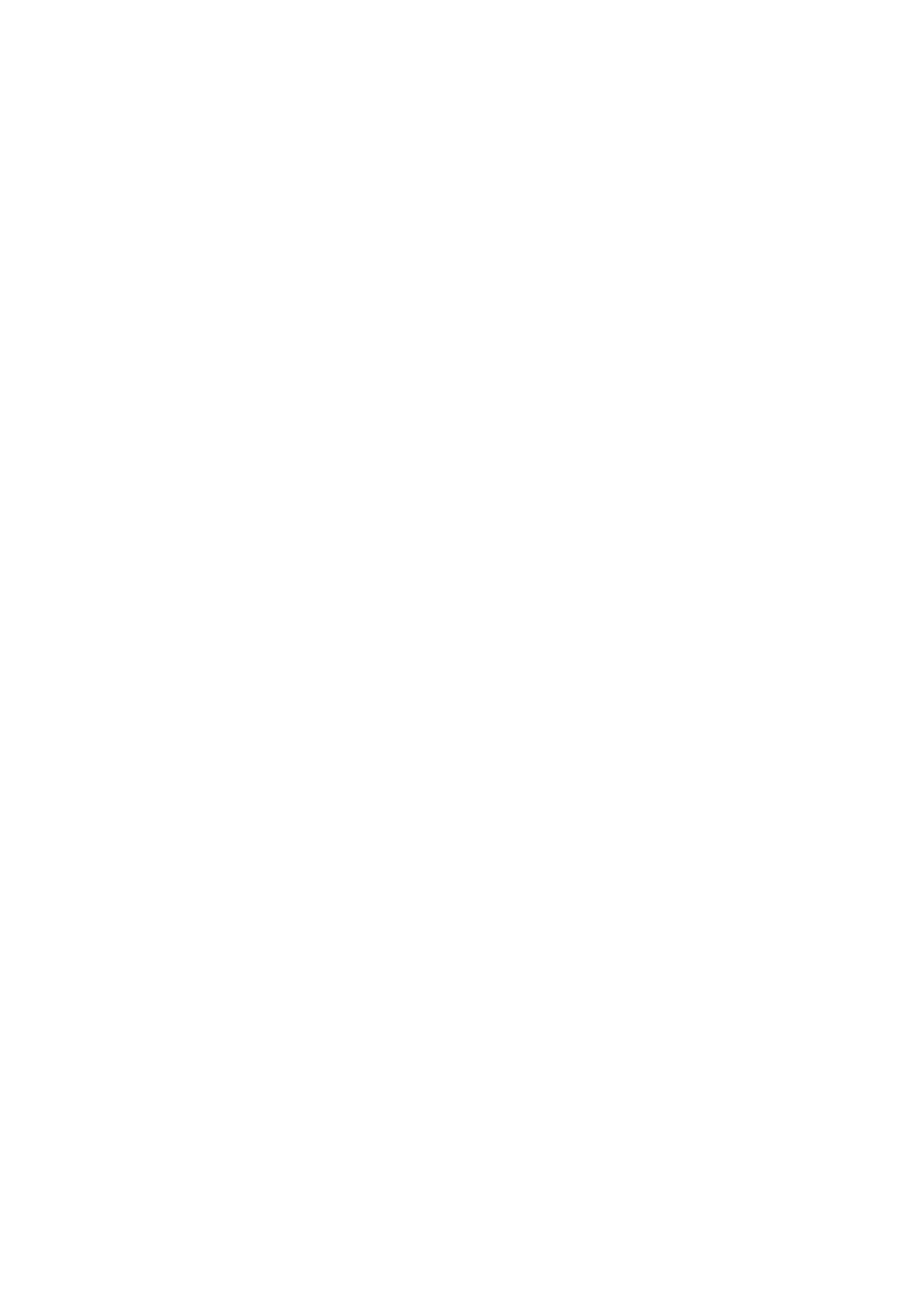### **National Health Information Model entities**

| <b>Party characteristics</b>            |                                       | Data elements                               |
|-----------------------------------------|---------------------------------------|---------------------------------------------|
| <b>Person characteristic</b>            |                                       |                                             |
|                                         | Demographic characteristic            |                                             |
|                                         | Physical characteristic               | Adult abdomen to hip ratio                  |
|                                         |                                       | Adult abdominal circumference*              |
|                                         | Labour characteristic                 | Adult abdominal circumference -<br>measured |
|                                         | Lifestyle characteristic              | Adult body mass index                       |
|                                         |                                       | Adult body mass index - classification      |
|                                         | Social characteristic                 | Adult height*                               |
|                                         |                                       | Adult height - measured                     |
|                                         | <b>Education characteristic</b>       | Adult height - self-reported                |
|                                         |                                       | Adult hip circumference*                    |
|                                         | Parenting characteristic              | Adult hip circumference - measured          |
|                                         |                                       | Adult weight*                               |
|                                         | Accommodation characteristic          | Adult weight - measured                     |
|                                         | Cultural characteristic               | Adult weight - self-reported                |
|                                         |                                       |                                             |
|                                         | Insurance/benefit characteristic      |                                             |
|                                         | Legal characteristic                  |                                             |
|                                         | Other person characteristic           |                                             |
|                                         |                                       |                                             |
| <b>Person view</b>                      | <b>Party group</b><br>characteristic  |                                             |
| <b>State of health</b><br>and wellbeing | <b>Organisation</b><br>characteristic |                                             |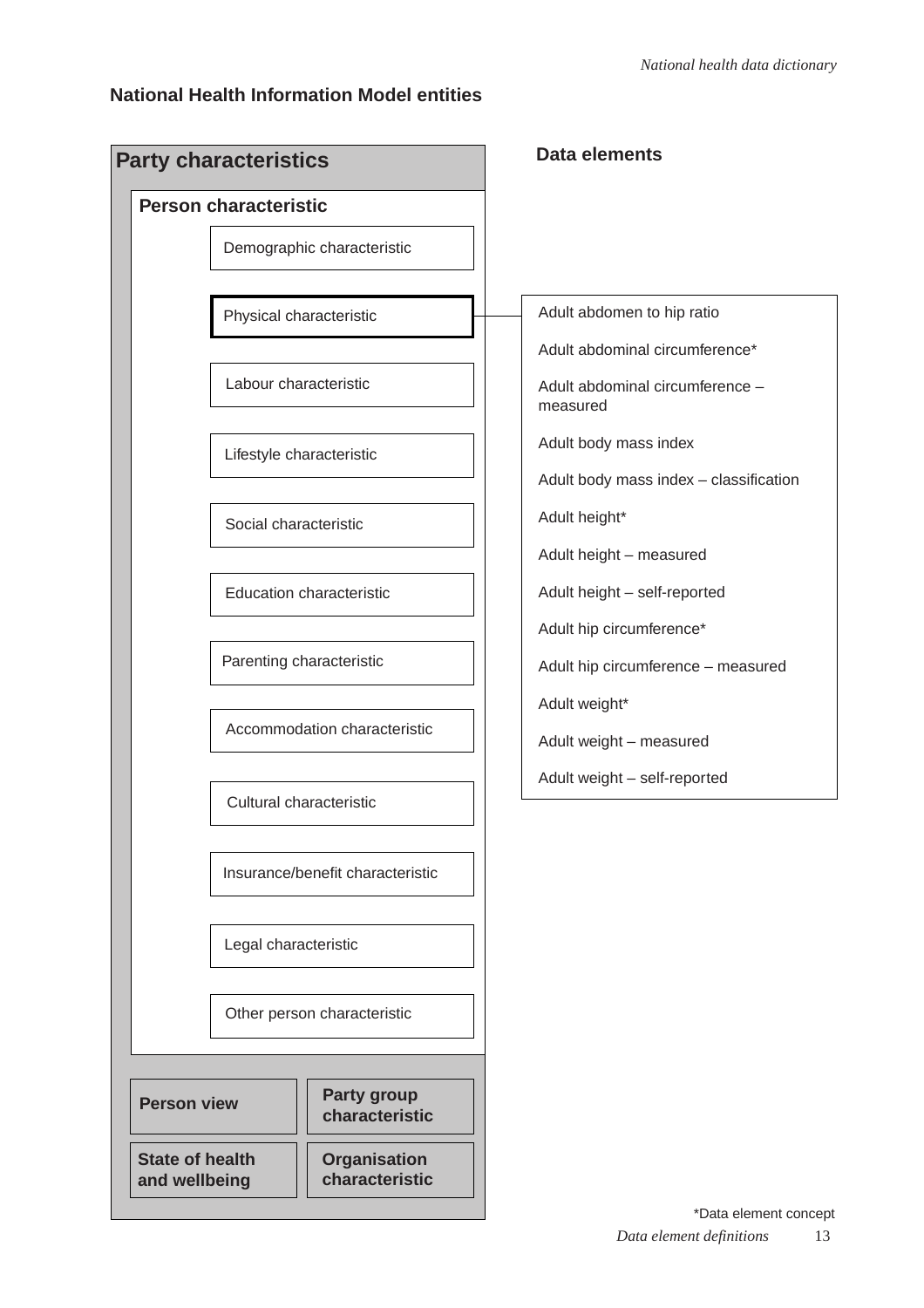# **Adult abdomen to hip ratio**

| Admin. status:          | <b>CURRENT</b>                                    | 1/07/98                                                                                                                                                                                                                                                                                                                                                                                               |                              |
|-------------------------|---------------------------------------------------|-------------------------------------------------------------------------------------------------------------------------------------------------------------------------------------------------------------------------------------------------------------------------------------------------------------------------------------------------------------------------------------------------------|------------------------------|
|                         | <b>Identifying and definitional attributes</b>    |                                                                                                                                                                                                                                                                                                                                                                                                       |                              |
| <b>NHIK</b> identifier: | 000373                                            |                                                                                                                                                                                                                                                                                                                                                                                                       | <b>Version number:</b><br>-1 |
| Data element type:      | <b>DATA ELEMENT</b>                               |                                                                                                                                                                                                                                                                                                                                                                                                       |                              |
| <b>Definition:</b>      | A person's abdomen to hip ratio.                  |                                                                                                                                                                                                                                                                                                                                                                                                       |                              |
|                         |                                                   | Adult abdomen to hip ratio is a continuous variable.                                                                                                                                                                                                                                                                                                                                                  |                              |
|                         | divided by hip circumference (cm).                | Adult abdomen to hip ratio is calculated by: abdominal circumference (cm)                                                                                                                                                                                                                                                                                                                             |                              |
| <i>Context:</i>         | Public health and health care.                    |                                                                                                                                                                                                                                                                                                                                                                                                       |                              |
|                         | diabetes mellitus and high blood pressure.        | Body fat distribution has emerged as an important predictor of obesity-related<br>morbidity and mortality. Abdominal obesity, which is more common in men<br>than women, has, in epidemiological studies, been closely associated with<br>conditions such as coronary heart disease, stroke, non-insulin dependent                                                                                    |                              |
|                         | Abdomen to hip ratio (AHR) can be used:           |                                                                                                                                                                                                                                                                                                                                                                                                       |                              |
|                         | distribution (problem identification);            | - to indicate the prevalence of abdominal obesity and its sociodemographic                                                                                                                                                                                                                                                                                                                            |                              |
|                         | of interventions);                                | - to evaluate health promotion and disease prevention programs (assessment                                                                                                                                                                                                                                                                                                                            |                              |
|                         |                                                   | - to monitor progress towards National Health Goals and Targets;                                                                                                                                                                                                                                                                                                                                      |                              |
|                         |                                                   | - to ascertain determinants and consequences of abdominal obesity; and                                                                                                                                                                                                                                                                                                                                |                              |
|                         |                                                   | - in nutritional surveillance and long-term planning.                                                                                                                                                                                                                                                                                                                                                 |                              |
|                         |                                                   | Cutoff points for abdomen to hip ratio that may define increased risk of<br>cardiovascular disease and all cause mortality range from 0.9 to 1.0 for men<br>and 0.8 to 0.9 for women (Croft et al. 1995; Bray 1987; Bjorntorp 1985). These<br>values are based primarily on evidence of increased risk of death in European<br>populations, and may not be appropriate for all age and ethnic groups. |                              |
|                         | <b>Nutrition Survey.</b>                          | In Australia and New Zealand, the cutoffs of $> 0.9$ for males and $> 0.8$ for<br>females were used in the Australian Bureau of Statistics' 1995 National                                                                                                                                                                                                                                             |                              |
|                         | <b>Relational and representational attributes</b> |                                                                                                                                                                                                                                                                                                                                                                                                       |                              |
|                         |                                                   |                                                                                                                                                                                                                                                                                                                                                                                                       |                              |

| Datatype:             | Numeric                                  | <b>Representational form:</b>                                                   | <b>QUANTITATIVE VALUE</b>                                                     |
|-----------------------|------------------------------------------|---------------------------------------------------------------------------------|-------------------------------------------------------------------------------|
| <b>Field size:</b>    | <b>Min.</b> 3<br><b>Max.</b> $3$         | <b>Representational layout:</b> N.NN                                            |                                                                               |
| Data domain:          |                                          |                                                                                 |                                                                               |
| <b>Guide for use:</b> | been collected (i.e. is coded to 999.9). | for its calculation (i.e. abdominal circumference or hip circumference) has not | Adult abdomen to hip ratio cannot be calculated if either component necessary |

#### *Verification rules:*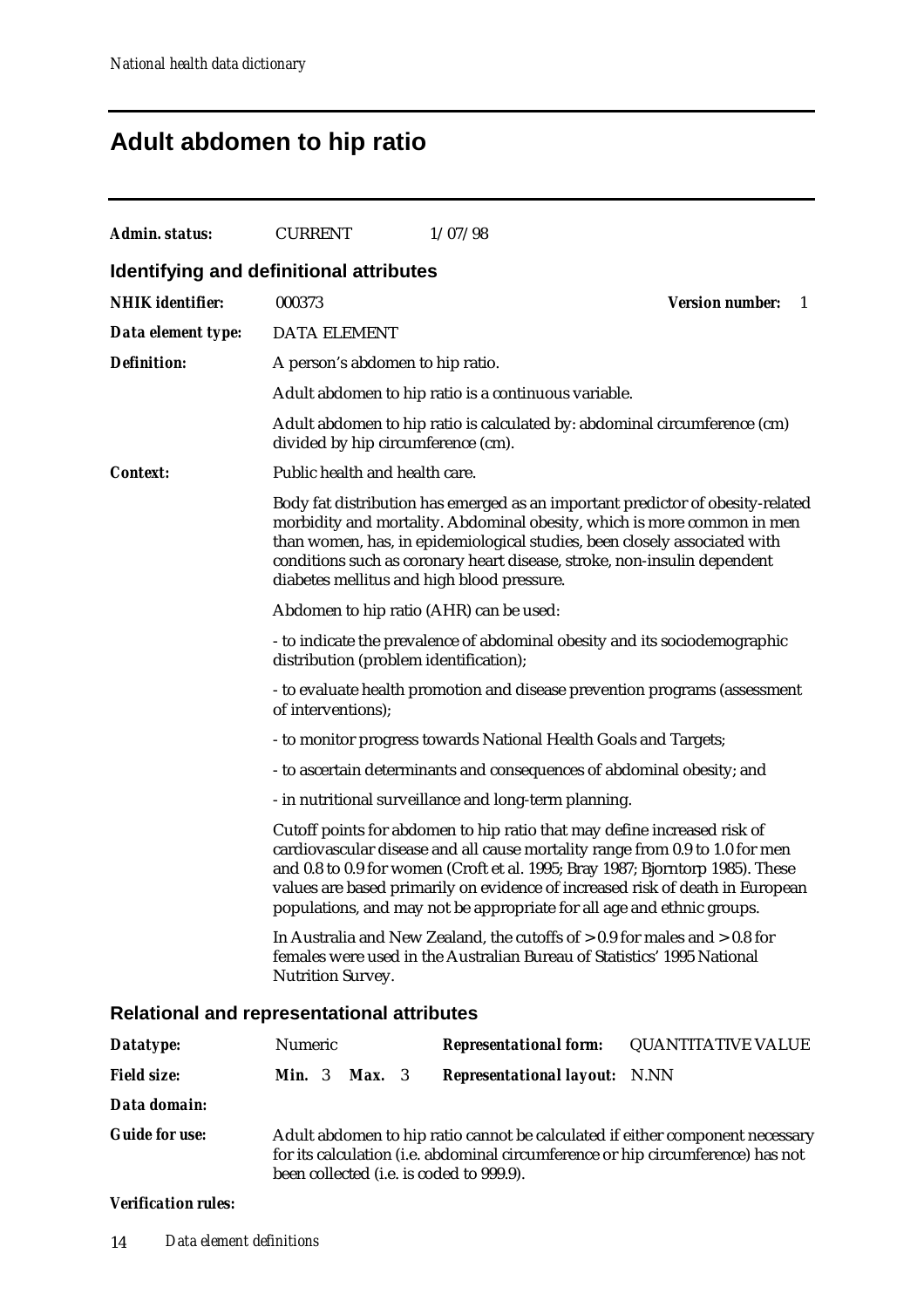## **Adult abdomen to hip ratio (continued)**

| AHR should be derived after the data entry of abdominal circumference and<br>hip circumference. It should be stored on the raw data set as a continuous<br>variable and should not be aggregated or rounded.                                                                                                             |
|--------------------------------------------------------------------------------------------------------------------------------------------------------------------------------------------------------------------------------------------------------------------------------------------------------------------------|
| It is recommended that in population surveys, sociodemographic data<br>including ethnicity should be collected, as well as other risk factors including<br>physiological status (e.g. pregnancy), physical activity, smoking and alcohol<br>consumption. Summary statistics may need to be adjusted for these variables. |
| is calculated using Adult hip circumference - measured, version 1<br>is calculated using Adult abdominal circumference - measured, version 1                                                                                                                                                                             |
|                                                                                                                                                                                                                                                                                                                          |

### **Administrative attributes**

#### *Source document:*

*Source organisation:* Responsible organisations: National Health Data Committee (NHDC) / National Centre for Monitoring Cardiovascular Disease, Australian Institute of Health and Welfare. (See also Comments)

#### *National minimum data sets:*

*Comments:* Submitting organisation: The Expert Working Group on Data Standards for Indicators of Body Fatness in Australian Adults through the National Centre for Monitoring Cardiovascular Disease, Australian Institute of Health and Welfare. Date of submission: October 1997

> This data element applies to persons aged 18 years or older. It is recommended for use in population surveys and health care settings.

Presentation of data:

Means, 95% confidence intervals, medians and centiles should be reported to one decimal place. Where the sample permits, population estimates should be presented by sex and 5-year age groups. Estimates based on sample surveys may need to take into account sampling weights.

For consistency with conventional practice, and for current comparability with international data sets, recommended centiles are 5, 10, 15, 25, 50, 75, 85, 90 and 95. To estimate the 5th and 95th centiles a sample size of at least 200 is recommended for each group for which the centiles are being specified.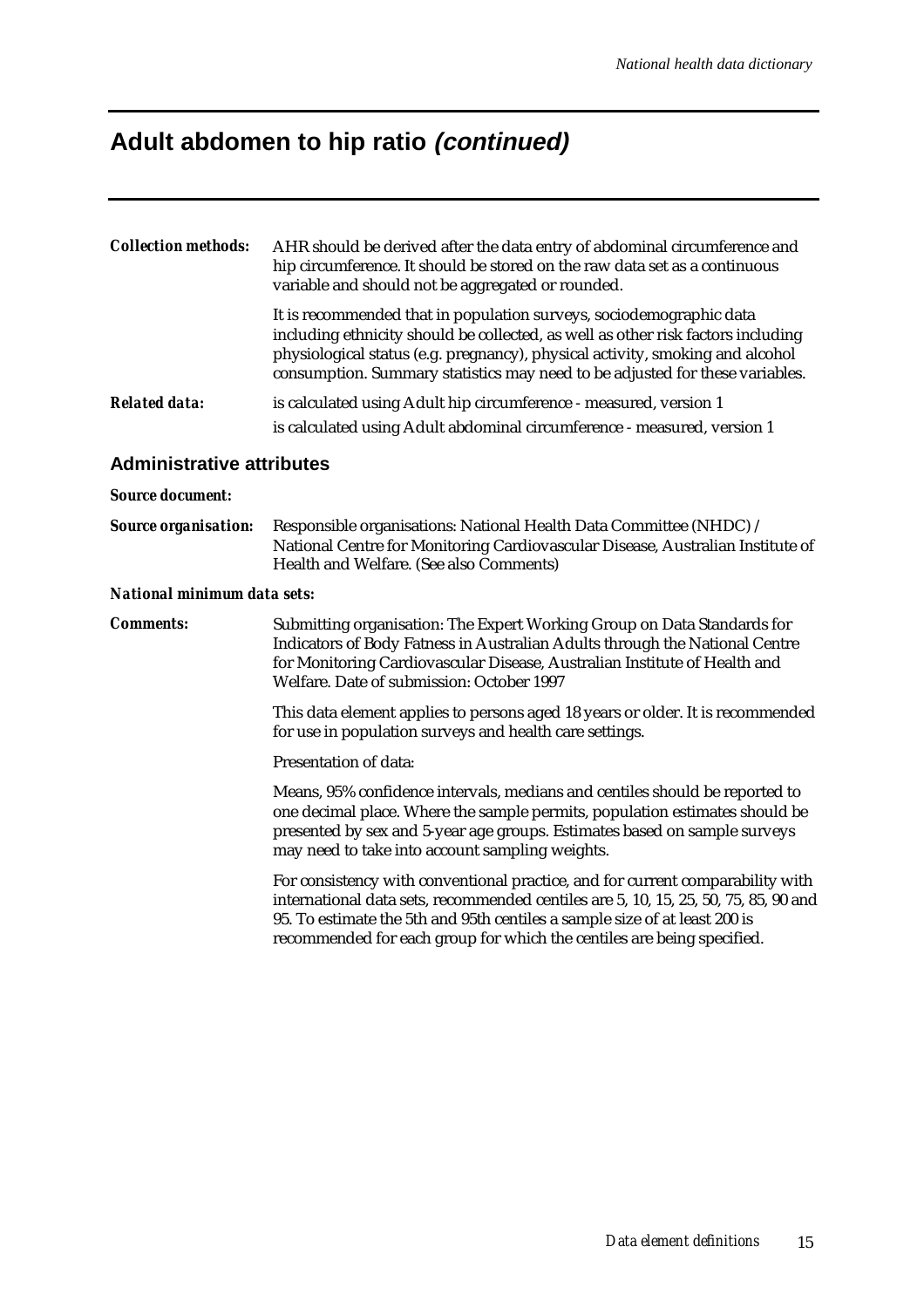## **Adult abdominal circumference**

| <b>Admin. status:</b>                             | <b>CURRENT</b> |      | 1/07/98                                                               |                        |    |
|---------------------------------------------------|----------------|------|-----------------------------------------------------------------------|------------------------|----|
| Identifying and definitional attributes           |                |      |                                                                       |                        |    |
| <b>NHIK</b> identifier:                           | 000371         |      |                                                                       | <b>Version number:</b> | -1 |
| Data element type: DATA ELEMENT CONCEPT           |                |      |                                                                       |                        |    |
| <b>Definition:</b>                                |                |      | A person's abdominal circumference                                    |                        |    |
| <b>Context:</b>                                   |                |      |                                                                       |                        |    |
| <b>Relational and representational attributes</b> |                |      |                                                                       |                        |    |
| Datatype:                                         |                |      | <b>Representational form:</b>                                         |                        |    |
| <b>Field size:</b>                                | Min.           | Max. | <b>Representational layout:</b>                                       |                        |    |
| Data domain:                                      |                |      |                                                                       |                        |    |
| <b>Guide for use:</b>                             |                |      |                                                                       |                        |    |
| <b>Verification rules:</b>                        |                |      |                                                                       |                        |    |
| <b>Collection methods:</b>                        |                |      |                                                                       |                        |    |
| <b>Related data:</b>                              | version 1      |      | relates to the data element Adult abdominal circumference - measured, |                        |    |
| <b>Administrative attributes</b>                  |                |      |                                                                       |                        |    |
| <b>Source document:</b>                           |                |      |                                                                       |                        |    |
| <b>Source organisation:</b>                       |                |      |                                                                       |                        |    |
| <b>National minimum data sets:</b>                |                |      |                                                                       |                        |    |
| <b>Comments:</b>                                  |                |      |                                                                       |                        |    |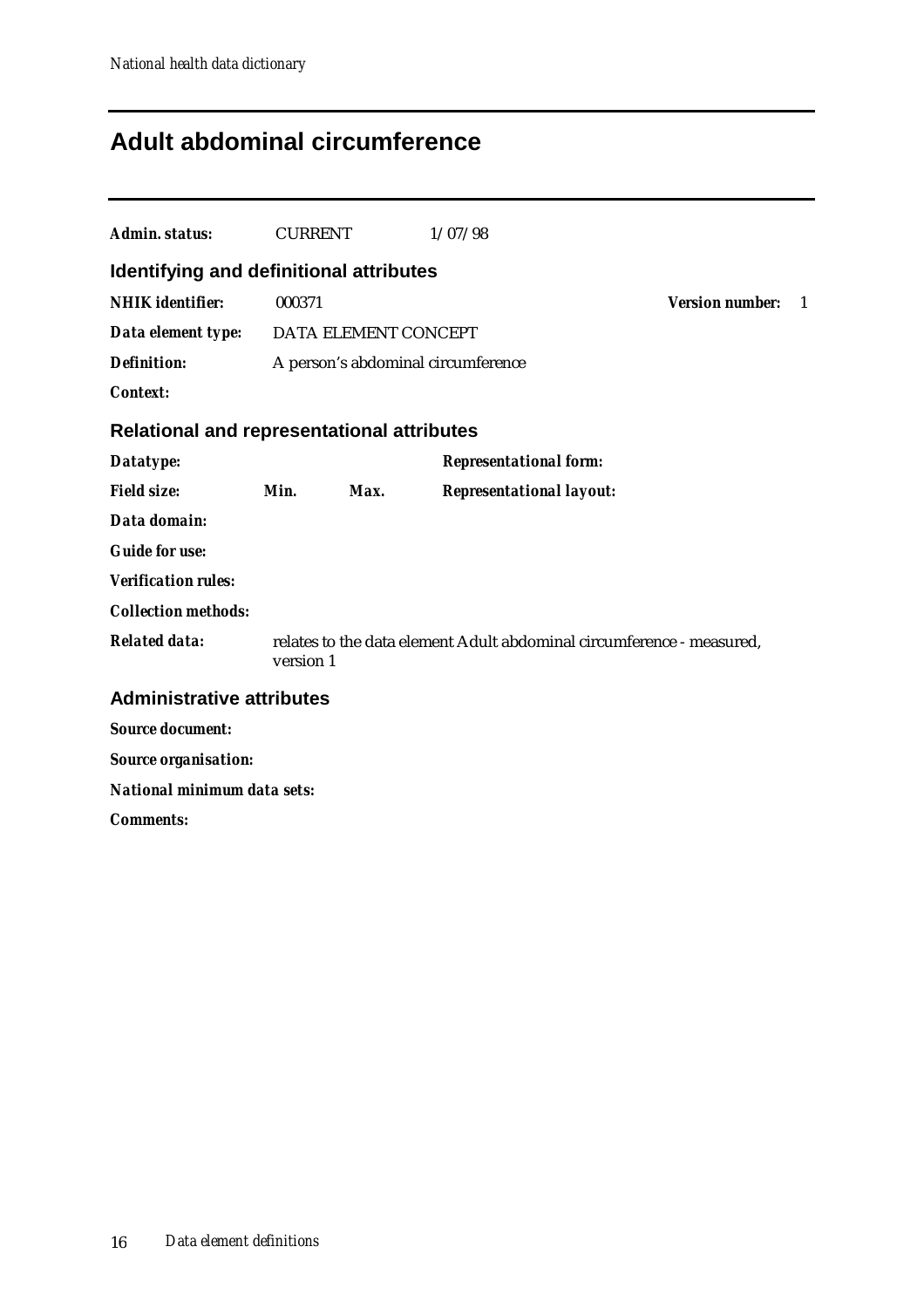## **Adult abdominal circumference - measured**

| Admin. status:                                    | <b>CURRENT</b>                                                                                                                                                                                                           |        | 1/07/98                                                                                                                                                                                                                                                                                                                                                                                                                                    |  |
|---------------------------------------------------|--------------------------------------------------------------------------------------------------------------------------------------------------------------------------------------------------------------------------|--------|--------------------------------------------------------------------------------------------------------------------------------------------------------------------------------------------------------------------------------------------------------------------------------------------------------------------------------------------------------------------------------------------------------------------------------------------|--|
| Identifying and definitional attributes           |                                                                                                                                                                                                                          |        |                                                                                                                                                                                                                                                                                                                                                                                                                                            |  |
| <b>NHIK</b> identifier:                           | 000372                                                                                                                                                                                                                   |        | <b>Version number:</b><br>1                                                                                                                                                                                                                                                                                                                                                                                                                |  |
| Data element type:                                | <b>DATA ELEMENT</b>                                                                                                                                                                                                      |        |                                                                                                                                                                                                                                                                                                                                                                                                                                            |  |
| <b>Definition:</b>                                |                                                                                                                                                                                                                          |        | A person's abdominal circumference measured half way between the inferior<br>margin of the last rib and the crest of the ilium in the mid-axillary plane. The<br>measurement is taken at the end of normal expiration.                                                                                                                                                                                                                     |  |
|                                                   |                                                                                                                                                                                                                          |        | The measurement of abdominal circumference is not the same as that of waist<br>circumference where the minimum girth is measured.                                                                                                                                                                                                                                                                                                          |  |
|                                                   | to the nearest 0.1 cm.                                                                                                                                                                                                   |        | Adult abdominal circumference: measured is a continuous variable measured                                                                                                                                                                                                                                                                                                                                                                  |  |
|                                                   |                                                                                                                                                                                                                          |        | In order to ensure consistency in measurement, the measurement protocol<br>described under Data Collection Methods should be used.                                                                                                                                                                                                                                                                                                         |  |
| Context:                                          | Public health and health care.                                                                                                                                                                                           |        |                                                                                                                                                                                                                                                                                                                                                                                                                                            |  |
|                                                   |                                                                                                                                                                                                                          |        | Its main use is to enable the calculation of Adult abdomen to hip ratio which<br>requires the measurement of hip circumference and abdominal circumference.                                                                                                                                                                                                                                                                                |  |
|                                                   | Seidell et al. 1992).                                                                                                                                                                                                    |        | There is evidence that abdominal circumference alone might be used to<br>identify people at health risk both from being overweight and from having a<br>central fat distribution (Lean et al. 1995; Han et al. 1995; Pouliot et al. 1994;                                                                                                                                                                                                  |  |
| <b>Relational and representational attributes</b> |                                                                                                                                                                                                                          |        |                                                                                                                                                                                                                                                                                                                                                                                                                                            |  |
| Datatype:                                         | Numeric                                                                                                                                                                                                                  |        | <b>QUANTITATIVE VALUE</b><br><b>Representational form:</b>                                                                                                                                                                                                                                                                                                                                                                                 |  |
| <b>Field size:</b>                                | Min. 3                                                                                                                                                                                                                   | Max. 4 | <b>Representational layout:</b> NNN.N                                                                                                                                                                                                                                                                                                                                                                                                      |  |
| Data domain:                                      |                                                                                                                                                                                                                          |        |                                                                                                                                                                                                                                                                                                                                                                                                                                            |  |
| <b>Guide for use:</b>                             |                                                                                                                                                                                                                          |        | If measured abdominal circumference is not able to be collected, code 999.9                                                                                                                                                                                                                                                                                                                                                                |  |
| <b>Verification rules:</b>                        |                                                                                                                                                                                                                          |        |                                                                                                                                                                                                                                                                                                                                                                                                                                            |  |
| <b>Collection methods:</b>                        | Measurement protocol:                                                                                                                                                                                                    |        |                                                                                                                                                                                                                                                                                                                                                                                                                                            |  |
|                                                   |                                                                                                                                                                                                                          |        | The measurement of abdominal circumference requires a narrow $\left($ < 7 mm<br>wide), flexible, inelastic tape measure. The kind of tape used should be<br>described and reported. The graduations on the tape measure should be at 0.1<br>cm intervals and the tape should have the capacity to measure up to 200 cm.<br>Measurement intervals and labels should be clearly readable under all<br>conditions of use of the tape measure. |  |
|                                                   | The subject should remove any belts and heavy outer clothing. Measurement<br>of abdominal circumference should be taken over at most one layer of light<br>clothing. Ideally the measure is made directly over the skin. |        |                                                                                                                                                                                                                                                                                                                                                                                                                                            |  |
|                                                   |                                                                                                                                                                                                                          |        | The subject stands comfortably with weight evenly distributed on both feet,<br>and the feet separated about 25-30 cm. The arms should hang loosely at the<br>sides. Posture can affect abdominal circumference.                                                                                                                                                                                                                            |  |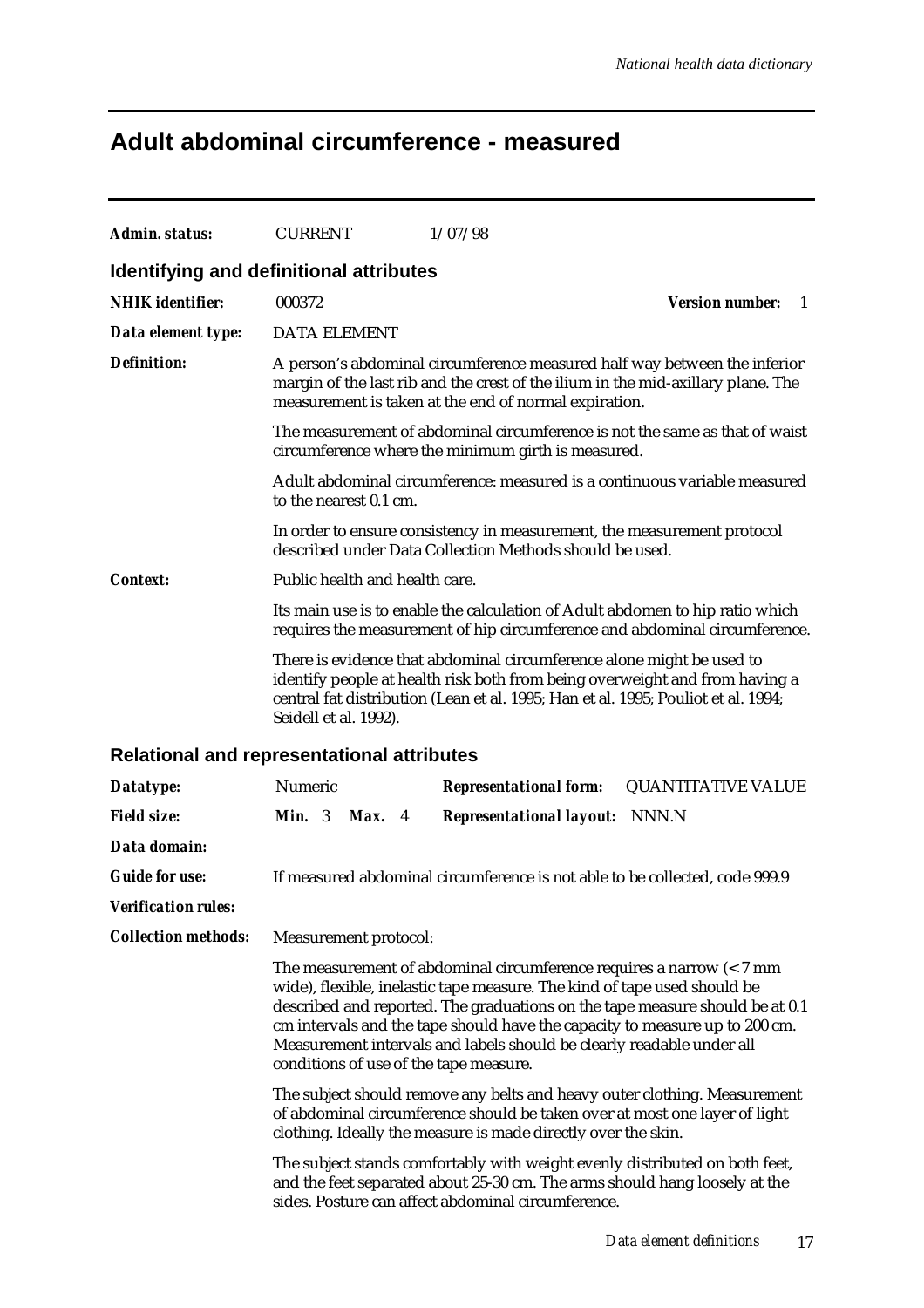# **Adult abdominal circumference - measured (continued)**

| <b>Collection methods</b><br>(cont'd): | The measurement is taken midway between the inferior margin of the last rib<br>and the crest of the ilium, in the mid axillary plane. Each landmark should be<br>palpated and marked, and the midpoint determined with a tape measure and<br>marked.                                                                                                                                                                                                                                                                                                                                                                                                                                                                                                                                                              |
|----------------------------------------|-------------------------------------------------------------------------------------------------------------------------------------------------------------------------------------------------------------------------------------------------------------------------------------------------------------------------------------------------------------------------------------------------------------------------------------------------------------------------------------------------------------------------------------------------------------------------------------------------------------------------------------------------------------------------------------------------------------------------------------------------------------------------------------------------------------------|
|                                        | The circumference is measured with an inelastic tape maintained in a<br>horizontal plane, at the end of normal expiration. The tape is snug, but does<br>not compress underlying soft tissues. The measurer is positioned by the side of<br>the subject to read the tape. To ensure contiguity of the two parts of the tape<br>from which the circumference is to be determined, the cross-handed technique<br>of measurement, as described by Norton et al. (1996), should be used. Ideally<br>an assistant will check the position of the tape on the opposite side of the<br>subject's body.                                                                                                                                                                                                                   |
|                                        | The measurement is recorded at the end of a normal expiration to the nearest<br>0.1 cm. Take a repeat measurement and record it to the nearest 0.1 cm. If the<br>two measurements disagree by more than 1 cm, then take a third<br>measurement. All raw measurements should be recorded on the data<br>collection form. If practical, it is preferable to enter the raw data into the<br>database as this enables intra- and, where relevant, inter-observer errors to be<br>assessed. The subject's measured abdominal circumference is subsequently<br>calculated as the mean of the two observations, or the mean of the two closest<br>measurements if a third is taken, and recorded on the form. If only a mean<br>value is entered into the database then the data collection forms should be<br>retained. |
|                                        | It may be necessary to round the mean value to the nearest 0.1 cm. If so,<br>rounding should be to the nearest even digit to reduce systematic over<br>reporting (Armitage and Berry 1994). For example, a mean value of 72.25 cm<br>would be rounded to 72.2 cm, while a mean value of 72.35 cm would be<br>rounded to 72.4 cm.                                                                                                                                                                                                                                                                                                                                                                                                                                                                                  |
|                                        | It is recommended that in population surveys, sociodemographic data<br>including ethnicity should be collected, as well as other risk factors including<br>physiological status (e.g. pregnancy), physical activity, smoking and alcohol<br>consumption. Summary statistics may need to be adjusted for these variables.                                                                                                                                                                                                                                                                                                                                                                                                                                                                                          |
|                                        | National health data elements currently exist for sex, date of birth, country of<br>birth and Indigenous Status. Data elements are being developed for physical<br>activity and smoking.                                                                                                                                                                                                                                                                                                                                                                                                                                                                                                                                                                                                                          |
|                                        | Validation and quality control measures:                                                                                                                                                                                                                                                                                                                                                                                                                                                                                                                                                                                                                                                                                                                                                                          |
|                                        | Steel tapes should be checked against a 1 metre engineer's rule every 12<br>months. If tapes other than steel are used they should be checked daily against<br>a steel rule.                                                                                                                                                                                                                                                                                                                                                                                                                                                                                                                                                                                                                                      |
|                                        | Within- and, if relevant, between-observer variability should be reported. They<br>can be assessed by the same (within -) or different (between-) observers<br>repeating the measurement, on the same subjects, under standard conditions<br>after a short time interval. The standard deviation of replicate measurements<br>(technical error of measurement (Pederson & Gore 1996)) between observers<br>should not exceed 2% and be less than 1.5% within observers.                                                                                                                                                                                                                                                                                                                                           |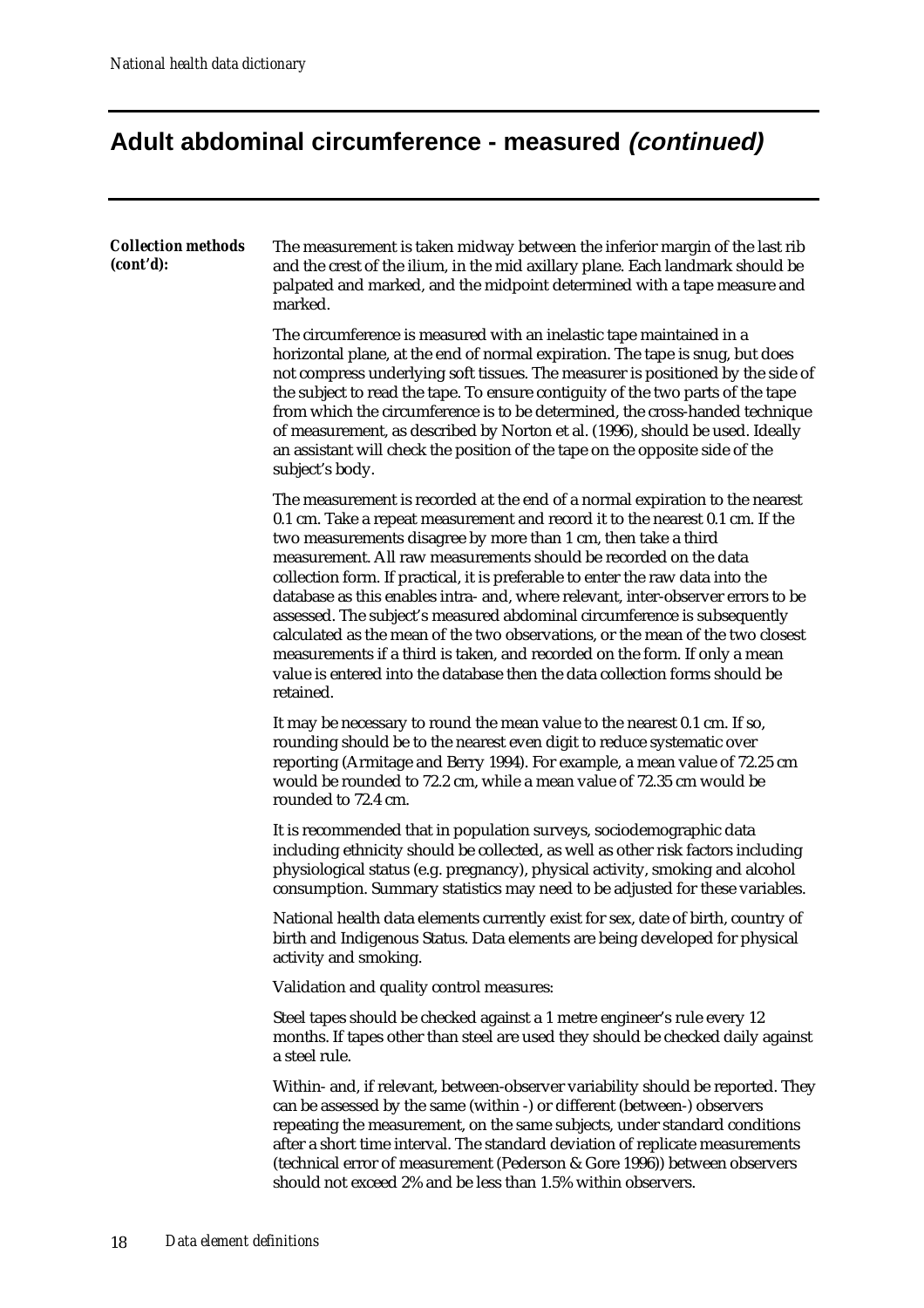# **Adult abdominal circumference - measured (continued)**

| <b>Collection methods</b><br>(cont'd): | Extreme values at the lower and upper end of the distribution of measured<br>abdominal circumference should be checked both during data collection and<br>after data entry. Individuals should not be excluded on the basis of true<br>biological difference.<br>Last digit preference, and preference or avoidance of certain values, should be<br>analysed in the total sample and (if relevant) by observer, survey site and over<br>time if the survey period is long. |
|----------------------------------------|----------------------------------------------------------------------------------------------------------------------------------------------------------------------------------------------------------------------------------------------------------------------------------------------------------------------------------------------------------------------------------------------------------------------------------------------------------------------------|
| <b>Related data:</b>                   | is used in the calculation of Adult abdomen to hip ratio, version 1                                                                                                                                                                                                                                                                                                                                                                                                        |
| <b>Administrative attributes</b>       |                                                                                                                                                                                                                                                                                                                                                                                                                                                                            |
| <b>Source document:</b>                | The measurement protocol described below is that recommended by the<br>World Health Organization (WHO Expert Committee 1995).                                                                                                                                                                                                                                                                                                                                              |
| <b>Source organisation:</b>            | World Health Organization (see also Comments)                                                                                                                                                                                                                                                                                                                                                                                                                              |
| National minimum data sets:            |                                                                                                                                                                                                                                                                                                                                                                                                                                                                            |
| <b>Comments:</b>                       | Submitting organisation: The Expert Working Group on Data Standards for<br>Indicators of Body Fatness in Australian Adults through the National Centre<br>for Monitoring Cardiovascular Disease, Australian Institute of Health and<br>Welfare.                                                                                                                                                                                                                            |
|                                        | Responsible organisations: National Health Data Committee (NHDC) /<br>National Centre for Monitoring Cardiovascular Disease, Australian Institute of<br>Health and Welfare.                                                                                                                                                                                                                                                                                                |
|                                        | This data element applies to persons aged 18 years or older. It is recommended<br>for use in population surveys and health care settings.                                                                                                                                                                                                                                                                                                                                  |
|                                        | Presentation of data:                                                                                                                                                                                                                                                                                                                                                                                                                                                      |
|                                        | Means, 95% confidence intervals, medians and centiles should be reported to<br>one decimal place. Where the sample permits, population estimates should be<br>presented by sex and 5-year age groups. Estimates based on sample surveys<br>may need to take into account sampling weights.                                                                                                                                                                                 |
|                                        | For consistency with conventional practice, and for current comparability with<br>international data sets, recommended centiles are 5, 10, 15, 25, 50, 75, 85, 90 and<br>95. To estimate the 5th and 95th centiles a sample size of at least 200 is<br>recommended for each group for which the centiles are being specified.                                                                                                                                              |
|                                        | For reporting purposes, it may be desirable to present abdominal<br>circumference in categories. It is recommended that 5 cm groupings are used<br>for this purpose. Abdominal circumference should not be rounded before<br>categorisation. The following categories may be appropriate for describing the<br>abdominal circumferences of Australian men and women, although the range<br>will depend on the population.                                                  |
|                                        | $Abdom < 60$ cm<br>$60 \text{ cm} = \text{Abdom} < 65 \text{ cm}$<br>$65 \text{ cm} = \text{Abdom} < 70 \text{ cm}$<br>in 5 cm categories<br>$105$ cm = Abdom < $110$ cm<br>$Abdom = 110 \text{ cm}$                                                                                                                                                                                                                                                                       |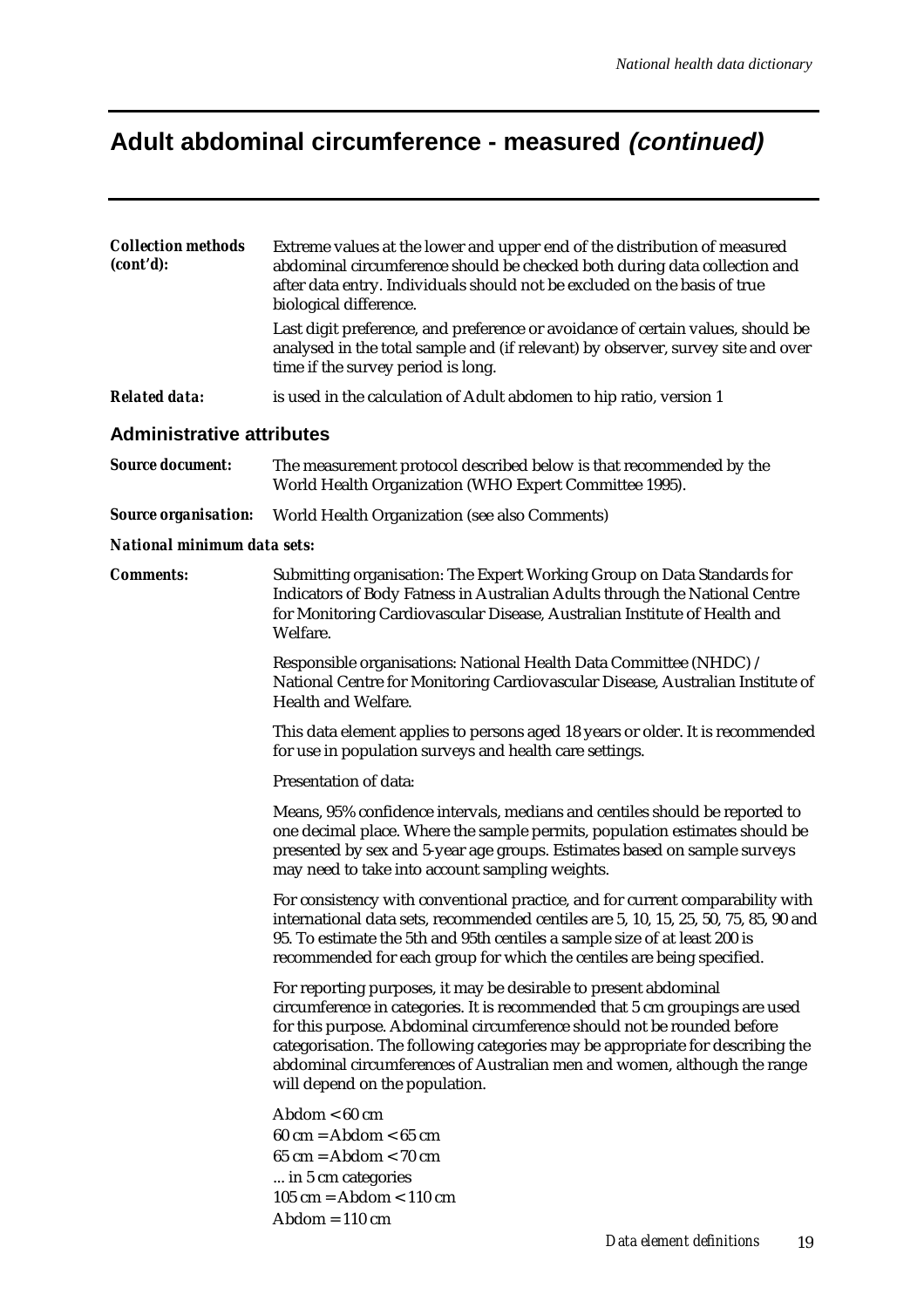## **Adult body mass index**

| Admin. status:                          | <b>CURRENT</b>                           | 1/07/98                                                                                                                                                                                                                                                                                                   |                        |    |
|-----------------------------------------|------------------------------------------|-----------------------------------------------------------------------------------------------------------------------------------------------------------------------------------------------------------------------------------------------------------------------------------------------------------|------------------------|----|
| Identifying and definitional attributes |                                          |                                                                                                                                                                                                                                                                                                           |                        |    |
| <b>NHIK</b> identifier:                 | 000367                                   |                                                                                                                                                                                                                                                                                                           | <b>Version number:</b> | -1 |
| Data element type:                      | <b>DATA ELEMENT</b>                      |                                                                                                                                                                                                                                                                                                           |                        |    |
| <b>Definition:</b>                      |                                          | A person's weight (body mass) relative to height. It is a measure of body mass<br>corrected for height which is used to assess the extent of weight deficit or<br>excess. In sedentary populations, body mass index (BMI) also provides an<br>imprecise but practical indicator of the level of body fat. |                        |    |
|                                         |                                          | Adult body mass index is a continuous variable.                                                                                                                                                                                                                                                           |                        |    |
|                                         | squared)                                 | Adult body mass index is calculated by: weight (kg) divided by (height (m)                                                                                                                                                                                                                                |                        |    |
| <b>Context:</b>                         | Public health and health care.           |                                                                                                                                                                                                                                                                                                           |                        |    |
|                                         | association between BMI and health risk. | BMI is used as an indicator of both underweight and, overweight and obesity,<br>in sedentary Western adults. On a population basis there is a strong                                                                                                                                                      |                        |    |
|                                         |                                          | In population based surveys, BMI may be used:                                                                                                                                                                                                                                                             |                        |    |
|                                         |                                          | - to indicate the prevalence of thinness and overweight and their<br>sociodemographic distribution (problem identification);                                                                                                                                                                              |                        |    |
|                                         | of interventions);                       | - to evaluate health promotion and disease prevention programs (assessment                                                                                                                                                                                                                                |                        |    |
|                                         |                                          | - to monitor progress towards National Health Goals and Targets;                                                                                                                                                                                                                                          |                        |    |
|                                         |                                          | - to ascertain determinants and consequences of thinness and overweight; and                                                                                                                                                                                                                              |                        |    |
|                                         |                                          | - in nutritional surveillance and long-term planning.                                                                                                                                                                                                                                                     |                        |    |
|                                         | وحاديما استنفس المسوم التمتسم مرم        |                                                                                                                                                                                                                                                                                                           |                        |    |

### **Relational and representational attributes**

| Datatype:                  | <b>Numeric</b>  |  | <b>Representational form:</b> | <b>QUANTITATIVE VALUE</b>                                                                                                                                                                                                                                                      |  |
|----------------------------|-----------------|--|-------------------------------|--------------------------------------------------------------------------------------------------------------------------------------------------------------------------------------------------------------------------------------------------------------------------------|--|
| <b>Field size:</b>         | <b>Min.</b> $3$ |  | Max. 4                        | <b>Representational layout:</b> NN.NN* / NN.N**                                                                                                                                                                                                                                |  |
| Data domain:               |                 |  |                               |                                                                                                                                                                                                                                                                                |  |
| <b>Guide for use:</b>      |                 |  | is coded to 888.8 or 999.9)   | Adult body mass index cannot be calculated if either component necessary for<br>its calculation (i.e. weight or height) is unknown or has not been collected (i.e.                                                                                                             |  |
| <b>Verification rules:</b> |                 |  |                               |                                                                                                                                                                                                                                                                                |  |
| <b>Collection methods:</b> |                 |  |                               | *NN.NN for BMI calculated from measured height and weight.                                                                                                                                                                                                                     |  |
|                            | weight          |  |                               | **NN.N for BMI calculated from self-reported height and/or self-reported                                                                                                                                                                                                       |  |
|                            |                 |  |                               | BMI calculated from measured height and weight should be distinguished<br>from BMI calculated from self-reported height and/or weight. When either<br>self-reported height or self-reported weight is used in the calculation, BMI<br>should be recorded as self-reported BMI. |  |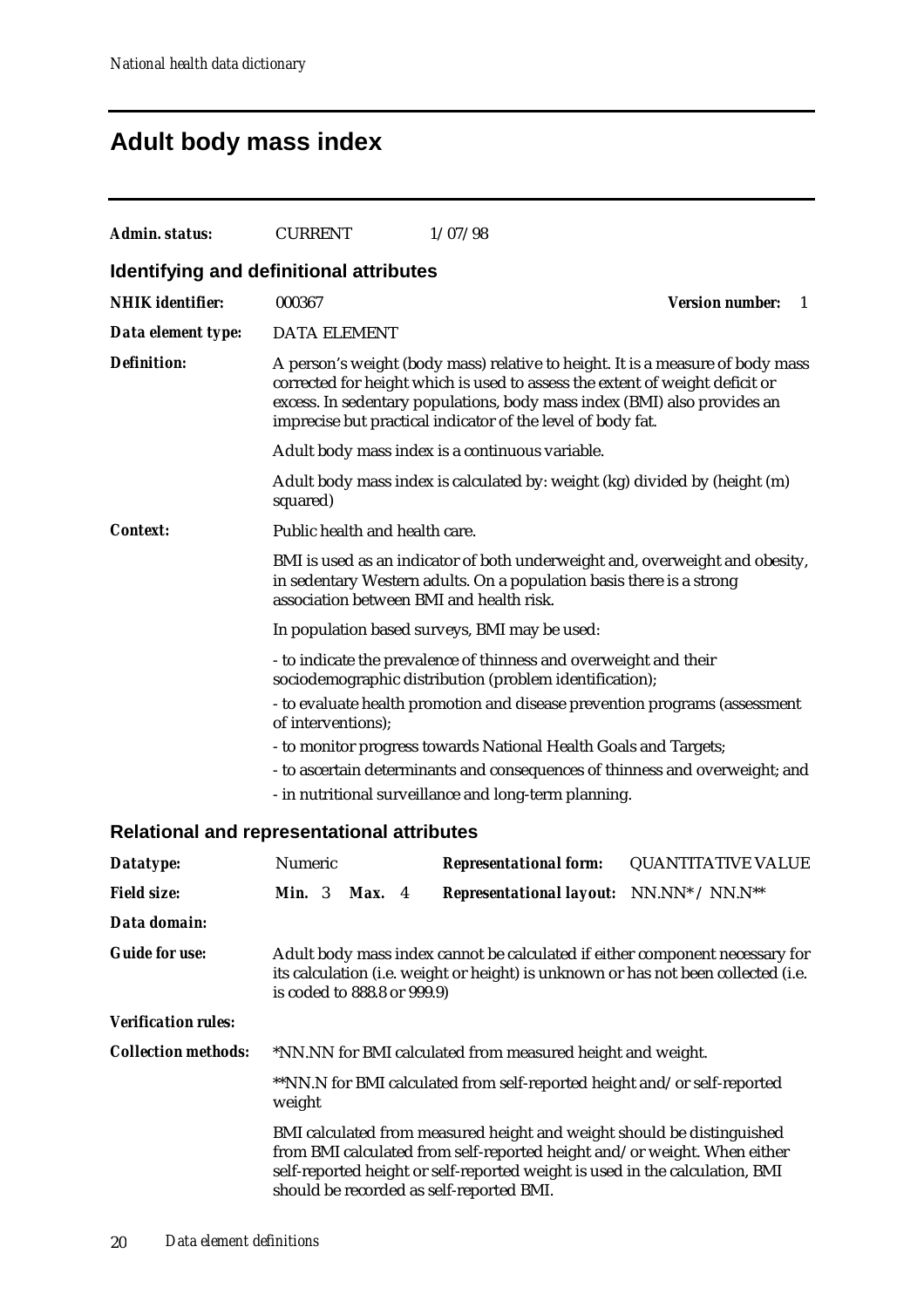### **Adult body mass index (continued)**

| <b>Collection methods</b><br>(cont'd): | BMI should be derived after the data entry of weight and height. It should be<br>stored on the raw data set as a continuous variable and should not be<br>aggregated or rounded.                                                                                                                                         |
|----------------------------------------|--------------------------------------------------------------------------------------------------------------------------------------------------------------------------------------------------------------------------------------------------------------------------------------------------------------------------|
|                                        | It is recommended that in population surveys, sociodemographic data<br>including ethnicity should be collected, as well as other risk factors including<br>physiological status (e.g. pregnancy), physical activity, smoking and alcohol<br>consumption. Summary statistics may need to be adjusted for these variables. |
|                                        | National health data elements currently exist for sex, date of birth, country of<br>birth and Indigenous Status. Data elements are being developed for physical<br>activity and smoking.                                                                                                                                 |
| <b>Related data:</b>                   | is calculated using Adult height - measured, version 1                                                                                                                                                                                                                                                                   |
|                                        | is calculated using Adult height - self-reported, version 1                                                                                                                                                                                                                                                              |
|                                        | is calculated using Adult weight - measured, version 1                                                                                                                                                                                                                                                                   |
|                                        | is calculated using Adult weight - self-reported, version 1                                                                                                                                                                                                                                                              |
|                                        | is used in the derivation of Adult body mass index - classification, version 1                                                                                                                                                                                                                                           |

### **Administrative attributes**

#### *Source document:*

*Source organisation:* Responsible organisations: National Health Data Committee (NHDC) / National Centre for Monitoring Cardiovascular Disease, Australian Institute of Health and Welfare. (See also Comments)

#### *National minimum data sets:*

*Comments:* Submitting organisation: The Expert Working Group on Data Standards for Indicators of Body Fatness in Australian Adults through the National Centre for Monitoring Cardiovascular Disease, Australian Institute of Health and Welfare. Date of submission: October 1997

> This data element applies to persons aged 18 years or older. It is recommended for use in population surveys and health care settings.

Presentation of data:

Means, 95% confidence intervals, medians and centiles should be reported to one decimal place. Where the sample permits, population estimates should be presented by sex and 5-year age groups. Estimates based on sample surveys may need to take into account sampling weights.

For consistency with conventional practice, and for current comparability with international data sets, recommended centiles are 5, 10, 15, 25, 50, 75, 85, 90 and 95. To estimate the 5th and 95th centiles a sample size of at least 200 is recommended for each group for which the centiles are being specified.

Body mass index can be calculated from measured height and weight, or selfreported height and weight.

Body mass index tends to be underestimated when based on self-reported, rather than measured, height and weight. This is due to the fact that, on average, height tends to be overestimated and weight tends to be underestimated when self-reported by respondents.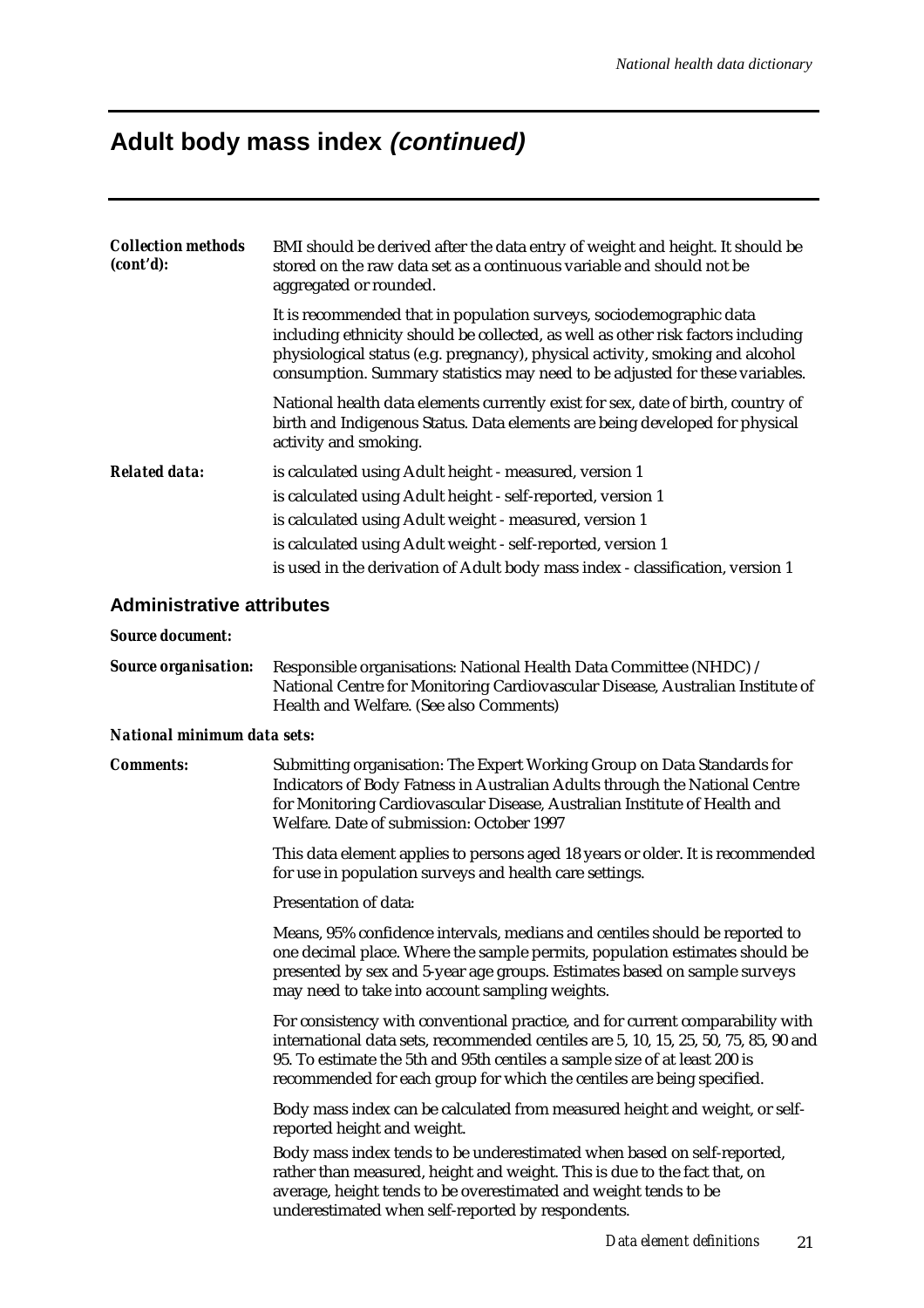## **Adult body mass index (continued)**

*Comments (cont'd):* There are many individuals for whom BMI is an inappropriate measure of body fatness. These are individuals whose high body mass is due to excess muscle rather than fat (e.g. body builders or others in whom the level of physical activity promotes an increase in muscle mass); or in those with osteoporosis who will have a lower than usual BMI; or those who have a different body build (e.g. individuals with unusually long or short legs or a different body fat distribution) (WHO Expert Committee 1995). This is particularly important when assessing individuals but should also be taken into account in interpreting data from populations in which there are subgroups with genetic or environmental differences in body build, composition, skeletal proportions or body fat distribution.

> Epidemiological research shows that there is a strong association between BMI and health risk. Excess adipose tissue in adults is associated with excess morbidity and mortality from conditions such as hypertension, unfavourable blood lipid concentrations, diabetes mellitus, coronary heart disease, some cancers, gall bladder disease, and osteoarthritis. It may also lead to social and economic disadvantage as well as psychosocial problems. It is a major public health issue in most industrialised societies.

Thinness (low BMI) is also an indicator of health risk, often being associated with general illness, anorexia, cigarette smoking, drug addiction and alcoholism. Low BMI is consistently associated with increased risk of osteoporosis and fractures in the elderly.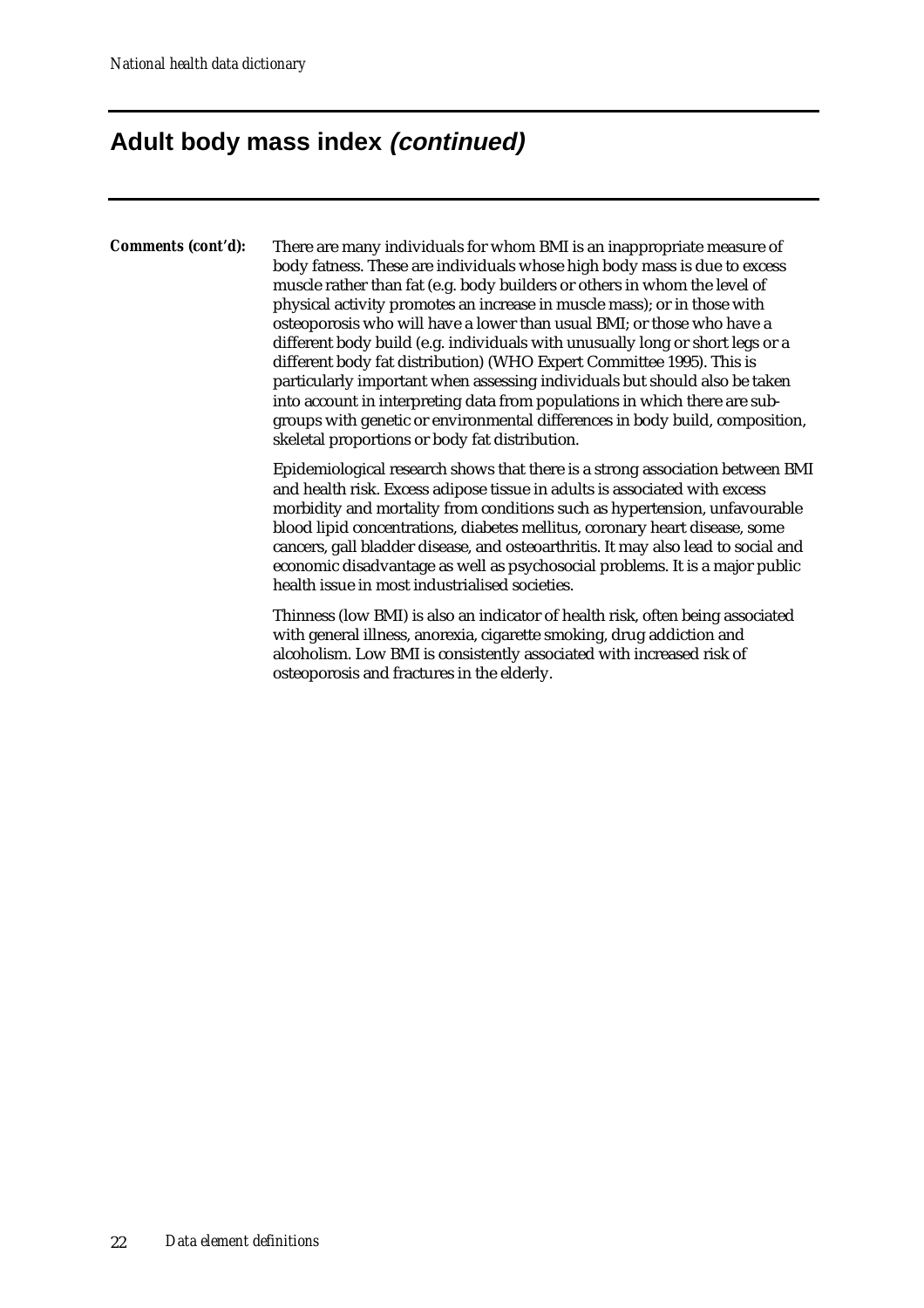# **Adult body mass index - classification**

| <b>Admin. status:</b>                             | <b>CURRENT</b>   |                                | 1/07/98                                                                                                                                                                                                                                                                                                                  |                             |
|---------------------------------------------------|------------------|--------------------------------|--------------------------------------------------------------------------------------------------------------------------------------------------------------------------------------------------------------------------------------------------------------------------------------------------------------------------|-----------------------------|
| Identifying and definitional attributes           |                  |                                |                                                                                                                                                                                                                                                                                                                          |                             |
| <b>NHIK</b> identifier:                           | 000368           |                                |                                                                                                                                                                                                                                                                                                                          | <b>Version number:</b><br>1 |
|                                                   |                  |                                |                                                                                                                                                                                                                                                                                                                          |                             |
| Data element type:                                |                  | <b>DATA ELEMENT</b>            |                                                                                                                                                                                                                                                                                                                          |                             |
| <b>Definition:</b>                                |                  |                                | The category of weight deficit or excess.                                                                                                                                                                                                                                                                                |                             |
| <b>Context:</b>                                   |                  | Public health and health care. |                                                                                                                                                                                                                                                                                                                          |                             |
|                                                   |                  |                                | BMI is used as an indicator of both underweight and, overweight and obesity,<br>in sedentary Western adults. On a population basis there is a strong<br>association between BMI and health risk.                                                                                                                         |                             |
| <b>Relational and representational attributes</b> |                  |                                |                                                                                                                                                                                                                                                                                                                          |                             |
| Datatype:                                         | Numeric          |                                | <b>Representational form:</b>                                                                                                                                                                                                                                                                                            | <b>CODE</b>                 |
| <b>Field size:</b>                                | Min. 1           | $Max.$ 1                       | <b>Representational layout:</b>                                                                                                                                                                                                                                                                                          | N                           |
| Data domain:                                      | 1                |                                | Grade 3 thinness (BMI < 16.00)                                                                                                                                                                                                                                                                                           |                             |
|                                                   | $\boldsymbol{2}$ |                                | Grade 2 thinness (BMI 16.00-16.99)                                                                                                                                                                                                                                                                                       |                             |
|                                                   | 3                |                                | Grade 1 thinness (BMI 17.00-18.49)                                                                                                                                                                                                                                                                                       |                             |
|                                                   | 4                |                                | Normal range (BMI 18.50-19.99)                                                                                                                                                                                                                                                                                           |                             |
|                                                   | 5                | (BMI 20.00-24.99)              |                                                                                                                                                                                                                                                                                                                          |                             |
|                                                   | 6                |                                | Grade 1 overweight (BMI 25.00-29.99)                                                                                                                                                                                                                                                                                     |                             |
|                                                   | 7                |                                | Grade 2 overweight (BMI 30.00-39.99)                                                                                                                                                                                                                                                                                     |                             |
|                                                   | 8                |                                | Grade 3 overweight (BMI $>$ or = 40.00)                                                                                                                                                                                                                                                                                  |                             |
|                                                   |                  |                                | (WHO Expert Committee 1995; NHMRC 1984, 1985)                                                                                                                                                                                                                                                                            |                             |
| <b>Guide for use:</b>                             |                  |                                |                                                                                                                                                                                                                                                                                                                          |                             |
| <b>Verification rules:</b>                        |                  |                                |                                                                                                                                                                                                                                                                                                                          |                             |
| <b>Collection methods:</b>                        |                  |                                | It is recommended that in population surveys, sociodemographic data<br>including ethnicity should be collected, as well as other risk factors including<br>physiological status (e.g. pregnancy), physical activity, smoking and alcohol<br>consumption. Summary statistics may need to be adjusted for these variables. |                             |
|                                                   |                  | activity and smoking.          | National health data elements currently exist for sex, date of birth, country of<br>birth and Indigenous Status. Data elements are being developed for physical                                                                                                                                                          |                             |
|                                                   |                  |                                | Standard definitions of overweight and obesity in terms of BMI are used to<br>derive age-specific and age-adjusted indicators of overweight and obesity for<br>reporting progress towards National Health Goals and Targets.                                                                                             |                             |
| <b>Related data:</b>                              |                  |                                | is used in conjunction with Adult body mass index, version 1                                                                                                                                                                                                                                                             |                             |
| <b>Administrative attributes</b>                  |                  |                                |                                                                                                                                                                                                                                                                                                                          |                             |
| <b>Source document:</b>                           |                  | Committee 1995)                | 'Physical status: the use and interpretation of anthropometry' (WHO Expert                                                                                                                                                                                                                                               |                             |
| <b>Source organisation:</b>                       |                  |                                | World Health Organization (see also Comments)                                                                                                                                                                                                                                                                            |                             |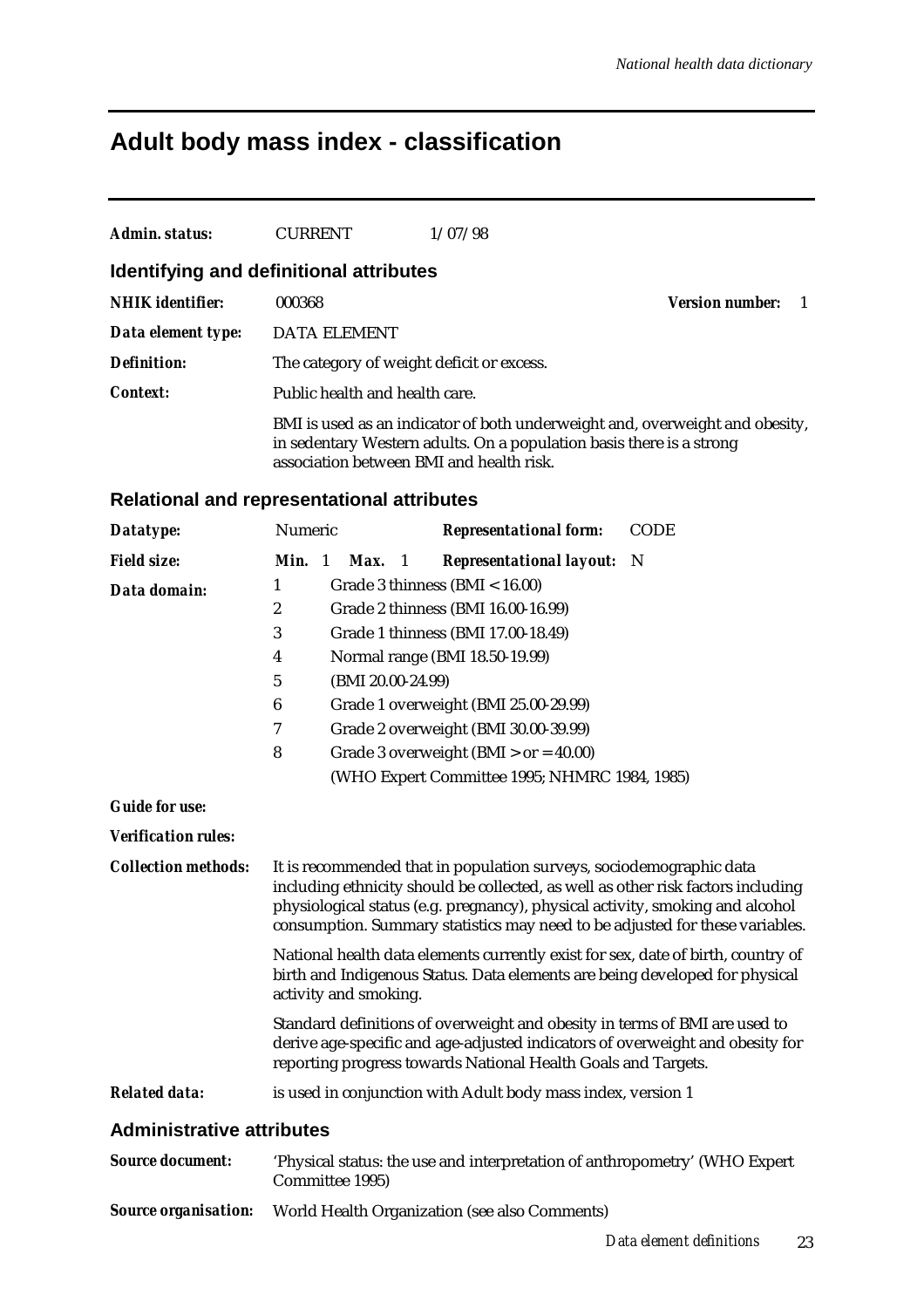# **Adult body mass index - classification (continued)**

#### *National minimum data sets:*

| танонаг ништит чага эсгэ. |                                                                                                                                                                                                                                                                                                                                                                                                                                                                                                                                                                                                                                                                                                                                                                                                                                                          |
|---------------------------|----------------------------------------------------------------------------------------------------------------------------------------------------------------------------------------------------------------------------------------------------------------------------------------------------------------------------------------------------------------------------------------------------------------------------------------------------------------------------------------------------------------------------------------------------------------------------------------------------------------------------------------------------------------------------------------------------------------------------------------------------------------------------------------------------------------------------------------------------------|
| <b>Comments:</b>          | Submitting organisation: The Expert Working Group on Data Standards for<br>Indicators of Body Fatness in Australian Adults through the National Centre<br>for Monitoring Cardiovascular Disease, Australian Institute of Health and<br>Welfare.                                                                                                                                                                                                                                                                                                                                                                                                                                                                                                                                                                                                          |
|                           | Responsible organisation: National Health Data Committee (NHDC) /<br>National Centre for Monitoring Cardiovascular Disease, Australian Institute of<br>Health and Welfare.                                                                                                                                                                                                                                                                                                                                                                                                                                                                                                                                                                                                                                                                               |
|                           | There are, however, many individuals for whom BMI is an inappropriate<br>measure of body fatness. These are individuals whose high body mass is due<br>to excess muscle rather than fat (e.g. body builders or others in whom the level<br>of physical activity promotes an increase in muscle mass); or in those with<br>osteoporosis who will have a lower than usual BMI; or those who have a<br>different body build (e.g. individuals with unusually long or short legs or a<br>different body fat distribution) (WHO Expert Committee 1995). This is<br>particularly important when assessing individuals but should also be taken<br>into account in interpreting data from populations in which there are sub-<br>groups with genetic or environmental differences in body build, composition,<br>skeletal proportions or body fat distribution. |
|                           | Epidemiological research shows that there is a strong association between BMI<br>and health risk. Excess adipose tissue in adults is associated with excess<br>morbidity and mortality from conditions such as hypertension, unfavourable<br>blood lipid concentrations, diabetes mellitus, coronary heart disease, some<br>cancers, gall bladder disease, and osteoarthritis. It may also lead to social and<br>economic disadvantage as well as psychosocial problems. It is a major public<br>health issue in most industrialised societies.                                                                                                                                                                                                                                                                                                          |
|                           | Overweight and obesity, as defined by NHMRC guidelines for the<br>interpretation of BMI (NHMRC 1984, 1985), are exceedingly common in<br>Australia and their prevalence is increasing. The direct economic cost of<br>obesity (BMI = 30) to Australia was estimated to be over \$500 million in 1992-<br>93 (NHMRC 1997).                                                                                                                                                                                                                                                                                                                                                                                                                                                                                                                                |
|                           | Thinness (low BMI) is also an indicator of health risk, often being associated<br>with general illness, anorexia, cigarette smoking, drug addiction and<br>alcoholism. Low BMI is consistently associated with increased risk of<br>osteoporosis and fractures in the elderly.                                                                                                                                                                                                                                                                                                                                                                                                                                                                                                                                                                           |
|                           | The WHO may revise this classification to:<br>1 Grade 3 thinness ( $BMI < 16.00$ )<br>2 Grade 2 thinness (BMI 16.00 16.99)<br>3 Grade 1 thinness (BMI 17.00 18.49)<br>4 Normal range (BMI 18.50 24.99)<br>5 Overweight (BMI 25.00 29.99)<br>6 Obesity Grade 1(BMI 30.00 34.99)<br>7 Obesity Grade 2 (BMI 35.00 44.99)<br>8 Obesity Grade 3 ( $BMI = 45.00$ )<br>This data element applies to persons aged 18 years or older. It is recommended                                                                                                                                                                                                                                                                                                                                                                                                           |
|                           | for use in population surveys and health care settings.                                                                                                                                                                                                                                                                                                                                                                                                                                                                                                                                                                                                                                                                                                                                                                                                  |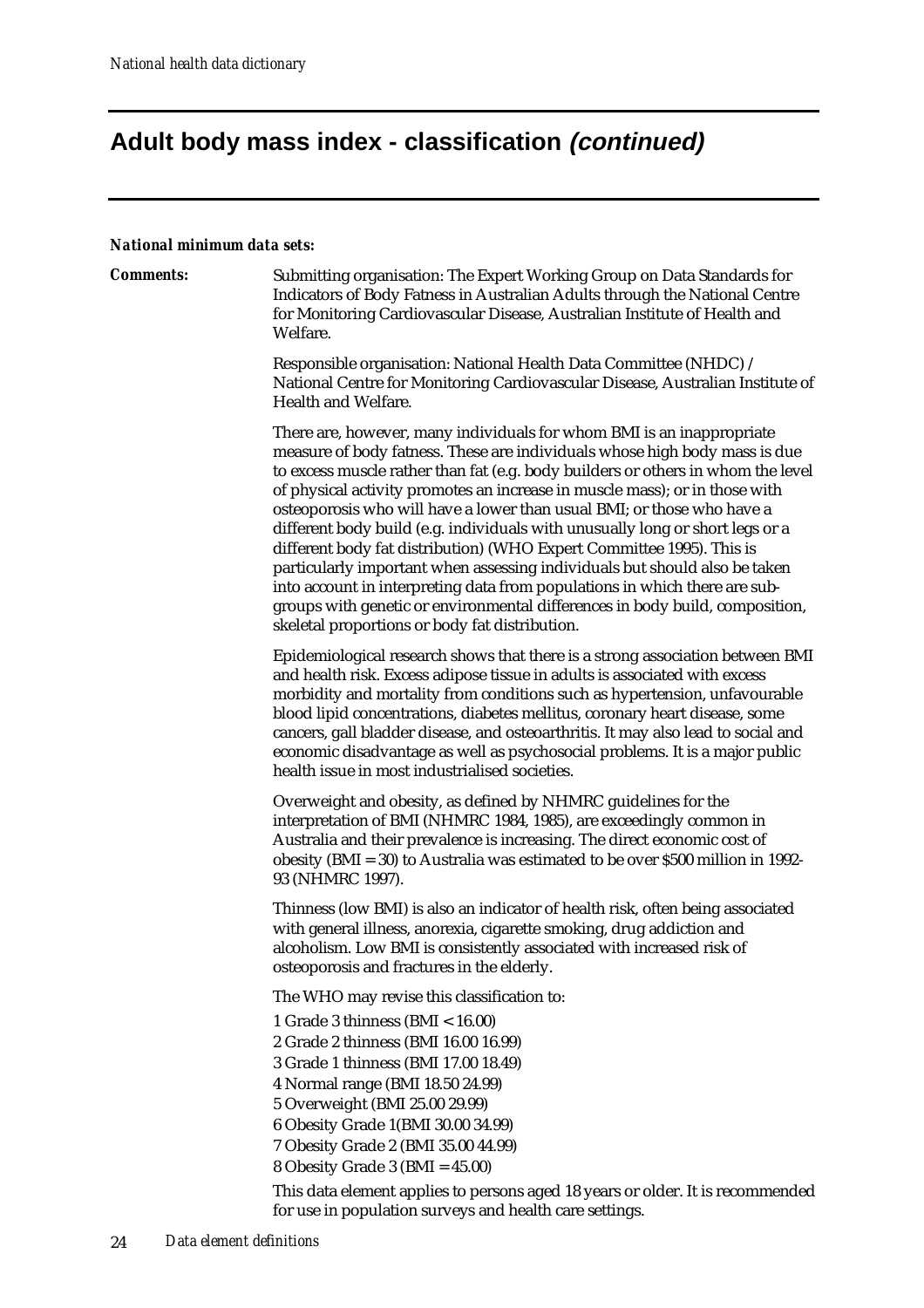### **Adult body mass index - classification (continued)**

*Comments (cont'd):* Presentation of data:

Methods used to establish cut-off points for overweight have been arbitrary and, as a result, cut-off points vary between countries. The data are derived mainly from studies of mortality and morbidity risk performed in people living in western Europe or the United States of America, and cut-off points for BMI as an indicator of adiposity and risk in populations who differ in body build and genetic disposition are likely to vary. Caution is required in relation to BMI cut-off points when used for different ethnic groups because of limited outcome data for some ethnic groups, e.g. Aboriginal and Torres Strait Islander peoples. Further, the cut-off points for adults should not be used for children.

There are no recognised reference standards for the lower limit of the 'normal' range. The classification below is that recommended by the World Health Organization. This is regarded as an interim classification. As with overweight the cut-off points for a given level of risk are likely to vary with body build, genetic background and physical activity.

The classification below is different to ones that have been used in the past and it is important that in any trend analysis consistent definitions are used.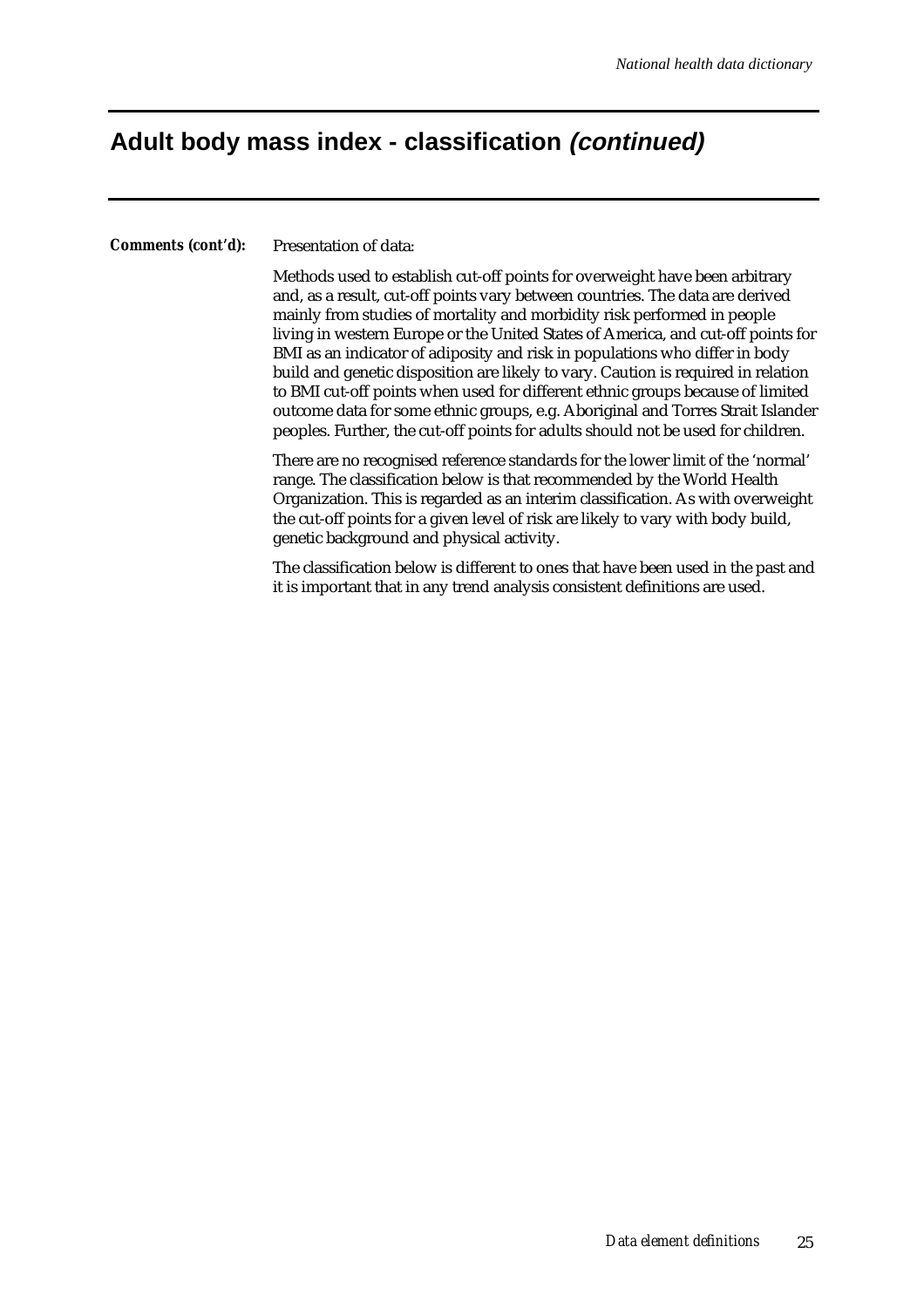## **Adult height**

| Admin. status:                                    | <b>CURRENT</b>     |                      | 1/07/98                                                             |                        |    |
|---------------------------------------------------|--------------------|----------------------|---------------------------------------------------------------------|------------------------|----|
| Identifying and definitional attributes           |                    |                      |                                                                     |                        |    |
| <b>NHIK</b> identifier:                           | 000361             |                      |                                                                     | <b>Version number:</b> | -1 |
| Data element type:                                |                    | DATA ELEMENT CONCEPT |                                                                     |                        |    |
| <b>Definition:</b>                                | A person's height. |                      |                                                                     |                        |    |
| <b>Context:</b>                                   |                    |                      |                                                                     |                        |    |
| <b>Relational and representational attributes</b> |                    |                      |                                                                     |                        |    |
| Datatype:                                         |                    |                      | <b>Representational form:</b>                                       |                        |    |
| <b>Field size:</b>                                | Min.               | Max.                 | <b>Representational layout:</b>                                     |                        |    |
| Data domain:                                      |                    |                      |                                                                     |                        |    |
| <b>Guide for use:</b>                             |                    |                      |                                                                     |                        |    |
| <b>Verification rules:</b>                        |                    |                      |                                                                     |                        |    |
| <b>Collection methods:</b>                        |                    |                      |                                                                     |                        |    |
| <b>Related data:</b>                              |                    |                      | relates to the data element Adult height - measured, version 1      |                        |    |
|                                                   |                    |                      | relates to the data element Adult height - self-reported, version 1 |                        |    |
| <b>Administrative attributes</b>                  |                    |                      |                                                                     |                        |    |
| <b>Source document:</b>                           |                    |                      |                                                                     |                        |    |
| <b>Source organisation:</b>                       |                    |                      |                                                                     |                        |    |
| National minimum data sets:                       |                    |                      |                                                                     |                        |    |
| <b>Comments:</b>                                  |                    |                      |                                                                     |                        |    |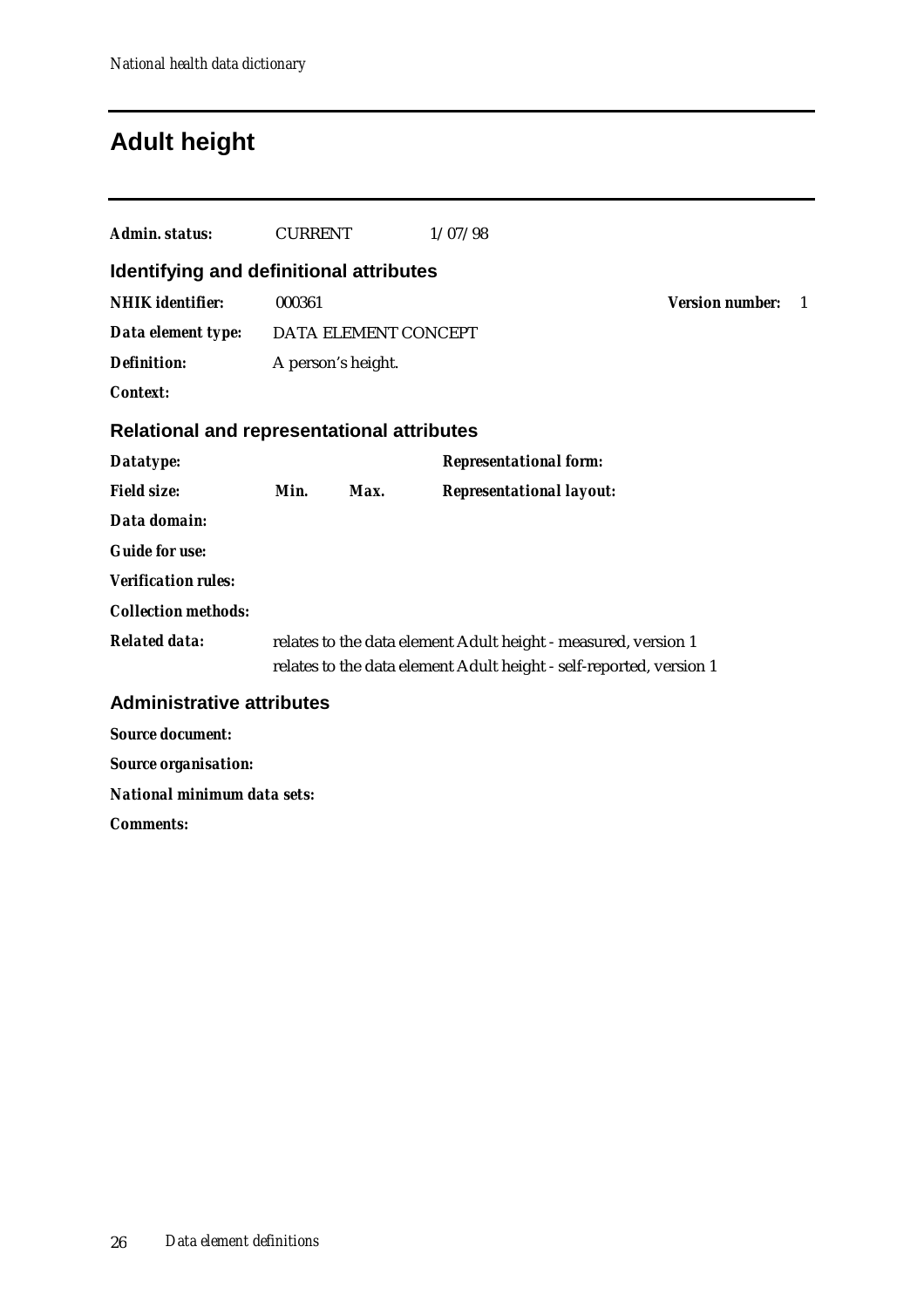# **Adult height - measured**

| <b>Admin. status:</b>      | <b>CURRENT</b>                                    | 1/07/98                                                                                                                                                                                                                                                                                                                                                                                                         |                              |
|----------------------------|---------------------------------------------------|-----------------------------------------------------------------------------------------------------------------------------------------------------------------------------------------------------------------------------------------------------------------------------------------------------------------------------------------------------------------------------------------------------------------|------------------------------|
|                            | Identifying and definitional attributes           |                                                                                                                                                                                                                                                                                                                                                                                                                 |                              |
| <b>NHIK</b> identifier:    | 000362                                            |                                                                                                                                                                                                                                                                                                                                                                                                                 | <b>Version number:</b><br>-1 |
| Data element type:         | <b>DATA ELEMENT</b>                               |                                                                                                                                                                                                                                                                                                                                                                                                                 |                              |
| <b>Definition:</b>         | A person's measured height.                       |                                                                                                                                                                                                                                                                                                                                                                                                                 |                              |
|                            | cm.                                               | Adult height: measured is a continuous variable measured to the nearest 0.1                                                                                                                                                                                                                                                                                                                                     |                              |
|                            |                                                   | In order to ensure consistency in measurement, the measurement protocol<br>described under Data Collection Methods should be used.                                                                                                                                                                                                                                                                              |                              |
| <b>Context:</b>            | Public health and health care.                    |                                                                                                                                                                                                                                                                                                                                                                                                                 |                              |
|                            |                                                   | Stature is a major indicator of general body size and of bone length. It is<br>important in screening for disease or malnutrition, and in the interpretation of<br>weight (Lohman et al. 1988). Shortness is known to be a predictor of all cause<br>mortality, coronary heart disease mortality in middle aged men, and of less<br>favourable gestational outcomes in women (Marmot et al. 1984, Kramer 1988). |                              |
|                            |                                                   | Its main use is to enable the calculation of Adult body mass index which<br>requires the measurement of height and weight.                                                                                                                                                                                                                                                                                      |                              |
|                            | <b>Relational and representational attributes</b> |                                                                                                                                                                                                                                                                                                                                                                                                                 |                              |
| Datatype:                  | Numeric                                           | <b>Representational form:</b>                                                                                                                                                                                                                                                                                                                                                                                   | <b>QUANTITATIVE VALUE</b>    |
| <b>Field size:</b>         | Min. 3<br>Max. 4                                  | <b>Representational layout:</b>                                                                                                                                                                                                                                                                                                                                                                                 | NNN.N                        |
| Data domain:               |                                                   |                                                                                                                                                                                                                                                                                                                                                                                                                 |                              |
| <b>Guide for use:</b>      |                                                   | If measured height is not able to be collected, code 999.9.                                                                                                                                                                                                                                                                                                                                                     |                              |
| <b>Verification rules:</b> |                                                   |                                                                                                                                                                                                                                                                                                                                                                                                                 |                              |
| <b>Collection methods:</b> | Measurement protocol:                             |                                                                                                                                                                                                                                                                                                                                                                                                                 |                              |
|                            | reported.                                         | The measurement of height requires a vertical metric rule, a horizontal<br>headboard, and a non-compressible flat even surface on which the subject<br>stands. The equipment may be fixed or portable, and should be described and                                                                                                                                                                              |                              |
|                            | conditions of use of the instrument.              | The graduations on the metric rule should be at 0.1 cm intervals, and the<br>metric rule should have the capacity to measure up to at least 210 cm.<br>Measurement intervals and labels should be clearly readable under all                                                                                                                                                                                    |                              |
|                            | platform scale is not recommended.                | Apparatus that allows height to be measured while the subject stands on a                                                                                                                                                                                                                                                                                                                                       |                              |
|                            | problems).                                        | The subject should be measured without shoes (i.e. is barefoot or wears thin<br>socks) and wears little clothing so that the positioning of the body can be seen.<br>Anything that may affect or interfere with the measurement should be noted<br>on the data collection form (e.g. hairstyles and accessories, or physical                                                                                    |                              |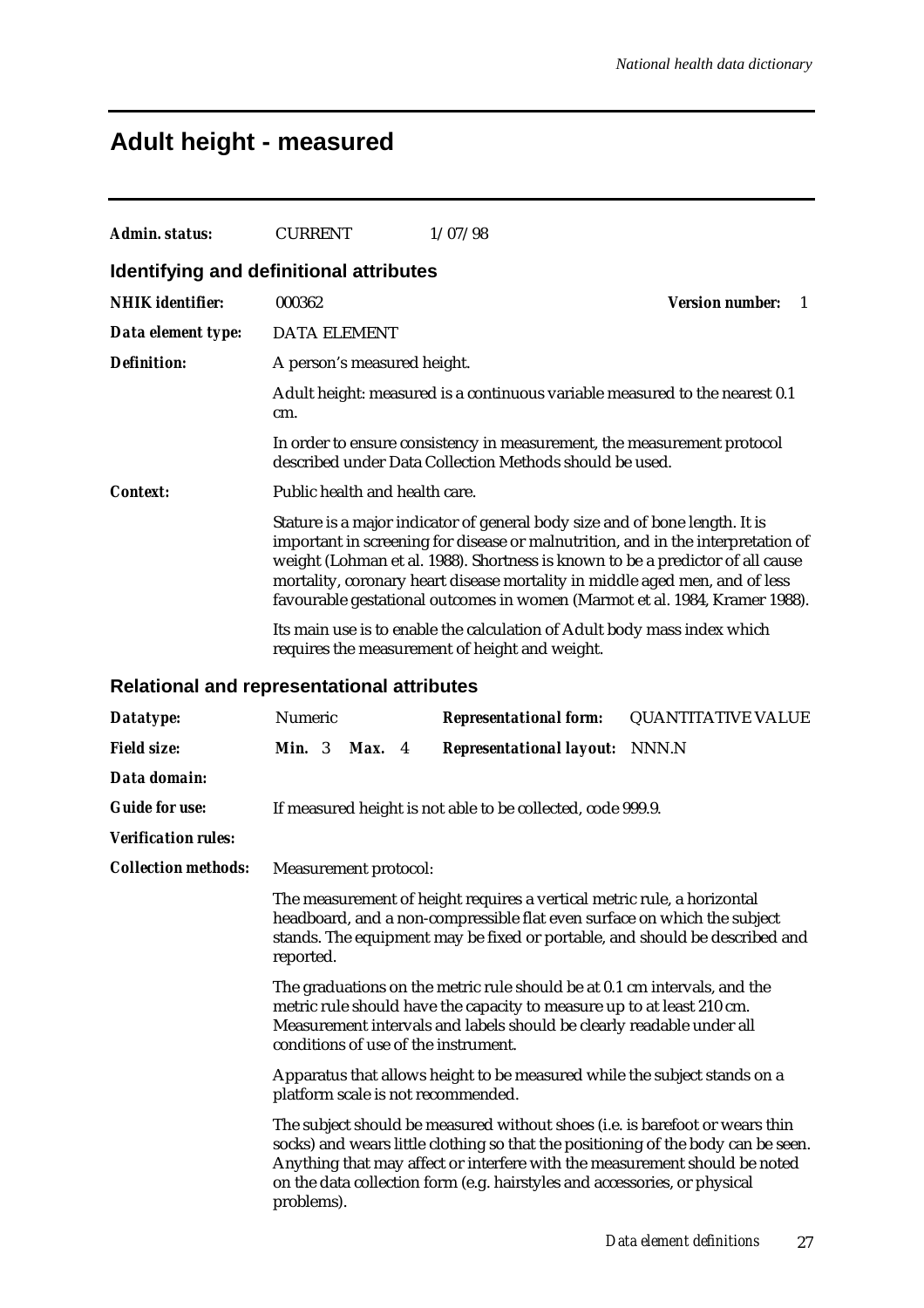# **Adult height - measured (continued)**

| <b>Collection methods</b><br>(cont'd): | The subject stands with weight distributed evenly on both feet, heels together,<br>and the head positioned so that the line of vision is at right angles to the body.<br>The correct position for the head is in the Frankfort horizontal plane (Norton et<br>al. 1996). The arms hang freely by the sides. The head, back, buttocks and heels<br>are positioned vertically so that the buttocks and the heels are in contact with<br>the vertical board.                                                                                                                                                                                                                                                              |
|----------------------------------------|------------------------------------------------------------------------------------------------------------------------------------------------------------------------------------------------------------------------------------------------------------------------------------------------------------------------------------------------------------------------------------------------------------------------------------------------------------------------------------------------------------------------------------------------------------------------------------------------------------------------------------------------------------------------------------------------------------------------|
|                                        | To obtain a consistent measure, the subject is asked to inhale deeply and<br>stretch to their fullest height. The measurer applies gentle upward pressure<br>through the mastoid processes to maintain a fully erect position when the<br>measurement is taken. Ensure that the head remains positioned so that the line<br>of vision is at right angles to the body, and the heels remain in contact with the<br>base board.                                                                                                                                                                                                                                                                                          |
|                                        | The movable headboard is brought onto the top of the head with sufficient<br>pressure to compress the hair.                                                                                                                                                                                                                                                                                                                                                                                                                                                                                                                                                                                                            |
|                                        | The measurement is recorded to the nearest 0.1 cm. Take a repeat<br>measurement. If the two measurements disagree by more than 0.5 cm, then<br>take a third measurement. All raw measurements should be recorded on the<br>data collection form. If practical, it is preferable to enter the raw data into the<br>database as this enables intra- and, where relevant, inter-observer errors to be<br>assessed. The subject's measured height is subsequently calculated as the mean<br>of the two observations, or the mean of the two closest measurements if a third<br>is taken, and recorded on the form. If only a mean value is entered into the<br>database then the data collection forms should be retained. |
|                                        | It may be necessary to round the mean value to the nearest 0.1 cm. If so,<br>rounding should be to the nearest even digit to reduce systematic over<br>reporting (Armitage and Berry 1994). For example, a mean value of 172.25 cm<br>would be rounded to 172.2 cm, while a mean value of 172.35 cm would be<br>rounded to 172.4 cm.                                                                                                                                                                                                                                                                                                                                                                                   |
|                                        | It is recommended that in population surveys, sociodemographic data<br>including ethnicity should be collected, as well as other risk factors including<br>physiological status (e.g. pregnancy), physical activity, smoking and alcohol<br>consumption. Summary statistics may need to be adjusted for these variables.                                                                                                                                                                                                                                                                                                                                                                                               |
|                                        | National health data elements currently exist for sex, date of birth, country of<br>birth and Indigenous Status. Data elements are being developed for physical<br>activity and smoking.                                                                                                                                                                                                                                                                                                                                                                                                                                                                                                                               |
|                                        | Validation and quality control measures:                                                                                                                                                                                                                                                                                                                                                                                                                                                                                                                                                                                                                                                                               |
|                                        | All equipment, whether fixed or portable should be checked prior to each<br>measurement session to ensure that both the headboard and floor (or<br>footboard) are at 90 degrees to the vertical rule. With some types of portable<br>anthropometer it is necessary to check the correct alignment of the headboard,<br>during each measurement, by means of a spirit level.                                                                                                                                                                                                                                                                                                                                            |
|                                        | Within- and, if relevant, between-observer variability should be reported. They<br>can be assessed by the same (within -) or different (between-) observers<br>repeating the measurement of height, on the same subjects, under standard<br>conditions after a short time interval. The standard deviation of replicate<br>measurements (technical error of measurement (Pederson & Gore 1996))                                                                                                                                                                                                                                                                                                                        |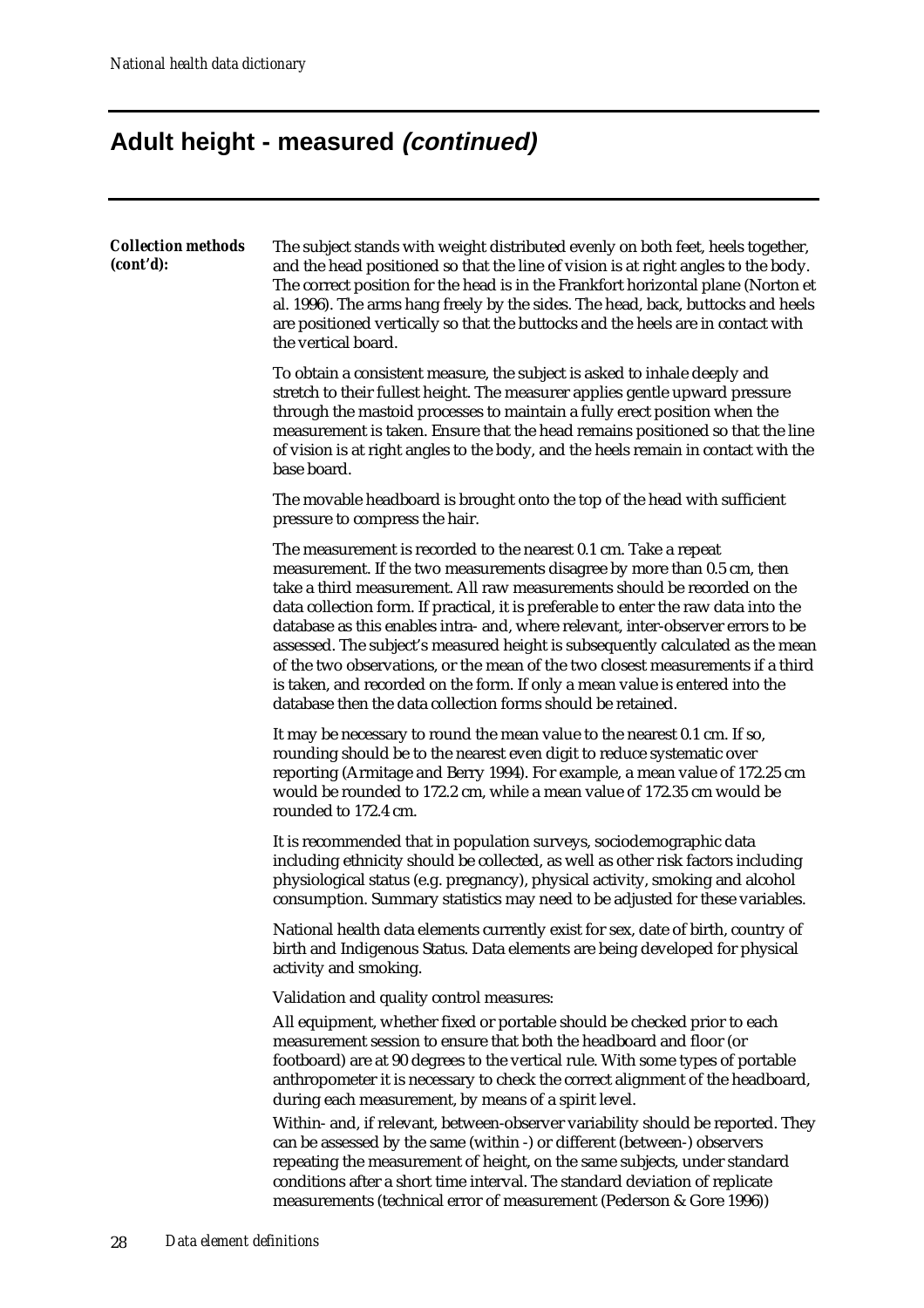# **Adult height - measured (continued)**

| <b>Collection methods</b><br>(cont'd): | between observers should not exceed 5 mm and be less than 5 mm within<br>observers.                                                                                                                                                                                                                                                                                                                                                                   |
|----------------------------------------|-------------------------------------------------------------------------------------------------------------------------------------------------------------------------------------------------------------------------------------------------------------------------------------------------------------------------------------------------------------------------------------------------------------------------------------------------------|
|                                        | Extreme values at the lower and upper end of the distribution of measured<br>height should be checked both during data collection and after data entry.<br>Individuals should not be excluded on the basis of true biological difference.                                                                                                                                                                                                             |
|                                        | Last digit preference, and preference or avoidance of certain values, should be<br>analysed in the total sample and (if relevant) by observer, survey site and over<br>time if the survey period is long.                                                                                                                                                                                                                                             |
| <b>Related data:</b>                   | is used in the calculation of Adult body mass index, version 1                                                                                                                                                                                                                                                                                                                                                                                        |
| <b>Administrative attributes</b>       |                                                                                                                                                                                                                                                                                                                                                                                                                                                       |
| <b>Source document:</b>                | The measurement protocol described below is those recommended by the<br>International Society for the Advancement of Kinanthropometry as described<br>by Norton et al. (1996), and the World Health Organization (WHO Expert<br>Committee 1995), which was adapted from Lohman et al. (1988).                                                                                                                                                         |
| <b>Source organisation:</b>            | International Society for the Advancement of Kinanthropometry and the<br>World Health Organization. (See also Comments)                                                                                                                                                                                                                                                                                                                               |
| National minimum data sets:            |                                                                                                                                                                                                                                                                                                                                                                                                                                                       |
| <b>Comments:</b>                       | Submitting organisation: The Expert Working Group on Data Standards for<br>Indicators of Body Fatness in Australian Adults through the National Centre<br>for Monitoring Cardiovascular Disease, Australian Institute of Health and<br>Welfare. Date of submission: October 1997                                                                                                                                                                      |
|                                        | Responsible organisation: National Health Data Committee (NHDC) /<br>National Centre for Monitoring Cardiovascular Disease, Australian Institute of<br><b>Health and Welfare</b>                                                                                                                                                                                                                                                                      |
|                                        | This data element applies to persons aged 18 years or older. It is recommended<br>for use in population surveys and health care settings.                                                                                                                                                                                                                                                                                                             |
|                                        | Presentation of data:                                                                                                                                                                                                                                                                                                                                                                                                                                 |
|                                        | Means, 95% confidence intervals, medians and centiles should be reported to<br>one decimal place. Where the sample permits, population estimates should be<br>presented by sex and 5-year age groups. Estimates based on sample surveys<br>may need to take into account sampling weights.                                                                                                                                                            |
|                                        | For consistency with conventional practice, and for current comparability with<br>international data sets, recommended centiles are 5, 10, 15, 25, 50, 75, 85, 90 and<br>95. To estimate the 5th and 95th centiles a sample size of at least 200 is<br>recommended for each group for which the centiles are being specified.                                                                                                                         |
|                                        | For some reporting purposes, it may be desirable to present height data in<br>categories. It is recommended that 5 cm groupings are used for this purpose.<br>Height data should not be rounded before categorisation. The following<br>categories may be appropriate for describing the heights of Australian men<br>and women, although the range will depend on the population. The World<br>Health Organization's range for height is 140-190 cm. |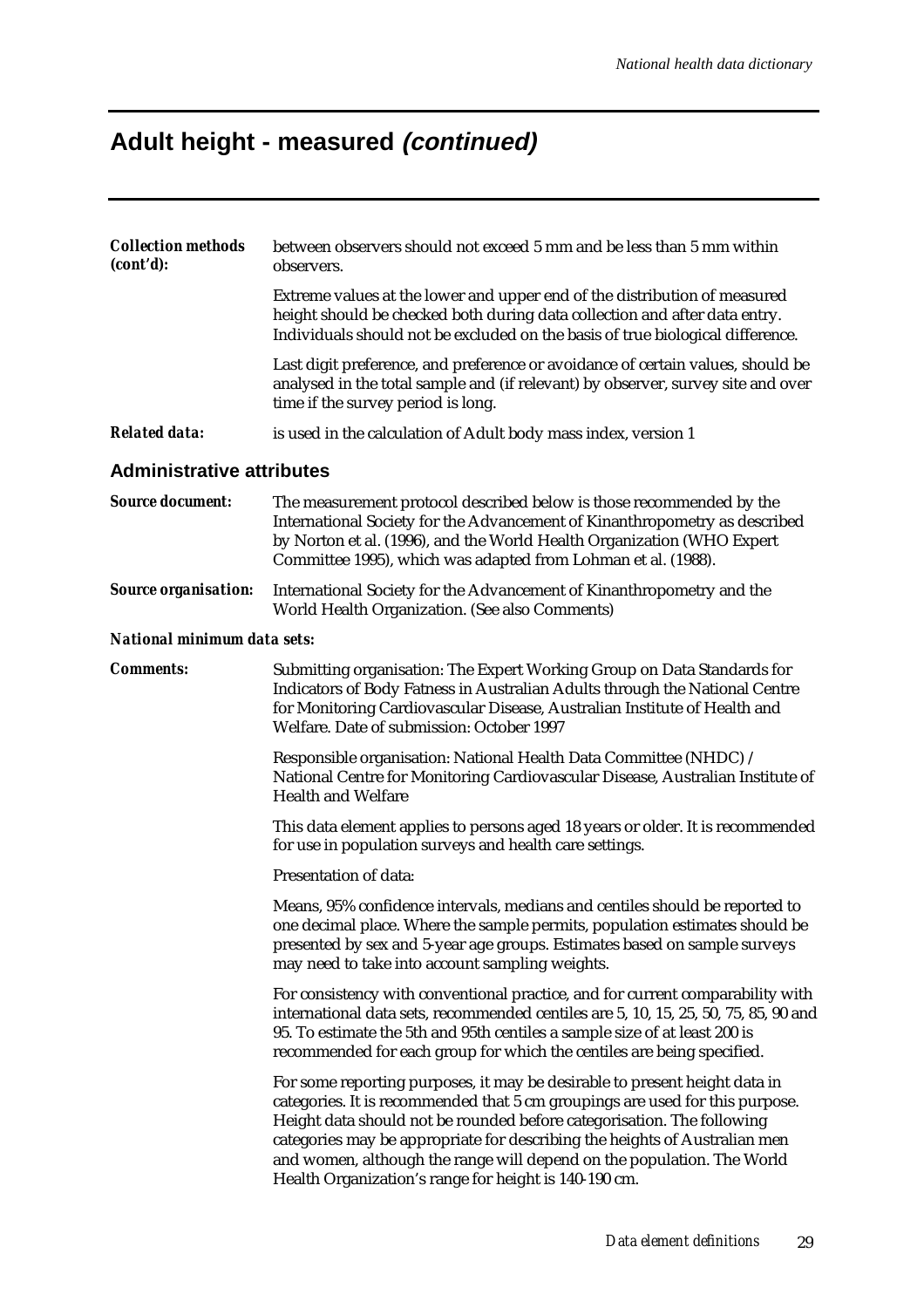## **Adult height - measured (continued)**

## *Comments (cont'd):* Ht <140 cm

140 cm = Ht < 145 cm 145 cm = Ht < 150 cm ... in 5 cm categories 185 cm = Ht < 190 cm  $Ht = 190$  cm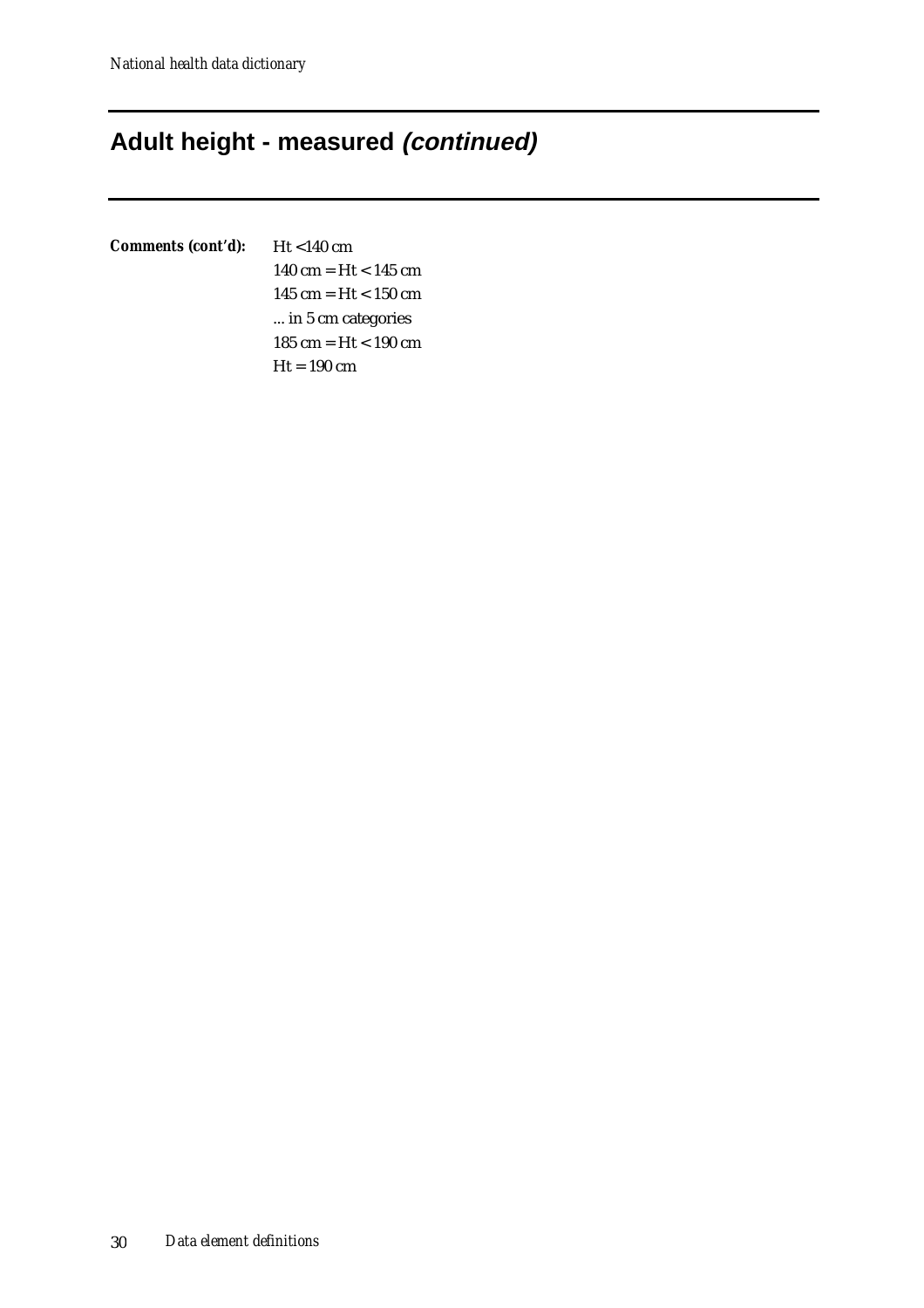# **Adult height - self-reported**

| <b>Admin. status:</b>      | <b>CURRENT</b><br>1/07/98                                                                                                                                                                                                                                                                                                                                                                                             |
|----------------------------|-----------------------------------------------------------------------------------------------------------------------------------------------------------------------------------------------------------------------------------------------------------------------------------------------------------------------------------------------------------------------------------------------------------------------|
|                            | Identifying and definitional attributes                                                                                                                                                                                                                                                                                                                                                                               |
| <b>NHIK</b> identifier:    | <b>Version number:</b><br>000363<br>1                                                                                                                                                                                                                                                                                                                                                                                 |
| Data element type:         | <b>DATA ELEMENT</b>                                                                                                                                                                                                                                                                                                                                                                                                   |
| <b>Definition:</b>         | A person's self-reported height.                                                                                                                                                                                                                                                                                                                                                                                      |
| <b>Context:</b>            | Public health and health care.                                                                                                                                                                                                                                                                                                                                                                                        |
|                            | Stature is a major indicator of general body size and of bone length. It is<br>important in screening for disease or malnutrition, and in the interpretation of<br>weight (Lohman et al. 1988). Shortness is known to be a predictor of all cause<br>mortality and coronary heart disease mortality in middle aged men (Marmot<br>et al. 1984) and of less favourable gestational outcomes in women (Kramer<br>1988). |
|                            | Its main use is to enable the calculation of body mass index which requires the<br>measurement of height and body mass (weight).                                                                                                                                                                                                                                                                                      |
|                            | Relational and representational attributes                                                                                                                                                                                                                                                                                                                                                                            |
| Datatype:                  | Numeric<br><b>QUANTITATIVE VALUE</b><br><b>Representational form:</b>                                                                                                                                                                                                                                                                                                                                                 |
| <b>Field size:</b>         | Min. 2<br><b>NNN</b><br>Max. 3<br><b>Representational layout:</b>                                                                                                                                                                                                                                                                                                                                                     |
| Data domain:               |                                                                                                                                                                                                                                                                                                                                                                                                                       |
| <b>Guide for use:</b>      | If self-reported height is unknown, code 888                                                                                                                                                                                                                                                                                                                                                                          |
|                            | If self-reported height is not responded to, code 999                                                                                                                                                                                                                                                                                                                                                                 |
| <b>Verification rules:</b> |                                                                                                                                                                                                                                                                                                                                                                                                                       |
| <b>Collection methods:</b> | The method of data collection, e.g. face to face interview, telephone interview<br>or self-completion questionnaire, can affect survey estimates and should be<br>reported.                                                                                                                                                                                                                                           |
|                            | The data collection form should include a question asking the respondent what<br>their height is. For example, the ABS National Health Survey 1995 included the<br>question 'How tall are you without shoes'?. The data collection form should<br>allow for both metric (to the nearest 1 cm) and imperial (to the nearest 0.5 inch)<br>units to be recorded.                                                         |
|                            | If practical, it is preferable to enter the raw data into the database before<br>conversion of measures in imperial units to metric. However if this is not<br>possible, height reported in imperial units can be converted to metric prior to<br>data entry using a conversion factor of 2.54 cm to the inch.                                                                                                        |
|                            | Rounding to the nearest 1 cm will be required for measures converted to<br>metric prior to data entry, and may be required for data reported in metric<br>units to a greater level of precision than the nearest 1 cm. The following<br>rounding conventions are desirable to reduce systematic over reporting<br>(Armitage and Berry 1994):                                                                          |
|                            | nnn. $x$ where $x < 5$ - round down, e.g. 172.2 cm would be rounded to 172 cm.<br>nnn.x where $x > 5$ - round up, e.g. 172.7 cm would be rounded to 173 cm.                                                                                                                                                                                                                                                           |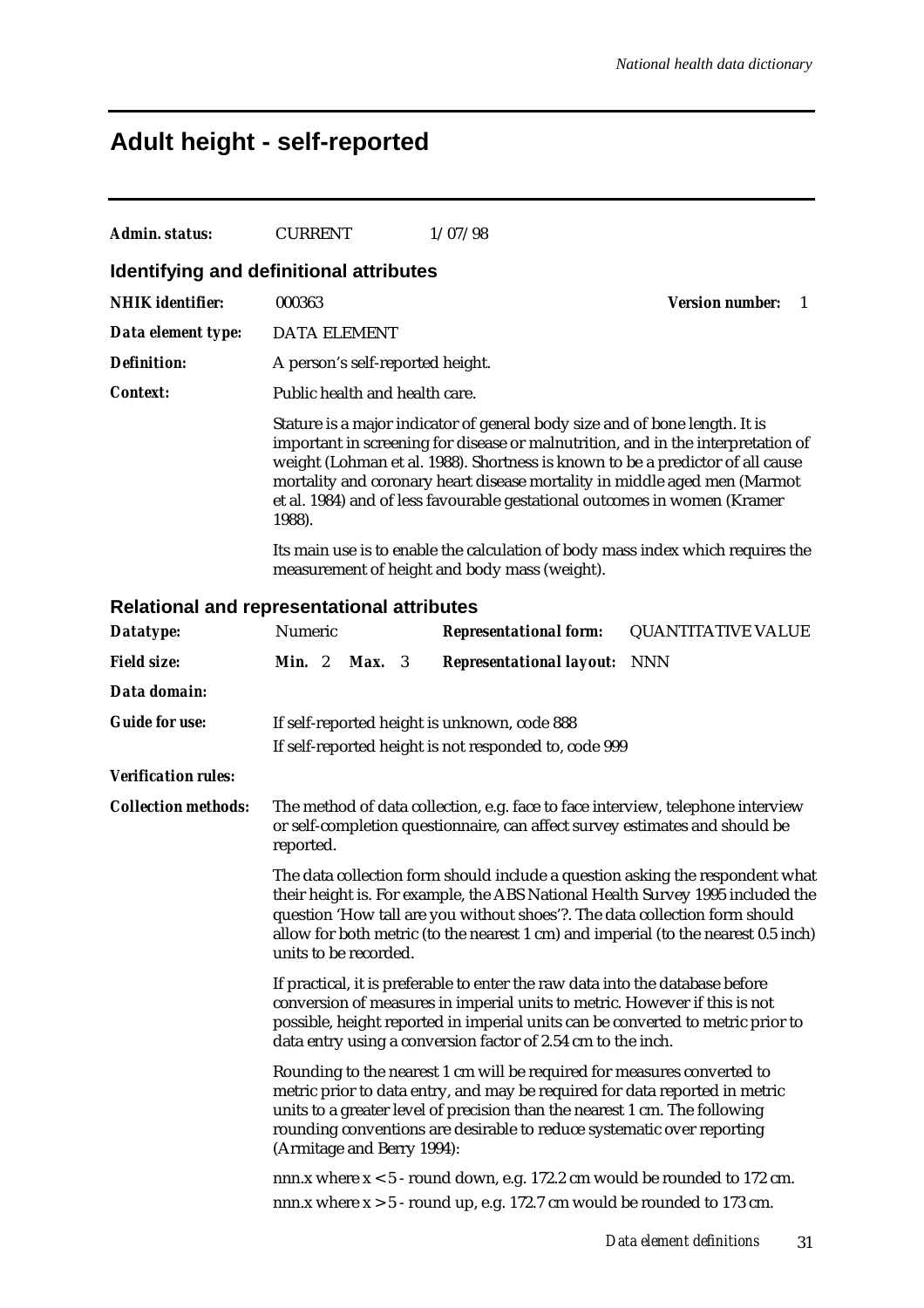# **Adult height - self-reported (continued)**

| <b>Collection methods</b><br>(cont'd): | nnn.x where $x = 5$ - round to the nearest even number, e.g. 172.5 cm would be<br>rounded to 172 cm, while 173.5 cm would be rounded to 174 cm.                                                                                                                                                                                                                                                                                                       |
|----------------------------------------|-------------------------------------------------------------------------------------------------------------------------------------------------------------------------------------------------------------------------------------------------------------------------------------------------------------------------------------------------------------------------------------------------------------------------------------------------------|
|                                        | It is recommended that in population surveys, sociodemographic data<br>including ethnicity should be collected, as well as other risk factors including<br>physiological status (e.g. pregnancy), physical activity, smoking and alcohol<br>consumption. Summary statistics may need to be adjusted for these variables.                                                                                                                              |
|                                        | National health data elements currently exist for sex, date of birth, country of<br>birth and Indigenous Status. Data elements are being developed for physical<br>activity and smoking.                                                                                                                                                                                                                                                              |
| <b>Related data:</b>                   | is used in the calculation of Adult body mass index, version 1                                                                                                                                                                                                                                                                                                                                                                                        |
| <b>Administrative attributes</b>       |                                                                                                                                                                                                                                                                                                                                                                                                                                                       |
| <b>Source document:</b>                |                                                                                                                                                                                                                                                                                                                                                                                                                                                       |
| <b>Source organisation:</b>            | Responsible organisations: National Health Data Committee (NHDC) /<br>National Centre for Monitoring Cardiovascular Disease, Australian Institute of<br>Health and Welfare. (See also Comments)                                                                                                                                                                                                                                                       |
| National minimum data sets:            |                                                                                                                                                                                                                                                                                                                                                                                                                                                       |
| <b>Comments:</b>                       | Submitting organisation: The Expert Working Group on Data Standards for<br>Indicators of Body Fatness in Australian Adults through the National Centre<br>for Monitoring Cardiovascular Disease, Australian Institute of Health and<br>Welfare. Date of submission: October 1997                                                                                                                                                                      |
|                                        | This data element applies to persons aged 18 years or older. It is recommended<br>for use in population surveys when it is not possible to measure height.                                                                                                                                                                                                                                                                                            |
|                                        | Presentation of data:<br>Means, 95% confidence intervals, medians and centiles should be reported to<br>one decimal place. Where the sample permits, population estimates should be<br>presented by sex and 5-year age groups. Estimates based on sample surveys<br>may need to take into account sampling weights.                                                                                                                                   |
|                                        | For consistency with conventional practice, and for current comparability with<br>international data sets, recommended centiles are 5, 10, 15, 25, 50, 75, 85, 90 and<br>95. To estimate the 5th and 95th centiles a sample size of at least 200 is<br>recommended for each group for which the centiles are being specified.                                                                                                                         |
|                                        | For some reporting purposes, it may be desirable to present height data in<br>categories. It is recommended that 5 cm groupings are used for this purpose.<br>Height data should not be rounded before categorisation. The following<br>categories may be appropriate for describing the heights of Australian men<br>and women, although the range will depend on the population. The World<br>Health Organization's range for height is 140-190 cm. |
|                                        | $Ht < 140$ cm<br>140 cm = $Ht < 145$ cm<br>145 cm = $Ht < 150$ cm<br>in 5 cm categories<br>185 cm = $Ht < 190$ cm<br>$Ht = 190$ cm                                                                                                                                                                                                                                                                                                                    |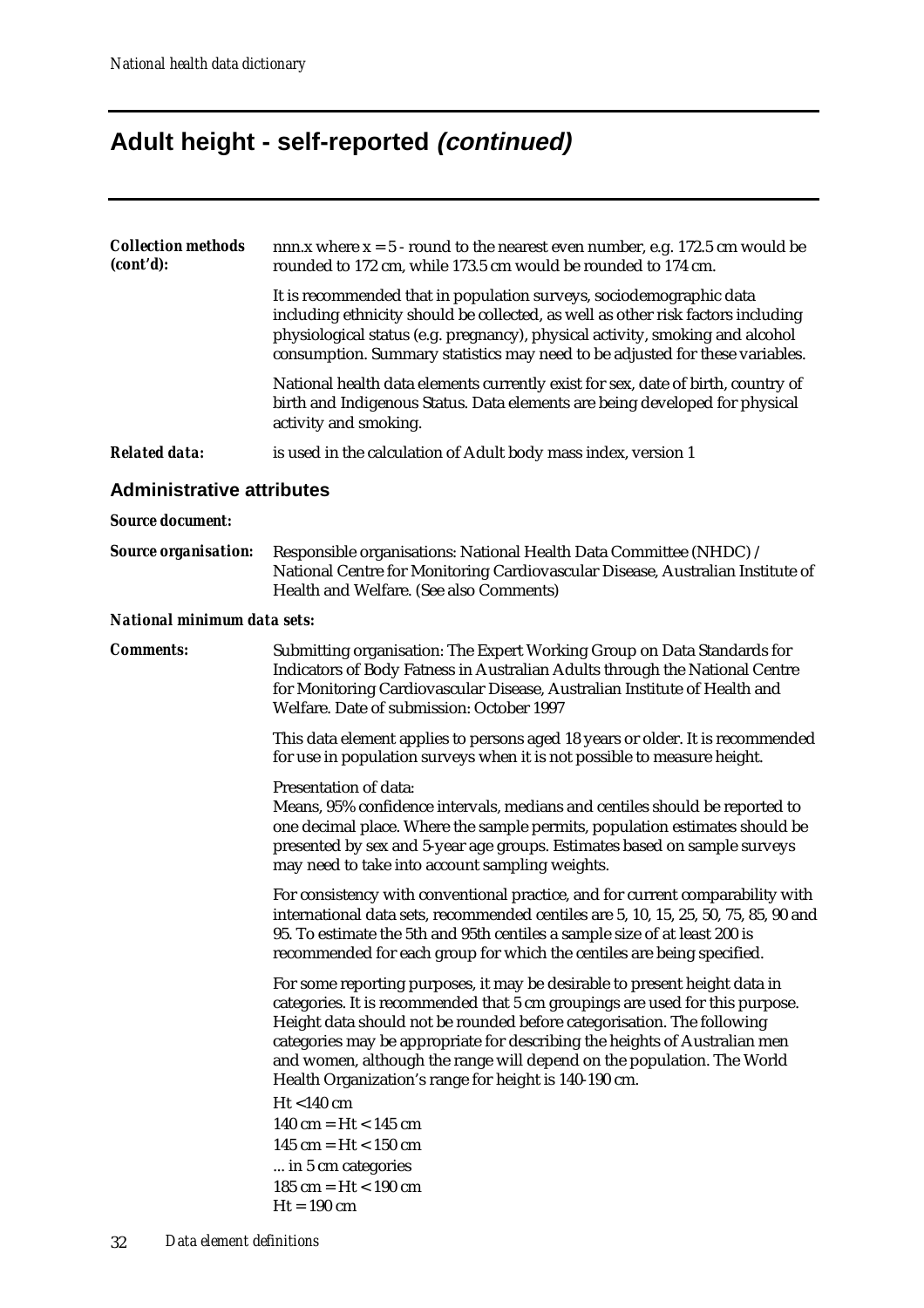## **Adult height - self-reported (continued)**

*Comments (cont'd):* On average, height tends to be overestimated when self-reported by respondents. Data for Australian men and women aged 20-69 years in 1989 indicated that men overestimated by an average of 1.1 cm (sem of 0.04 cm) and women by an average of 0.5 cm (sem of 0.05 cm) (Waters 1993). The extent of overestimation varied with age.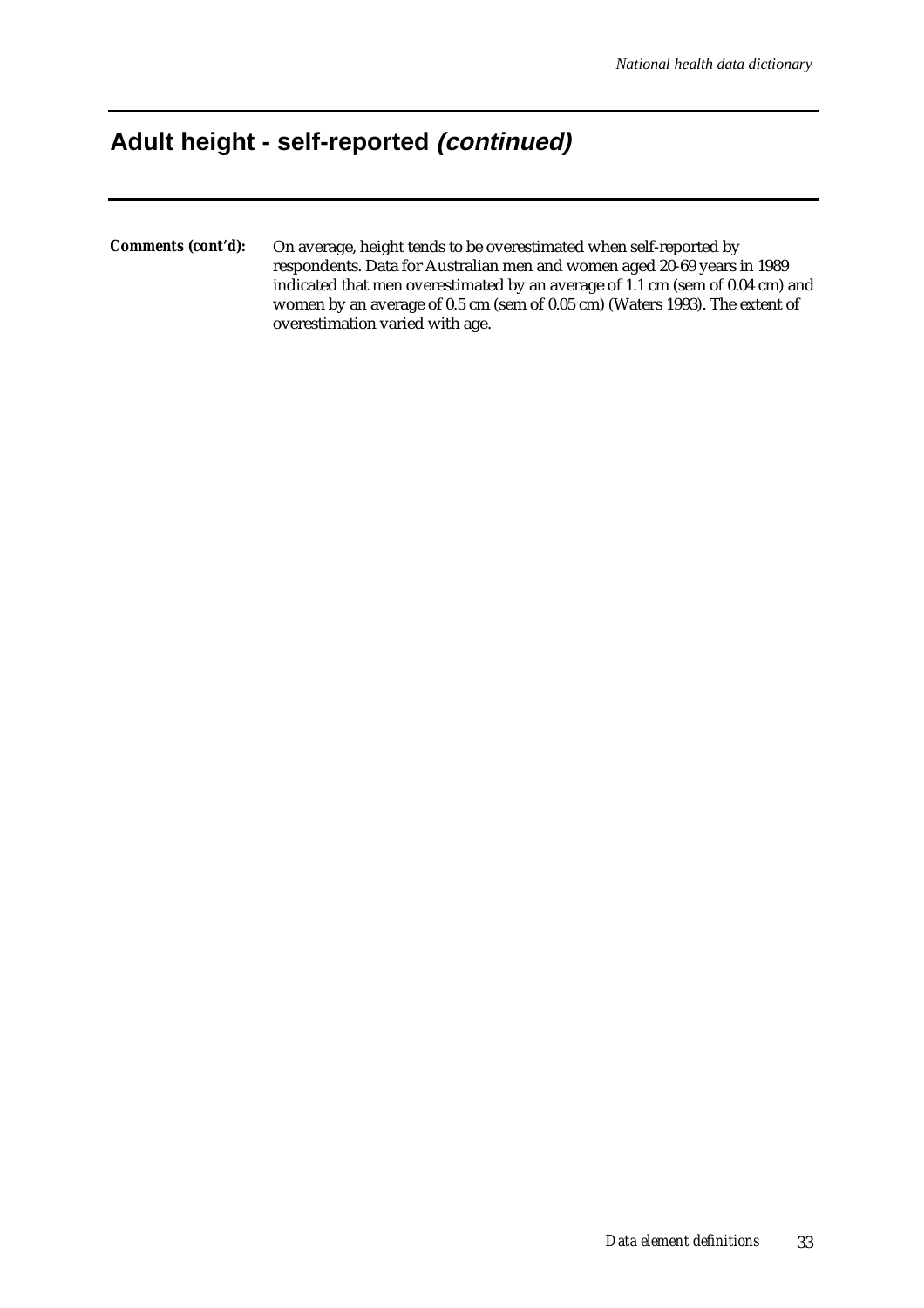# **Adult hip circumference**

| Admin. status:                                    | <b>CURRENT</b> |                              | 1/07/98                                                                   |                        |    |
|---------------------------------------------------|----------------|------------------------------|---------------------------------------------------------------------------|------------------------|----|
| Identifying and definitional attributes           |                |                              |                                                                           |                        |    |
| <b>NHIK</b> identifier:                           | 000369         |                              |                                                                           | <b>Version number:</b> | -1 |
| Data element type: DATA ELEMENT CONCEPT           |                |                              |                                                                           |                        |    |
| <b>Definition:</b>                                |                | A person's hip circumference |                                                                           |                        |    |
| <b>Context:</b>                                   |                |                              |                                                                           |                        |    |
| <b>Relational and representational attributes</b> |                |                              |                                                                           |                        |    |
| Datatype:                                         |                |                              | <b>Representational form:</b>                                             |                        |    |
| <b>Field size:</b>                                | Min.           | Max.                         | <b>Representational layout:</b>                                           |                        |    |
| Data domain:                                      |                |                              |                                                                           |                        |    |
| <b>Guide for use:</b>                             |                |                              |                                                                           |                        |    |
| <b>Verification rules:</b>                        |                |                              |                                                                           |                        |    |
| <b>Collection methods:</b>                        |                |                              |                                                                           |                        |    |
| <b>Related data:</b>                              |                |                              | relates to the data element Adult hip circumference - measured, version 1 |                        |    |
| <b>Administrative attributes</b>                  |                |                              |                                                                           |                        |    |
| <b>Source document:</b>                           |                |                              |                                                                           |                        |    |
| <b>Source organisation:</b>                       |                |                              |                                                                           |                        |    |
| National minimum data sets:                       |                |                              |                                                                           |                        |    |
| <b>Comments:</b>                                  |                |                              |                                                                           |                        |    |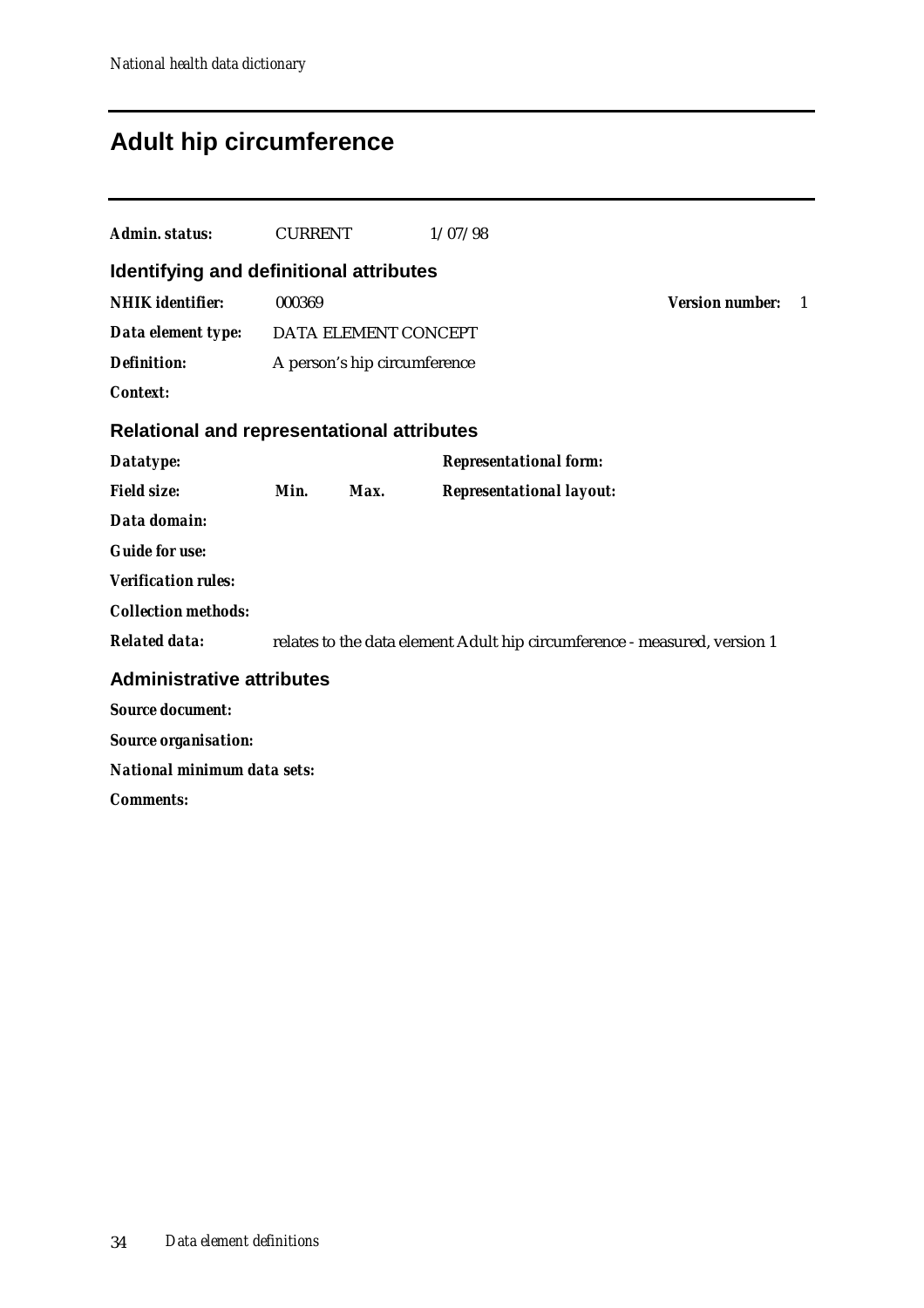# **Adult hip circumference - measured**

| Admin. status:             | <b>CURRENT</b><br>1/07/98                                                                                                                                                                                                                                                                                                                                                                                                                                                                             |
|----------------------------|-------------------------------------------------------------------------------------------------------------------------------------------------------------------------------------------------------------------------------------------------------------------------------------------------------------------------------------------------------------------------------------------------------------------------------------------------------------------------------------------------------|
|                            | <b>Identifying and definitional attributes</b>                                                                                                                                                                                                                                                                                                                                                                                                                                                        |
| <b>NHIK</b> identifier:    | 000370<br><b>Version number:</b><br>-1                                                                                                                                                                                                                                                                                                                                                                                                                                                                |
| Data element type:         | <b>DATA ELEMENT</b>                                                                                                                                                                                                                                                                                                                                                                                                                                                                                   |
| <b>Definition:</b>         | A person's hip circumference measured at the level of maximum posterior<br>extension of the buttocks.                                                                                                                                                                                                                                                                                                                                                                                                 |
|                            | Adult hip circumference: measured is a continuous variable measured to the<br>nearest 0.1 cm.                                                                                                                                                                                                                                                                                                                                                                                                         |
|                            | In order to ensure consistency in measurement, the measurement protocol<br>described under Data Collection Methods should be used.                                                                                                                                                                                                                                                                                                                                                                    |
| <b>Context:</b>            | Public health and health care.                                                                                                                                                                                                                                                                                                                                                                                                                                                                        |
|                            | Its main use is to enable the calculation of Adult abdomen to hip ratio which<br>requires the measurement of hip circumference and abdominal circumference.                                                                                                                                                                                                                                                                                                                                           |
|                            | <b>Relational and representational attributes</b>                                                                                                                                                                                                                                                                                                                                                                                                                                                     |
| Datatype:                  | Numeric<br><b>Representational form:</b><br><b>QUANTITATIVE VALUE</b>                                                                                                                                                                                                                                                                                                                                                                                                                                 |
| <b>Field size:</b>         | <b>Min.</b> $3$<br>Max. 3<br><b>Representational layout:</b><br>NNN.N                                                                                                                                                                                                                                                                                                                                                                                                                                 |
| Data domain:               |                                                                                                                                                                                                                                                                                                                                                                                                                                                                                                       |
| <b>Guide for use:</b>      | If measured hip circumference is not able to be collected, code 999.9                                                                                                                                                                                                                                                                                                                                                                                                                                 |
| <b>Verification rules:</b> |                                                                                                                                                                                                                                                                                                                                                                                                                                                                                                       |
| <b>Collection methods:</b> | Measurement protocol:                                                                                                                                                                                                                                                                                                                                                                                                                                                                                 |
|                            | The data collection form should allow for up to three measurements of hip<br>circumference to be recorded in centimetres to 1 decimal place. The data<br>collection form should also have the capacity to record any reasons for the<br>non-collection of hip circumference data.                                                                                                                                                                                                                     |
|                            | The measurement of hip circumference requires a narrow $\left($ < 7 mm wide),<br>flexible, inelastic tape measure. The kind of tape used should be described and<br>reported. The graduations on the tape measure should be at 0.1 cm intervals<br>and the tape should have the capacity to measure up to 200 cm. Measurement<br>intervals and labels should be clearly readable under all conditions of use of<br>the tape measure.                                                                  |
|                            | The subject should wear only non-restrictive briefs or underwear, a light<br>smock over underwear or light clothing. Belts and heavy outer clothing should<br>be removed. Hip measurement should be taken over one layer of light clothing<br>only.                                                                                                                                                                                                                                                   |
|                            | The subject stands erect with arms at the sides, feet together and the gluteal<br>muscles relaxed. The measurer sits at the side of the subject so that the level of<br>maximum posterior extension of the buttocks can be seen. An inelastic tape is<br>placed around the buttocks in a horizontal plane. To ensure contiguity of the<br>two parts of the tape from which the circumference is to be determined, the<br>cross-handed technique of measurement, as described by Norton et al. (1996), |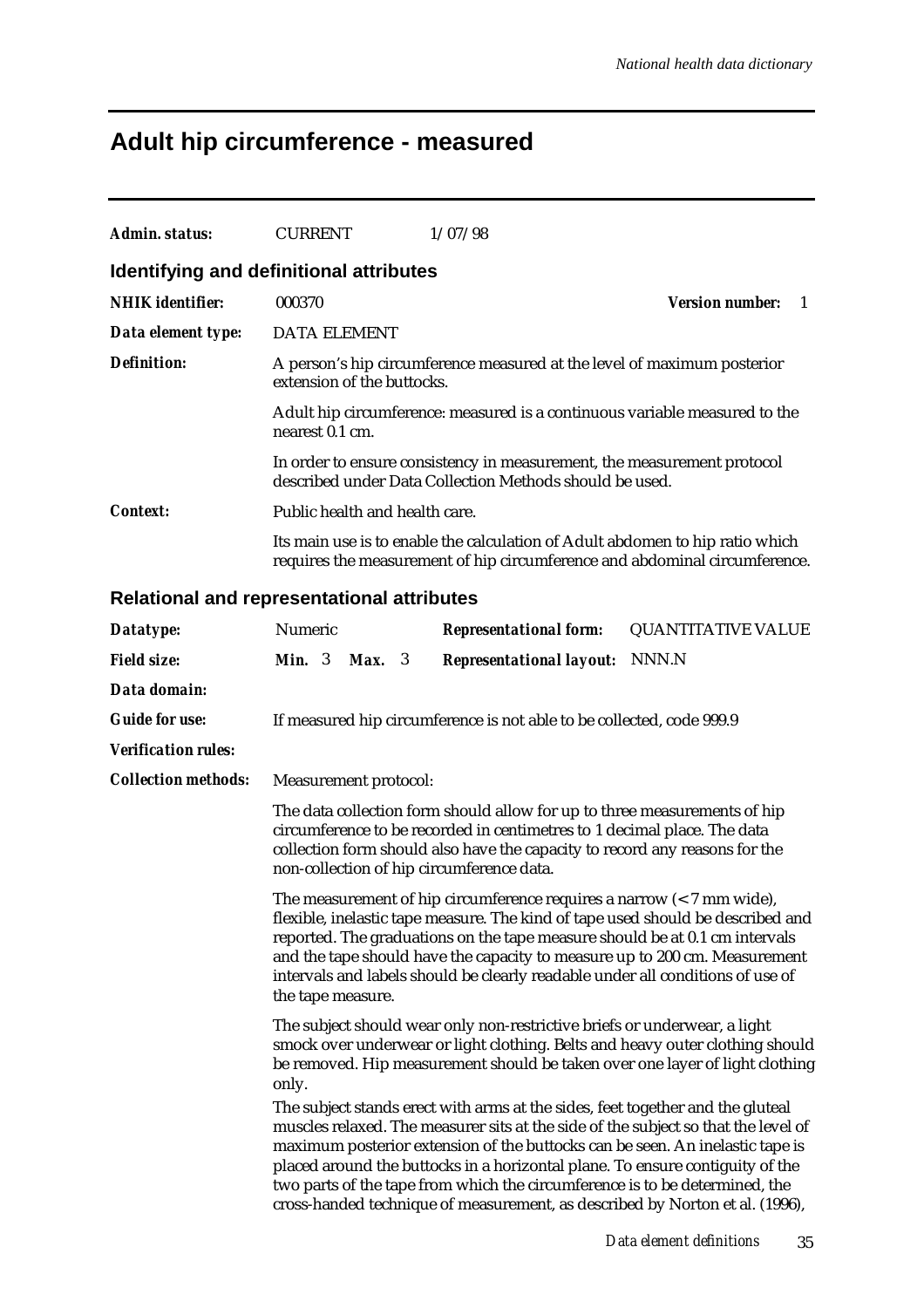# **Adult hip circumference - measured (continued)**

| <b>Collection methods</b><br>(cont'd): | should be used. Ideally an assistant will check the position of the tape on the<br>opposite side of the subject's body. The tape is in contact with the skin but<br>does not compress the soft tissues. Fatty aprons should be excluded from the<br>hip circumference measurement.                                                                                                                                                                                                                                                                                                                                                                                                                                                                                      |
|----------------------------------------|-------------------------------------------------------------------------------------------------------------------------------------------------------------------------------------------------------------------------------------------------------------------------------------------------------------------------------------------------------------------------------------------------------------------------------------------------------------------------------------------------------------------------------------------------------------------------------------------------------------------------------------------------------------------------------------------------------------------------------------------------------------------------|
|                                        | The measurement is recorded to the nearest 0.1 cm. Take a repeat<br>measurement and record it to the nearest 0.1 cm. If the two measurements<br>disagree by more than 1 cm, then take a third measurement. All raw<br>measurements should be recorded on the data collection form. If practical, it is<br>preferable to enter the raw data into the data base as this enables intra- and,<br>where relevant, inter-observer errors to be assessed. The subject's measured<br>hip circumference is subsequently calculated as the mean of the two<br>observations, or the mean of the two closest measurements if a third is taken,<br>and recorded on the form. If only a mean value is entered into the database<br>then the data collection forms should be retained. |
|                                        | It may be necessary to round the mean value to the nearest 0.1 cm. If so,<br>rounding should be to the nearest even digit to reduce systematic over<br>reporting. For example, a mean value of 102.25 cm would be rounded to 102.2<br>cm, while a mean value of 102.35 cm would be rounded to 102.4 cm.                                                                                                                                                                                                                                                                                                                                                                                                                                                                 |
|                                        | It is recommended that in population surveys, sociodemographic data<br>including ethnicity should be collected, as well as other risk factors including<br>physiological status (e.g. pregnancy), physical activity, smoking and alcohol<br>consumption. Summary statistics may need to be adjusted for these variables.                                                                                                                                                                                                                                                                                                                                                                                                                                                |
|                                        | Validation and quality control measures:<br>Steel tapes should be checked against a 1 metre engineer's rule every 12<br>months. If tapes other than steel are used they should be checked daily against<br>a steel rule.                                                                                                                                                                                                                                                                                                                                                                                                                                                                                                                                                |
|                                        | Within- and, if relevant, between-observer variability should be reported. They<br>can be assessed by the same (within -) or different (between-) observers<br>repeating the measurement, on the same subjects, under standard conditions<br>after a short time interval. The standard deviation of replicate measurements<br>(technical error of measurement (Pederson & Gore 1996)) between observers<br>should not exceed 2% and be less than 1.5% within observers.                                                                                                                                                                                                                                                                                                 |
|                                        | Extreme values at the lower and upper end of the distribution of measured hip<br>circumference should be checked both during data collection and after data<br>entry. Individuals should not be excluded on the basis of true biological<br>difference.                                                                                                                                                                                                                                                                                                                                                                                                                                                                                                                 |
|                                        | Last digit preference, and preference or avoidance of certain values, should be<br>analysed in the total sample and (if relevant) by observer, survey site and over<br>time if the survey period is long.                                                                                                                                                                                                                                                                                                                                                                                                                                                                                                                                                               |
| <b>Related data:</b>                   | is used in the calculation of Adult abdomen to hip ratio, version 1                                                                                                                                                                                                                                                                                                                                                                                                                                                                                                                                                                                                                                                                                                     |
| <b>Administrative attributes</b>       |                                                                                                                                                                                                                                                                                                                                                                                                                                                                                                                                                                                                                                                                                                                                                                         |
| <b>Source document:</b>                | The measurement protocol described below is that recommended by the<br>World Health Organization (WHO Expert Committee 1995).                                                                                                                                                                                                                                                                                                                                                                                                                                                                                                                                                                                                                                           |

*Source organisation:* World Health Organization (see also Comments)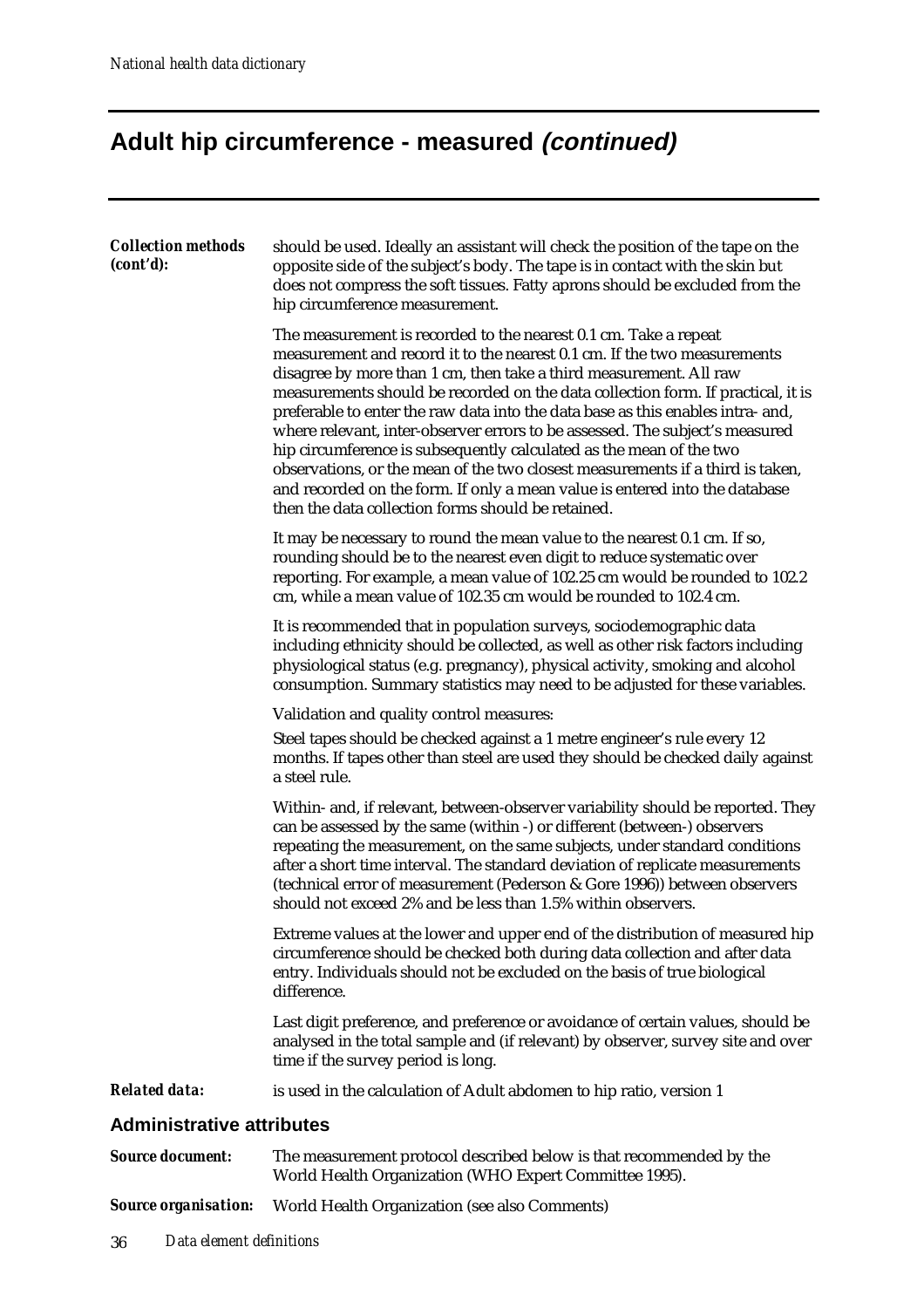# **Adult hip circumference - measured (continued)**

#### *National minimum data sets:*

| <b>Comments:</b> | Submitting organisation: The Expert Working Group on Data Standards for<br>Indicators of Body Fatness in Australian Adults through the National Centre<br>for Monitoring Cardiovascular Disease, Australian Institute of Health and<br>Welfare. Date of submission: October 1997.                                             |  |  |  |  |  |
|------------------|-------------------------------------------------------------------------------------------------------------------------------------------------------------------------------------------------------------------------------------------------------------------------------------------------------------------------------|--|--|--|--|--|
|                  | Responsible organisation: National Health Data Committee (NHDC) /<br>National Centre for Monitoring Cardiovascular Disease, Australian Institute of<br>Health and Welfare.                                                                                                                                                    |  |  |  |  |  |
|                  | This data element applies to persons aged 18 years or older. It is recommended<br>for use in population surveys and health care settings.                                                                                                                                                                                     |  |  |  |  |  |
|                  | Presentation of data:                                                                                                                                                                                                                                                                                                         |  |  |  |  |  |
|                  | Means, 95% confidence intervals, medians and centiles should be reported to<br>one decimal place. Where the sample permits, population estimates should be<br>presented by sex and 5-year age groups. Estimates based on sample surveys<br>may need to take into account sampling weights.                                    |  |  |  |  |  |
|                  | For consistency with conventional practice, and for current comparability with<br>international data sets, recommended centiles are 5, 10, 15, 25, 50, 75, 85, 90 and<br>95. To estimate the 5th and 95th centiles a sample size of at least 200 is<br>recommended for each group for which the centiles are being specified. |  |  |  |  |  |
|                  | For some reporting purposes, it may be desirable to present hip circumference<br>data in categories. It is recommended that 5cm groupings be used for this<br>purpose. Hip circumference data should not be rounded before categorisation.                                                                                    |  |  |  |  |  |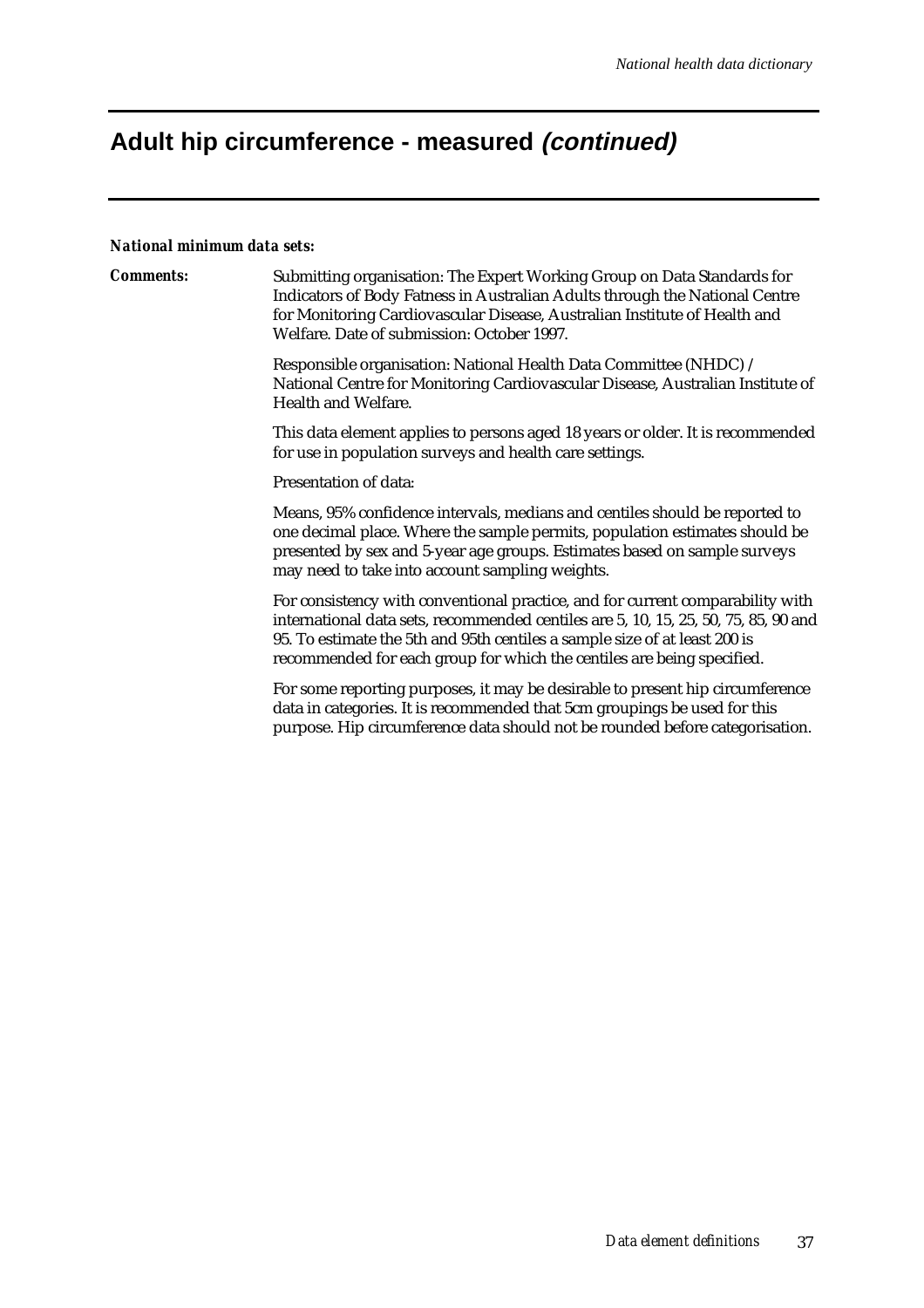## **Adult weight**

| Admin. status:                                    | <b>CURRENT</b> |                                | 1/07/98                                                                                                                               |                        |    |
|---------------------------------------------------|----------------|--------------------------------|---------------------------------------------------------------------------------------------------------------------------------------|------------------------|----|
| <b>Identifying and definitional attributes</b>    |                |                                |                                                                                                                                       |                        |    |
| <b>NHIK</b> identifier:                           | 000364         |                                |                                                                                                                                       | <b>Version number:</b> | -1 |
| Data element type:                                |                | DATA ELEMENT CONCEPT           |                                                                                                                                       |                        |    |
| <b>Definition:</b>                                |                | A person's weight (body mass). |                                                                                                                                       |                        |    |
| <b>Context:</b>                                   |                |                                |                                                                                                                                       |                        |    |
| <b>Relational and representational attributes</b> |                |                                |                                                                                                                                       |                        |    |
| Datatype:                                         |                |                                | <b>Representational form:</b>                                                                                                         |                        |    |
| <b>Field size:</b>                                | Min.           | Max.                           | <b>Representational layout:</b>                                                                                                       |                        |    |
| Data domain:                                      |                |                                |                                                                                                                                       |                        |    |
| <b>Guide for use:</b>                             |                |                                |                                                                                                                                       |                        |    |
| <b>Verification rules:</b>                        |                |                                |                                                                                                                                       |                        |    |
| <b>Collection methods:</b>                        |                |                                |                                                                                                                                       |                        |    |
| <b>Related data:</b>                              |                |                                | relates to the data element Adult weight - measured, version 1<br>relates to the data element Adult weight - self-reported, version 1 |                        |    |
| <b>Administrative attributes</b>                  |                |                                |                                                                                                                                       |                        |    |
| <b>Source document:</b>                           |                |                                |                                                                                                                                       |                        |    |
| <b>Source organisation:</b>                       |                |                                |                                                                                                                                       |                        |    |
| <b>National minimum data sets:</b>                |                |                                |                                                                                                                                       |                        |    |
| <b>Comments:</b>                                  |                |                                |                                                                                                                                       |                        |    |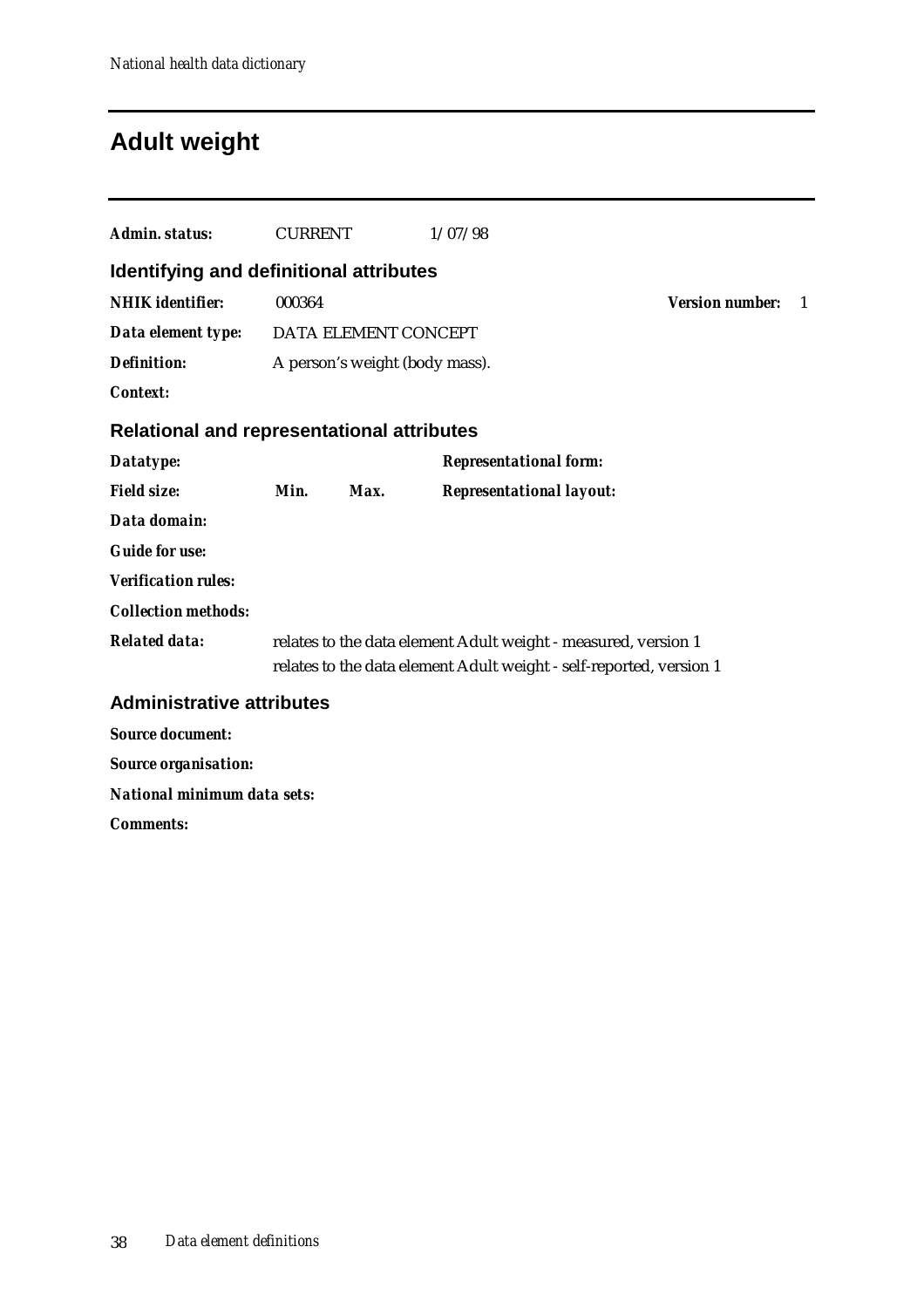# **Adult weight - measured**

| Admin. status:             | <b>CURRENT</b><br>1/07/98                                                                                                                                                                                                                                                                                                                                                                                                            |  |  |  |  |  |  |  |
|----------------------------|--------------------------------------------------------------------------------------------------------------------------------------------------------------------------------------------------------------------------------------------------------------------------------------------------------------------------------------------------------------------------------------------------------------------------------------|--|--|--|--|--|--|--|
|                            | Identifying and definitional attributes                                                                                                                                                                                                                                                                                                                                                                                              |  |  |  |  |  |  |  |
| <b>NHIK</b> identifier:    | <b>Version number:</b><br>000365<br>-1                                                                                                                                                                                                                                                                                                                                                                                               |  |  |  |  |  |  |  |
| Data element type:         | <b>DATA ELEMENT</b>                                                                                                                                                                                                                                                                                                                                                                                                                  |  |  |  |  |  |  |  |
| <b>Definition:</b>         | A person's measured weight (body mass) without any clothing or in light<br>indoor clothes.                                                                                                                                                                                                                                                                                                                                           |  |  |  |  |  |  |  |
|                            | Adult weight: measured is a continuous variable measured to the nearest 0.1<br>kg.                                                                                                                                                                                                                                                                                                                                                   |  |  |  |  |  |  |  |
|                            | In order to ensure consistency in measurement, the measurement protocol<br>described under Data Collection Methods should be used.                                                                                                                                                                                                                                                                                                   |  |  |  |  |  |  |  |
| <b>Context:</b>            | Public health and health care.                                                                                                                                                                                                                                                                                                                                                                                                       |  |  |  |  |  |  |  |
|                            | Weight is an overall measure of body size that does not distinguish between<br>fat and muscle. Weight is an indicator of nutrition status and health status.<br>Low pre-pregnancy weight is an indicator of poorer gestational outcome in<br>women (Kramer 1988). Low weight is also associated with osteoporosis. In<br>general, change in weight in adults is of interest because it is an indicator of<br>changing health status. |  |  |  |  |  |  |  |
|                            | It is used to enable the calculation of Adult body mass index which requires<br>the measurement of height and weight.                                                                                                                                                                                                                                                                                                                |  |  |  |  |  |  |  |
|                            | Relational and representational attributes                                                                                                                                                                                                                                                                                                                                                                                           |  |  |  |  |  |  |  |
| Datatype:                  | Numeric<br><b>Representational form:</b><br><b>QUANTITATIVE VALUE</b>                                                                                                                                                                                                                                                                                                                                                                |  |  |  |  |  |  |  |
| <b>Field size:</b>         | <b>Min.</b> $3$<br>Max. 4<br><b>Representational layout:</b><br>NNN.N                                                                                                                                                                                                                                                                                                                                                                |  |  |  |  |  |  |  |
| Data domain:               |                                                                                                                                                                                                                                                                                                                                                                                                                                      |  |  |  |  |  |  |  |
| <b>Guide for use:</b>      | If measured weight is not able to be collected, code 999.9                                                                                                                                                                                                                                                                                                                                                                           |  |  |  |  |  |  |  |
| <b>Verification rules:</b> |                                                                                                                                                                                                                                                                                                                                                                                                                                      |  |  |  |  |  |  |  |
| <b>Collection methods:</b> | Measurement protocol:                                                                                                                                                                                                                                                                                                                                                                                                                |  |  |  |  |  |  |  |
|                            | Equipment used should be described and reported. Scales should have a<br>resolution of at least 0.1kg and should have the capacity to weigh up to at least<br>200 kg. Measurement intervals and labels should be clearly readable under all<br>conditions of use of the instrument.                                                                                                                                                  |  |  |  |  |  |  |  |
|                            | The subject stands over the centre of the weighing instrument, with the body<br>weight evenly distributed between both feet.                                                                                                                                                                                                                                                                                                         |  |  |  |  |  |  |  |
|                            | Heavy jewellery should be removed and pockets emptied. Light indoor<br>clothing can be worn, excluding shoes, belts, and sweater.                                                                                                                                                                                                                                                                                                    |  |  |  |  |  |  |  |
|                            | If the subject has had one or more limbs amputated, record this on the data<br>collection form and weigh them as they are. If they are wearing an artificial<br>limb, record this on the data collection form but do not ask them to remove it.<br>Similarly, if they are not wearing the limb, record this but do not ask them to<br>put it on.                                                                                     |  |  |  |  |  |  |  |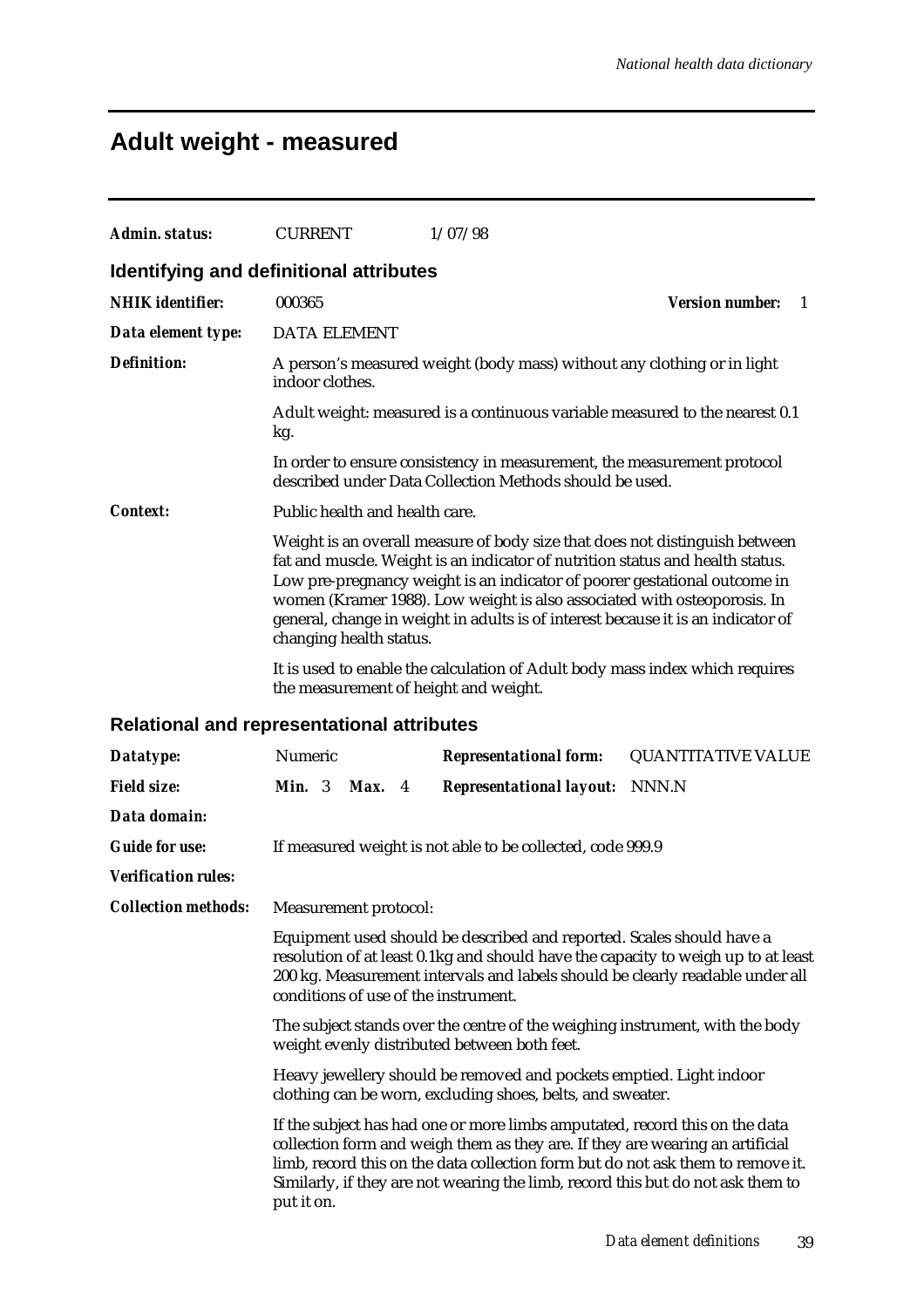# **Adult weight - measured (continued)**

| <b>Collection methods</b><br>(cont'd): | During weighing, any variations from light indoor clothing (e.g. heavy<br>clothing, such as kaftans or coats worn because of cultural practices) should be<br>noted on the data collection form. Adjustments for non-standard clothing (i.e.<br>other than light indoor clothing) should only be made in the data<br>checking/cleaning stage prior to data analysis.                                                                                                                                                                                                                                                                                                                                                                                                   |
|----------------------------------------|------------------------------------------------------------------------------------------------------------------------------------------------------------------------------------------------------------------------------------------------------------------------------------------------------------------------------------------------------------------------------------------------------------------------------------------------------------------------------------------------------------------------------------------------------------------------------------------------------------------------------------------------------------------------------------------------------------------------------------------------------------------------|
|                                        | The measurement is recorded to the nearest 0.1 kg. If the scales do not have a<br>digital readout, take a repeat measurement. If the two measurements disagree<br>by more than 0.5 kg, then take a third measurement. All raw measurements<br>should be recorded on the data collection form. If practical, it is preferable to<br>enter the raw data into the database as this enables intra- and, where relevant,<br>inter-observer errors to be assessed. The subject's measured weight is<br>subsequently calculated as the mean of the two observations, or the mean of<br>the two closest measurements if a third is taken, and recorded on the form. If<br>only a mean value is entered into the database then the data collection forms<br>should be retained. |
|                                        | It may be necessary to round the mean value to the nearest 0.1 kg. If so,<br>rounding should be to the nearest even digit to reduce systematic over<br>reporting (Armitage and Berry 1994). For example, a mean value of 72.25 kg<br>would be rounded to 72.2 kg, while a mean value of 72.35 kg would be<br>rounded to 72.4 kg.                                                                                                                                                                                                                                                                                                                                                                                                                                       |
|                                        | It is recommended that in population surveys, sociodemographic data<br>including ethnicity should be collected, as well as other risk factors including<br>physiological status (e.g. pregnancy), physical activity, smoking and alcohol<br>consumption. Summary statistics may need to be adjusted for these variables.                                                                                                                                                                                                                                                                                                                                                                                                                                               |
|                                        | National health data elements currently exist for sex, date of birth, country of<br>birth and Indigenous Status.                                                                                                                                                                                                                                                                                                                                                                                                                                                                                                                                                                                                                                                       |
|                                        | Validation and quality control measures:                                                                                                                                                                                                                                                                                                                                                                                                                                                                                                                                                                                                                                                                                                                               |
|                                        | If practical, equipment should be checked daily using one or more objects of<br>known weight in the range to be measured.                                                                                                                                                                                                                                                                                                                                                                                                                                                                                                                                                                                                                                              |
|                                        | Within- and, if relevant, between-observer variability should be reported. They<br>can be assessed by the same (within -) or different (between-) observers<br>repeating the measurement of weight, on the same subjects, under standard<br>conditions after a short time interval. The standard deviation of replicate<br>measurements (technical error of measurement) between observers should not<br>exceed 0.5 kg and be less than 0.5 kg within observers.                                                                                                                                                                                                                                                                                                       |
|                                        | Extreme values at the lower and upper end of the distribution of measured<br>height should be checked both during data collection and after data entry.<br>Individuals should not be excluded on the basis of true biological difference.                                                                                                                                                                                                                                                                                                                                                                                                                                                                                                                              |
|                                        | Last digit preference, and preference or avoidance of certain values, should be<br>analysed in the total sample and (if relevant) by observer, survey site and over<br>time if the survey period is long.                                                                                                                                                                                                                                                                                                                                                                                                                                                                                                                                                              |
| <b>Related data:</b>                   | is used in the calculation of Adult body mass index, version 1                                                                                                                                                                                                                                                                                                                                                                                                                                                                                                                                                                                                                                                                                                         |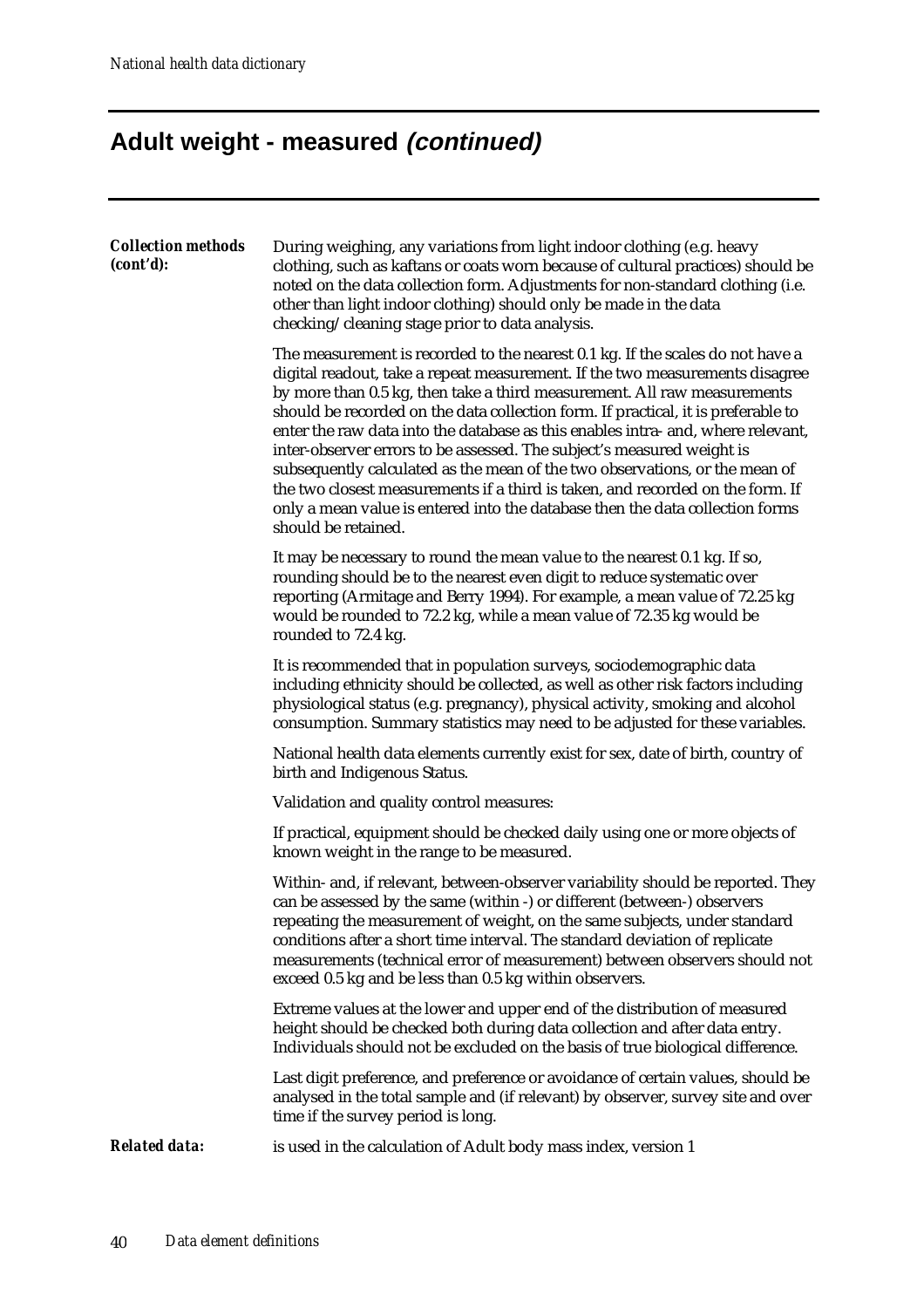### **Adult weight - measured (continued)**

#### **Administrative attributes**

*Source document:* The measurement protocol described below is that recommended by the World Health Organization (WHO Expert Committee 1995). *Source organisation:* World Health Organization (see also Comments) *National minimum data sets: Comments:* Submitting organisation: The Expert Working Group on Data Standards for Indicators of Body Fatness in Australian Adults through the National Centre for Monitoring Cardiovascular Disease, Australian Institute of Health and Welfare. Date of submission: October 1997. Responsible organisation: National Health Data Committee (NHDC) / National Centre for Monitoring Cardiovascular Disease, Australian Institute of Health and Welfare. This data element applies to persons aged 18 years or older. It is recommended for use in population surveys and health care settings. Presentation of data: Means and 95% confidence intervals, medians and centiles should be reported to one decimal place. Where the sample permits, population estimates should be presented by sex and 5-year age groups. Estimates based on sample surveys may need to take into account sampling weights. For consistency with conventional practice, and for current comparability with international data sets, recommended centiles are 5, 10, 15, 25, 50, 75, 85, 90 and 95. To estimate the 5th and 95th centiles a sample size of at least 200 is recommended for each group for which the centiles are being specified. For some reporting purposes, it may be desirable to present weight data in categories. It is recommended that 5 kg groupings are used for this purpose. Weight data should not be rounded before categorisation.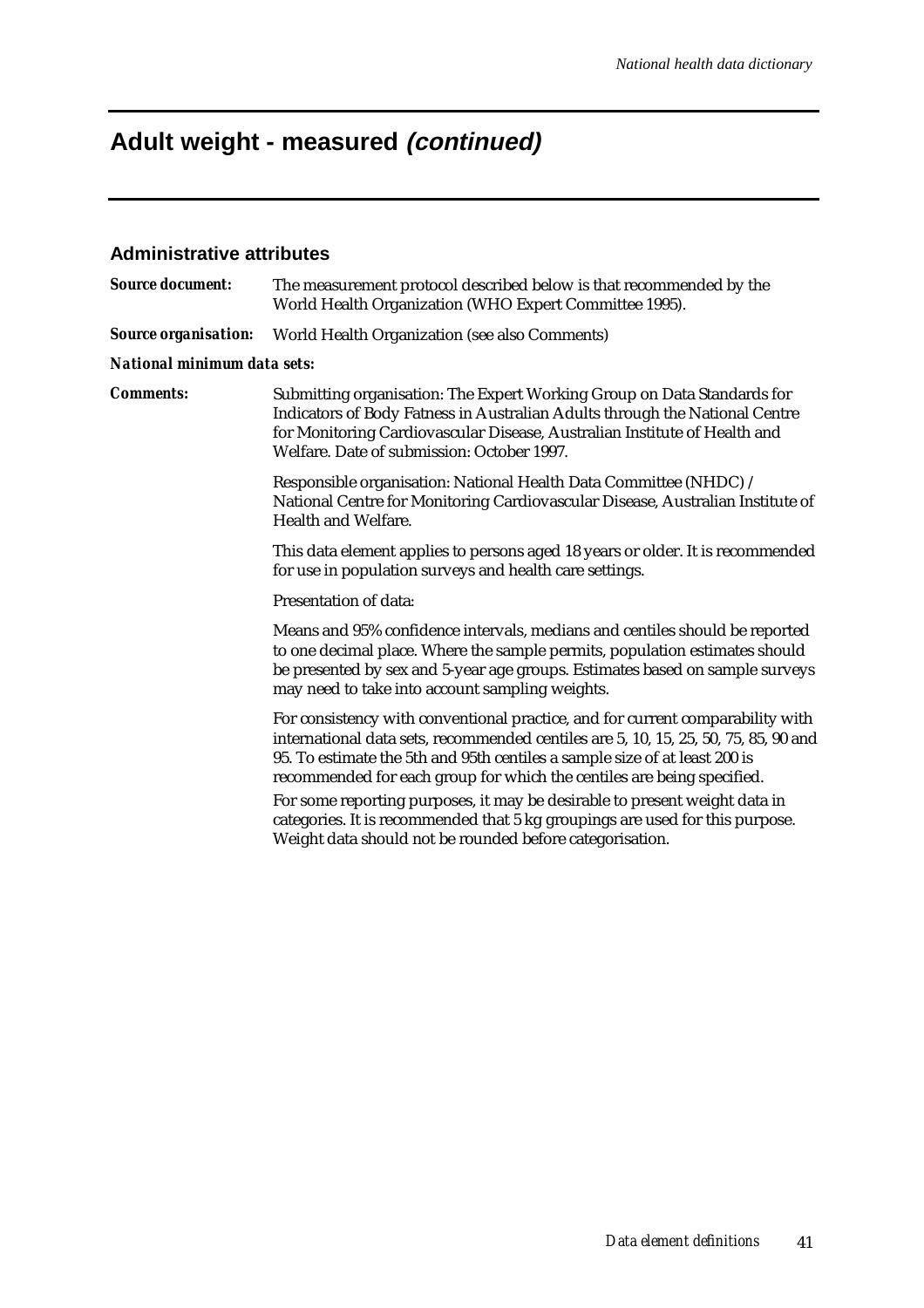## **Adult weight - self-reported**

| Admin. status:          | <b>CURRENT</b>                          | 1/07/98                                                                                                                                                                                                                                                                                                                                                                                                   |                              |
|-------------------------|-----------------------------------------|-----------------------------------------------------------------------------------------------------------------------------------------------------------------------------------------------------------------------------------------------------------------------------------------------------------------------------------------------------------------------------------------------------------|------------------------------|
|                         | Identifying and definitional attributes |                                                                                                                                                                                                                                                                                                                                                                                                           |                              |
| <b>NHIK</b> identifier: | 000366                                  |                                                                                                                                                                                                                                                                                                                                                                                                           | <b>Version number:</b><br>-1 |
| Data element type:      | DATA ELEMENT                            |                                                                                                                                                                                                                                                                                                                                                                                                           |                              |
| <b>Definition:</b>      | indoor clothes.                         | A person's self-reported weight (body mass) without any clothing or in light                                                                                                                                                                                                                                                                                                                              |                              |
| Context:                | Public health and health care.          |                                                                                                                                                                                                                                                                                                                                                                                                           |                              |
|                         | changing health status.                 | Weight is an overall measure of body size that does not distinguish between<br>fat and muscle. Weight is an indicator of nutrition status and health status.<br>Low pre-pregnancy weight is an indicator of poorer gestational outcome in<br>women (Kramer 1988). Low weight is also associated with osteoporosis. In<br>general, change in weight is of interest in adults because it is an indicator of |                              |
|                         | measurement of height and weight.       | It is used to enable the calculation of body mass index which requires the                                                                                                                                                                                                                                                                                                                                |                              |

#### **Relational and representational attributes**

| Datatype:                  | Numeric                                                                                                                                                                                                                                                                                                                                                                       |                                                                                                                                                                                                                                                                                                                 |        |  | <b>Representational form:</b>                                                                                                                                                                                                              | <b>QUANTITATIVE VALUE</b>                                                      |  |
|----------------------------|-------------------------------------------------------------------------------------------------------------------------------------------------------------------------------------------------------------------------------------------------------------------------------------------------------------------------------------------------------------------------------|-----------------------------------------------------------------------------------------------------------------------------------------------------------------------------------------------------------------------------------------------------------------------------------------------------------------|--------|--|--------------------------------------------------------------------------------------------------------------------------------------------------------------------------------------------------------------------------------------------|--------------------------------------------------------------------------------|--|
| <b>Field size:</b>         | Min. 2                                                                                                                                                                                                                                                                                                                                                                        |                                                                                                                                                                                                                                                                                                                 | Max. 3 |  | <b>Representational layout:</b>                                                                                                                                                                                                            | <b>NNN</b>                                                                     |  |
| Data domain:               |                                                                                                                                                                                                                                                                                                                                                                               |                                                                                                                                                                                                                                                                                                                 |        |  |                                                                                                                                                                                                                                            |                                                                                |  |
| <b>Guide for use:</b>      |                                                                                                                                                                                                                                                                                                                                                                               |                                                                                                                                                                                                                                                                                                                 |        |  | If self-reported body mass (weight) is unknown, code 888<br>If self-reported body mass (weight) is not responded to, code 999                                                                                                              |                                                                                |  |
| <b>Verification rules:</b> |                                                                                                                                                                                                                                                                                                                                                                               |                                                                                                                                                                                                                                                                                                                 |        |  |                                                                                                                                                                                                                                            |                                                                                |  |
| <b>Collection methods:</b> | The method of data collection, e.g. face to face interview, telephone interview<br>or self-completion questionnaire, can affect survey estimates and should be<br>reported.                                                                                                                                                                                                   |                                                                                                                                                                                                                                                                                                                 |        |  |                                                                                                                                                                                                                                            |                                                                                |  |
|                            | The data collection form should include a question asking the respondent what<br>their weight is. For example, the ABS National Health Survey 1989-90 included<br>the question 'How much do you weigh without clothes and shoes'?. The data<br>collection form should allow for both metric (to the nearest 1 kg) and imperial<br>(to the nearest 1 lb) units to be recorded. |                                                                                                                                                                                                                                                                                                                 |        |  |                                                                                                                                                                                                                                            |                                                                                |  |
|                            |                                                                                                                                                                                                                                                                                                                                                                               | If practical, it is preferable to enter the raw data into the data base before<br>conversion of measures in imperial units to metric. However, if this is not<br>possible, weight reported in imperial units can be converted to metric prior to<br>data entry using a conversion factor of 0.454 kg to the lb. |        |  |                                                                                                                                                                                                                                            |                                                                                |  |
|                            | Berry 1994):                                                                                                                                                                                                                                                                                                                                                                  |                                                                                                                                                                                                                                                                                                                 |        |  | prior to data entry, and may be required for data reported in metric units to a<br>greater level of precision than the nearest 1 kg. The following rounding<br>conventions are desirable to reduce systematic over reporting (Armitage and | Rounding to the nearest 1 kg will be required for measures converted to metric |  |
|                            |                                                                                                                                                                                                                                                                                                                                                                               |                                                                                                                                                                                                                                                                                                                 |        |  | nnn.x where x < 5 - round down, e.g. 72.2 kg would be rounded to 72 kg.                                                                                                                                                                    |                                                                                |  |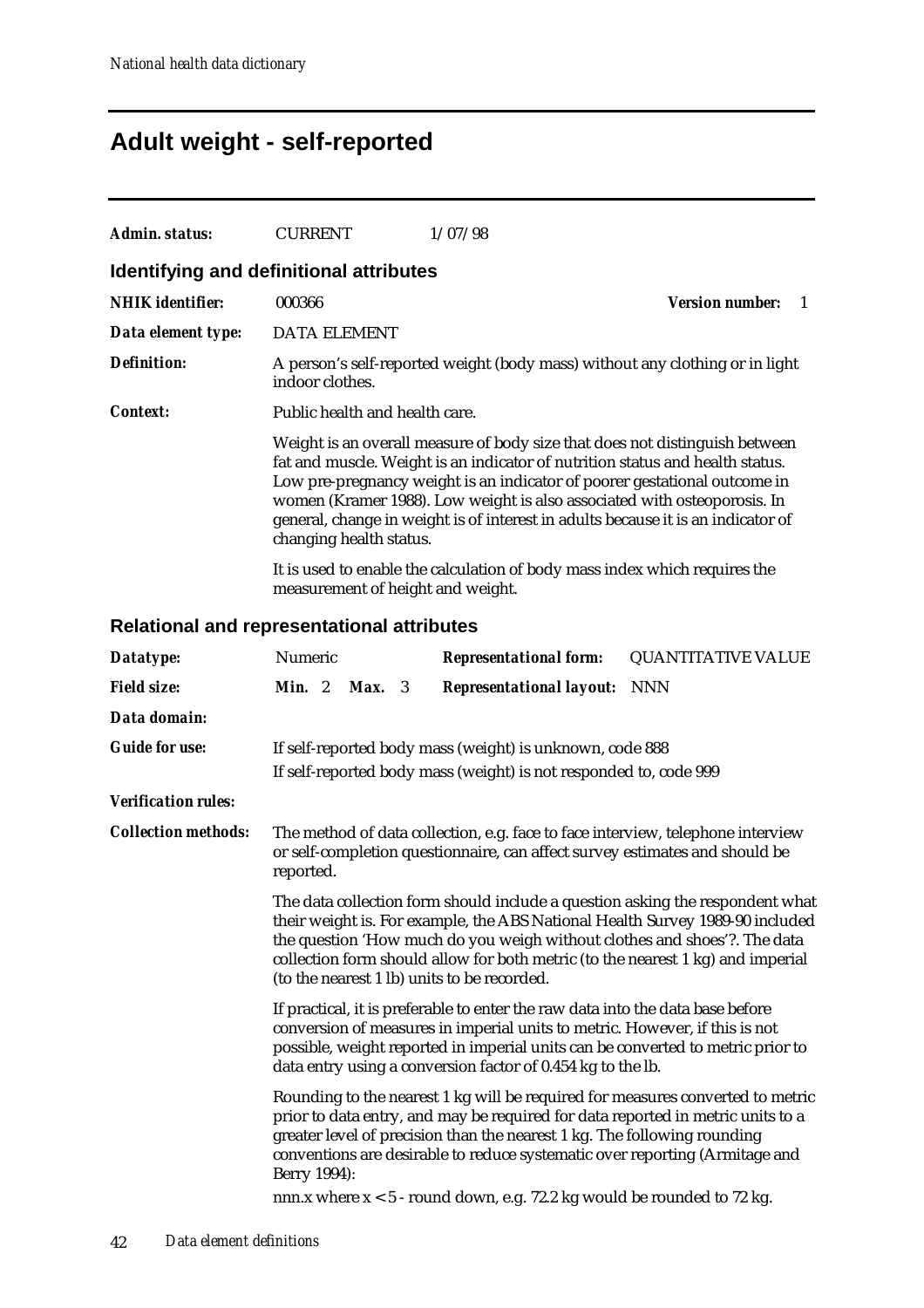# **Adult weight - self-reported (continued)**

| <b>Collection methods</b><br>(cont'd): | nnn.x where $x > 5$ - round up, e.g. 72.7 kg would be rounded to 73 kg.<br>nnn.x where $x = 5$ - round to the nearest even number, e.g. 72.5 kg would be<br>rounded to 72 kg, while 73.5 kg would be rounded to 74 kg.                                                                                                                                                                                                                               |  |  |  |  |  |
|----------------------------------------|------------------------------------------------------------------------------------------------------------------------------------------------------------------------------------------------------------------------------------------------------------------------------------------------------------------------------------------------------------------------------------------------------------------------------------------------------|--|--|--|--|--|
|                                        | It is recommended that in population surveys, sociodemographic data<br>including ethnicity should be collected, as well as other risk factors including<br>physiological status (e.g. pregnancy), physical activity, smoking and alcohol<br>consumption. Summary statistics may need to be adjusted for these variables.                                                                                                                             |  |  |  |  |  |
|                                        | National health data elements currently exist for sex, date of birth, country of<br>birth and Indigenous Status. Data elements are being developed for physical<br>activity and smoking.                                                                                                                                                                                                                                                             |  |  |  |  |  |
| <b>Related data:</b>                   | is used in the calculation of Adult body mass index, version 1                                                                                                                                                                                                                                                                                                                                                                                       |  |  |  |  |  |
| <b>Administrative attributes</b>       |                                                                                                                                                                                                                                                                                                                                                                                                                                                      |  |  |  |  |  |
| <b>Source document:</b>                |                                                                                                                                                                                                                                                                                                                                                                                                                                                      |  |  |  |  |  |
| <b>Source organisation:</b>            | Responsible organisations: National Health Data Committee (NHDC) /<br>National Centre for Monitoring Cardiovascular Disease, Australian Institute of<br>Health and Welfare. (See also Comments)                                                                                                                                                                                                                                                      |  |  |  |  |  |
| National minimum data sets:            |                                                                                                                                                                                                                                                                                                                                                                                                                                                      |  |  |  |  |  |
| <b>Comments:</b>                       | Submitting organisation: The Expert Working Group on Data Standards for<br>Indicators of Body Fatness in Australian Adults through the National Centre<br>for Monitoring Cardiovascular Disease, Australian Institute of Health and<br>Welfare. Date of submission: October 1997                                                                                                                                                                     |  |  |  |  |  |
|                                        | This data element applies to persons aged 18 years or older. It is recommended<br>for use in population surveys when it is not possible to measure weight.                                                                                                                                                                                                                                                                                           |  |  |  |  |  |
|                                        | Presentation of data:<br>Means and 95% confidence intervals, medians and centiles should be reported<br>to one decimal place. Where the sample permits, population estimates should<br>be presented by sex and 5-year age groups. Estimates based on sample surveys<br>may need to take into account sampling weights.                                                                                                                               |  |  |  |  |  |
|                                        | For consistency with conventional practice, and for current comparability with<br>international data sets, recommended centiles are 5, 10, 15, 25, 50, 75, 85, 90 and<br>95. To estimate the 5th and 95th centiles a sample size of at least 200 is<br>recommended for each group for which the centiles are being specified.                                                                                                                        |  |  |  |  |  |
|                                        | For some reporting purposes, it may be desirable to present weight data in<br>categories. It is recommended that 5 kg groupings are used for this purpose.<br>Weight data should not be rounded before categorisation. The following<br>categories may be appropriate for describing the weights of Australian men<br>and women, although the range will depend on the population. The World<br>Health Organization's range for weight is 30-140 kg. |  |  |  |  |  |
|                                        | $Wt < 30$ kg<br>$30 \text{ kg} = \text{Wt} < 35 \text{ kg}$<br>$35 \text{ kg} = \text{Wt} < 40 \text{ kg}$<br>in 5 kg categories<br>135 kg = $Wt < 140$ kg<br>$Wt = 140$ kg                                                                                                                                                                                                                                                                          |  |  |  |  |  |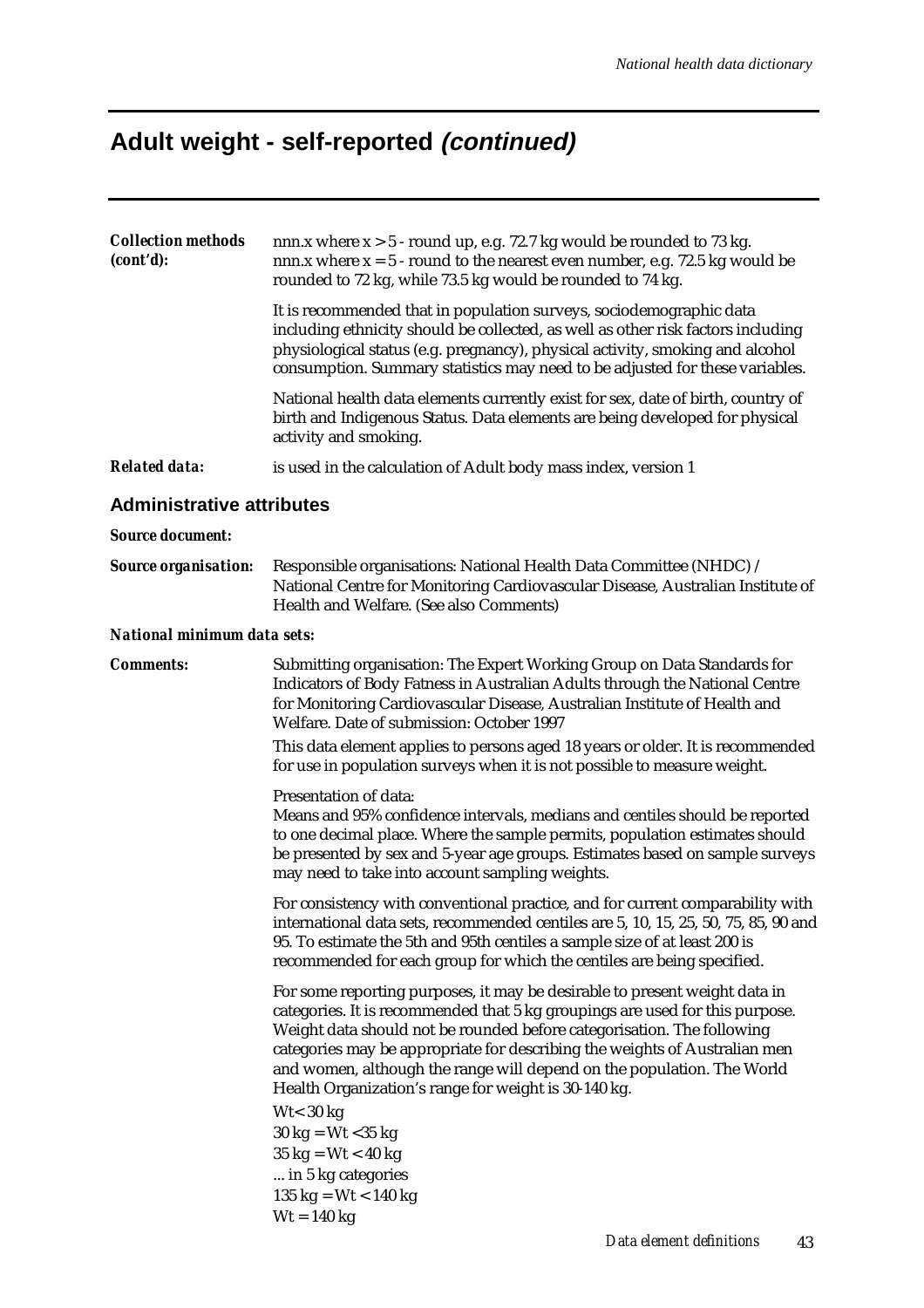### **Adult weight - self-reported (continued)**

*Comments (cont'd):* On average, body mass (weight) tends to be underestimated when selfreported by respondents. Data for men and women aged 20-69 years in 1989 indicated that men underestimated by an average of 0.2 kg (sem of 0.05 kg) and women by an average of 0.4 kg (sem of 0.04 kg) (Waters 1993). The extent of underestimation varied with age.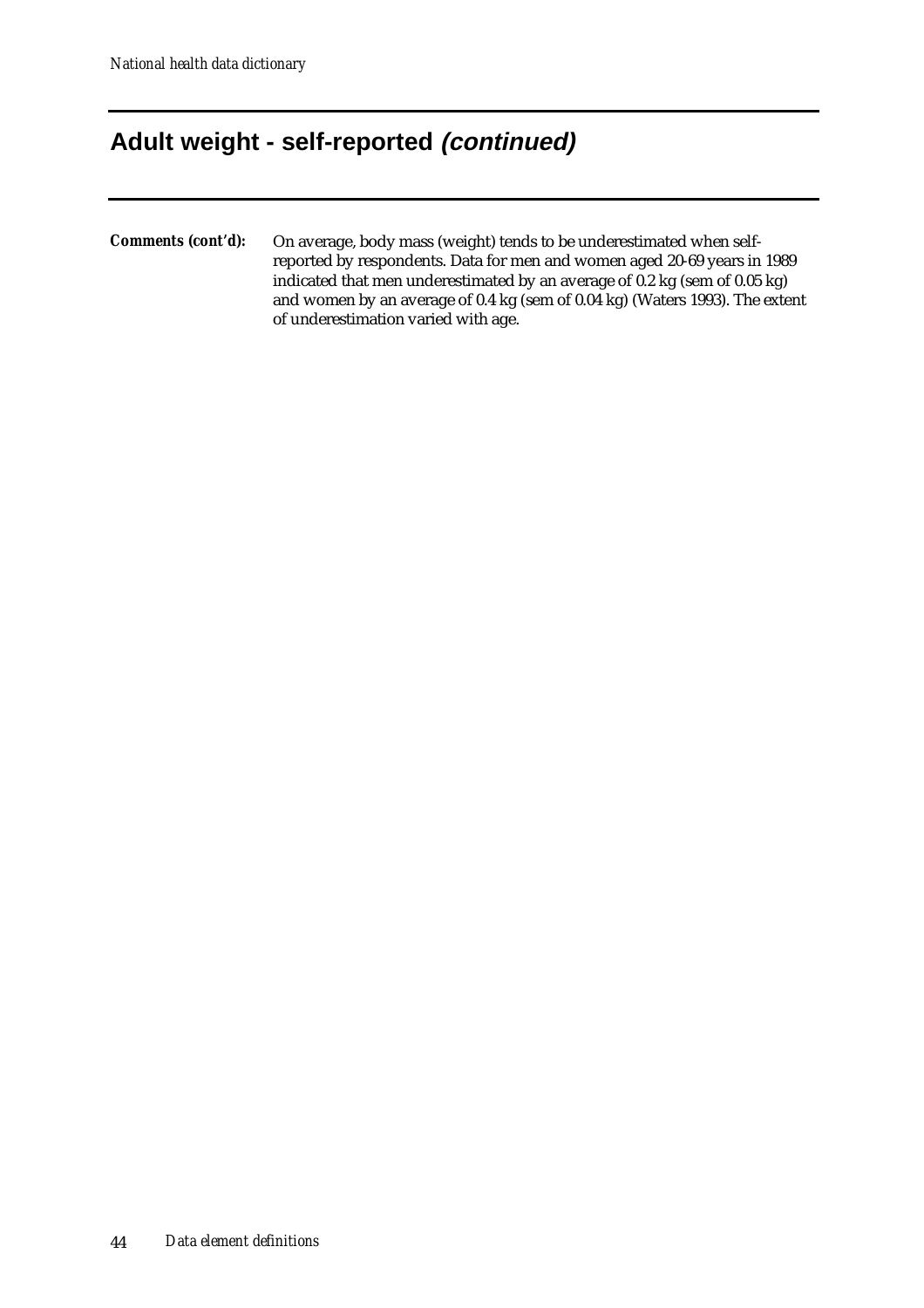#### **National Health Information Model entities**

| <b>Party characteristics</b><br><b>Person characteristic</b> |                                       |                                                                                   |
|--------------------------------------------------------------|---------------------------------------|-----------------------------------------------------------------------------------|
|                                                              | Demographic characteristic            |                                                                                   |
|                                                              | Physical characteristic               |                                                                                   |
|                                                              | Labour characteristic                 | Classification of health labour force job                                         |
|                                                              | Lifestyle characteristic              | Employment status - acute hospital and<br>private psychiatric hospital admissions |
|                                                              |                                       | Employment status - public psychiatric<br>hospital admissions                     |
|                                                              | Social characteristic                 | Occupation*                                                                       |
|                                                              | <b>Education characteristic</b>       | Occupation of person<br>Principal area of clinical practice                       |
|                                                              |                                       | Principal role of health professional                                             |
|                                                              | Parenting characteristic              | Profession labour force status of health<br>professional                          |
|                                                              | Accommodation characteristic          |                                                                                   |
|                                                              | Cultural characteristic               |                                                                                   |
|                                                              | Insurance/benefit characteristic      |                                                                                   |
| Legal characteristic                                         |                                       |                                                                                   |
|                                                              | Other person characteristic           |                                                                                   |
| <b>Person view</b>                                           | <b>Party group</b><br>characteristic  |                                                                                   |
| <b>State of health</b><br>and wellbeing                      | <b>Organisation</b><br>characteristic |                                                                                   |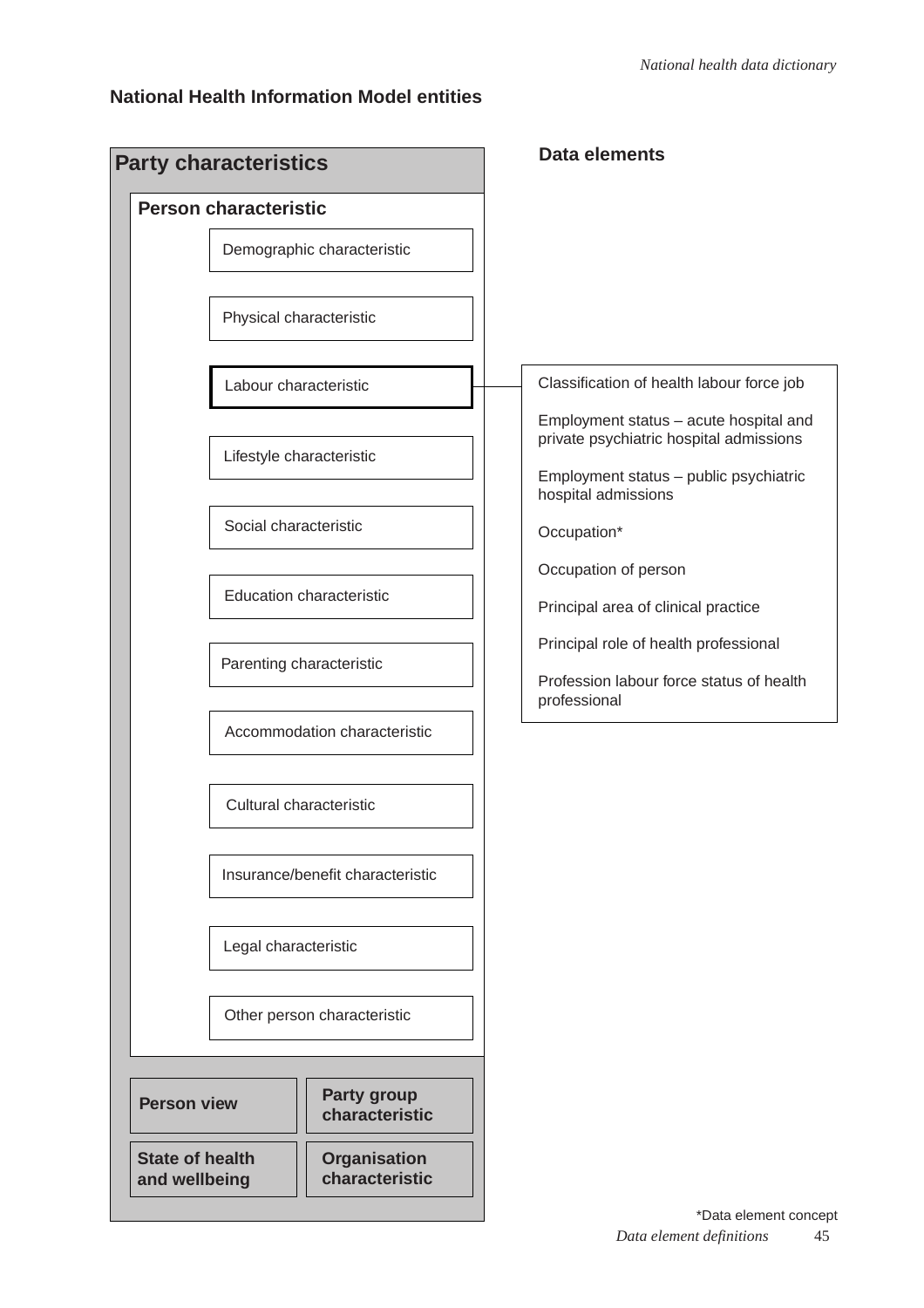# **Classification of health labour force job**

| Admin. status:                                    | <b>CURRENT</b>           |                                                       |    | 1/07/95                                                                                        |                                                                                                                                                                                                                                                |
|---------------------------------------------------|--------------------------|-------------------------------------------------------|----|------------------------------------------------------------------------------------------------|------------------------------------------------------------------------------------------------------------------------------------------------------------------------------------------------------------------------------------------------|
| Identifying and definitional attributes           |                          |                                                       |    |                                                                                                |                                                                                                                                                                                                                                                |
| <b>NHIK identifier:</b>                           | 000023                   |                                                       |    |                                                                                                | <b>Version number:</b><br>-1                                                                                                                                                                                                                   |
| Data element type:                                |                          | <b>DATA ELEMENT</b>                                   |    |                                                                                                |                                                                                                                                                                                                                                                |
| Definition:                                       |                          | arrangements.                                         |    |                                                                                                | Position or job classification is a broad description of the roles and levels<br>within a general organisational or industrial structure for health professions,<br>and classifications vary among the professions according to organisational |
| <b>Context:</b>                                   |                          | - career progression<br>- age and gender distribution |    | - imputed salary/wage distribution                                                             | Health labour force: distribution of a professional labour force across job<br>classification categories cross classified with other variables allows analysis of:                                                                             |
| <b>Relational and representational attributes</b> |                          |                                                       |    |                                                                                                |                                                                                                                                                                                                                                                |
| Datatype:                                         |                          | Alphanumeric                                          |    | <b>Representational form:</b>                                                                  | <b>CODE</b>                                                                                                                                                                                                                                    |
| <b>Field size:</b>                                | <b>Min.</b> $3$          | Max.                                                  | -3 | <b>Representational layout:</b> ANN                                                            |                                                                                                                                                                                                                                                |
| Data domain:                                      | A <sub>01</sub><br>A02   | area                                                  |    |                                                                                                | Medicine - General practitioner working mainly in general practice<br>Medicine - General practitioner working mainly in a special interest                                                                                                     |
|                                                   | A03<br>A04               | career medical officer                                |    |                                                                                                | Medicine - Salaried non-specialist hospital practitioner: RMO or intern<br>Medicine - Salaried non-specialist hospital practitioner: other hospital                                                                                            |
|                                                   | A05                      | Medicine - Specialist                                 |    |                                                                                                |                                                                                                                                                                                                                                                |
|                                                   | A06                      |                                                       |    | Medicine - Specialist in training (e.g. registrar)                                             |                                                                                                                                                                                                                                                |
|                                                   | <b>B01</b><br><b>B02</b> |                                                       |    | Dentistry (private practice only) - Solo practitioner                                          | Dentistry (private practice only) - Solo principal with assistant(s)                                                                                                                                                                           |
|                                                   | <b>B03</b>               |                                                       |    | Dentistry (private practice only) - Partnership                                                |                                                                                                                                                                                                                                                |
|                                                   | <b>B04</b>               |                                                       |    | Dentistry (private practice only) - Associateship                                              |                                                                                                                                                                                                                                                |
|                                                   | <b>B05</b>               |                                                       |    | Dentistry (private practice only) - Assistant                                                  |                                                                                                                                                                                                                                                |
|                                                   | <b>B06</b>               |                                                       |    | Dentistry (private practice only) - Locum                                                      |                                                                                                                                                                                                                                                |
|                                                   | C <sub>01</sub>          |                                                       |    | Nursing - Enrolled nurse                                                                       |                                                                                                                                                                                                                                                |
|                                                   | C <sub>02</sub>          |                                                       |    | Nursing - Registered nurse                                                                     |                                                                                                                                                                                                                                                |
|                                                   | C <sub>03</sub>          |                                                       |    | Nursing - Clinical nurse                                                                       |                                                                                                                                                                                                                                                |
|                                                   | C <sub>04</sub>          |                                                       |    | Nursing - Clinical nurse consultant/supervisor                                                 |                                                                                                                                                                                                                                                |
|                                                   | C <sub>05</sub>          |                                                       |    | Nursing - Nurse manager                                                                        |                                                                                                                                                                                                                                                |
|                                                   | C <sub>06</sub>          |                                                       |    | Nursing - Nurse educator                                                                       |                                                                                                                                                                                                                                                |
|                                                   | C <sub>07</sub>          |                                                       |    | Nursing - Nurse researcher                                                                     |                                                                                                                                                                                                                                                |
|                                                   | C <sub>08</sub>          |                                                       |    | Nursing - Assistant director of nursing                                                        |                                                                                                                                                                                                                                                |
|                                                   | C <sub>09</sub>          |                                                       |    | Nursing - Deputy director of nursing                                                           |                                                                                                                                                                                                                                                |
|                                                   | C10<br>C11               | institution)                                          |    | Nursing - Director of nursing<br>Nursing - Tutor/lecturer/senior lecturer in nursing (tertiary |                                                                                                                                                                                                                                                |
|                                                   | C12                      | institution)                                          |    | Nursing - Associate professor/professor in nursing (tertiary                                   |                                                                                                                                                                                                                                                |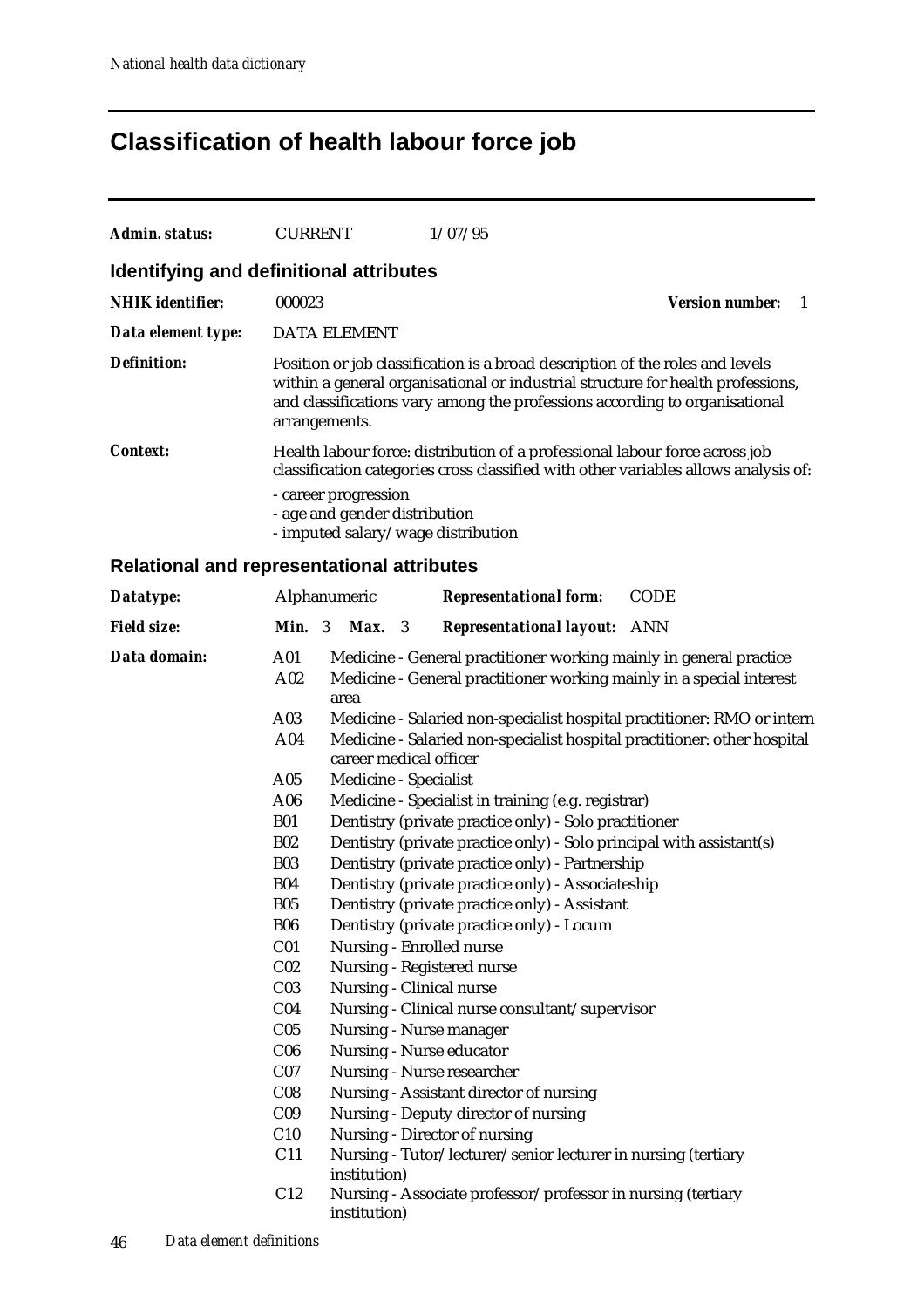### **Classification of health labour force job (continued)**

| Data domain | C98              | Nursing - Other (specify)                                           |
|-------------|------------------|---------------------------------------------------------------------|
| (cont'd):   | C99              | Nursing - Unknown/inadequately described/not stated                 |
|             | D <sub>01</sub>  | Pharmacy (community pharmacist) - Sole proprietor                   |
|             | D <sub>0</sub> 2 | Pharmacy (community pharmacist) - Partner-proprietor                |
|             | D <sub>03</sub>  | Pharmacy (community pharmacist) - Pharmacist-in-charge              |
|             | D <sub>04</sub>  | Pharmacy (community pharmacist) - Permanent assistant               |
|             | D <sub>05</sub>  | Pharmacy (community pharmacist) - Reliever, regular location        |
|             | D <sub>06</sub>  | Pharmacy (community pharmacist) - Reliever, various locations       |
|             | <b>E01</b>       | Pharmacy (Hospital/clinic pharmacist) - Director/deputy director    |
|             | <b>E02</b>       | Pharmacy (Hospital/clinic pharmacist) - Grade III pharmacist        |
|             | <b>E03</b>       | Pharmacy (Hospital/clinic pharmacist) - Grade II pharmacist         |
|             | <b>E04</b>       | Pharmacy (Hospital/clinic pharmacist) - Grade I pharmacist          |
|             | <b>E05</b>       | Pharmacy (Hospital/clinic pharmacist) - Sole pharmacist             |
|             | <b>F01</b>       | Podiatry - Own practice (or partnership)                            |
|             | F02              | Podiatry - Own practice and sessional appointments elsewhere        |
|             | <b>F03</b>       | Podiatry - Own practice and fee-for-service elsewhere               |
|             | <b>F04</b>       | Podiatry - Own practice, sessional and fee-for-service appointments |
|             |                  | elsewhere                                                           |
|             | <b>F05</b>       | Podiatry - Salaried podiatrist                                      |
|             | <b>F06</b>       | Podiatry - Locum, regular location                                  |
|             | <b>F07</b>       | Podiatry - Locum, various locations                                 |
|             | <b>F08</b>       | Podiatry - Other (specify)                                          |
|             | G <sub>01</sub>  | Physiotherapy - Own practice (or partnership)                       |
|             | G02              | Physiotherapy - Own practice and sessional appointments elsewhere   |
|             | G03              | Physiotherapy - Own practice and fee-for-service elsewhere          |
|             | G04              | Physiotherapy - Own practice, sessional and fee-for-service         |
|             |                  | appointments elsewhere                                              |
|             | $G_{05}$         | Physiotherapy - Salaried physiotherapist                            |
|             | G06              | Physiotherapy - Locum, regular location                             |
|             | G07              | Physiotherapy - Locum, various locations                            |
|             |                  |                                                                     |

*Guide for use:*

*Verification rules:*

*Collection methods:*

*Related data:*

#### **Administrative attributes**

*Source document:*

*Source organisation:* National Health Labour Force Data Working Group

*National minimum data sets:*

Health labourforce from 1/07/89 to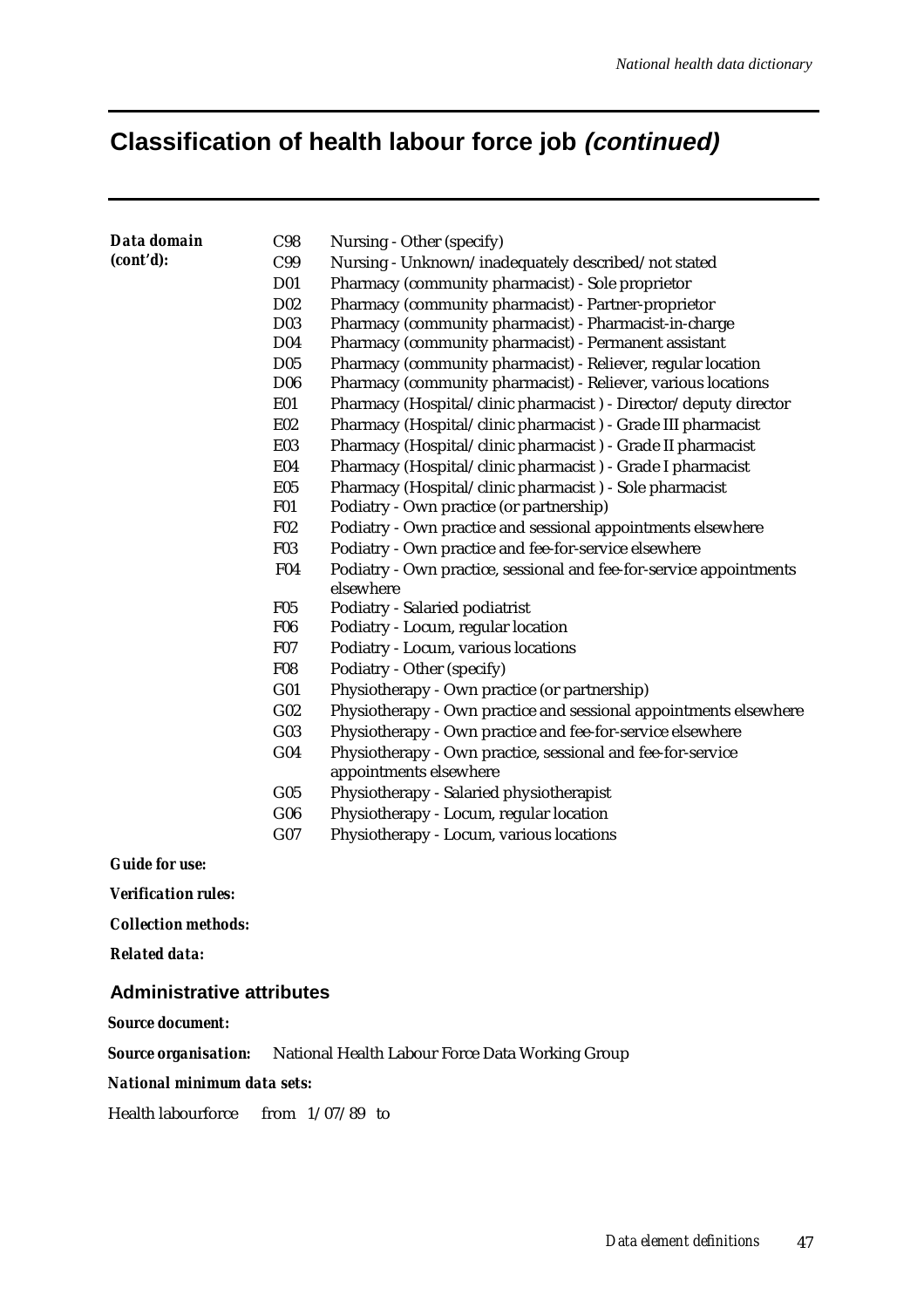### **Classification of health labour force job (continued)**

*Comments:* Position or job classifications are specific to each profession and may differ by State or Territory. The classifications above are simplified so that comparable data presentation is possible and possible confounding effects of enterprise specific structures are avoided.For medicine, the job classification collected in the national health labour force collection is very broad. State/Territory health authorities have more detailed classifications for salaried medical practitioners in hospitals. These classifications separate interns, the Resident Medical Officer levels, Registrar levels, Career Medical Officer positions, and supervisory positions including clinical and medical superintendents. Space restrictions do not at present permit these classes to be included in the National Health Labour Force Collection questionnaire.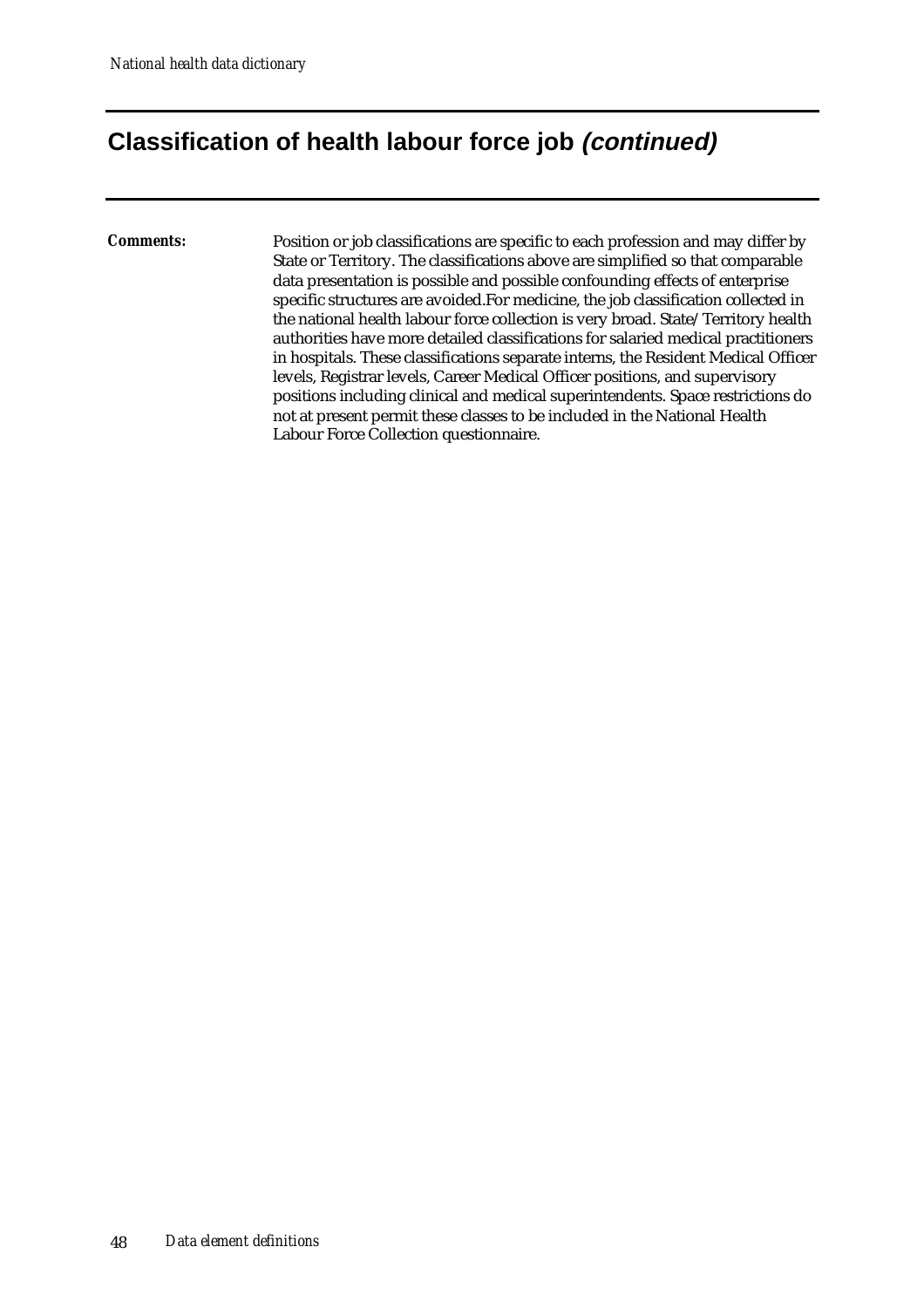### **Employment status - acute hospital and private psychiatric hospital admissions**

| Admin. status:          | <b>CURRENT</b>                               | 1/07/97                                                                                                                                                                                                                                                                                                                                                                                                                                                                                                                                            |                        |  |
|-------------------------|----------------------------------------------|----------------------------------------------------------------------------------------------------------------------------------------------------------------------------------------------------------------------------------------------------------------------------------------------------------------------------------------------------------------------------------------------------------------------------------------------------------------------------------------------------------------------------------------------------|------------------------|--|
|                         | Identifying and definitional attributes      |                                                                                                                                                                                                                                                                                                                                                                                                                                                                                                                                                    |                        |  |
| <b>NHIK</b> identifier: | 000395                                       |                                                                                                                                                                                                                                                                                                                                                                                                                                                                                                                                                    | <b>Version number:</b> |  |
| Data element type:      | <b>DATA ELEMENT</b>                          |                                                                                                                                                                                                                                                                                                                                                                                                                                                                                                                                                    |                        |  |
| <b>Definition:</b>      | to an acute or private psychiatric hospital. | Self-reported employment status of a person, immediately prior to admission                                                                                                                                                                                                                                                                                                                                                                                                                                                                        |                        |  |
| <i>Context:</i>         |                                              | The Australian Health Ministers' Advisory Council Health Targets and<br>Implementation Committee (1988) identified socioeconomic status as the most<br>important factor explaining health differentials in the Australian population.<br>The committee recommended that national health statistics routinely identify<br>the various groups of concern. This requires routine recording in all collections<br>of indicators of socioeconomic status. In order of priority, these would be:<br>employment status, income, occupation and education. |                        |  |

#### **Relational and representational attributes**

| Datatype:                  | Numeric           |       |                               |     | <b>Representational form:</b>                                                                                                                      | <b>CODE</b> |
|----------------------------|-------------------|-------|-------------------------------|-----|----------------------------------------------------------------------------------------------------------------------------------------------------|-------------|
| <b>Field size:</b>         | Min. 1            |       | Max.                          | - 1 | <b>Representational layout:</b> N                                                                                                                  |             |
| Data domain:               | $\mathbf{1}$<br>2 | Other |                               |     | Unemployed $\prime$ pensioner                                                                                                                      |             |
| <b>Guide for use:</b>      |                   |       |                               |     |                                                                                                                                                    |             |
| <b>Verification rules:</b> |                   |       |                               |     |                                                                                                                                                    |             |
| <b>Collection methods:</b> |                   |       |                               |     | In practice, this data item and current or last occupation could probably be<br>collected with a single question, as is done in Western Australia: |             |
|                            | Occupation?       |       |                               |     |                                                                                                                                                    |             |
|                            | For example:      |       |                               |     |                                                                                                                                                    |             |
|                            |                   |       | - housewife or home duties    |     |                                                                                                                                                    |             |
|                            |                   |       | - pensioner miner             |     |                                                                                                                                                    |             |
|                            | - tree feller     |       |                               |     |                                                                                                                                                    |             |
|                            |                   |       | - retired electrician         |     |                                                                                                                                                    |             |
|                            |                   |       | - unemployed trades assistant |     |                                                                                                                                                    |             |
|                            | - child           |       |                               |     |                                                                                                                                                    |             |
|                            | - student         |       |                               |     |                                                                                                                                                    |             |
|                            | - accountant      |       |                               |     |                                                                                                                                                    |             |
|                            |                   |       | two data items logically.     |     | However, for national reporting purposes it is preferable to distinguish these                                                                     |             |
| <b>Related data:</b>       |                   |       | admissions, version 2         |     | relates to the data element Employment status - public psychiatric hospital                                                                        |             |
|                            |                   |       |                               |     | supersedes previous data element Employment status, version 1                                                                                      |             |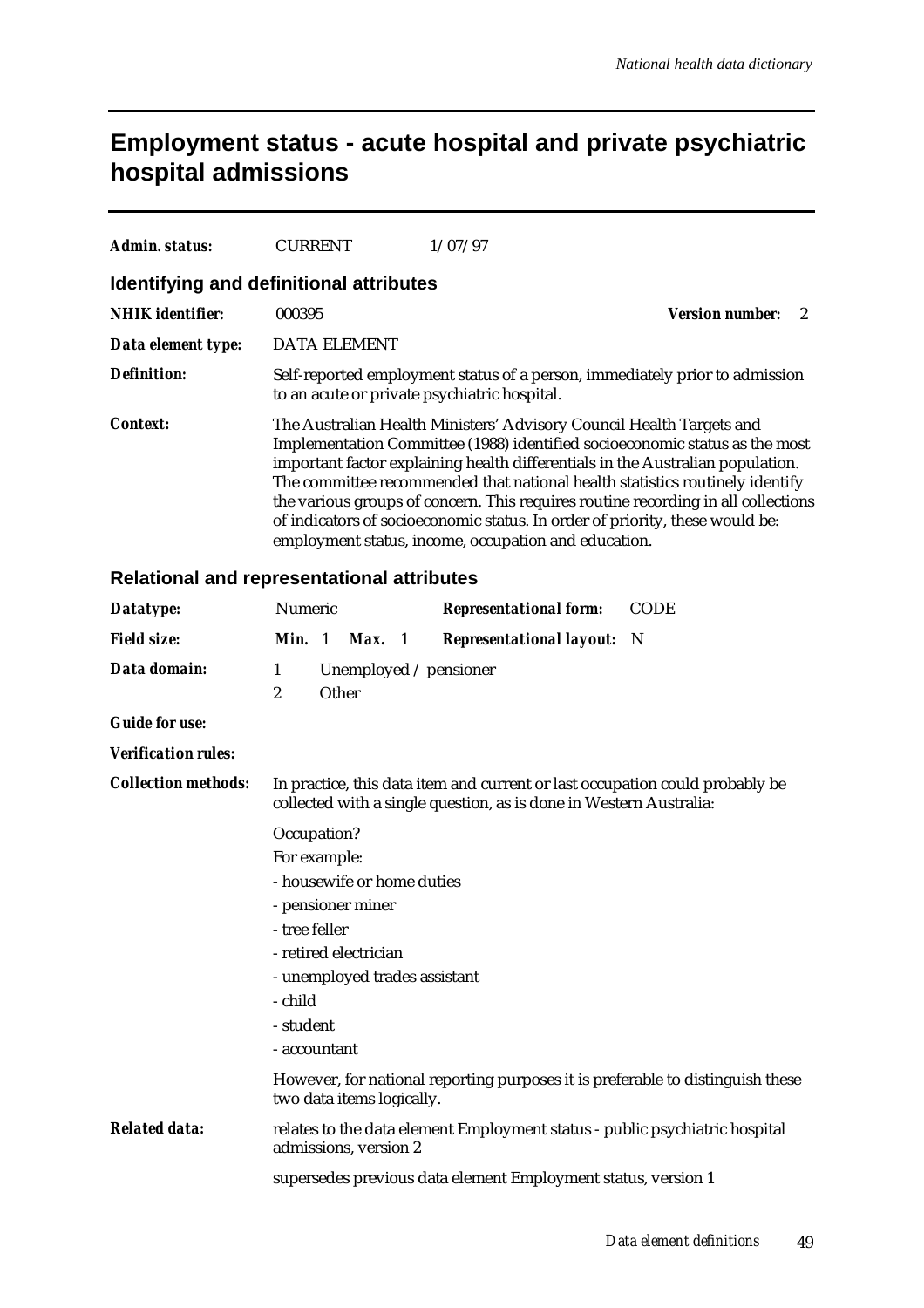### **Employment status - acute hospital and private psychiatric hospital admissions (continued)**

#### **Administrative attributes**

*Source document:*

*Source organisation:* National minimum data set working parties

#### *National minimum data sets:*

Institutional mental health care from  $1/07/97$  to

*Comments:* Employment status is currently collected in South Australia but is never used. South Australia considered this item very low priority for national reporting, and felt that it should be reviewed at a later stage. Tasmania collects all categories of employment status.

> The Morbidity Working Party considered the following categories of employment status:

- Child not at school: includes preschool children and handicapped children under 16 not otherwise engaged;

- Student: full-time or with study occupying 20 hours per week, child at school;

- Employed: employed, self-employed or employer;

- Unemployed: unemployed but looking for work or on unemployment benefit;

- Home duties;

- Retired and/or pensioner; (if the pensioner works in paid employment more than 1 hour per week, employed status should be recorded);

- Other/unknown.

The Morbidity Working Party expressed interest in a feasible and collectable socioeconomic data item but considered that the proposed employment status item had too many categories and would not be possible to implement on already crowded discharge forms. The working party recommended in the first instance that a single category for unemployed/pensioner be included in the National minimum data set - institutional health care, and that this be reviewed after a few years.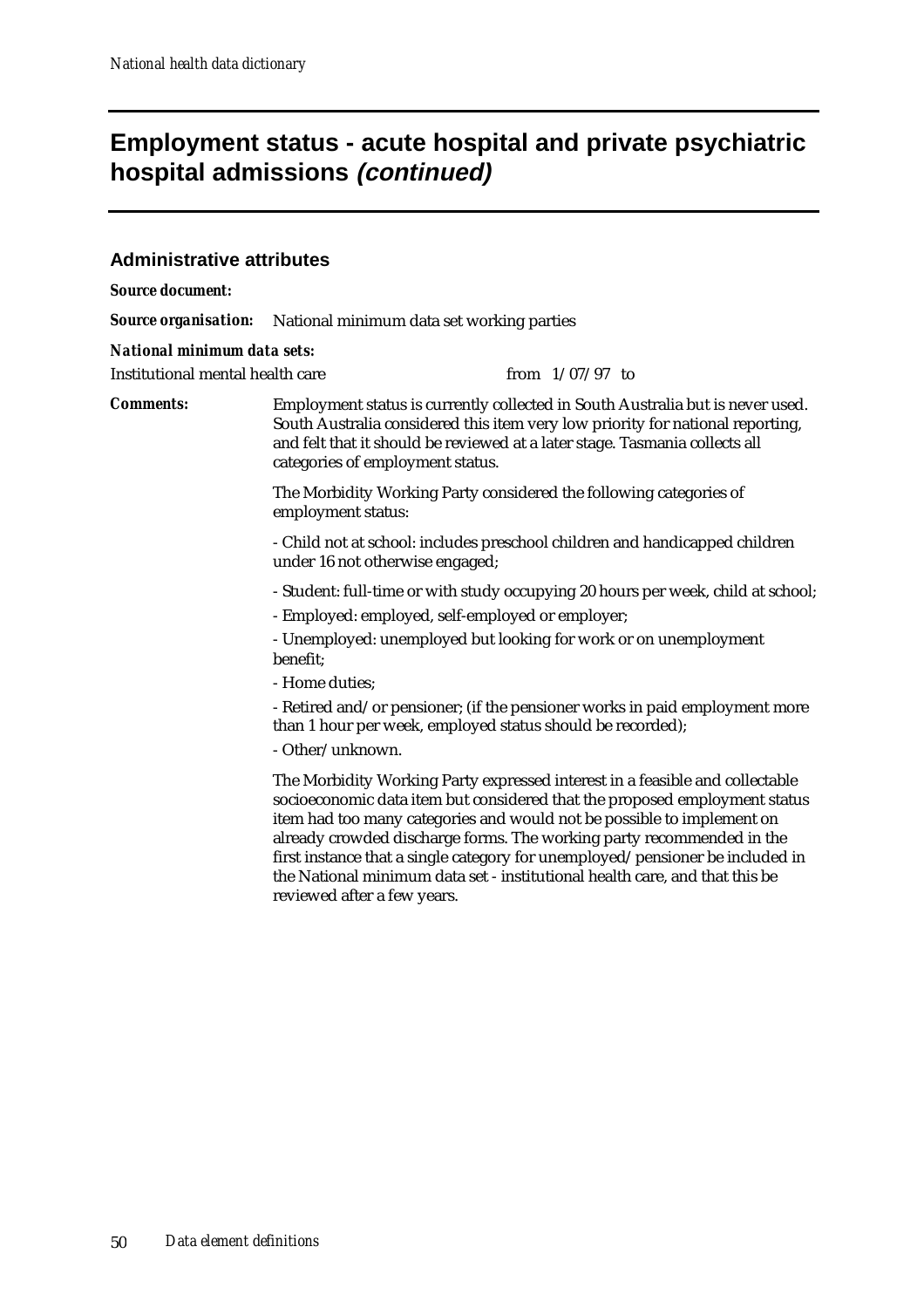## **Employment status - public psychiatric hospital admissions**

| Admin. status:     | <b>CURRENT</b>                          | 1/07/97                                                                                                                                                                                                                                                                                                   |
|--------------------|-----------------------------------------|-----------------------------------------------------------------------------------------------------------------------------------------------------------------------------------------------------------------------------------------------------------------------------------------------------------|
|                    | Identifying and definitional attributes |                                                                                                                                                                                                                                                                                                           |
| NHIK identifier:   | 000317                                  | Version number:                                                                                                                                                                                                                                                                                           |
| Data element type: | <b>DATA ELEMENT</b>                     |                                                                                                                                                                                                                                                                                                           |
| Definition:        | to a public psychiatric hospital.       | Self-reported employment status of a person, immediately prior to admission                                                                                                                                                                                                                               |
| <i>Context:</i>    |                                         | The Australian Health Ministers' Advisory Council Health Targets and<br>Implementation Committee (1988) identified socioeconomic status as the most<br>important factor explaining health differentials in the Australian population.                                                                     |
|                    |                                         | The committee recommended that national health statistics routinely identify<br>the various groups of concern. This requires routine recording in all collections<br>of indicators of socioeconomic status. In order of priority, these would be:<br>employment status, income, occupation and education. |

#### **Relational and representational attributes**

| Datatype:                  | Numeric                                                                                                                                            |  |                           |  | <b>Representational form:</b>                                                  | <b>CODE</b> |
|----------------------------|----------------------------------------------------------------------------------------------------------------------------------------------------|--|---------------------------|--|--------------------------------------------------------------------------------|-------------|
| <b>Field size:</b>         | Min. 1                                                                                                                                             |  | Max. 1                    |  | <b>Representational layout:</b> N                                              |             |
| Data domain:               | 1                                                                                                                                                  |  | Child not at school       |  |                                                                                |             |
|                            | $\boldsymbol{2}$                                                                                                                                   |  | <b>Student</b>            |  |                                                                                |             |
|                            | 3                                                                                                                                                  |  | Employed                  |  |                                                                                |             |
|                            | Unemployed<br>4                                                                                                                                    |  |                           |  |                                                                                |             |
|                            | 5                                                                                                                                                  |  | Home duties               |  |                                                                                |             |
|                            | 6                                                                                                                                                  |  | Other                     |  |                                                                                |             |
| <b>Guide for use:</b>      |                                                                                                                                                    |  |                           |  |                                                                                |             |
| <b>Verification rules:</b> |                                                                                                                                                    |  |                           |  |                                                                                |             |
| <b>Collection methods:</b> | In practice, this data item and current or last occupation could probably be<br>collected with a single question, as is done in Western Australia: |  |                           |  |                                                                                |             |
|                            | Occupation?                                                                                                                                        |  |                           |  |                                                                                |             |
|                            | For example:                                                                                                                                       |  |                           |  |                                                                                |             |
|                            | - housewife or home duties                                                                                                                         |  |                           |  |                                                                                |             |
|                            | - pensioner miner                                                                                                                                  |  |                           |  |                                                                                |             |
|                            | - tree feller                                                                                                                                      |  |                           |  |                                                                                |             |
|                            | - retired electrician                                                                                                                              |  |                           |  |                                                                                |             |
|                            | - unemployed trades assistant                                                                                                                      |  |                           |  |                                                                                |             |
|                            | - child                                                                                                                                            |  |                           |  |                                                                                |             |
|                            | - student                                                                                                                                          |  |                           |  |                                                                                |             |
|                            | - accountant                                                                                                                                       |  |                           |  |                                                                                |             |
|                            |                                                                                                                                                    |  | two data items logically. |  | However, for national reporting purposes it is preferable to distinguish these |             |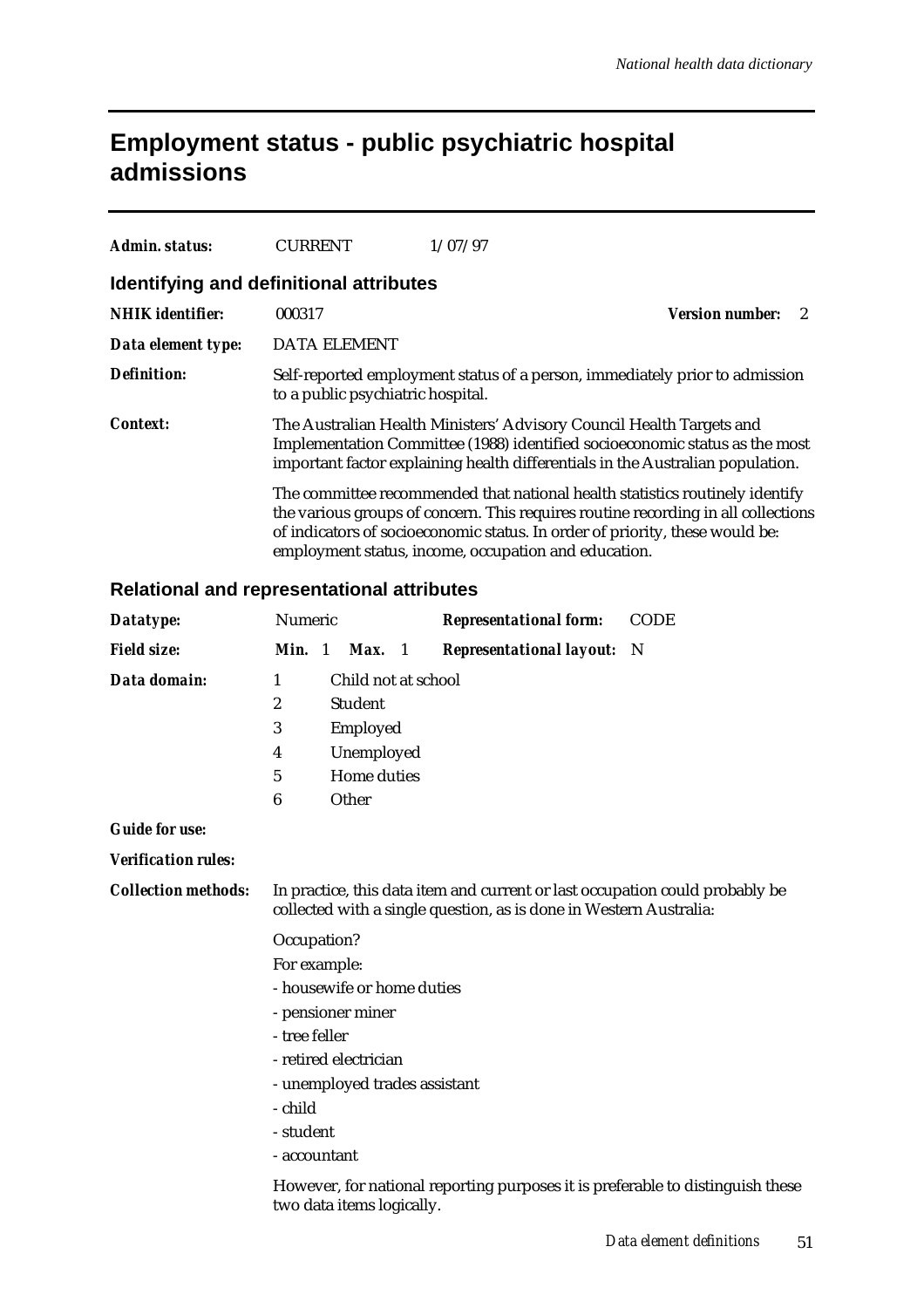### **Employment status - public psychiatric hospital admissions (continued)**

*Related data:* relates to the data element Employment status - acute hospital and private psychiatric hospital admissions, version 2 supersedes previous data element Employment status, version 1

#### **Administrative attributes**

#### *Source document:*

*Source organisation:* National minimum data set working parties

#### *National minimum data sets:*

Institutional mental health care  $\mu$  from  $1/07/97$  to

*Comments:* Victorian data for public psychiatric hospitals (Office of Psychiatric Services 1987) shows that the majority (62 per cent) of admissions are of people who are unemployed or pensioners at the time of admission. Relatively few admission episodes are of people whose occupational backgrounds are in the middle and upper socioeconomic groupings.

> The Psychiatric Working Party felt that pension status (see data element 'Pension status') was more relevant for psychiatric patients. However, in order to collect occupation (see data element concept 'Occupation'), it is important to include employment status. This data element is included for psychiatric hospitals, although it may in practice be collected as a category of data element 'Occupation of person'.

For example, Victoria intends to add the following codes to the 2-digit Australian Standard Classification of Occupations groups:

- child not yet attending school
- student
- home duties
- other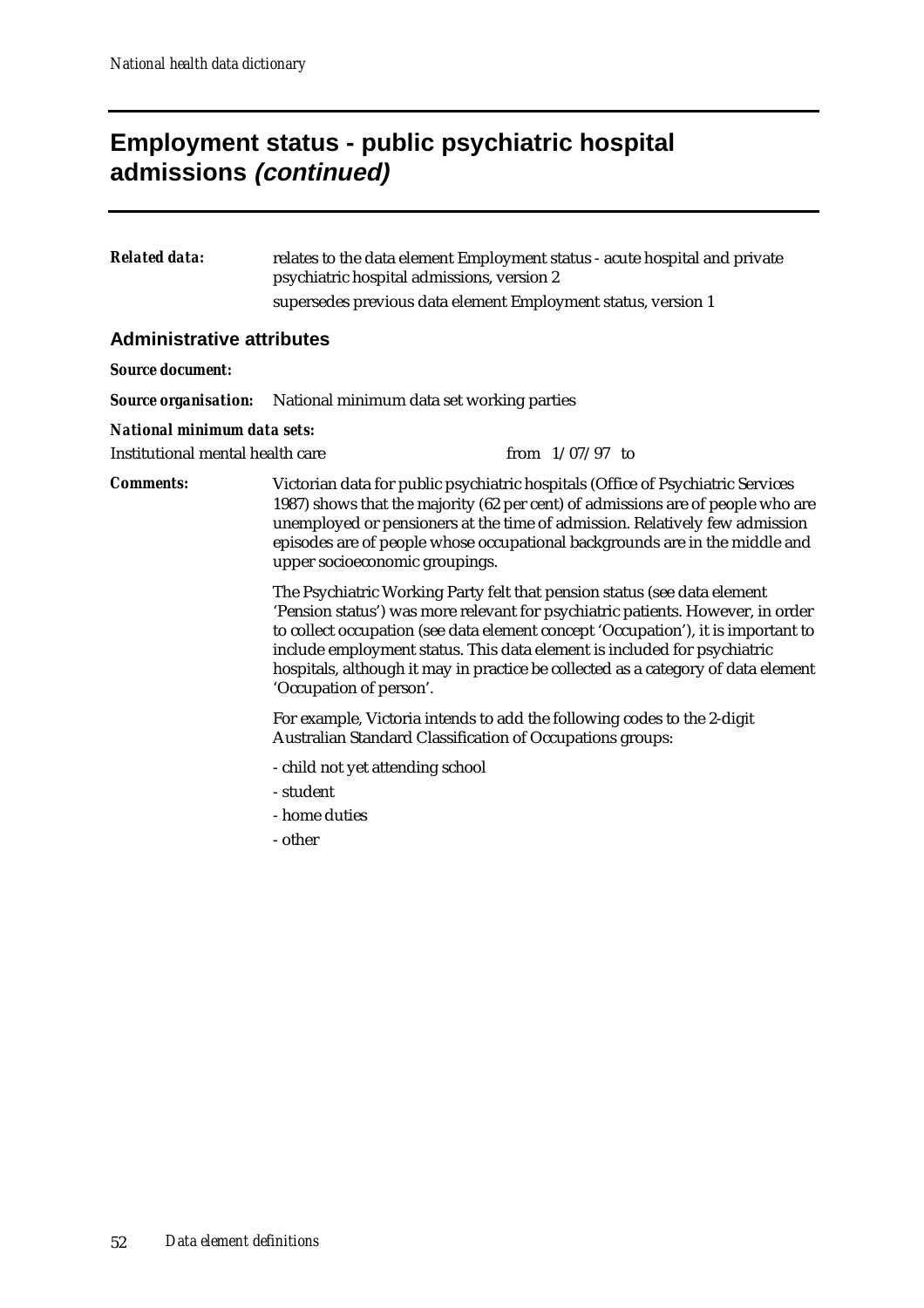# **Occupation**

| <b>Admin. status:</b>                             | <b>CURRENT</b>                                                                                                                                                                                                                                                                                                                                                                                                                                                                                                                                                                                                                                        |                      | 1/07/97                                                                                                                                                                                                                                                                                                     |                        |     |  |
|---------------------------------------------------|-------------------------------------------------------------------------------------------------------------------------------------------------------------------------------------------------------------------------------------------------------------------------------------------------------------------------------------------------------------------------------------------------------------------------------------------------------------------------------------------------------------------------------------------------------------------------------------------------------------------------------------------------------|----------------------|-------------------------------------------------------------------------------------------------------------------------------------------------------------------------------------------------------------------------------------------------------------------------------------------------------------|------------------------|-----|--|
| Identifying and definitional attributes           |                                                                                                                                                                                                                                                                                                                                                                                                                                                                                                                                                                                                                                                       |                      |                                                                                                                                                                                                                                                                                                             |                        |     |  |
| <b>NHIK</b> identifier:                           | 000229                                                                                                                                                                                                                                                                                                                                                                                                                                                                                                                                                                                                                                                |                      |                                                                                                                                                                                                                                                                                                             | <b>Version number:</b> | - 1 |  |
| Data element type:                                |                                                                                                                                                                                                                                                                                                                                                                                                                                                                                                                                                                                                                                                       | DATA ELEMENT CONCEPT |                                                                                                                                                                                                                                                                                                             |                        |     |  |
| <b>Definition:</b>                                |                                                                                                                                                                                                                                                                                                                                                                                                                                                                                                                                                                                                                                                       |                      | The current occupation of the person is the current job or duties which the<br>person is principally engaged in. This occupation may be in the context of:                                                                                                                                                  |                        |     |  |
|                                                   | - a person as a client or patient, or<br>- a person as a service provider.<br>This concept relates specifically to current occupation. A related concept, ie. of<br>lifetime occupation, is of relevance to epidemiological analysis.                                                                                                                                                                                                                                                                                                                                                                                                                 |                      |                                                                                                                                                                                                                                                                                                             |                        |     |  |
|                                                   |                                                                                                                                                                                                                                                                                                                                                                                                                                                                                                                                                                                                                                                       |                      |                                                                                                                                                                                                                                                                                                             |                        |     |  |
| <b>Context:</b>                                   |                                                                                                                                                                                                                                                                                                                                                                                                                                                                                                                                                                                                                                                       |                      |                                                                                                                                                                                                                                                                                                             |                        |     |  |
| <b>Relational and representational attributes</b> |                                                                                                                                                                                                                                                                                                                                                                                                                                                                                                                                                                                                                                                       |                      |                                                                                                                                                                                                                                                                                                             |                        |     |  |
| Datatype:                                         |                                                                                                                                                                                                                                                                                                                                                                                                                                                                                                                                                                                                                                                       |                      | <b>Representational form:</b>                                                                                                                                                                                                                                                                               |                        |     |  |
| <b>Field size:</b>                                | Min.                                                                                                                                                                                                                                                                                                                                                                                                                                                                                                                                                                                                                                                  | Max.                 | <b>Representational layout:</b>                                                                                                                                                                                                                                                                             |                        |     |  |
| Data domain:                                      |                                                                                                                                                                                                                                                                                                                                                                                                                                                                                                                                                                                                                                                       |                      |                                                                                                                                                                                                                                                                                                             |                        |     |  |
| <b>Guide for use:</b>                             | Occupation is currently recorded on hospital morbidity forms or hospital<br>admission forms in all States and Territories except Victoria. It is coded only in<br>Western Australia and Tasmania.                                                                                                                                                                                                                                                                                                                                                                                                                                                     |                      |                                                                                                                                                                                                                                                                                                             |                        |     |  |
|                                                   | Hall et al. (1986) recommended to the National Committee on Health and Vital<br>Statistics that occupation be collected in both mortality and hospital morbidity<br>data and that there should be a pilot study of the validity and reliability of<br>occupational coding. They noted that occupation is recognised as an important<br>factor in studying disease (Mathews 1983). Principal occupation during<br>lifetime for males is recorded on death certificates. It has been common<br>practice not to record occupation, but only marital status, of females.                                                                                  |                      |                                                                                                                                                                                                                                                                                                             |                        |     |  |
|                                                   |                                                                                                                                                                                                                                                                                                                                                                                                                                                                                                                                                                                                                                                       |                      | However, in the Census, current occupation is recorded. Hence, the Census<br>and mortality registers use different operational definitions of occupation. This<br>makes it impossible to calculate proportional mortality rates by occupation<br>groups by combining mortality and Census data.             |                        |     |  |
|                                                   | The National Committee on Health and Vital Statistics (1979) asked all<br>government health authorities to provide comments on the inclusion of<br>occupation in hospital morbidity collections. The consensus at that time was<br>that, while occupational data would be a useful addition to the database and<br>was collected by some authorities, it was recognised that a number of<br>difficulties existed. For example, a number of older patients would have their<br>occupation recorded as retired and, in the case of occupation-related illness,<br>the current occupation may differ from the occupation responsible for the<br>illness. |                      |                                                                                                                                                                                                                                                                                                             |                        |     |  |
|                                                   |                                                                                                                                                                                                                                                                                                                                                                                                                                                                                                                                                                                                                                                       |                      | The National Occupational Health and Safety Commission has developed a<br>minimum data set for the national monitoring of workplace injuries and<br>diseases of rapid onset (Worksafe Australia 1987). Roder and Holman (1987)<br>argued that complementary data collection mechanisms are needed to ensure |                        |     |  |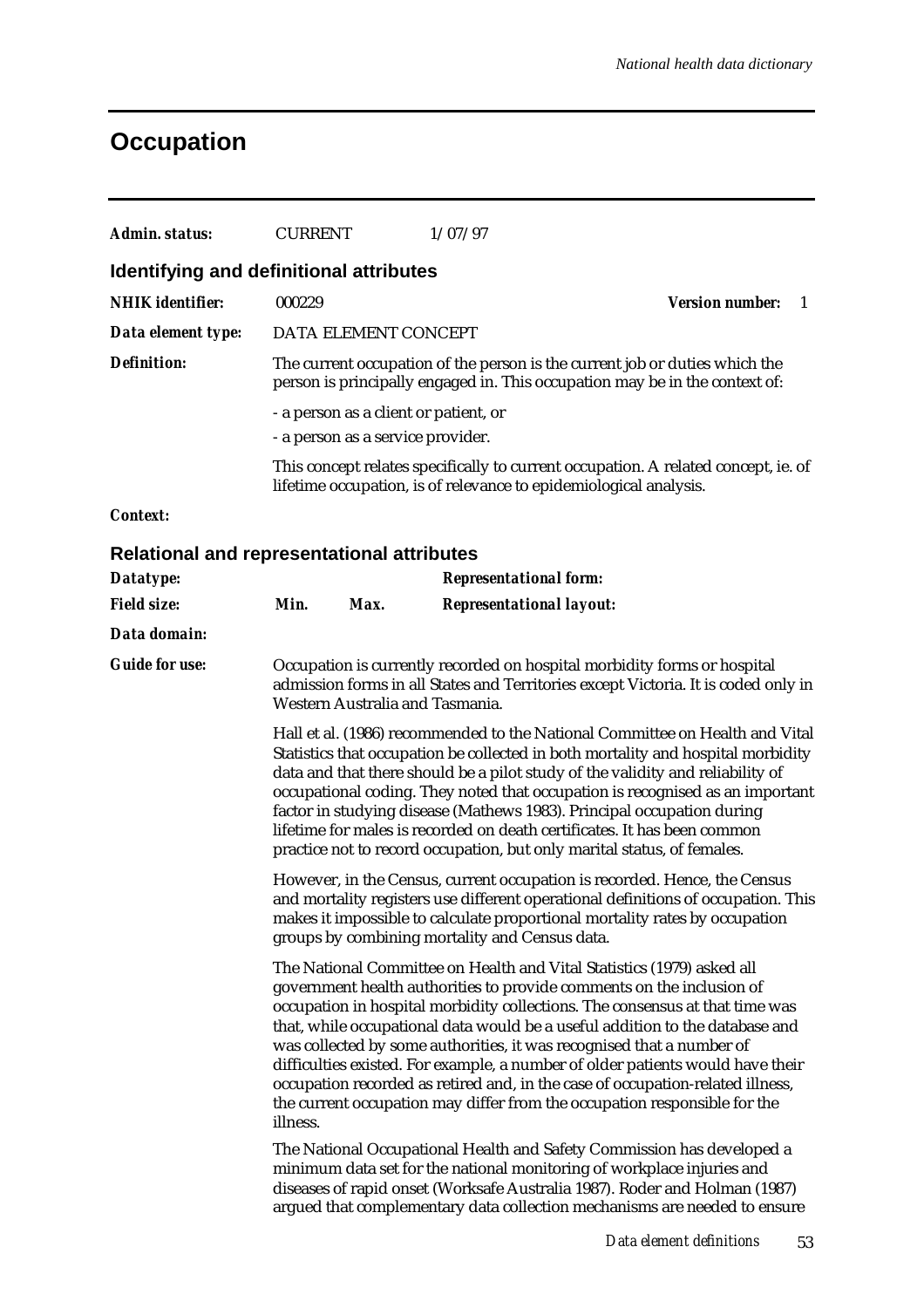| <b>Guide for use</b><br>(cont'd): | that Australia has comprehensive occupational health statistics. The<br>importance of occupation-related ill health has been underlined by the Health<br>Targets and Implementation Committee of the Australian Health Ministers'<br>Advisory Council (1988). Roder and Holman (1987) noted that 'where the<br>contribution of occupational factors is not self-evident, and there are delays of<br>years or even decades between occupational exposure and manifestation of<br>disease, it will not be possible to rely upon workplace reporting'. Rather, data<br>will have to come from those places where diseases are diagnosed and deaths<br>are notified.                                                                                                                                                                                                                          |
|-----------------------------------|-------------------------------------------------------------------------------------------------------------------------------------------------------------------------------------------------------------------------------------------------------------------------------------------------------------------------------------------------------------------------------------------------------------------------------------------------------------------------------------------------------------------------------------------------------------------------------------------------------------------------------------------------------------------------------------------------------------------------------------------------------------------------------------------------------------------------------------------------------------------------------------------|
|                                   | Workers compensation data will not be suitable for the surveillance and<br>discovery of diseases not yet known to be work-related. Moreover, the validity<br>of these data for epidemiological surveillance will be suspect in those areas<br>subject to changes in compensation policy.                                                                                                                                                                                                                                                                                                                                                                                                                                                                                                                                                                                                  |
|                                   | 'Sometimes there are circumstances where workers are fearful of special health<br>risks in their workplaces. Routine data systems can be useful to assess whether<br>prevailing mortality and morbidity rates offer justification for these concerns'.                                                                                                                                                                                                                                                                                                                                                                                                                                                                                                                                                                                                                                    |
|                                   | In such applications, data would be used at a superficial level to ensure that<br>there are sufficient grounds for committing resources to more in-depth studies.<br>Waddell and Holman (1985) have shown the potential value of collecting<br>occupational data in hospital morbidity collections in a preliminary analysis of<br>Western Australian data.                                                                                                                                                                                                                                                                                                                                                                                                                                                                                                                               |
|                                   | Roder and Holman (1987) made the following recommendations in relation to<br>hospital morbidity collections:                                                                                                                                                                                                                                                                                                                                                                                                                                                                                                                                                                                                                                                                                                                                                                              |
|                                   | - hospital admission clerks record industry and occupation on discharge forms<br>for all patients aged 15 years and over, as pertaining to the main lifetime job<br>and, where different, the present job;                                                                                                                                                                                                                                                                                                                                                                                                                                                                                                                                                                                                                                                                                |
|                                   | - the National Occupational Health and Safety Commission prepare guideline<br>manuals to assist hospital admission clerks to record occupational information;                                                                                                                                                                                                                                                                                                                                                                                                                                                                                                                                                                                                                                                                                                                             |
|                                   | - pilot programs precede the introduction of these initiatives to ensure that the<br>methodology proposed is practical. Thereafter, recording should be introduced<br>incrementally by regions of Australia, with a progressive resolution of any<br>unexpected difficulties;                                                                                                                                                                                                                                                                                                                                                                                                                                                                                                                                                                                                             |
|                                   | - occupation be coded using the Australia and New Zealand Standard<br>Industrial Classification and Australian Standard Classification of<br>Occupations, as for Census data.                                                                                                                                                                                                                                                                                                                                                                                                                                                                                                                                                                                                                                                                                                             |
|                                   | In relation to the first recommendation, it was noted that a Victorian pilot<br>study (Working Party on Feasibility of Collecting Occupational Data Relevant<br>to Cancer, 1983) had shown that hospital admission clerks can obtain<br>information of a reasonable accuracy on patients' present jobs and industries,<br>and their main lifetime jobs and industries. The misclassification of<br>occupational information obtained in routine collections such as hospital<br>morbidity collections is of the order of 30 per cent (Roder and Holman 1987).<br>This is considered sufficient for initial analyses of trends. Validation checks of<br>USA death registration data have indicated that misclassifications tend to<br>occur at random, thereby effecting an attenuation of correlations with<br>occupational factors, but not a systematic bias (Schumacher 1986). Perhaps |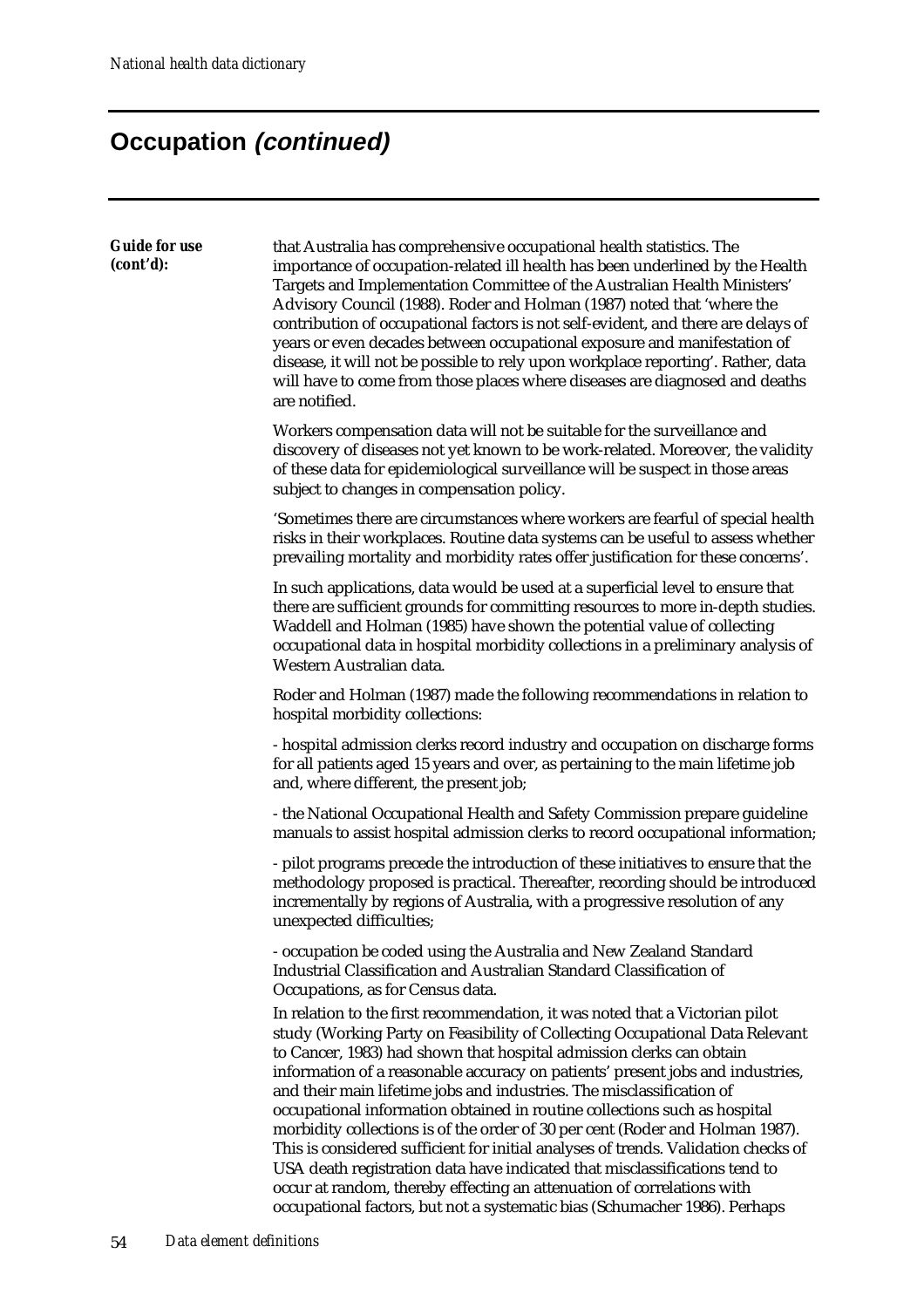| <b>Guide for use</b><br>(cont'd): | more important than the question of accuracy is the tendency in Australia and<br>many other countries to:                                                                                                                                                                                              |
|-----------------------------------|--------------------------------------------------------------------------------------------------------------------------------------------------------------------------------------------------------------------------------------------------------------------------------------------------------|
|                                   | - record only the last occupation, not the longest lifetime occupation, as would<br>be more appropriate for long-latency diseases;                                                                                                                                                                     |
|                                   | - record only retired or pensioner for those age groups contributing most to<br>death statistics;                                                                                                                                                                                                      |
|                                   | - provide too vague a description of occupation for specific classification;                                                                                                                                                                                                                           |
|                                   | - give too little attention to the occupations of women, a legacy from the days<br>when women were seldom part of the paid work force;                                                                                                                                                                 |
|                                   | - provide no information on industry.                                                                                                                                                                                                                                                                  |
|                                   | This latter deficiency is important because jobs in individual occupation<br>categories are often heterogeneous across industries. Combined industry-<br>occupation codes provide a much greater specificity and the opportunity to<br>infer exposures by applying job exposure matrices (Roder 1986). |
|                                   | Roder and Holman recommended a style of questioning similar to that used by<br>the Australian Bureau of Census and Statistics in censuses, and to that<br>advocated for the minimum data set for workers compensation statistics. The<br>following aspects should be included:                         |
|                                   | - the name of the occupation;                                                                                                                                                                                                                                                                          |
|                                   | - the tasks and duties performed by the decedent;                                                                                                                                                                                                                                                      |
|                                   | - the trading name of the employer and, where feasible, the employer's main<br>address;                                                                                                                                                                                                                |
|                                   | - the kind of business or service carried out by that business.                                                                                                                                                                                                                                        |
|                                   | The 1991 Australian Census asked the following questions relating to<br>occupation and industry:                                                                                                                                                                                                       |
|                                   | 29. In the main job held LAST WEEK, what was the person's occupation?                                                                                                                                                                                                                                  |
|                                   | - Give full title.                                                                                                                                                                                                                                                                                     |
|                                   | - For example, Civil Engineer, Draftsman, Accounts Clerk, Fast Foods Cook,<br>1st Class Welder, Extruding Machine Operator, Coal Miner.                                                                                                                                                                |
|                                   | - Armed Service personnel state rank as well as occupation.                                                                                                                                                                                                                                            |
|                                   | 30. What are the main tasks or duties that the person usually performs in that<br>occupation?                                                                                                                                                                                                          |
|                                   | - Describe as fully as possible.                                                                                                                                                                                                                                                                       |
|                                   | - For example, preparing drawings for dam construction, recording and paying<br>accounts, cooking hamburgers and chips, welding of high pressure steam<br>pipes, operating plastic extruding machine, operating continuous mining<br>machine.                                                          |
|                                   | Occupation is coded using Australian Standard Classification of Occupations<br>(ABS 1986a). This classification is based on a type of work criterion with an<br>emphasis on skill level (length and type of training) and skill specialisation (for                                                    |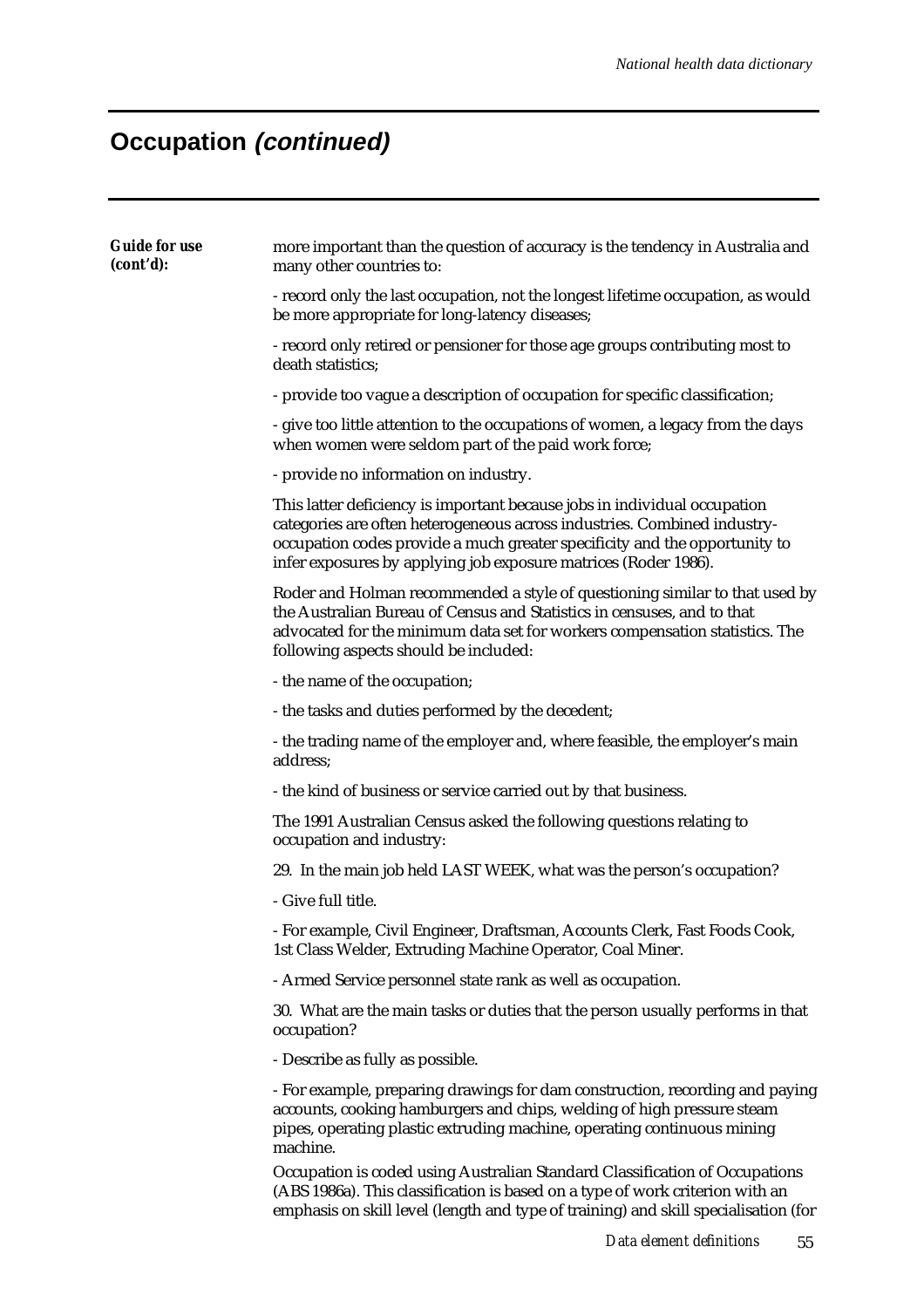| <b>Guide for use</b><br>(cont'd): | example, subject matter knowledge). The structure of the Australian Standard<br>Classification of Occupations has four levels:                                                                                                                                                                             |              |                                                   |                                                                                                                      |  |  |  |  |
|-----------------------------------|------------------------------------------------------------------------------------------------------------------------------------------------------------------------------------------------------------------------------------------------------------------------------------------------------------|--------------|---------------------------------------------------|----------------------------------------------------------------------------------------------------------------------|--|--|--|--|
|                                   | 8<br>Major groups<br>52<br>Minor groups<br>Unit groups<br>282<br>Occupations<br>1079                                                                                                                                                                                                                       |              |                                                   | 1-digit codes<br>2-digit codes<br>4-digit codes<br>6-digit codes                                                     |  |  |  |  |
|                                   |                                                                                                                                                                                                                                                                                                            | For example: |                                                   |                                                                                                                      |  |  |  |  |
|                                   | Level<br>Major group<br>Minor group<br>Unit group<br>Occupation                                                                                                                                                                                                                                            |              | Code<br>$\boldsymbol{2}$<br>28<br>2805<br>2805-13 | <b>Title</b><br>Professionals<br>Artists and related professionals<br>Designers and illustrators<br>Graphic designer |  |  |  |  |
|                                   | A Computer Assisted Coding system is available from the Australian Bureau<br>of Statistics to assist in coding occupational data to Australian Standard<br><b>Classification of Occupations codes.</b>                                                                                                     |              |                                                   |                                                                                                                      |  |  |  |  |
|                                   | The Commonwealth Department of Community Services and Health informed<br>the working party that it supported the collection of occupation data based on<br>a 2-digit Australian Standard Classification of Occupations code.                                                                               |              |                                                   |                                                                                                                      |  |  |  |  |
|                                   | Five of the eight morbidity systems currently collect current occupation but,<br>apart from Western Australia, do not code it. The Morbidity Working Party<br>examined the proposal to include current occupation in the National Minimum<br>Data Set - Institutional Health Care and noted the following: |              |                                                   |                                                                                                                      |  |  |  |  |
|                                   | - Most States felt that it was difficult to code, had low level of accuracy and<br>required substantial resources. The Commonwealth Department of<br>Community Services and Health argued that its accuracy was comparable to<br>that of collected items such as principal diagnosis.                      |              |                                                   |                                                                                                                      |  |  |  |  |
|                                   | - The ABS noted that the limitations of collecting health data in sample surveys<br>were much greater than those of collecting occupational data in administrative<br>collections.                                                                                                                         |              |                                                   |                                                                                                                      |  |  |  |  |
|                                   | - New South Wales was sympathetic to the concept of collecting socioeconomic<br>data but felt that the resources needed were not available. Several States<br>expressed interest in collecting socioeconomic data if funded by the<br>Commonwealth.                                                        |              |                                                   |                                                                                                                      |  |  |  |  |
|                                   | - Victoria has done a study which suggested it might be of limited use at the<br>hospital level, but this would require asking several questions.                                                                                                                                                          |              |                                                   |                                                                                                                      |  |  |  |  |
|                                   | - South Australia uses a 2-digit Australian Standard Classification of<br>Occupations code in psychiatric hospitals.                                                                                                                                                                                       |              |                                                   |                                                                                                                      |  |  |  |  |
|                                   | - Western Australia has collected it for years but regards it as neither reliable<br>nor useful (big gaps in data).                                                                                                                                                                                        |              |                                                   |                                                                                                                      |  |  |  |  |
|                                   | The Morbidity Working Party decided not to recommend that occupation be<br>included in the National Minimum Data Set - Institutional Health Care at its<br>first meeting. However, following the request of the Department of                                                                              |              |                                                   |                                                                                                                      |  |  |  |  |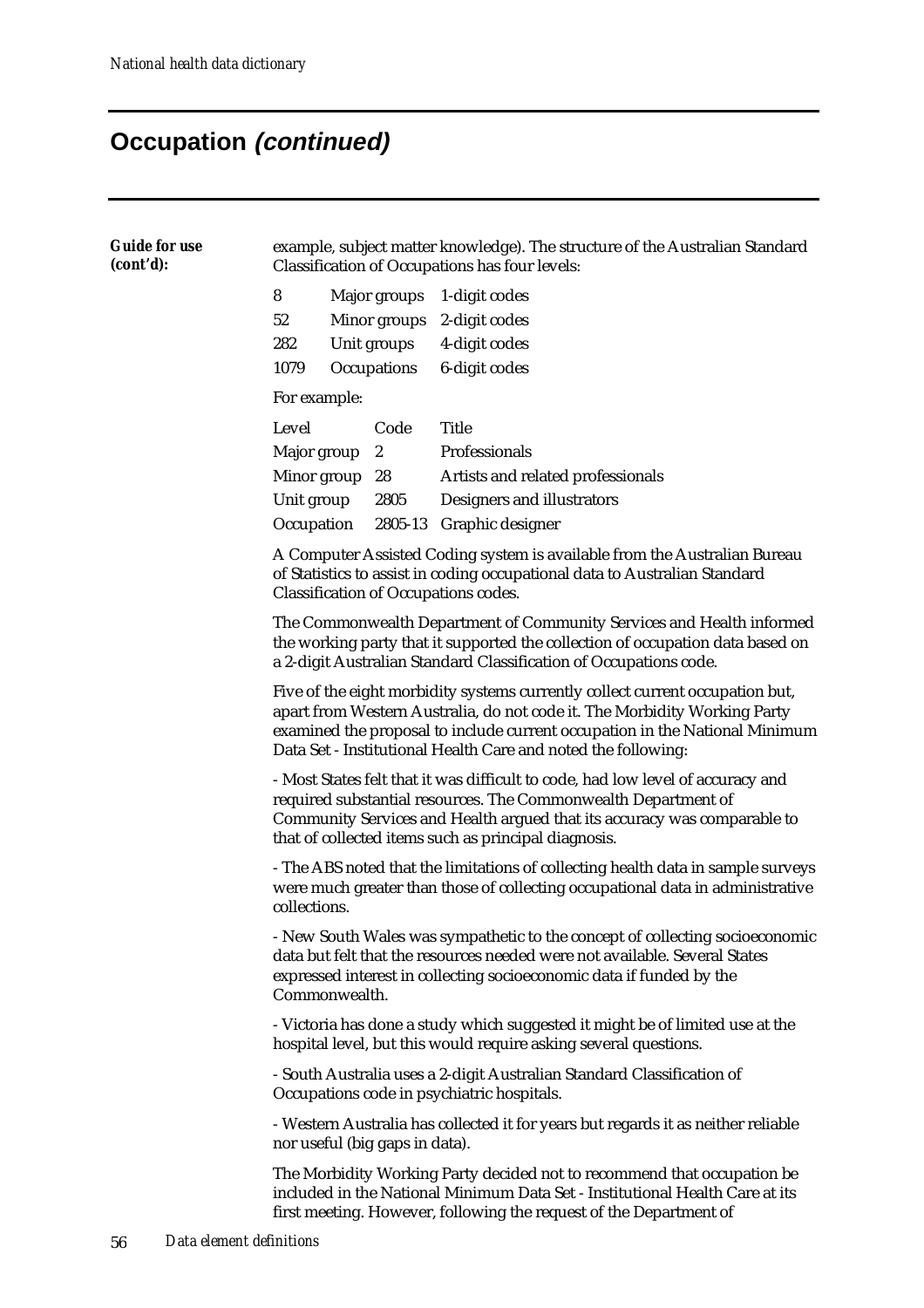| <b>Guide for use</b><br>(cont'd): | Community Services and Health to reconsider this item for inclusion as it is<br>already collected in a majority of systems, the working party subsequently<br>agreed in principle to endorse the inclusion of occupation in the National                                                                                                                                                                                                                                                                                                                                                                                                                                                                                                                                                                                                                                                                                                                                                                                                                                                                                                                                                                                                                                                                                         |
|-----------------------------------|----------------------------------------------------------------------------------------------------------------------------------------------------------------------------------------------------------------------------------------------------------------------------------------------------------------------------------------------------------------------------------------------------------------------------------------------------------------------------------------------------------------------------------------------------------------------------------------------------------------------------------------------------------------------------------------------------------------------------------------------------------------------------------------------------------------------------------------------------------------------------------------------------------------------------------------------------------------------------------------------------------------------------------------------------------------------------------------------------------------------------------------------------------------------------------------------------------------------------------------------------------------------------------------------------------------------------------|
|                                   | Minimum Data Set - Institutional Health Care. It also recommended that the<br>collection of occupational data for in-patients of acute hospitals be tested in<br>trials, using in-hospital surveys (linked to morbidity data) for six- or twelve-<br>month periods in a selected sample of hospitals. Such trials should evaluate the<br>costs and benefits of sampling options versus routine collection for all in-<br>patients.                                                                                                                                                                                                                                                                                                                                                                                                                                                                                                                                                                                                                                                                                                                                                                                                                                                                                               |
|                                   | With regard to psychiatric hospitals, all States collect occupation except New<br>South Wales. The Psychiatric Working Party felt that, given the emphasis on<br>socioeconomic differentials in health, occupation data would be worthwhile<br>collecting and recommended that occupation be included in the National<br>Minimum Data Set - Institutional Health Care for psychiatric hospitals.                                                                                                                                                                                                                                                                                                                                                                                                                                                                                                                                                                                                                                                                                                                                                                                                                                                                                                                                 |
|                                   | In Victoria, lifetime occupation is currently collected on admission to State<br>psychiatric hospitals and upon registration with outpatient and other<br>community services. Codes currently used are a modification of ABS standard<br>codes but revision of the outpatient collection system is now under way, and<br>Victoria will adopt the Australian Standard Classification of Occupations<br>framework (2-digit codes). Revision of the in-patient system will soon follow.<br>The justification for this item is based on the important role that vocational<br>rehabilitation plays in improving outcomes for people with psychiatric<br>disability. Data on the lifetime occupation of clients of psychiatric services<br>assist in the identification of rehabilitation needs and the development of<br>service options. The collection of such data is generally accepted by providers<br>and clients.<br>Principal lifetime occupation is defined as the occupation the patient has<br>engaged in that accounts for the greatest number of working years.<br>Collection of lifetime occupation in routine morbidity data collections is likely<br>to be more difficult than current occupation. This should also be evaluated as<br>part of the trial recommended above, and a final decision on which definition |
| <b>Verification rules:</b>        | to use should then follow.                                                                                                                                                                                                                                                                                                                                                                                                                                                                                                                                                                                                                                                                                                                                                                                                                                                                                                                                                                                                                                                                                                                                                                                                                                                                                                       |
| <b>Collection methods:</b>        |                                                                                                                                                                                                                                                                                                                                                                                                                                                                                                                                                                                                                                                                                                                                                                                                                                                                                                                                                                                                                                                                                                                                                                                                                                                                                                                                  |
| <b>Related data:</b>              | relates to the data element Profession labour force status of health professional,<br>version 1                                                                                                                                                                                                                                                                                                                                                                                                                                                                                                                                                                                                                                                                                                                                                                                                                                                                                                                                                                                                                                                                                                                                                                                                                                  |
|                                   | relates to the data element Occupation of person, version 1                                                                                                                                                                                                                                                                                                                                                                                                                                                                                                                                                                                                                                                                                                                                                                                                                                                                                                                                                                                                                                                                                                                                                                                                                                                                      |
| <b>Administrative attributes</b>  |                                                                                                                                                                                                                                                                                                                                                                                                                                                                                                                                                                                                                                                                                                                                                                                                                                                                                                                                                                                                                                                                                                                                                                                                                                                                                                                                  |
| <b>Source document:</b>           |                                                                                                                                                                                                                                                                                                                                                                                                                                                                                                                                                                                                                                                                                                                                                                                                                                                                                                                                                                                                                                                                                                                                                                                                                                                                                                                                  |
| <b>Source organisation:</b>       |                                                                                                                                                                                                                                                                                                                                                                                                                                                                                                                                                                                                                                                                                                                                                                                                                                                                                                                                                                                                                                                                                                                                                                                                                                                                                                                                  |

#### *National minimum data sets:*

*Comments:* There is considerable user demand for data on occupation-related injury and illness, including from Worksafe Australia and from industry, where unnecessary production costs are known in some areas and suspected to be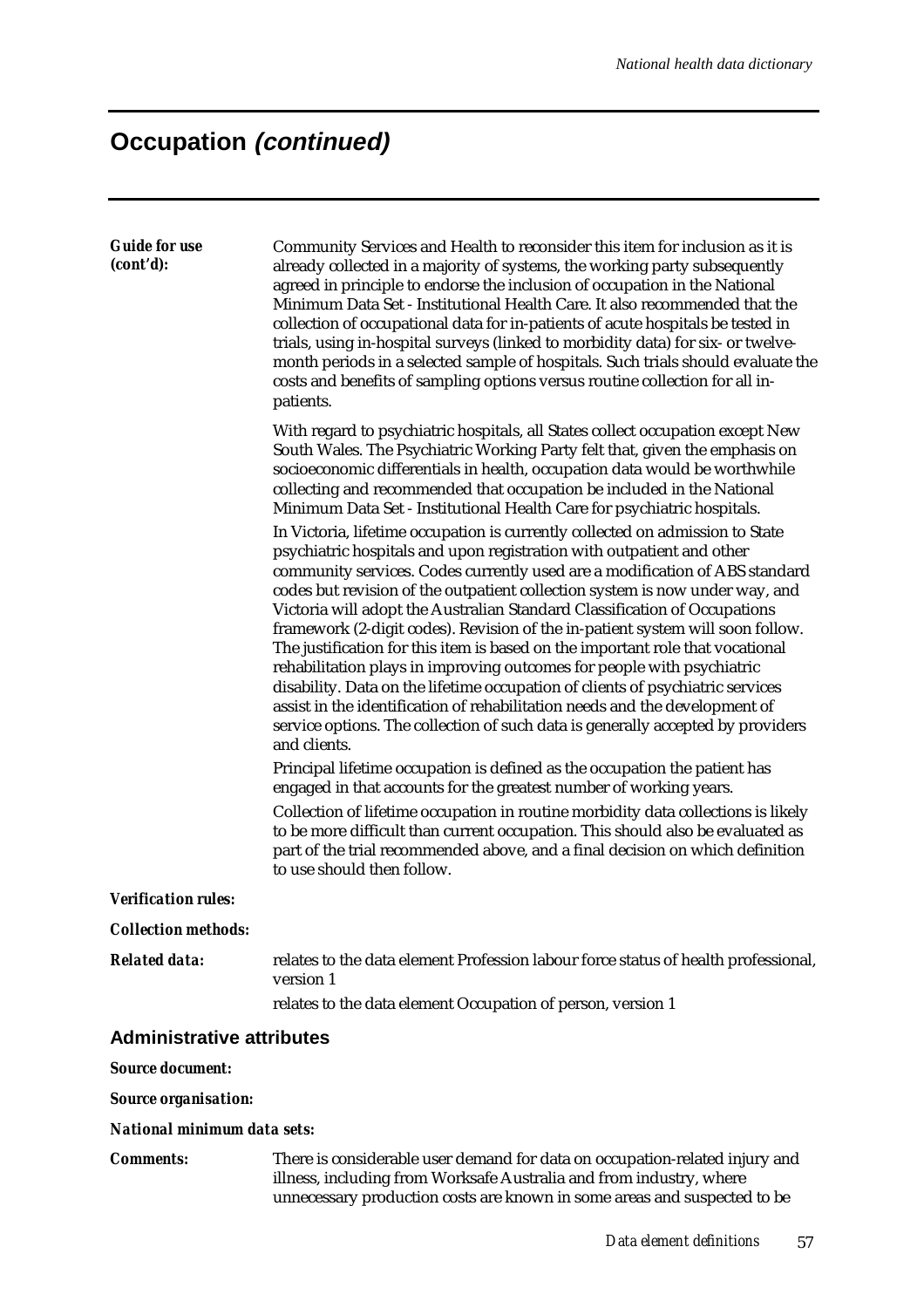| Comments (cont'd): | related to others in work-related illness, injury and disability. The report<br>Health for all Australians also identifies occupational related ill health as a<br>focus for health promotion and illness prevention activities.                                                                                                                                                                                                                                                                                                                                                                                                                              |
|--------------------|---------------------------------------------------------------------------------------------------------------------------------------------------------------------------------------------------------------------------------------------------------------------------------------------------------------------------------------------------------------------------------------------------------------------------------------------------------------------------------------------------------------------------------------------------------------------------------------------------------------------------------------------------------------|
|                    | Lack of morbidity data is severely hampering the development of preventive<br>interventions in this area. User demand can be expected to grow.                                                                                                                                                                                                                                                                                                                                                                                                                                                                                                                |
|                    | There is an increasing commitment by governments to reducing inequalities in<br>health status between population subgroups. There is already some evidence<br>of higher incidence of morbidity and mortality in particular occupations, but<br>greater knowledge in this area is required.                                                                                                                                                                                                                                                                                                                                                                    |
|                    | The minimum data set is a crucial development but the associated data<br>collection system will not cover the whole work force nor all work-related<br>diseases. Complementary data-collection mechanisms will therefore be needed<br>and should be based on death records, hospital records, cancer registries,<br>perinatal and birth defect statistics, communicable disease notifications,<br>sentinel medical practice reporting and household surveys.                                                                                                                                                                                                  |
|                    | It is recognised that the resulting occupational information, while much<br>improved, will still be limited in quality and detail. However, it will suffice for<br>general analyses of mortality and morbidity in the Australian work force and<br>for developing and initially checking hypotheses of occupational causes of<br>disease. The data will not be adequate for rigorous in-depth studies. Because<br>in-depth studies usually require extensive resources, preliminary analyses of<br>general death and morbidity record systems would be appropriate to ensure<br>that there are sufficient grounds for committing resources to these projects. |
|                    | The Australian Health Ministers' Advisory Council Health Targets and<br>Implementation Committee (1988) identified socioeconomic status as the most<br>important factor explaining health differentials in the Australian population.<br>The committee recommended that national health statistics routinely identify<br>the various groups of concern. This requires routine recording in all collections<br>of indicators of socioeconomic status.                                                                                                                                                                                                          |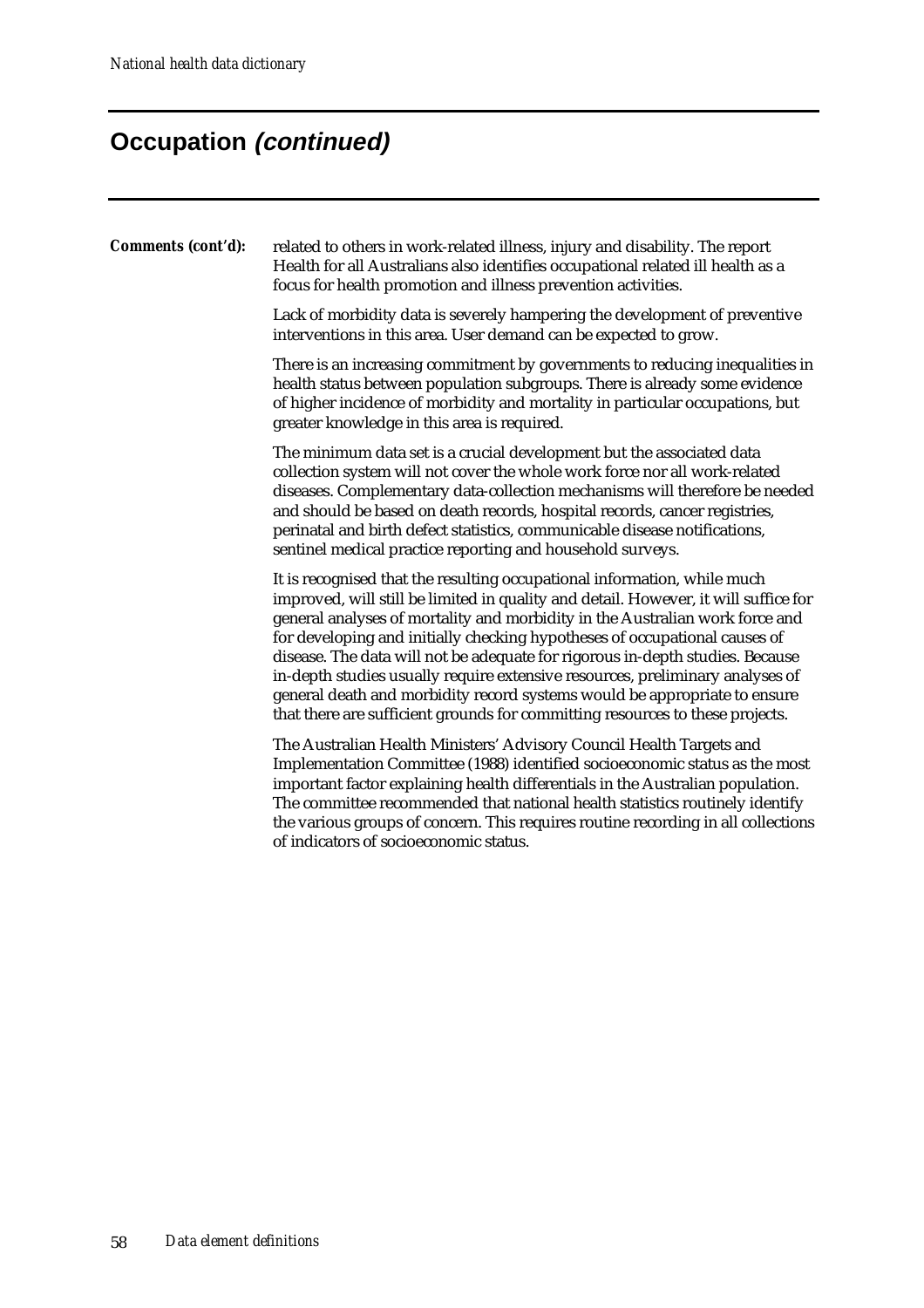## **Occupation of person**

| Admin. status:          | <b>CURRENT</b>                          | 1/07/89                                                                                                                                                                                                                                                                                                                                                                                                                                                                                  |                        |
|-------------------------|-----------------------------------------|------------------------------------------------------------------------------------------------------------------------------------------------------------------------------------------------------------------------------------------------------------------------------------------------------------------------------------------------------------------------------------------------------------------------------------------------------------------------------------------|------------------------|
|                         | Identifying and definitional attributes |                                                                                                                                                                                                                                                                                                                                                                                                                                                                                          |                        |
| <b>NHIK</b> identifier: | 000230                                  |                                                                                                                                                                                                                                                                                                                                                                                                                                                                                          | <b>Version number:</b> |
| Data element type:      | <b>DATA ELEMENT</b>                     |                                                                                                                                                                                                                                                                                                                                                                                                                                                                                          |                        |
| <b>Definition:</b>      | person is principally engaged in.       | The current occupation of the person is the current job or duties which the                                                                                                                                                                                                                                                                                                                                                                                                              |                        |
| Context:                |                                         | Injury surveillance: there is considerable user demand for data on occupation-<br>related injury and illness, including from Worksafe Australia and from<br>industry, where unnecessary production costs are known in some areas and<br>suspected to be related to others in work-related illness, injury and disability.<br>The report Health for all Australians also identifies occupational related ill<br>health as a focus for health promotion and illness prevention activities. |                        |

#### **Relational and representational attributes**

| Datatype:          | Numeric |                               | <b>Representational form:</b>                          | <b>CODE</b>          |
|--------------------|---------|-------------------------------|--------------------------------------------------------|----------------------|
| <b>Field size:</b> | Min. 2  | $Max.$ 2                      | <b>Representational layout:</b>                        | <b>NN</b>            |
| Data domain:       | 10      |                               | Managers and administrators                            |                      |
|                    | 11      |                               | Legislators and government appointed officials         |                      |
|                    | 12      | <b>General managers</b>       |                                                        |                      |
|                    | 13      | Specialist managers           |                                                        |                      |
|                    | 14      |                               | Farmers and farm managers                              |                      |
|                    | 15      |                               | Managing supervisors (sales and service)               |                      |
|                    | 16      |                               | Managing supervisors (other business)                  |                      |
|                    | 20      | Professionals                 |                                                        |                      |
|                    | 21      | <b>Natural scientists</b>     |                                                        |                      |
|                    | 22      |                               | <b>Building professionals and engineers</b>            |                      |
|                    | 23      |                               | Health diagnosis and treatment practitioners           |                      |
|                    | 24      | <b>School teachers</b>        |                                                        |                      |
|                    | 25      |                               | Other teachers and instructors                         |                      |
|                    | 26      | Social professionals          |                                                        |                      |
|                    | 27      | <b>Business professionals</b> |                                                        |                      |
|                    | 28      |                               | Artist and related professionals                       |                      |
|                    | 29      |                               | Miscellaneous professionals                            |                      |
|                    | 30      | Paraprofessionals             |                                                        |                      |
|                    | 31      |                               | Medical and science technical officers and technicians |                      |
|                    | 32      |                               | Engineering and building associates and technicians    |                      |
|                    | 33      |                               | Air and sea transport technical workers                |                      |
|                    | 34      | Registered nurses             |                                                        |                      |
|                    | 35      | Police                        |                                                        |                      |
|                    | 36      |                               | Miscellaneous paraprofessionals                        |                      |
|                    | 40      | Tradespersons                 |                                                        |                      |
|                    | 41      |                               | Metal fitting and machining                            |                      |
|                    | 42      |                               | Other metal tradespersons                              |                      |
|                    | 43      |                               | Electrical and electronics tradespersons               |                      |
|                    | 44      |                               | <b>Building tradespersons</b>                          |                      |
|                    |         |                               |                                                        | Data element definit |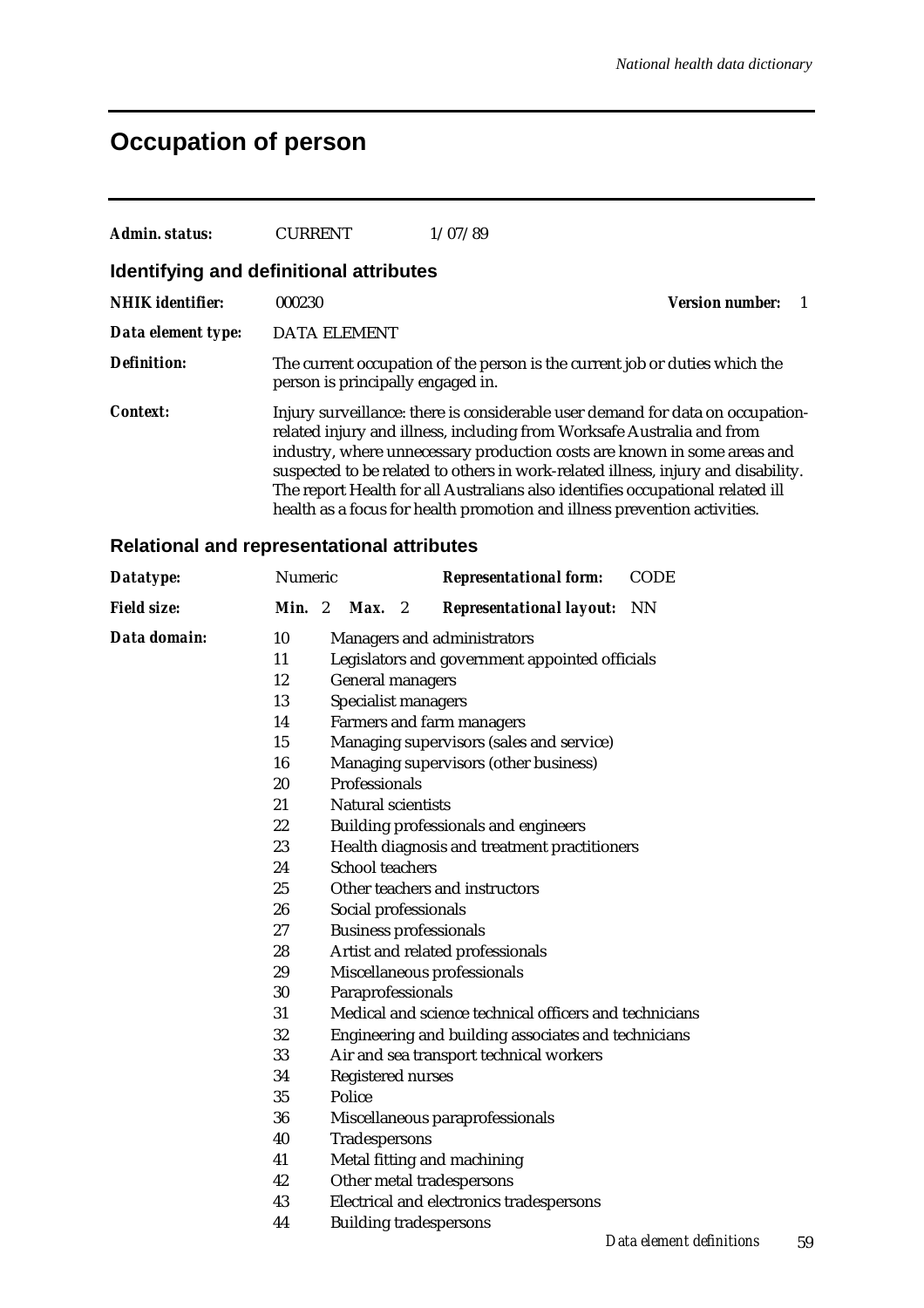# **Occupation of person (continued)**

| Data domain           | 45                                                                                                                             | Printing tradespersons                             |                                                                                     |  |  |  |  |
|-----------------------|--------------------------------------------------------------------------------------------------------------------------------|----------------------------------------------------|-------------------------------------------------------------------------------------|--|--|--|--|
| (cont'd):             | 46                                                                                                                             | Vehicle tradespersons                              |                                                                                     |  |  |  |  |
|                       | 47                                                                                                                             | Food tradespersons                                 |                                                                                     |  |  |  |  |
|                       | 48                                                                                                                             |                                                    | Amenity horticultural tradespersons                                                 |  |  |  |  |
|                       | 49                                                                                                                             | Miscellaneous tradespersons                        |                                                                                     |  |  |  |  |
|                       | 50                                                                                                                             | <b>Clerks</b>                                      |                                                                                     |  |  |  |  |
|                       | 51                                                                                                                             | Stenographers and typists                          |                                                                                     |  |  |  |  |
|                       | 52                                                                                                                             |                                                    | Data processing and business machine operators                                      |  |  |  |  |
|                       | 53                                                                                                                             | Numerical clerks                                   |                                                                                     |  |  |  |  |
|                       | 54                                                                                                                             |                                                    | Filing, sorting and copying clerks                                                  |  |  |  |  |
|                       | 55                                                                                                                             |                                                    | Material recording and despatching clerks                                           |  |  |  |  |
|                       | 56                                                                                                                             |                                                    | Receptionists, telephonists and messengers                                          |  |  |  |  |
|                       | 59                                                                                                                             | Miscellaneous clerks                               |                                                                                     |  |  |  |  |
|                       | 60                                                                                                                             |                                                    | Salespersons and personal service workers                                           |  |  |  |  |
|                       | 61                                                                                                                             |                                                    | Investment, insurance and real estate salespersons                                  |  |  |  |  |
|                       | 62                                                                                                                             | Sales representatives                              |                                                                                     |  |  |  |  |
|                       | 63                                                                                                                             | Sales assistants                                   |                                                                                     |  |  |  |  |
|                       | 64                                                                                                                             |                                                    | Tellers, cashiers and ticket salespersons                                           |  |  |  |  |
|                       | 65                                                                                                                             | Miscellaneous salespersons                         |                                                                                     |  |  |  |  |
|                       | 66                                                                                                                             | Personal service workers                           |                                                                                     |  |  |  |  |
|                       | 70                                                                                                                             | Plant and machine operators and drivers            |                                                                                     |  |  |  |  |
|                       | 71                                                                                                                             | Road and rail transport drivers                    |                                                                                     |  |  |  |  |
|                       | 72                                                                                                                             | Mobile plant operators (except transport)          |                                                                                     |  |  |  |  |
|                       | 73                                                                                                                             | <b>Stationary plant operators</b>                  |                                                                                     |  |  |  |  |
|                       | 74                                                                                                                             | Machine operators<br>Labourers and related workers |                                                                                     |  |  |  |  |
|                       | 80                                                                                                                             | Trades assistants and factory hands                |                                                                                     |  |  |  |  |
|                       | 81<br>82                                                                                                                       | Agricultural labourers and related workers         |                                                                                     |  |  |  |  |
|                       | 83                                                                                                                             | <b>Cleaners</b>                                    |                                                                                     |  |  |  |  |
|                       | 84                                                                                                                             | <b>Construction and mining labourers</b>           |                                                                                     |  |  |  |  |
|                       | 89                                                                                                                             | Miscellaneous workers                              |                                                                                     |  |  |  |  |
|                       |                                                                                                                                |                                                    |                                                                                     |  |  |  |  |
| <b>Guide for use:</b> | 2-digit Australian Standard Classification of Occupations code.                                                                |                                                    |                                                                                     |  |  |  |  |
|                       | Occupation is coded using Australian Standard Classification of Occupations                                                    |                                                    |                                                                                     |  |  |  |  |
|                       | (ABS 1986a). This classification is based on a type of work criterion with an                                                  |                                                    |                                                                                     |  |  |  |  |
|                       |                                                                                                                                |                                                    | emphasis on skill level (length and type of training) and skill specialisation (for |  |  |  |  |
|                       | example, subject matter knowledge). The structure of the Australian Standard<br>Classification of Occupations has four levels: |                                                    |                                                                                     |  |  |  |  |
|                       | 8                                                                                                                              | Major groups                                       | 1-digit codes                                                                       |  |  |  |  |
|                       | 52                                                                                                                             | Minor groups                                       | 2-digit codes                                                                       |  |  |  |  |
|                       | 282                                                                                                                            | Unit groups                                        | 4-digit codes                                                                       |  |  |  |  |
|                       | 1079                                                                                                                           | Occupations                                        | 6-digit codes                                                                       |  |  |  |  |
|                       | For example:                                                                                                                   |                                                    |                                                                                     |  |  |  |  |
|                       | Level                                                                                                                          | Code                                               | <b>Title</b>                                                                        |  |  |  |  |
|                       | Major group                                                                                                                    | $\boldsymbol{2}$                                   | Professionals                                                                       |  |  |  |  |
|                       | Minor group                                                                                                                    | 28                                                 | Artists and related professionals                                                   |  |  |  |  |
|                       | Unit group                                                                                                                     | 2805                                               | Designers and illustrators                                                          |  |  |  |  |
|                       | Occupation                                                                                                                     | 2805-13                                            | Graphic designer                                                                    |  |  |  |  |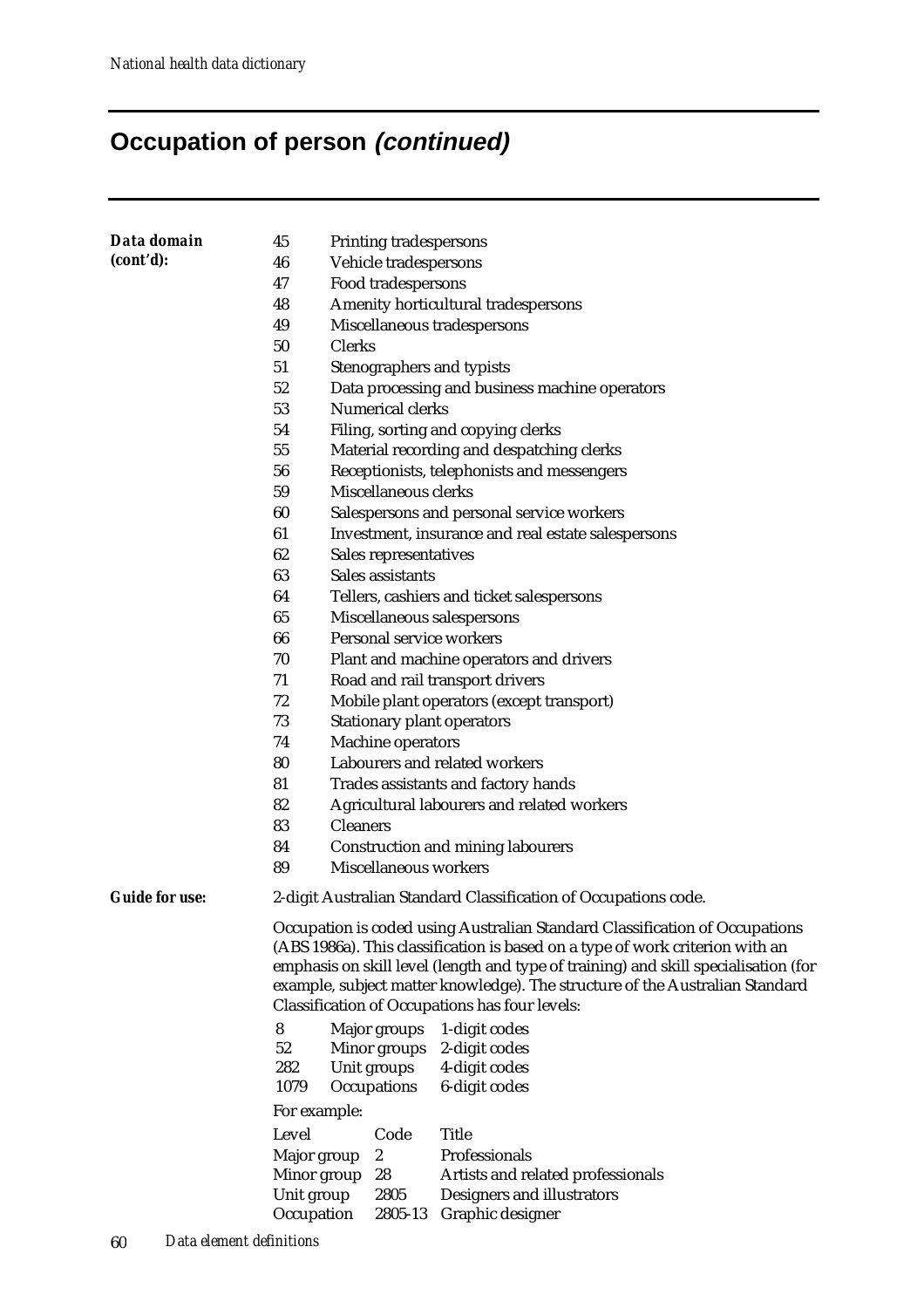# **Occupation of person (continued)**

| <b>Guide for use</b><br>(cont'd):  | A Computer Assisted Coding system is available from the Australian Bureau<br>of Statistics to assist in coding occupational data to Australian Standard<br>Classification of Occupations codes.                                                                                                            |  |  |  |  |  |  |
|------------------------------------|------------------------------------------------------------------------------------------------------------------------------------------------------------------------------------------------------------------------------------------------------------------------------------------------------------|--|--|--|--|--|--|
| <b>Verification rules:</b>         |                                                                                                                                                                                                                                                                                                            |  |  |  |  |  |  |
| <b>Collection methods:</b>         | Occupation is currently recorded on hospital morbidity forms or hospital<br>admission forms in all States and Territories except Victoria. It is coded only in<br>Western Australia and Tasmania.                                                                                                          |  |  |  |  |  |  |
|                                    | The 1991 Australian Census asked the following questions relating to<br>occupation and industry:                                                                                                                                                                                                           |  |  |  |  |  |  |
|                                    | 29. In the main job held LAST WEEK, what was the person's occupation?                                                                                                                                                                                                                                      |  |  |  |  |  |  |
|                                    | - Give full title.                                                                                                                                                                                                                                                                                         |  |  |  |  |  |  |
|                                    | - For example, Civil Engineer, Draftsman, Accounts Clerk, Fast Foods Cook,<br>1st Class Welder, Extruding Machine Operator, Coal Miner.                                                                                                                                                                    |  |  |  |  |  |  |
|                                    | - Armed Service personnel state rank as well as occupation.                                                                                                                                                                                                                                                |  |  |  |  |  |  |
|                                    | 30. What are the main tasks or duties that the person usually performs in that<br>occupation?                                                                                                                                                                                                              |  |  |  |  |  |  |
|                                    | - Describe as fully as possible.                                                                                                                                                                                                                                                                           |  |  |  |  |  |  |
|                                    | - For example, preparing drawings for dam construction, recording and paying<br>accounts, cooking hamburgers and chips, welding of high pressure steam<br>pipes, operating plastic extruding machine, operating continuous mining<br>machine.                                                              |  |  |  |  |  |  |
| <b>Related data:</b>               | relates to the data element concept Occupation, version 1                                                                                                                                                                                                                                                  |  |  |  |  |  |  |
| <b>Administrative attributes</b>   |                                                                                                                                                                                                                                                                                                            |  |  |  |  |  |  |
| <b>Source document:</b>            |                                                                                                                                                                                                                                                                                                            |  |  |  |  |  |  |
| <b>Source organisation:</b>        | National minimum data set working parties                                                                                                                                                                                                                                                                  |  |  |  |  |  |  |
| <b>National minimum data sets:</b> |                                                                                                                                                                                                                                                                                                            |  |  |  |  |  |  |
| <b>Comments:</b>                   | Five of the eight morbidity systems currently collect current occupation but,<br>apart from Western Australia, do not code it. The Morbidity Working Party<br>examined the proposal to include current occupation in the National Minimum<br>Data Set - Institutional Health Care and noted the following: |  |  |  |  |  |  |
|                                    | - Most States felt that it was difficult to code, had low level of accuracy and<br>required substantial resources. The Commonwealth Department of<br>Community Services and Health argued that its accuracy was comparable to<br>that of collected items such as principal diagnosis.                      |  |  |  |  |  |  |
|                                    | - The ABS noted that the limitations of collecting health data in sample surveys<br>were much greater than those of collecting occupational data in administrative<br>collections.                                                                                                                         |  |  |  |  |  |  |
|                                    | - New South Wales was sympathetic to the concept of collecting socioeconomic<br>data but felt that the resources needed were not available. Several States<br>expressed interest in collecting socioeconomic data if funded by the<br>Commonwealth.                                                        |  |  |  |  |  |  |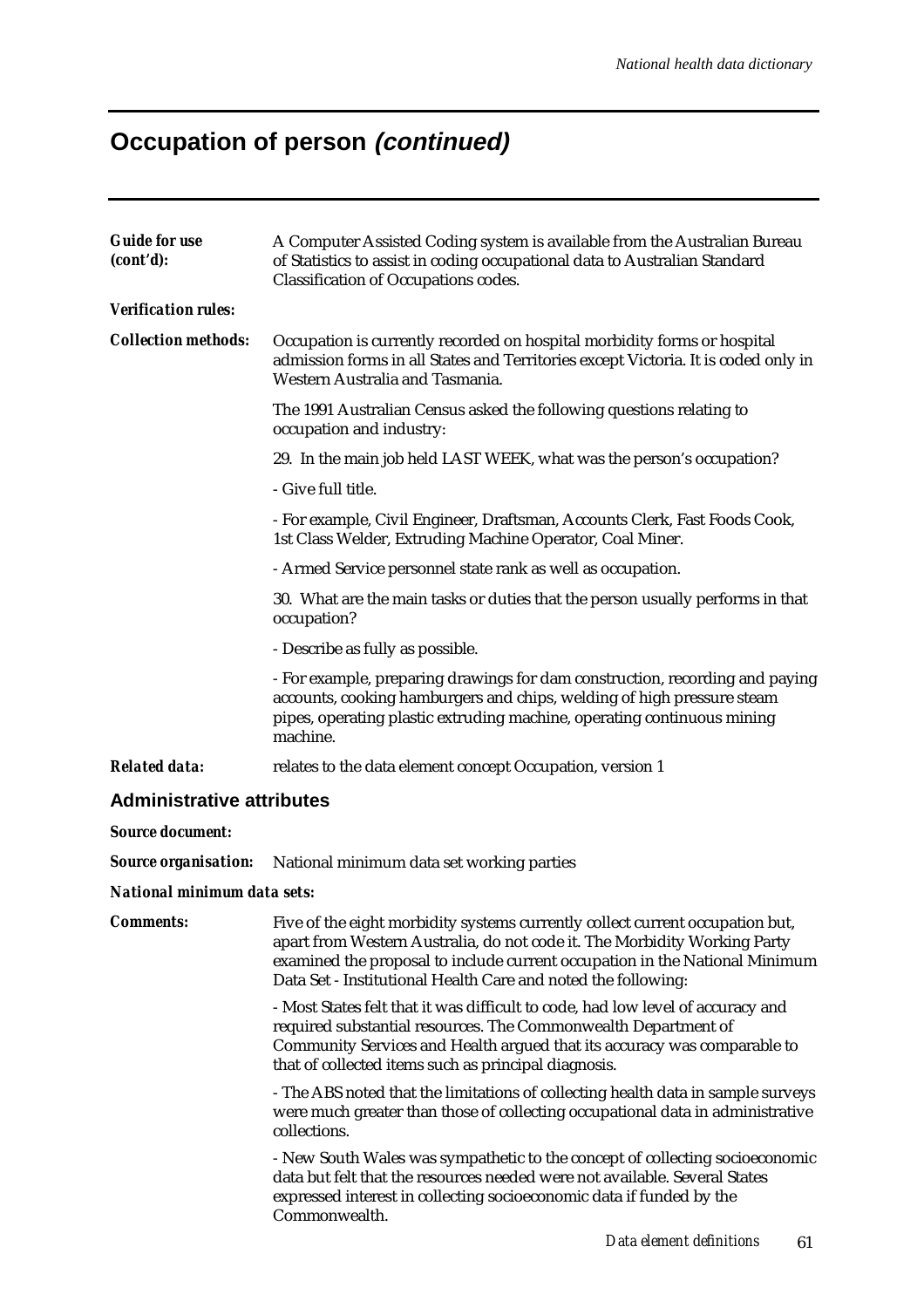### **Occupation of person (continued)**

#### *Comments (cont'd):* - Victoria has done a study which suggested it might be of limited use at the hospital level, but this would require asking several questions.

- South Australia uses a 2-digit Australian Standard Classification of Occupations code in psychiatric hospitals.

- Western Australia has collected it for years but regards it as neither reliable nor useful (big gaps in data).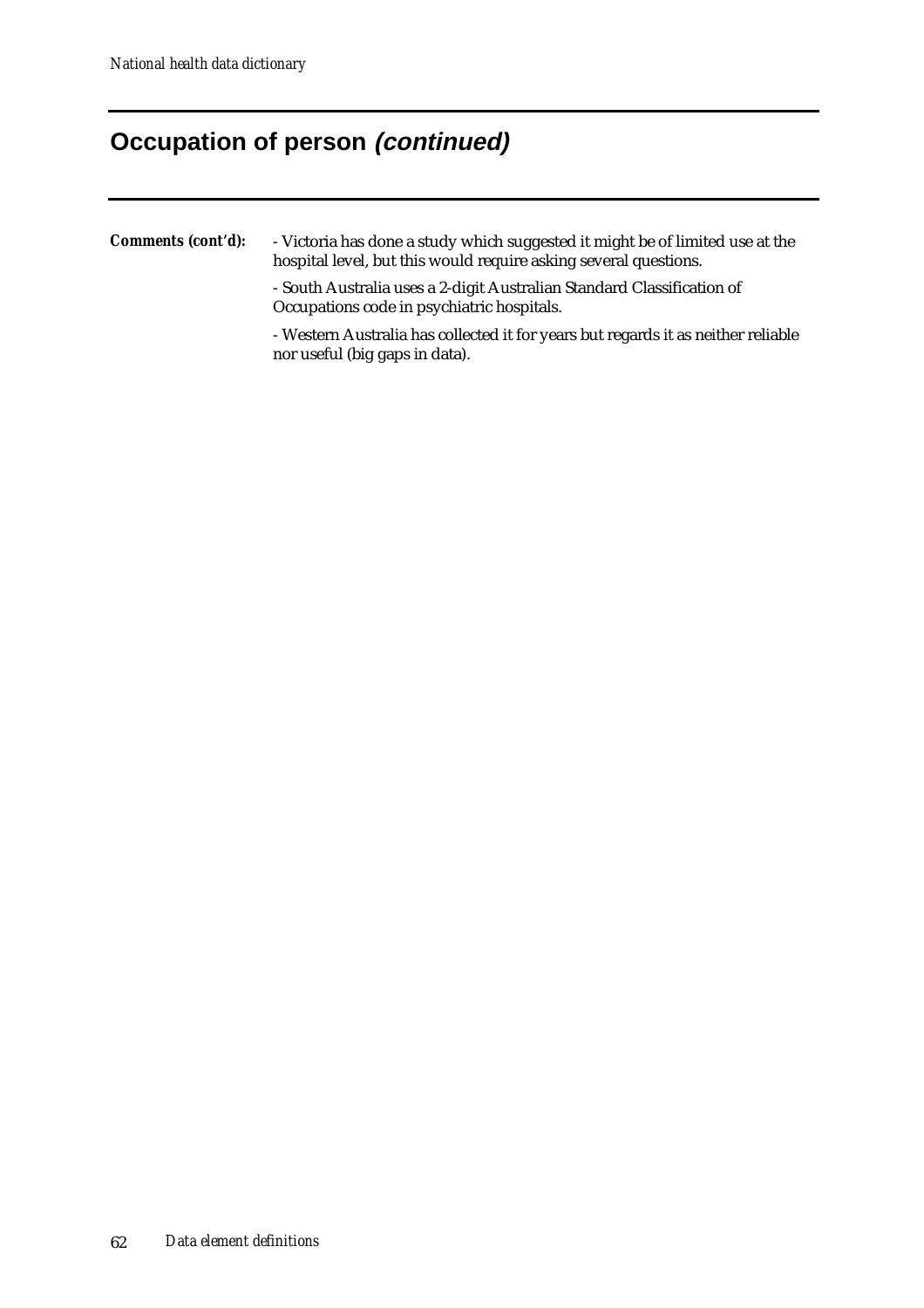# **Principal area of clinical practice**

| Admin. status:                                    | <b>CURRENT</b>           |                                                                                                                                                         |  | 1/07/95 |                                 |  |  |                                                                                                                                                                                                                                                                                                                                                                                                                                                                                                                |
|---------------------------------------------------|--------------------------|---------------------------------------------------------------------------------------------------------------------------------------------------------|--|---------|---------------------------------|--|--|----------------------------------------------------------------------------------------------------------------------------------------------------------------------------------------------------------------------------------------------------------------------------------------------------------------------------------------------------------------------------------------------------------------------------------------------------------------------------------------------------------------|
| Identifying and definitional attributes           |                          |                                                                                                                                                         |  |         |                                 |  |  |                                                                                                                                                                                                                                                                                                                                                                                                                                                                                                                |
| <b>NHIK</b> identifier:                           | 000135                   |                                                                                                                                                         |  |         |                                 |  |  | <b>Version number:</b><br>1                                                                                                                                                                                                                                                                                                                                                                                                                                                                                    |
| Data element type:                                |                          | <b>DATA ELEMENT</b>                                                                                                                                     |  |         |                                 |  |  |                                                                                                                                                                                                                                                                                                                                                                                                                                                                                                                |
| <b>Definition:</b>                                | takes place.             |                                                                                                                                                         |  |         |                                 |  |  | Principal area of clinical practice is defined as either the field of principal<br>professional clinical activity or the primary area of responsibility, depending<br>on the profession. It may be described in terms of the particular discipline,<br>skills or knowledge field of the profession, whether general or specialised; or<br>described in terms of the principal client group; or described by the principal<br>activity of an institution, or section of an institution, where clinical practice |
| <b>Context:</b>                                   |                          | subsets. Required for health labour force modelling.                                                                                                    |  |         |                                 |  |  | Health labour force: to analyse distribution of clinical service providers by the<br>area of their principal clinical practice. Cross-classified with other data, this<br>item allows analysis of geographic distribution and profiles of population                                                                                                                                                                                                                                                           |
| <b>Relational and representational attributes</b> |                          |                                                                                                                                                         |  |         |                                 |  |  |                                                                                                                                                                                                                                                                                                                                                                                                                                                                                                                |
| Datatype:                                         |                          | Alphanumeric                                                                                                                                            |  |         | <b>Representational form:</b>   |  |  | <b>CODE</b>                                                                                                                                                                                                                                                                                                                                                                                                                                                                                                    |
| <b>Field size:</b>                                |                          | <b>Min.</b> 3 <b>Max.</b> 3                                                                                                                             |  |         | <b>Representational layout:</b> |  |  | ANN                                                                                                                                                                                                                                                                                                                                                                                                                                                                                                            |
| Data domain:                                      | A11<br>A12<br>A21<br>A22 | (specified)<br><b>RACGP</b>                                                                                                                             |  |         |                                 |  |  | GP/primary medical care practitioner - general practice<br>GP/primary medical care practitioner - a special interest area<br>GP/primary medical care practitioner - vocationally registered<br>GP/primary medical care practitioner - holder of fellowship of                                                                                                                                                                                                                                                  |
|                                                   | A23<br>A24               | GP/primary medical care practitioner - other                                                                                                            |  |         |                                 |  |  | GP/primary medical care practitioner - RACGP trainee                                                                                                                                                                                                                                                                                                                                                                                                                                                           |
|                                                   | <b>B31</b>               | Non-specialist hospital (salaried) - RMO/intern                                                                                                         |  |         |                                 |  |  |                                                                                                                                                                                                                                                                                                                                                                                                                                                                                                                |
|                                                   | <b>B32</b>               |                                                                                                                                                         |  |         |                                 |  |  | Non-specialist hospital (salaried) - other hospital career                                                                                                                                                                                                                                                                                                                                                                                                                                                     |
|                                                   | <b>B41</b>               | <b>Completion of Training</b>                                                                                                                           |  |         |                                 |  |  | Non-specialist hospital (salaried) - holder of Certificate of Satisfactory                                                                                                                                                                                                                                                                                                                                                                                                                                     |
|                                                   | <b>B42</b>               | Non-specialist hospital (salaried) - RACGP trainee                                                                                                      |  |         |                                 |  |  |                                                                                                                                                                                                                                                                                                                                                                                                                                                                                                                |
|                                                   | <b>B44</b>               | Non-specialist hospital (salaried) - other                                                                                                              |  |         |                                 |  |  |                                                                                                                                                                                                                                                                                                                                                                                                                                                                                                                |
|                                                   | <b>B51</b>               | hospital)                                                                                                                                               |  |         |                                 |  |  | Non-specialist hospital (salaried) - specialist (includes private and                                                                                                                                                                                                                                                                                                                                                                                                                                          |
|                                                   | <b>B52</b>               |                                                                                                                                                         |  |         |                                 |  |  | Non-specialist hospital (salaried) - specialist in training (e.g. registrar)                                                                                                                                                                                                                                                                                                                                                                                                                                   |
|                                                   | <b>B90</b>               | Non-specialist hospital (salaried) - not applicable                                                                                                     |  |         |                                 |  |  |                                                                                                                                                                                                                                                                                                                                                                                                                                                                                                                |
|                                                   | $\mathbf C$              | The following nursing codes are subject to revision because of changes<br>in the profession and should be read in the context of the comments<br>below: |  |         |                                 |  |  |                                                                                                                                                                                                                                                                                                                                                                                                                                                                                                                |
|                                                   | C <sub>01</sub>          |                                                                                                                                                         |  |         |                                 |  |  | Nurse labour force - mixed medical/surgical nursing                                                                                                                                                                                                                                                                                                                                                                                                                                                            |
|                                                   | C <sub>02</sub>          | Nurse labour force - medical nursing                                                                                                                    |  |         |                                 |  |  |                                                                                                                                                                                                                                                                                                                                                                                                                                                                                                                |
|                                                   | C <sub>03</sub>          | Nurse labour force - surgical nursing                                                                                                                   |  |         |                                 |  |  |                                                                                                                                                                                                                                                                                                                                                                                                                                                                                                                |
|                                                   | C <sub>04</sub>          | Nurse labour force - operating theatre nursing                                                                                                          |  |         |                                 |  |  |                                                                                                                                                                                                                                                                                                                                                                                                                                                                                                                |
|                                                   | C <sub>05</sub>          | Nurse labour force - intensive care nursing                                                                                                             |  |         |                                 |  |  |                                                                                                                                                                                                                                                                                                                                                                                                                                                                                                                |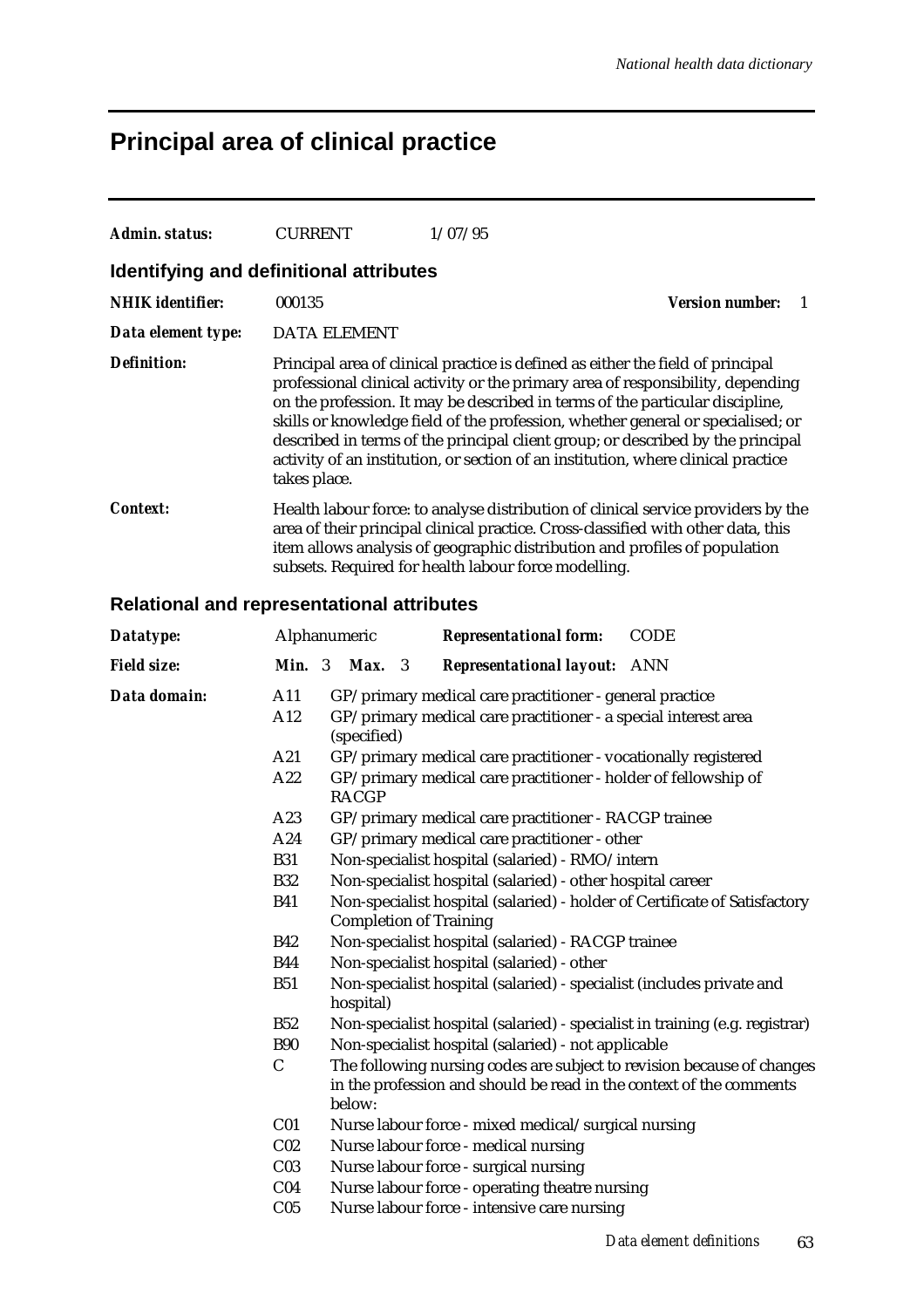# **Principal area of clinical practice (continued)**

| Data domain                      | C <sub>06</sub> | Nurse labour force - paediatric nursing                                                                                                                                                                                                                                                                                                                                                                                                                                                                                                                                                                                                                                                                                                                                                                                       |
|----------------------------------|-----------------|-------------------------------------------------------------------------------------------------------------------------------------------------------------------------------------------------------------------------------------------------------------------------------------------------------------------------------------------------------------------------------------------------------------------------------------------------------------------------------------------------------------------------------------------------------------------------------------------------------------------------------------------------------------------------------------------------------------------------------------------------------------------------------------------------------------------------------|
| (cont'd):                        | C <sub>07</sub> | Nurse labour force - maternity and obstetric nursing                                                                                                                                                                                                                                                                                                                                                                                                                                                                                                                                                                                                                                                                                                                                                                          |
|                                  | C <sub>08</sub> | Nurse labour force - psychiatric/mental health nursing                                                                                                                                                                                                                                                                                                                                                                                                                                                                                                                                                                                                                                                                                                                                                                        |
|                                  | C <sub>09</sub> | Nurse labour force - developmental disability nursing                                                                                                                                                                                                                                                                                                                                                                                                                                                                                                                                                                                                                                                                                                                                                                         |
|                                  | C10             | Nurse labour force - gerontology/geriatric nursing                                                                                                                                                                                                                                                                                                                                                                                                                                                                                                                                                                                                                                                                                                                                                                            |
|                                  | C11             | Nurse labour force - accident and emergency nursing                                                                                                                                                                                                                                                                                                                                                                                                                                                                                                                                                                                                                                                                                                                                                                           |
|                                  | C12             | Nurse labour force - community health nursing                                                                                                                                                                                                                                                                                                                                                                                                                                                                                                                                                                                                                                                                                                                                                                                 |
|                                  | C13             | Nurse labour force - child health nursing                                                                                                                                                                                                                                                                                                                                                                                                                                                                                                                                                                                                                                                                                                                                                                                     |
|                                  | C14             | Nurse labour force - school nursing                                                                                                                                                                                                                                                                                                                                                                                                                                                                                                                                                                                                                                                                                                                                                                                           |
|                                  | C15             | Nurse labour force - district/domiciliary nursing                                                                                                                                                                                                                                                                                                                                                                                                                                                                                                                                                                                                                                                                                                                                                                             |
|                                  | C16             | Nurse labour force - occupational health nursing                                                                                                                                                                                                                                                                                                                                                                                                                                                                                                                                                                                                                                                                                                                                                                              |
|                                  | C17             | Nurse labour force - private medical practice nursing                                                                                                                                                                                                                                                                                                                                                                                                                                                                                                                                                                                                                                                                                                                                                                         |
|                                  | C18             | Nurse labour force - independent practice                                                                                                                                                                                                                                                                                                                                                                                                                                                                                                                                                                                                                                                                                                                                                                                     |
|                                  | C19             | Nurse labour force - independent midwifery practice                                                                                                                                                                                                                                                                                                                                                                                                                                                                                                                                                                                                                                                                                                                                                                           |
|                                  | C20             | Nurse labour force - no one principal area of practice                                                                                                                                                                                                                                                                                                                                                                                                                                                                                                                                                                                                                                                                                                                                                                        |
|                                  | C98             | Nurse labour force - other (specify)                                                                                                                                                                                                                                                                                                                                                                                                                                                                                                                                                                                                                                                                                                                                                                                          |
|                                  | C99             | Nurse labour force - unknown/inadequately described/not stated                                                                                                                                                                                                                                                                                                                                                                                                                                                                                                                                                                                                                                                                                                                                                                |
| <b>Guide for use:</b>            |                 | Specifics will vary for each profession as appropriate and will be reflected in<br>the classification/coding that is applied. Classification within the National<br>Health Labour Force Collection is profession-specific.                                                                                                                                                                                                                                                                                                                                                                                                                                                                                                                                                                                                    |
| <b>Verification rules:</b>       |                 |                                                                                                                                                                                                                                                                                                                                                                                                                                                                                                                                                                                                                                                                                                                                                                                                                               |
| <b>Collection methods:</b>       |                 |                                                                                                                                                                                                                                                                                                                                                                                                                                                                                                                                                                                                                                                                                                                                                                                                                               |
| <b>Related data:</b>             |                 |                                                                                                                                                                                                                                                                                                                                                                                                                                                                                                                                                                                                                                                                                                                                                                                                                               |
| <b>Administrative attributes</b> |                 |                                                                                                                                                                                                                                                                                                                                                                                                                                                                                                                                                                                                                                                                                                                                                                                                                               |
| <b>Source document:</b>          |                 |                                                                                                                                                                                                                                                                                                                                                                                                                                                                                                                                                                                                                                                                                                                                                                                                                               |
| <b>Source organisation:</b>      |                 | National Health Labour Force Data Working Group                                                                                                                                                                                                                                                                                                                                                                                                                                                                                                                                                                                                                                                                                                                                                                               |
| National minimum data sets:      |                 |                                                                                                                                                                                                                                                                                                                                                                                                                                                                                                                                                                                                                                                                                                                                                                                                                               |
| <b>Health labourforce</b>        |                 | from $1/07/89$ to                                                                                                                                                                                                                                                                                                                                                                                                                                                                                                                                                                                                                                                                                                                                                                                                             |
| <b>Comments:</b>                 |                 | The comments that follow apply to the nurse labour force specifically.                                                                                                                                                                                                                                                                                                                                                                                                                                                                                                                                                                                                                                                                                                                                                        |
|                                  | is the case.    | It is strongly recommended that, in the case of the nurse labour force, further<br>disaggregation be avoided as much as possible. The reason for this<br>recommendation is that any expansion of the classification to include specific<br>specialty areas (e.g. cardiology, otorhinolaryngology, gynaecology etc.) will<br>only capture data from hospitals with dedicated wards or units; persons whose<br>clinical practice includes a mix of cases within a single ward setting (as in the<br>majority of country and minor metropolitan hospitals) will not be included in<br>any single specialty count, leading to a risk of the data being misinterpreted.<br>The data would show a far lower number of practitioners involved in<br>providing services to patients with some of the listed specialty conditions than |
|                                  |                 | This data element may need reviewing in the light of the changes and<br>developments in the structure of service delivery to ensure that it retains<br>explanatory power. There may be a case for restricting the classification to the                                                                                                                                                                                                                                                                                                                                                                                                                                                                                                                                                                                       |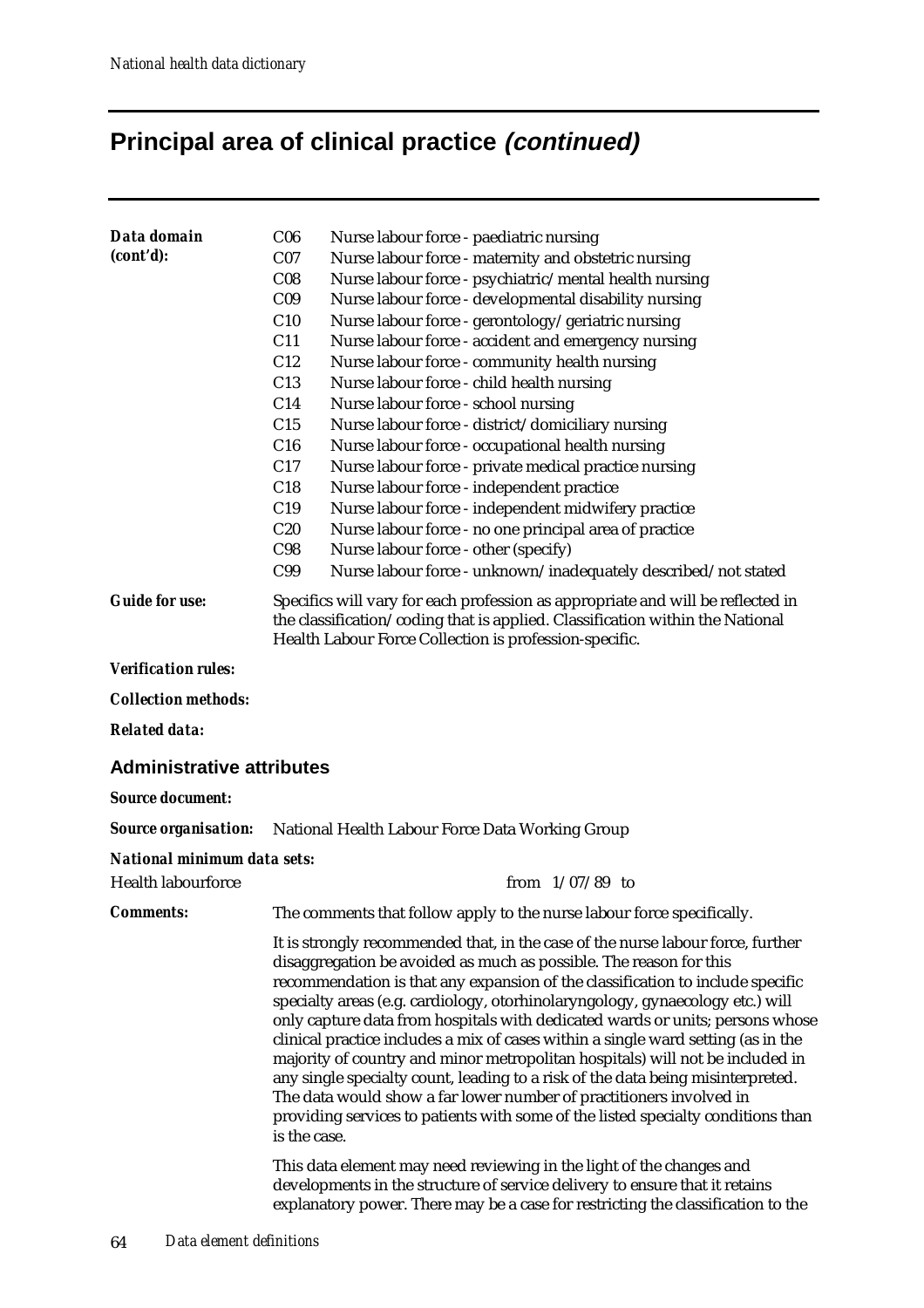# **Principal area of clinical practice (continued)**

| Comments (cont'd): | clinical areas that require differentiated registration, and capture the target<br>client group and setting. Such a classification would appear as follows: |
|--------------------|-------------------------------------------------------------------------------------------------------------------------------------------------------------|
|                    | (Single choice option)                                                                                                                                      |
|                    | 01 - general (comprehensive) nursing                                                                                                                        |
|                    | 02 - psychiatric nursing*                                                                                                                                   |
|                    | 03 - intellectual disability nursing**                                                                                                                      |
|                    | 04 - gerontology nursing                                                                                                                                    |
|                    | 05 - midwifery nursing                                                                                                                                      |
|                    | 06 - child health nursing                                                                                                                                   |
|                    | 07 - mothercraft                                                                                                                                            |
|                    | 08 - child welfare                                                                                                                                          |
|                    | 09 - infant nursing                                                                                                                                         |
|                    | 10 - other (specified)                                                                                                                                      |
|                    | * mental health                                                                                                                                             |
|                    | ** mental deficiency, metal retardation                                                                                                                     |
|                    | An associated item should capture information on the client group/setting.                                                                                  |
|                    | The selected clinical activity takes place principally in:                                                                                                  |
|                    | (Multiple choice option)                                                                                                                                    |
|                    | 01 - Hospital or institution setting                                                                                                                        |
|                    | 02 - Client's/patient's home                                                                                                                                |
|                    | 03 - Community residential facility (including group house)                                                                                                 |
|                    | 04 - Outpatient/day only hospital, clinic or centre                                                                                                         |
|                    | 05 - Other (specified)                                                                                                                                      |
|                    | Item LFS 12 'Type and sector of employment establishment' supplements the<br>two above items with information on the employer's industry.                   |
|                    |                                                                                                                                                             |
|                    |                                                                                                                                                             |
|                    |                                                                                                                                                             |
|                    |                                                                                                                                                             |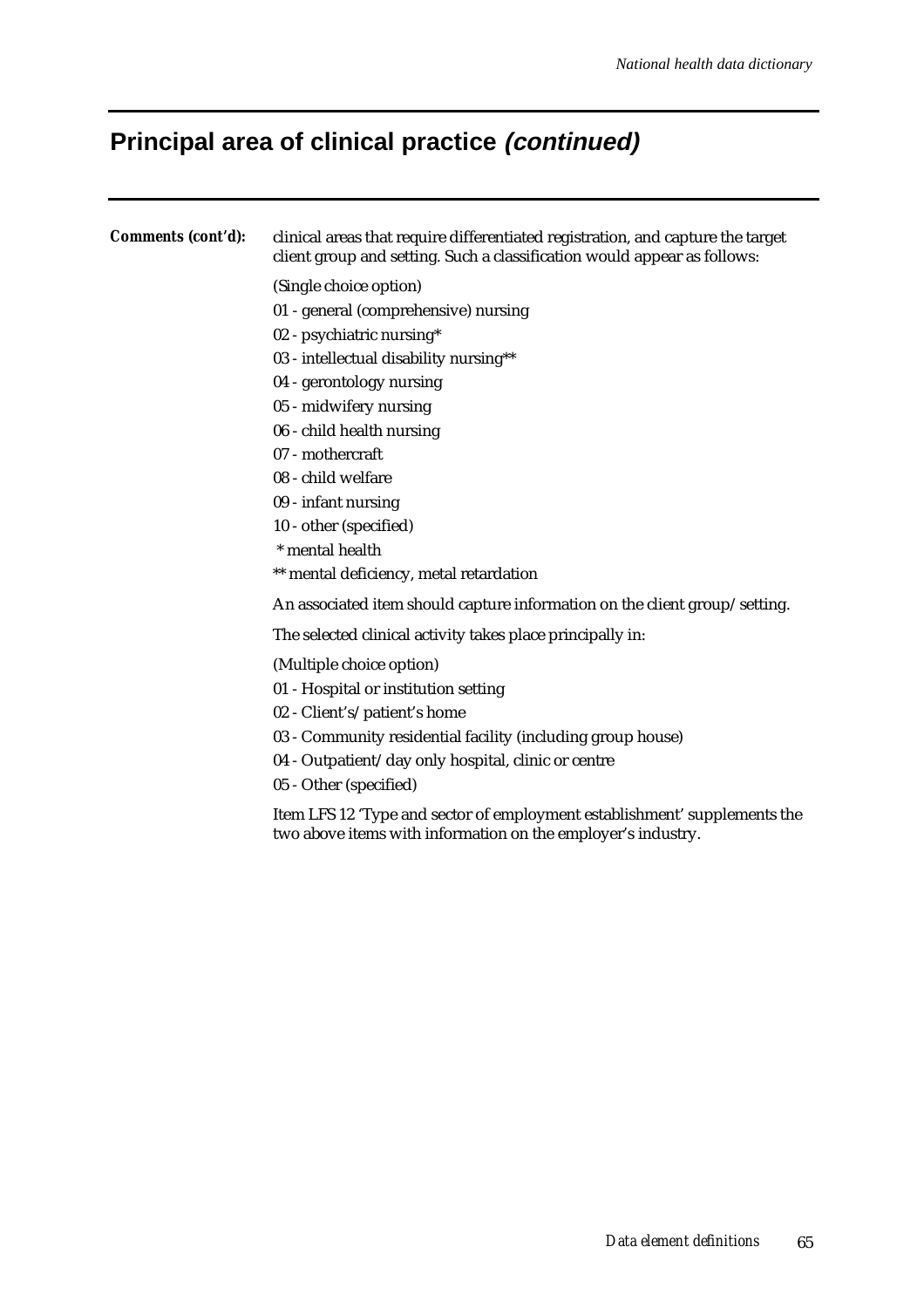## **Principal role of health professional**

| Admin. status:                          | <b>CURRENT</b>                  | 1/07/95                                                                                                                                          |                                                                                                                                                                                                                                                |
|-----------------------------------------|---------------------------------|--------------------------------------------------------------------------------------------------------------------------------------------------|------------------------------------------------------------------------------------------------------------------------------------------------------------------------------------------------------------------------------------------------|
| Identifying and definitional attributes |                                 |                                                                                                                                                  |                                                                                                                                                                                                                                                |
| <b>NHIK</b> identifier:                 | 000138                          |                                                                                                                                                  | <b>Version number:</b>                                                                                                                                                                                                                         |
| Data element type:                      | <b>DATA ELEMENT</b>             |                                                                                                                                                  |                                                                                                                                                                                                                                                |
| <b>Definition:</b>                      | works the most hours each week. |                                                                                                                                                  | The principal role of a health professional is that in which the person usually                                                                                                                                                                |
| <b>Context:</b>                         |                                 | professional role of respondents who currently work within the broad<br>Professional labour force status). Identification of clinicians provides | Health labour force: this data element provides information on the principal<br>context/discipline field of their profession (as determined by data element<br>comparability with other labour force collections that just include clinicians. |

#### **Relational and representational attributes**

| Datatype:             | Numeric                                                                                                                                                                                                                                                                                                                                                              |  |                                                                                                                                       |  | <b>Representational form:</b>                                                                                                                                                                                                                                                                                                     | <b>CODE</b> |  |
|-----------------------|----------------------------------------------------------------------------------------------------------------------------------------------------------------------------------------------------------------------------------------------------------------------------------------------------------------------------------------------------------------------|--|---------------------------------------------------------------------------------------------------------------------------------------|--|-----------------------------------------------------------------------------------------------------------------------------------------------------------------------------------------------------------------------------------------------------------------------------------------------------------------------------------|-------------|--|
| <b>Field size:</b>    | Min. 1                                                                                                                                                                                                                                                                                                                                                               |  | Max. 1                                                                                                                                |  | <b>Representational layout:</b>                                                                                                                                                                                                                                                                                                   | N           |  |
| Data domain:          | 1<br>2<br>3<br>4<br>5<br>6<br>7<br>8<br>9                                                                                                                                                                                                                                                                                                                            |  | Clinician<br>Administrator<br>Teacher/educator<br>Researcher<br>Occupational health<br><b>Environmental health</b><br>Other (specify) |  | Public health/health promotion<br>Unknown/inadequately described/not stated                                                                                                                                                                                                                                                       |             |  |
| <b>Guide for use:</b> | Code 1. A clinician is a person mainly involved in the area of clinical practice,<br>i.e. diagnosis, care and treatment, including recommended preventative action,<br>to patients or clients. Clinical practice may involve direct client contact or may<br>be practised indirectly through individual case material (as in radiology and<br>laboratory medicine).  |  |                                                                                                                                       |  |                                                                                                                                                                                                                                                                                                                                   |             |  |
|                       | Code 2. An administrator in a health profession is a person whose main job is<br>in an administrative capacity in the profession, e.g. directors of nursing,<br>medical superintendents, medical advisors in government health authorities,<br>health profession union administrators (e.g. Australian Medical Association,<br><b>Australian Nurses Federation).</b> |  |                                                                                                                                       |  |                                                                                                                                                                                                                                                                                                                                   |             |  |
|                       | Code 3. A teacher/educator in a health profession is a person whose main job<br>is employment by tertiary institutions or health institutions to provide<br>education and training in the profession.                                                                                                                                                                |  |                                                                                                                                       |  |                                                                                                                                                                                                                                                                                                                                   |             |  |
|                       | bodies.                                                                                                                                                                                                                                                                                                                                                              |  |                                                                                                                                       |  | Code 4. A researcher in a health profession is a person whose main job is to<br>conduct research in the field of the profession, especially in the area of clinical<br>activity. Researchers are employed by tertiary institutions, medical research<br>bodies, health institutions, health authorities, drug companies and other |             |  |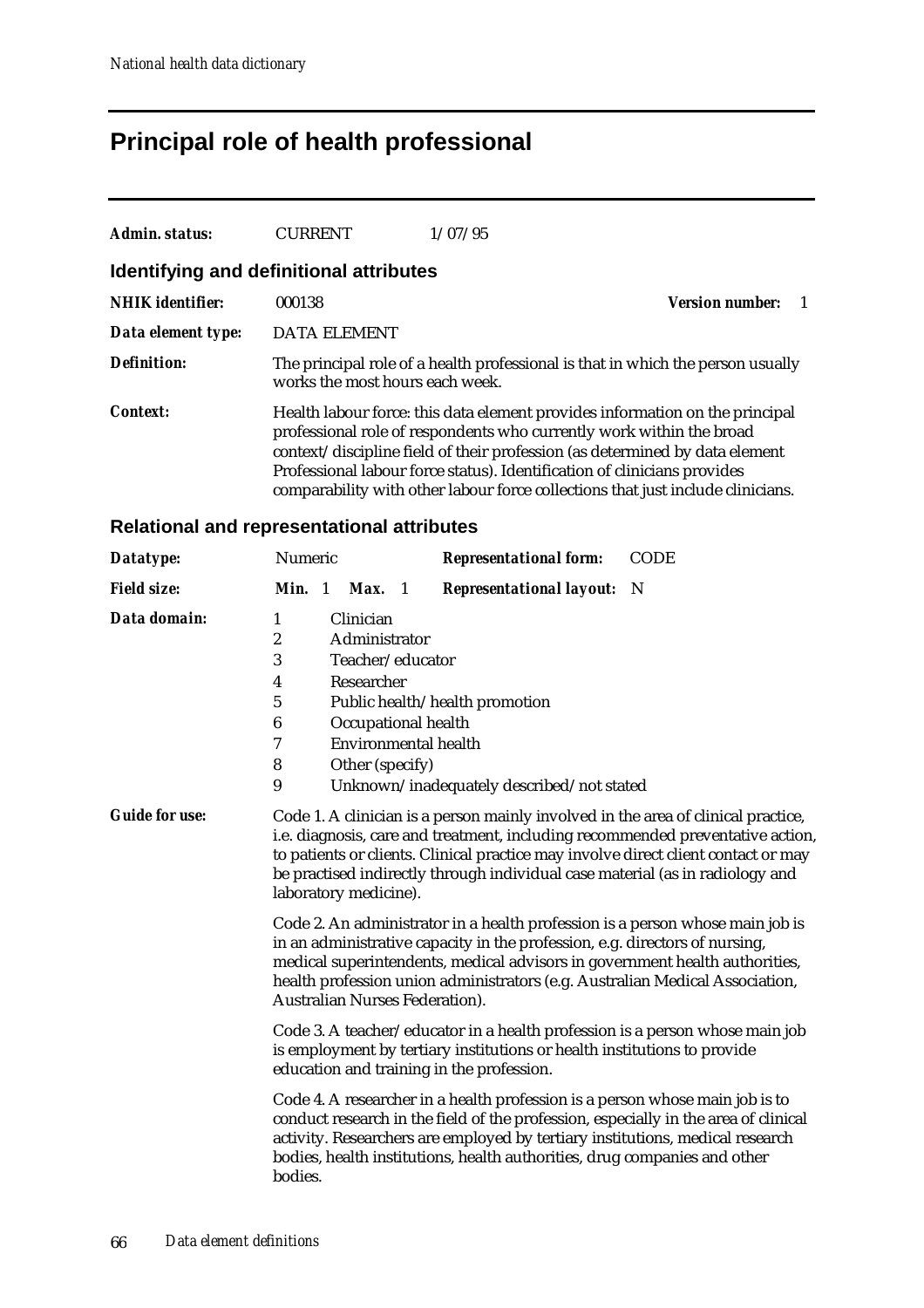# **Principal role of health professional (continued)**

| <b>Guide for use</b><br>(cont'd): | Codes 5, 6 and 7. Public health/health promotion, occupational health and<br>environmental health are specialties in medicine, and fields of practice for<br>some other health professions. They are public health rather than clinical<br>practice, and hence are excluded from clinical practice.                                                                                                                                 |
|-----------------------------------|-------------------------------------------------------------------------------------------------------------------------------------------------------------------------------------------------------------------------------------------------------------------------------------------------------------------------------------------------------------------------------------------------------------------------------------|
| <b>Verification rules:</b>        |                                                                                                                                                                                                                                                                                                                                                                                                                                     |
| <b>Collection methods:</b>        | For respondents indicating that their principal professional role is in clinical<br>practice, a more detailed identification of that role is established according to<br>profession-specific categories.                                                                                                                                                                                                                            |
| <b>Related data:</b>              |                                                                                                                                                                                                                                                                                                                                                                                                                                     |
| <b>Administrative attributes</b>  |                                                                                                                                                                                                                                                                                                                                                                                                                                     |
| <b>Source document:</b>           |                                                                                                                                                                                                                                                                                                                                                                                                                                     |
| <b>Source organisation:</b>       | National Health Labour Force Data Working Group                                                                                                                                                                                                                                                                                                                                                                                     |
| National minimum data sets:       |                                                                                                                                                                                                                                                                                                                                                                                                                                     |
| <b>Health labourforce</b>         | from $1/07/89$ to                                                                                                                                                                                                                                                                                                                                                                                                                   |
| <b>Comments:</b>                  | Category 8 may be disaggregated, depending on the distribution of responses,<br>i.e. if the category contains significant distinct occupational groups, these can<br>be identified and described through data analysis, or can be included as part of<br>an expanded classification. These broad classification categories also make up<br>subpopulations that can be described through cross-classification by other<br>variables. |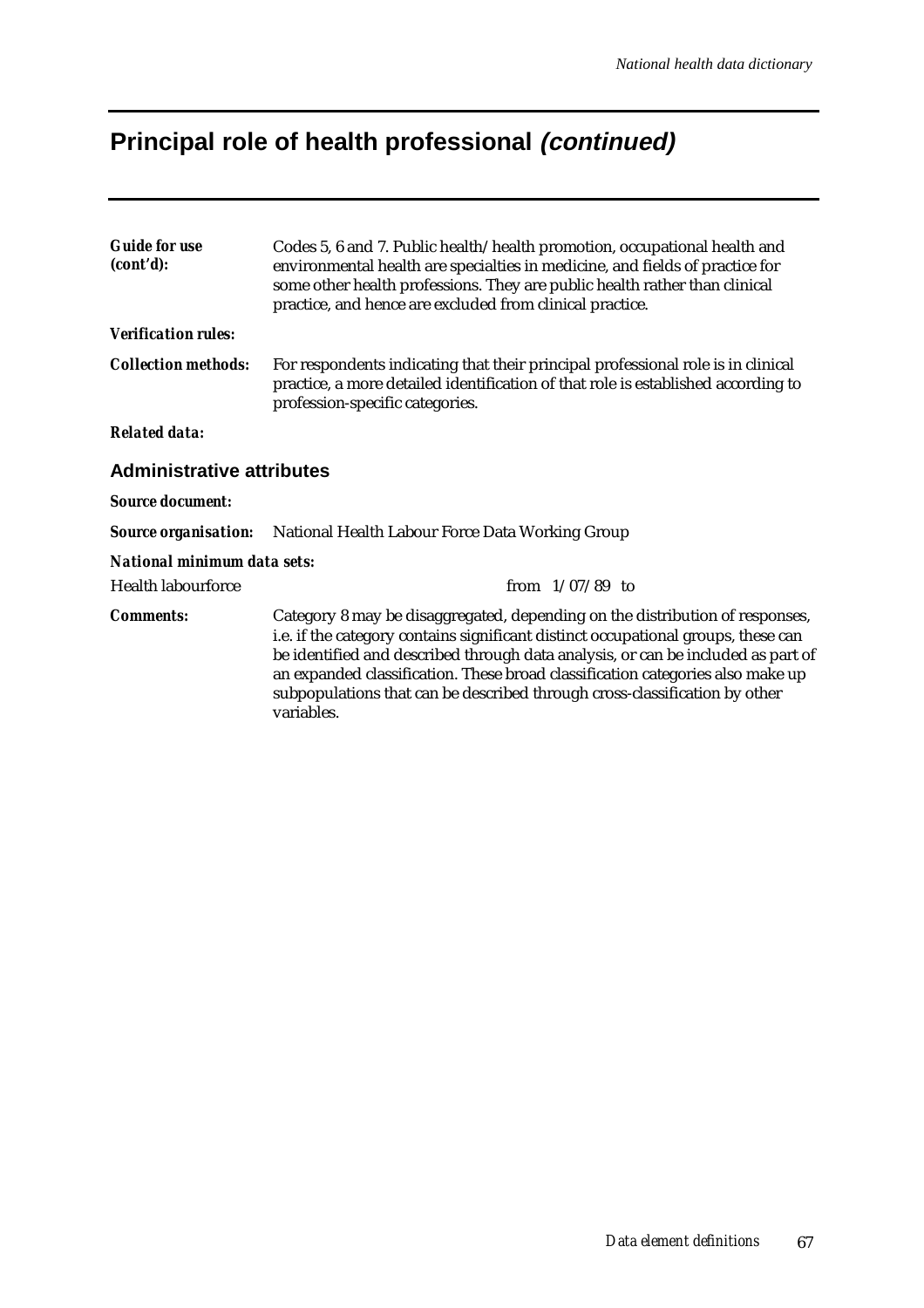### **Profession labour force status of health professional**

| <b>Admin. status:</b>                             | <b>CURRENT</b>                                                                                                                                                                                                                                                                                                                                                                                                                                                                                                           |                     |  | 1/07/95                                  |                              |  |  |
|---------------------------------------------------|--------------------------------------------------------------------------------------------------------------------------------------------------------------------------------------------------------------------------------------------------------------------------------------------------------------------------------------------------------------------------------------------------------------------------------------------------------------------------------------------------------------------------|---------------------|--|------------------------------------------|------------------------------|--|--|
| Identifying and definitional attributes           |                                                                                                                                                                                                                                                                                                                                                                                                                                                                                                                          |                     |  |                                          |                              |  |  |
| <b>NHIK</b> identifier:                           | 000140                                                                                                                                                                                                                                                                                                                                                                                                                                                                                                                   |                     |  |                                          | <b>Version number:</b><br>-1 |  |  |
| Data element type:                                |                                                                                                                                                                                                                                                                                                                                                                                                                                                                                                                          | <b>DATA ELEMENT</b> |  |                                          |                              |  |  |
| <b>Definition:</b>                                | For the national health labour force collections, profession labour force status<br>of a health professional in a particular profession is defined by employment<br>status according to the classification/coding frame below at the time of<br>renewal of registration.                                                                                                                                                                                                                                                 |                     |  |                                          |                              |  |  |
|                                                   | Employment in a particular health profession is defined by practice of that<br>profession or work that is principally concerned with the discipline of the<br>profession (for example, research in the field of the profession, administration<br>of the profession, teaching of the profession or health promotion through<br>public dissemination of the professional knowledge of the profession).                                                                                                                    |                     |  |                                          |                              |  |  |
| <i>Context:</i>                                   | Health labour force: this data element provides essential data for estimating<br>the size and distribution of the health labour force, monitoring growth,<br>forecasting future supply, and addressing work force planning issues. It was<br>developed by the National Committee for Health and Vital Statistics during<br>the 1980s and endorsed by the Australian Health Ministers Advisory Council<br>in 1990 as a national minimum data set item for development of the national<br>health labour force collections. |                     |  |                                          |                              |  |  |
| <b>Relational and representational attributes</b> |                                                                                                                                                                                                                                                                                                                                                                                                                                                                                                                          |                     |  |                                          |                              |  |  |
| Datatype:                                         | Numeric<br><b>Representational form:</b><br><b>CODE</b>                                                                                                                                                                                                                                                                                                                                                                                                                                                                  |                     |  |                                          |                              |  |  |
| <b>Field size:</b>                                | Min. 1                                                                                                                                                                                                                                                                                                                                                                                                                                                                                                                   | <b>Max.</b> 3       |  | <b>Representational layout:</b> N or N.N |                              |  |  |
| Data domain:                                      | 1<br>Employed in the profession: working in/practising the reference<br>profession - in reference State                                                                                                                                                                                                                                                                                                                                                                                                                  |                     |  |                                          |                              |  |  |
|                                                   | $\boldsymbol{2}$<br>Employed in the profession: working in/practising the reference<br>profession - mainly in other State(s) but also in reference State                                                                                                                                                                                                                                                                                                                                                                 |                     |  |                                          |                              |  |  |
|                                                   | 3<br>Employed in the profession: working in/practising the reference                                                                                                                                                                                                                                                                                                                                                                                                                                                     |                     |  |                                          |                              |  |  |

- profession mainly in reference State but also in other State(s)
- 4 Employed in the profession: working in/practising the reference profession - only in State(s) other than reference State
- 5.1 Employed elsewhere, looking for work in the profession: in paid work not in the field of profession but looking for paid work/practice in the profession - seeking either full-time or part-time work
- 5.2 Employed elsewhere, looking for work in the profession: in paid work not in the field of profession but looking for paid work/practice in the profession - seeking full-time work
- 5.3 Employed elsewhere, looking for work in the profession: in paid work not in the field of profession but looking for paid work/practice in the profession - seeking part-time work
- 5.9 Employed elsewhere, looking for work in the profession: in paid work not in the field of profession but looking for paid work/practice in the profession - seeking work (not stated)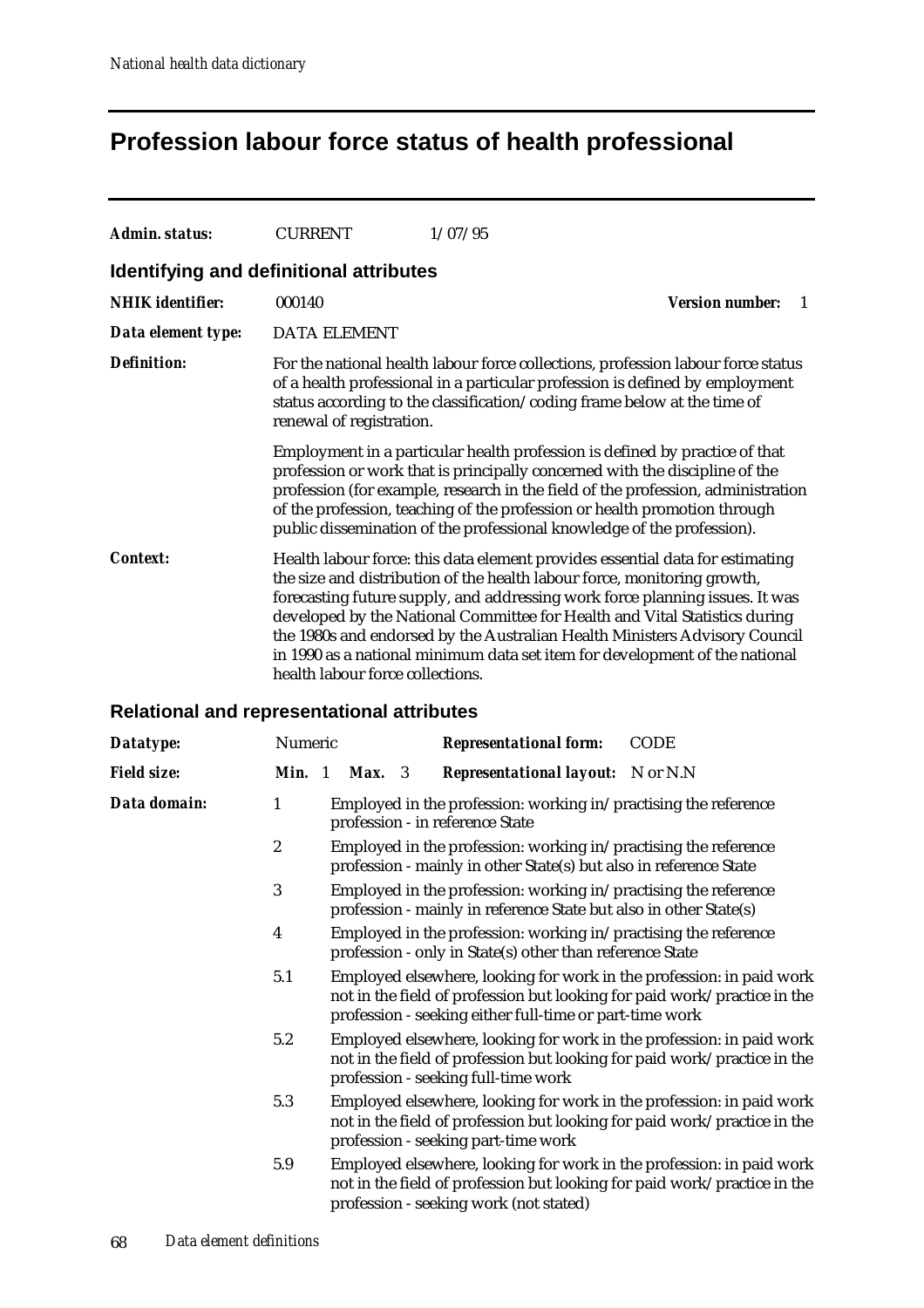## **Profession labour force status of health professional (continued)**

| Data domain<br>(cont'd):   | 6.1                                                                                                                                                                                            | Unemployed, looking for work in the profession: not in paid work but<br>looking for work in the field of profession - seeking either full-time or<br>part-time work                                                                                                                                                    |  |  |  |  |  |
|----------------------------|------------------------------------------------------------------------------------------------------------------------------------------------------------------------------------------------|------------------------------------------------------------------------------------------------------------------------------------------------------------------------------------------------------------------------------------------------------------------------------------------------------------------------|--|--|--|--|--|
|                            | 6.2                                                                                                                                                                                            | Unemployed, looking for work in the profession: not in paid work but<br>looking for work in the field of profession - seeking full-time work                                                                                                                                                                           |  |  |  |  |  |
|                            | 6.3                                                                                                                                                                                            | Unemployed, looking for work in the profession: not in paid work but<br>looking for work in the field of profession - seeking part-time work                                                                                                                                                                           |  |  |  |  |  |
|                            | 6.9                                                                                                                                                                                            | Unemployed, looking for work in the profession: not in paid work but<br>looking for work in the field of profession - seeking work (not stated)                                                                                                                                                                        |  |  |  |  |  |
|                            | 7                                                                                                                                                                                              | Not in the labour force for the profession: not in work/practice in the<br>profession and not looking for work/practice in the profession                                                                                                                                                                              |  |  |  |  |  |
|                            | 8                                                                                                                                                                                              | Not in the labour force for the profession: working overseas                                                                                                                                                                                                                                                           |  |  |  |  |  |
|                            | $\boldsymbol{9}$                                                                                                                                                                               | Unknown/not stated                                                                                                                                                                                                                                                                                                     |  |  |  |  |  |
| <b>Guide for use:</b>      |                                                                                                                                                                                                | The term 'employed in the profession' equates to persons who have a job in<br>Australia in the field of the reference profession.                                                                                                                                                                                      |  |  |  |  |  |
|                            |                                                                                                                                                                                                | A person who is normally employed in the profession but is on leave at the<br>time of the annual survey is defined as being employed.                                                                                                                                                                                  |  |  |  |  |  |
|                            | profession.                                                                                                                                                                                    | A health professional who is not employed but is eligible to work in, and is<br>seeking employment in the profession, is defined as unemployed in the                                                                                                                                                                  |  |  |  |  |  |
|                            | A health professional looking for work in the profession, and not currently<br>employed in the profession, may be either unemployed or employed in an<br>occupation other than the profession. |                                                                                                                                                                                                                                                                                                                        |  |  |  |  |  |
|                            | A registered health professional who is not employed in the profession, nor is<br>looking for work in the profession, is defined as not in the labour force for the<br>profession.             |                                                                                                                                                                                                                                                                                                                        |  |  |  |  |  |
|                            |                                                                                                                                                                                                | Registered health professionals not in the labour force for the profession may<br>be either not employed and not looking for work, or employed in another<br>occupation and not looking for work in the profession.                                                                                                    |  |  |  |  |  |
| <b>Verification rules:</b> |                                                                                                                                                                                                |                                                                                                                                                                                                                                                                                                                        |  |  |  |  |  |
| <b>Collection methods:</b> | For the national health labour force collection survey question aire, this is the<br>key filter question. It excludes from further survey questions at this point:                             |                                                                                                                                                                                                                                                                                                                        |  |  |  |  |  |
|                            | profession                                                                                                                                                                                     | - persons working overseas although working/practising in the reference                                                                                                                                                                                                                                                |  |  |  |  |  |
|                            |                                                                                                                                                                                                | - respondents working only in States other than the reference state                                                                                                                                                                                                                                                    |  |  |  |  |  |
|                            |                                                                                                                                                                                                | - respondents not working in the reference profession and not looking for work<br>in the reference profession                                                                                                                                                                                                          |  |  |  |  |  |
|                            |                                                                                                                                                                                                | It also directs respondents working in the reference State and other States to<br>respond to subsequent questions only in respect of work in the reference State.<br>These distinctions are necessary in order to eliminate multiple counting for<br>respondents renewing licenses to practise in more than one State. |  |  |  |  |  |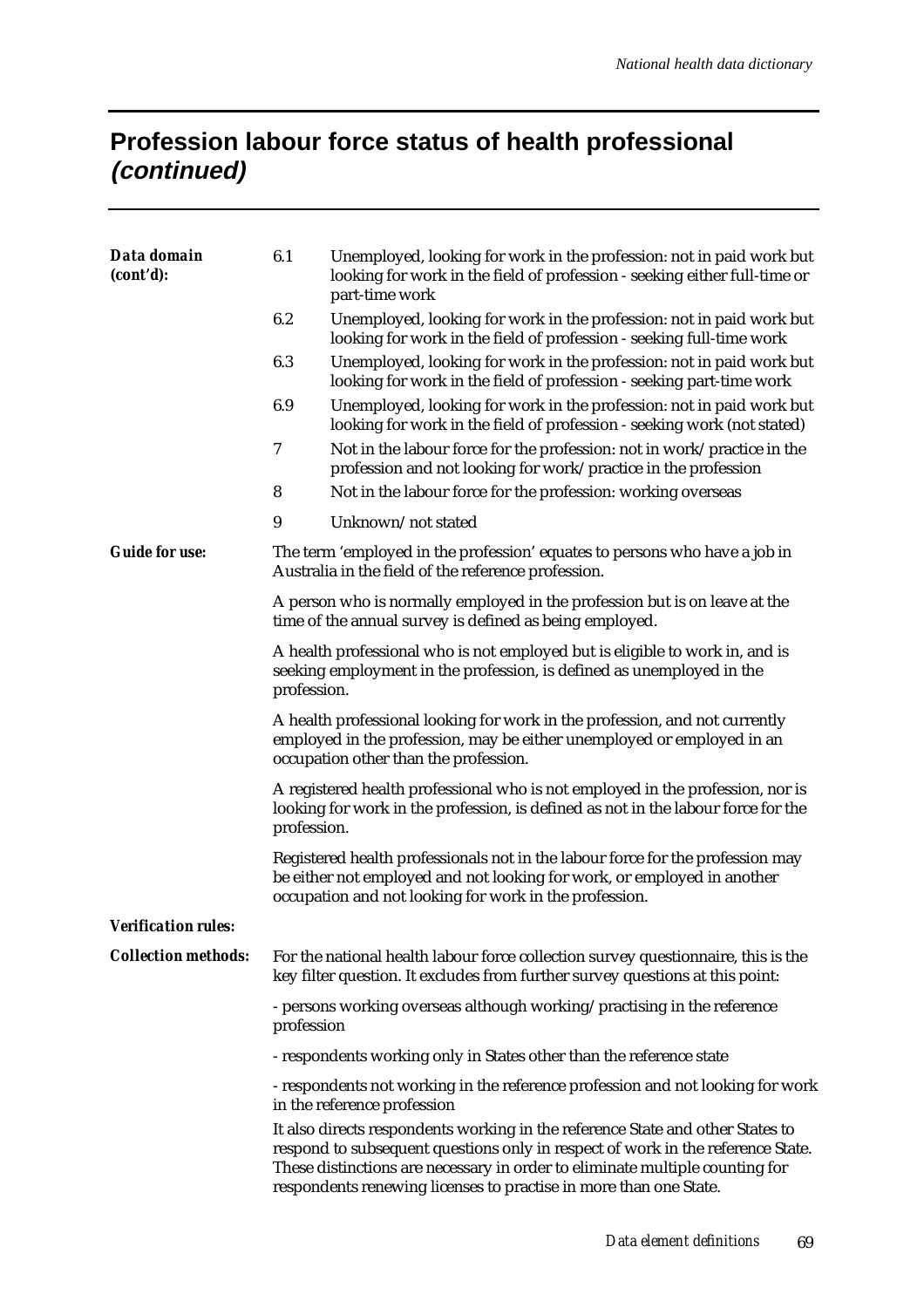## **Profession labour force status of health professional (continued)**

| <b>Collection methods</b><br>(cont'd): | The definitions of employed and unemployed in this data item differ from ABS<br>definitions for these categories defined in LFA2 'Employed persons', LFA8<br>'Labour force status', LFA9 'Looking for full-time work', LFA10 'Looking for<br>part-time work', LFA12 'Not in the labour force', LFA13 'Status in<br>employment', and LFA14 'Unemployed persons'. The main differences are:<br>- The National Health Labour Force Collection includes persons other than<br>clinicians working in the profession as persons employed in the profession.<br>ABS uses the Australian Standard Classification of Occupations where, in<br>general, classes for health occupations do not cover non-clinicians. The main<br>exception to this is nursing where, because of the size of the profession, there<br>are classes for nursing administrators and educators. |
|----------------------------------------|-----------------------------------------------------------------------------------------------------------------------------------------------------------------------------------------------------------------------------------------------------------------------------------------------------------------------------------------------------------------------------------------------------------------------------------------------------------------------------------------------------------------------------------------------------------------------------------------------------------------------------------------------------------------------------------------------------------------------------------------------------------------------------------------------------------------------------------------------------------------|
|                                        | - The labour force collection includes health professionals working in the<br>Defence Forces; ABS does not, with the exception of the population census.                                                                                                                                                                                                                                                                                                                                                                                                                                                                                                                                                                                                                                                                                                        |
|                                        | - ABS uses a tightly defined reference period for employment and<br>unemployment; the labour force collection reference period is self-defined by<br>the respondent as his/her usual status at the time of completion of the survey<br>questionnaire.                                                                                                                                                                                                                                                                                                                                                                                                                                                                                                                                                                                                           |
|                                        | - The labour force collection includes, among persons looking for work in the<br>profession, those persons who are registered health professionals but<br>employed in another occupation and looking for work in the profession; ABS<br>does not.                                                                                                                                                                                                                                                                                                                                                                                                                                                                                                                                                                                                               |
|                                        | - The labour force collection includes in the category not in the labour force<br>health professionals registered in Australia but working overseas; such<br>persons are excluded from the scope of ABS censuses and surveys.                                                                                                                                                                                                                                                                                                                                                                                                                                                                                                                                                                                                                                   |
| <b>Related data:</b>                   | relates to the data element concept Health labour force, version 1<br>relates to the data element concept Occupation, version 1                                                                                                                                                                                                                                                                                                                                                                                                                                                                                                                                                                                                                                                                                                                                 |
| <b>Administrative attributes</b>       |                                                                                                                                                                                                                                                                                                                                                                                                                                                                                                                                                                                                                                                                                                                                                                                                                                                                 |
| <b>Source document:</b>                |                                                                                                                                                                                                                                                                                                                                                                                                                                                                                                                                                                                                                                                                                                                                                                                                                                                                 |
| <b>Source organisation:</b>            | National Health Labour Force Data Working Group                                                                                                                                                                                                                                                                                                                                                                                                                                                                                                                                                                                                                                                                                                                                                                                                                 |

*National minimum data sets:*

| Health labourforce |  | from $1/07/89$ to |  |
|--------------------|--|-------------------|--|
|--------------------|--|-------------------|--|

*Comments:*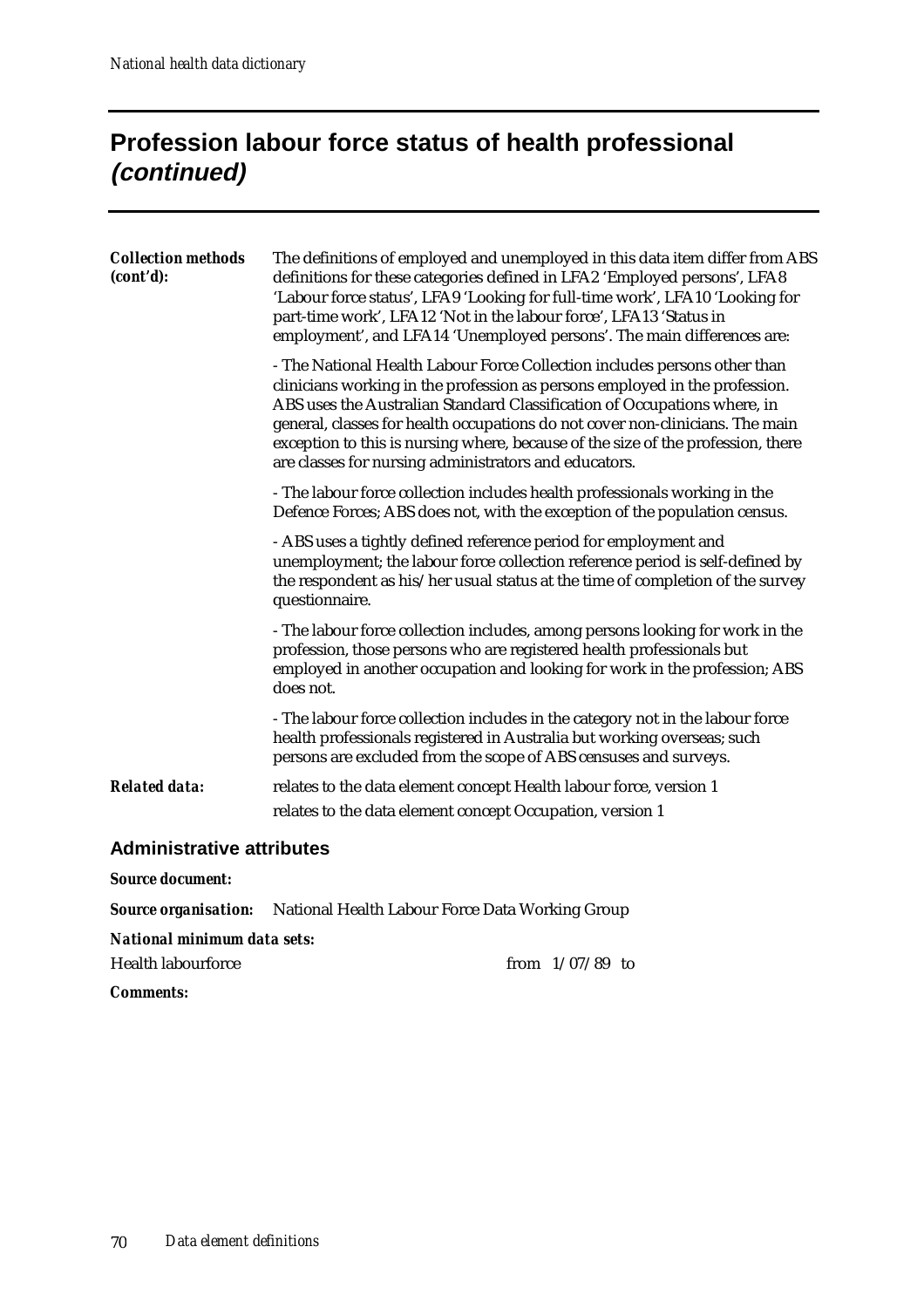#### **National Health Information Model entities**

| <b>Party characteristics</b>            |                                       | <b>Data elements</b>                        |
|-----------------------------------------|---------------------------------------|---------------------------------------------|
| <b>Person characteristic</b>            |                                       |                                             |
|                                         | Demographic characteristic            |                                             |
|                                         | Physical characteristic               |                                             |
| Labour characteristic                   |                                       |                                             |
|                                         | Lifestyle characteristic              |                                             |
| Social characteristic                   |                                       | <b>Marital status</b><br>Preferred language |
|                                         | <b>Education characteristic</b>       |                                             |
|                                         | Parenting characteristic              |                                             |
|                                         | Accommodation characteristic          |                                             |
|                                         | Cultural characteristic               |                                             |
|                                         | Insurance/benefit characteristic      |                                             |
| Legal characteristic                    |                                       |                                             |
|                                         | Other person characteristic           |                                             |
|                                         |                                       |                                             |
| <b>Person view</b>                      | Party group<br>characteristic         |                                             |
| <b>State of health</b><br>and wellbeing | <b>Organisation</b><br>characteristic |                                             |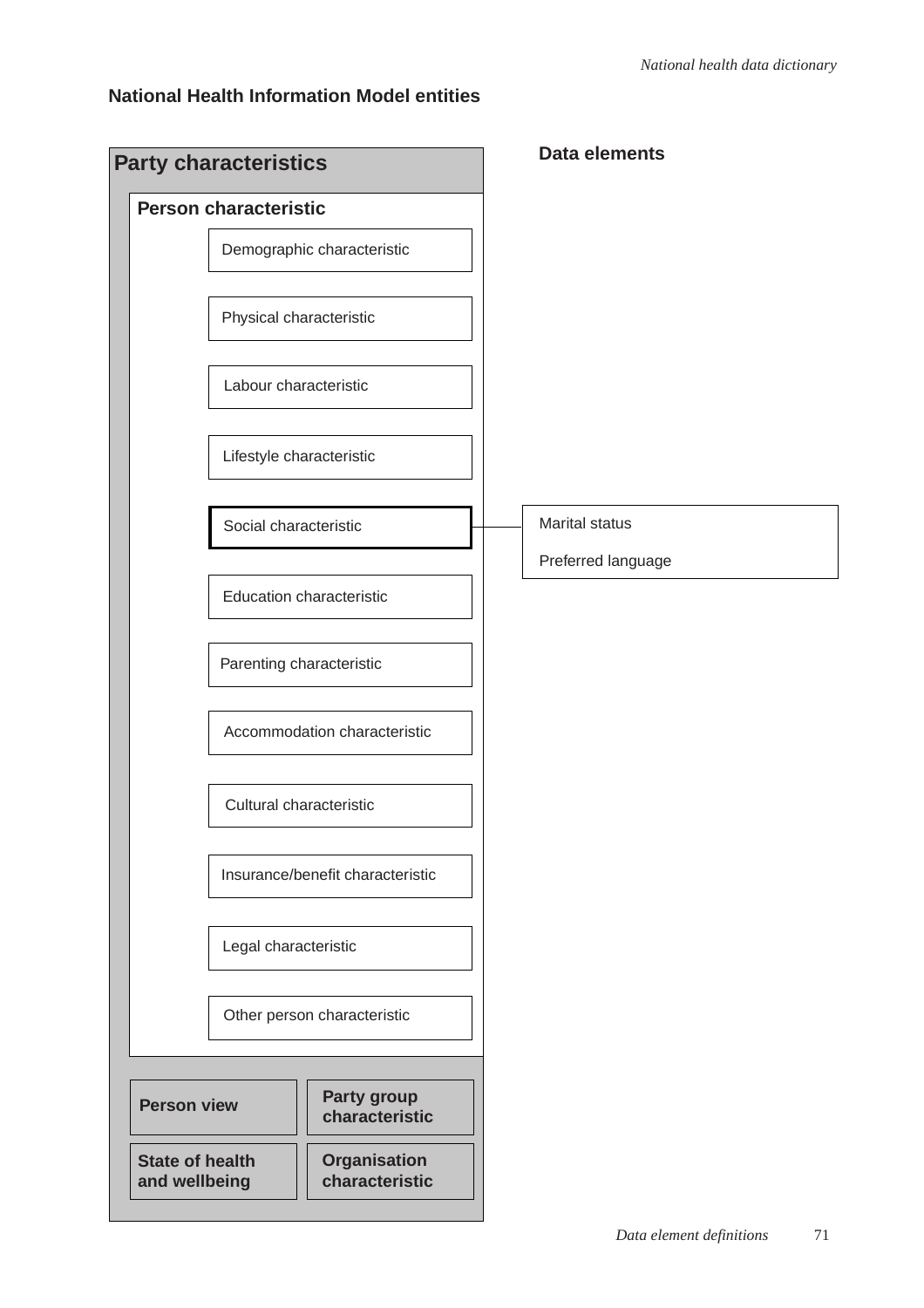### **Marital status**

| Admin. status:          | <b>CURRENT</b>                          | 1/07/94                                                                                                                                                                                                                                                                                                                   |                               |
|-------------------------|-----------------------------------------|---------------------------------------------------------------------------------------------------------------------------------------------------------------------------------------------------------------------------------------------------------------------------------------------------------------------------|-------------------------------|
|                         | Identifying and definitional attributes |                                                                                                                                                                                                                                                                                                                           |                               |
| <b>NHIK</b> identifier: | 000089                                  |                                                                                                                                                                                                                                                                                                                           | <b>Version number:</b><br>- 2 |
| Data element type:      | <b>DATA ELEMENT</b>                     |                                                                                                                                                                                                                                                                                                                           |                               |
| <b>Definition:</b>      | Current marital status of the person.   |                                                                                                                                                                                                                                                                                                                           |                               |
| <b>Context:</b>         |                                         | Marital status is a core data element in a wide range of social, labour and<br>demographic statistics. Its main purpose is to establish the living<br>arrangements of individuals, to facilitate analysis of the association of marital<br>status with the need for and use of services and for epidemiological analysis. |                               |
|                         |                                         | The ABS has defined registered marital status based on a legal concept and<br>social marital status, a social, marriage-like arrangement (i.e. de facto<br>marriage). The ABS standards working party recommended that the ABS<br>registered marital status be accepted (ABS 1993).                                       |                               |

#### **Relational and representational attributes**

| Datatype:                        | Numeric                                                                                                                                                                                                                                                                                                                                                        |  |                                        |  | <b>Representational form:</b>                                              | <b>CODE</b> |  |  |
|----------------------------------|----------------------------------------------------------------------------------------------------------------------------------------------------------------------------------------------------------------------------------------------------------------------------------------------------------------------------------------------------------------|--|----------------------------------------|--|----------------------------------------------------------------------------|-------------|--|--|
| <b>Field size:</b>               | <b>Min.</b> 1                                                                                                                                                                                                                                                                                                                                                  |  | Max. 1                                 |  | <b>Representational layout:</b> N                                          |             |  |  |
| Data domain:                     | 1                                                                                                                                                                                                                                                                                                                                                              |  | Never married                          |  |                                                                            |             |  |  |
|                                  | $\boldsymbol{2}$                                                                                                                                                                                                                                                                                                                                               |  | Widowed                                |  |                                                                            |             |  |  |
|                                  | 3                                                                                                                                                                                                                                                                                                                                                              |  | <b>Divorced</b>                        |  |                                                                            |             |  |  |
|                                  | 4                                                                                                                                                                                                                                                                                                                                                              |  | Separated                              |  |                                                                            |             |  |  |
|                                  | $\bf 5$<br>Married (including de facto)                                                                                                                                                                                                                                                                                                                        |  |                                        |  |                                                                            |             |  |  |
|                                  | $\boldsymbol{6}$                                                                                                                                                                                                                                                                                                                                               |  |                                        |  | Not stated / inadequately described                                        |             |  |  |
| <b>Guide for use:</b>            | The category Married (registered and de facto) should be generally accepted as<br>applicable to all de facto couples, including of the same sex.                                                                                                                                                                                                               |  |                                        |  |                                                                            |             |  |  |
| <b>Verification rules:</b>       |                                                                                                                                                                                                                                                                                                                                                                |  |                                        |  |                                                                            |             |  |  |
| <b>Collection methods:</b>       | While marital status is an important factor in assessing the type and extent of<br>support needs, such as for the elderly living in the home environment, marital<br>status does not adequately address the need for information about social<br>support and living arrangements and other data elements need to be<br>formulated to capture this information. |  |                                        |  |                                                                            |             |  |  |
| <b>Related data:</b>             | supersedes previous data element Marital status, version 1                                                                                                                                                                                                                                                                                                     |  |                                        |  |                                                                            |             |  |  |
| <b>Administrative attributes</b> |                                                                                                                                                                                                                                                                                                                                                                |  |                                        |  |                                                                            |             |  |  |
| <b>Source document:</b>          | statistics, 1993                                                                                                                                                                                                                                                                                                                                               |  |                                        |  | ABS Directory of concepts and standards for social, labour and demographic |             |  |  |
| <b>Source organisation:</b>      |                                                                                                                                                                                                                                                                                                                                                                |  | <b>Australian Bureau of Statistics</b> |  |                                                                            |             |  |  |

#### *National minimum data sets:*

| from $1/07/97$ to<br>Institutional mental health care |  |  |
|-------------------------------------------------------|--|--|
|-------------------------------------------------------|--|--|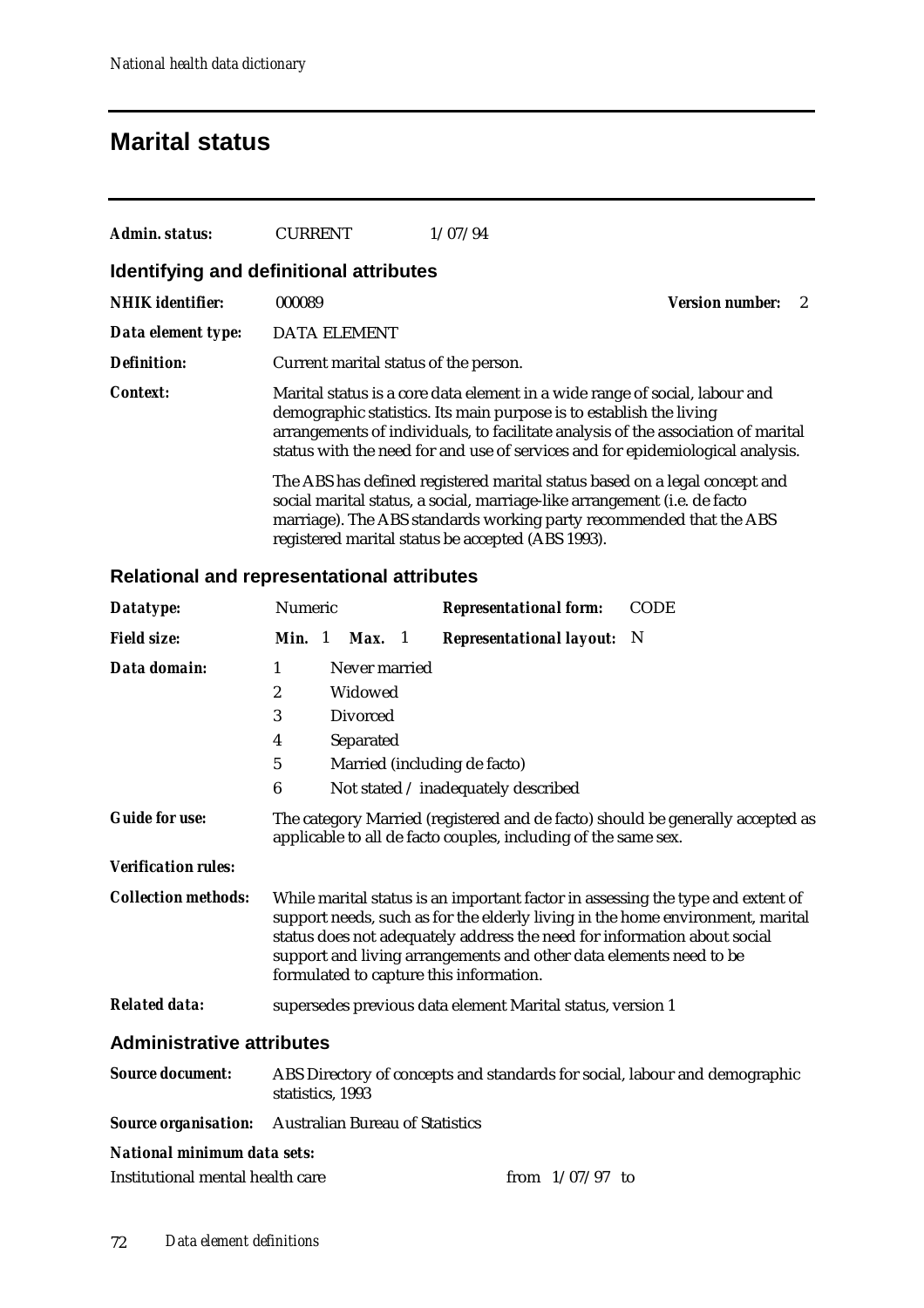## **Marital status (continued)**

*Comments:* ABS standards (see ABS: Directory of Concepts and Standards for Social, Labour and Demographic statistics) identify two concepts of marital status: - registered marital status-defined as whether a person has, or has had, a legally registered marriage; - social marital status-based on a persons living arrangements (including defacto marriages), as reported by the person. ABS recommends that the social marital status concept be collected when information on marital status is sought, whereas the registered marital status concept need only be collected where it is specifically required for the purposes of the collection and only in areas of consent if necessary. Most community services data collections ask clients to self-report their marital status. Hence, the operative concept is one of social marital status.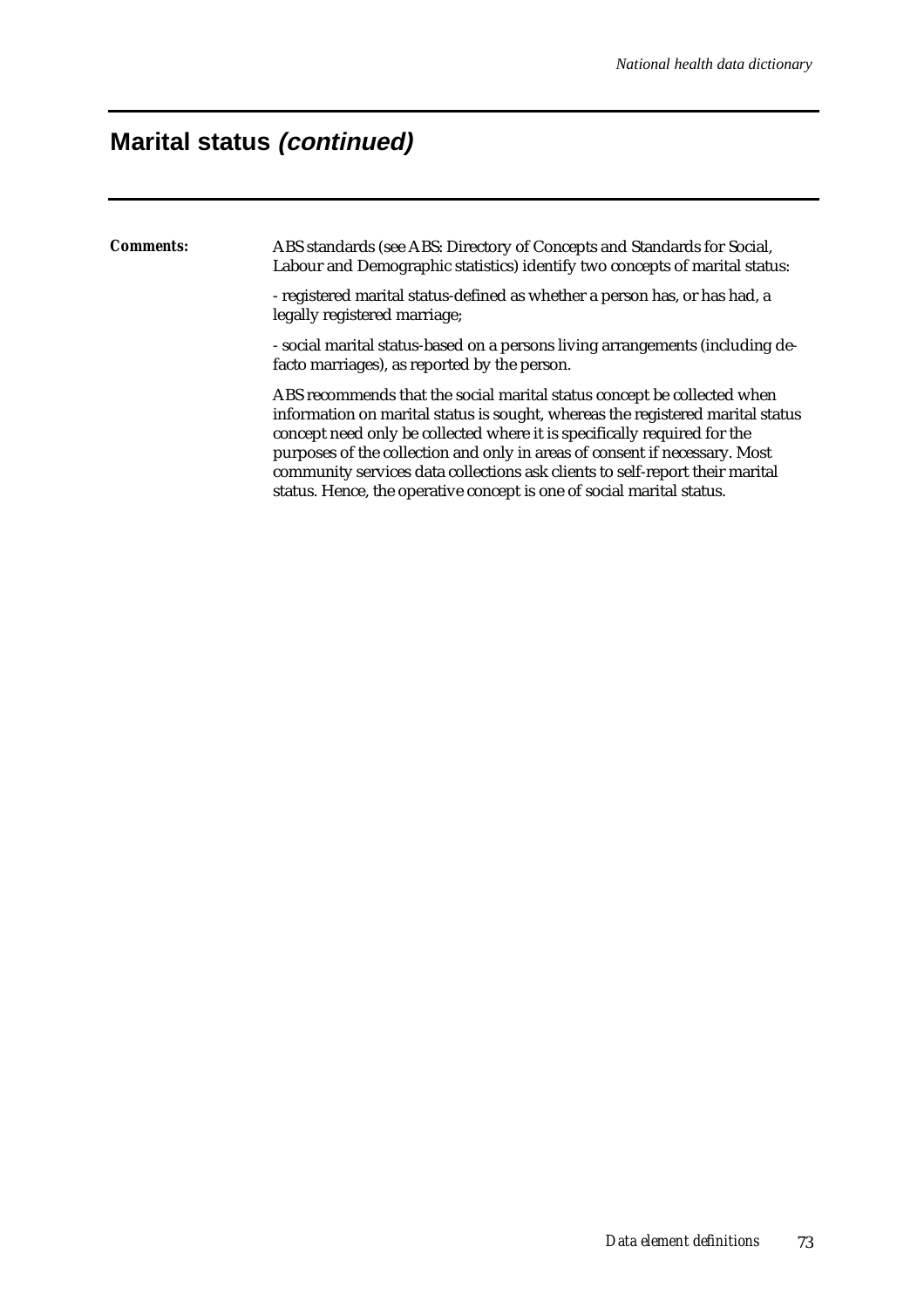## **Preferred language**

| Admin. status:          | <b>CURRENT</b>                          | 1/07/98                                                                                                                                                                                                                                                                                                              |                          |
|-------------------------|-----------------------------------------|----------------------------------------------------------------------------------------------------------------------------------------------------------------------------------------------------------------------------------------------------------------------------------------------------------------------|--------------------------|
|                         | Identifying and definitional attributes |                                                                                                                                                                                                                                                                                                                      |                          |
| <b>NHIK</b> identifier: | 000132                                  |                                                                                                                                                                                                                                                                                                                      | <b>Version number:</b> 2 |
| Data element type:      | <b>DATA ELEMENT</b>                     |                                                                                                                                                                                                                                                                                                                      |                          |
| <b>Definition:</b>      | person can speak fluent English.        | The language (including sign language) most preferred by the person for<br>communication. This may be a language other than English even where the                                                                                                                                                                   |                          |
| Context:                |                                         | Health and welfare services: An important indicator of ethnicity, especially for<br>persons born in non-English-speaking countries. Its collection will assist in the<br>planning and provision of multilingual services and facilitate program and<br>service delivery for migrants and other non-English speakers. |                          |

#### **Relational and representational attributes**

| Datatype:          | Numeric |                   |                                                           |  | <b>Representational form:</b>   | <b>CODE</b> |  |  |  |  |
|--------------------|---------|-------------------|-----------------------------------------------------------|--|---------------------------------|-------------|--|--|--|--|
| <b>Field size:</b> | Min. 2  |                   | $Max.$ 2                                                  |  | <b>Representational layout:</b> | <b>NN</b>   |  |  |  |  |
| Data domain:       | 00      | Afrikaans         |                                                           |  |                                 |             |  |  |  |  |
|                    | 01      |                   | Albanian                                                  |  |                                 |             |  |  |  |  |
|                    | 02      |                   |                                                           |  | Alyawarr (Alyawarra)            |             |  |  |  |  |
|                    | 03      |                   |                                                           |  | Arabic (including Lebanese)     |             |  |  |  |  |
|                    | 04      |                   | Armenian                                                  |  |                                 |             |  |  |  |  |
|                    | 05      | Arrernte (Aranda) |                                                           |  |                                 |             |  |  |  |  |
|                    | 06      |                   | Assyrian (including Aramaic)                              |  |                                 |             |  |  |  |  |
|                    | 07      |                   | Australian Indigenous languages, not elsewhere classified |  |                                 |             |  |  |  |  |
|                    | 08      |                   | Bengali                                                   |  |                                 |             |  |  |  |  |
|                    | 09      |                   | <b>Bisaya</b>                                             |  |                                 |             |  |  |  |  |
|                    | 10      |                   | <b>Bosnian</b>                                            |  |                                 |             |  |  |  |  |
|                    | 11      |                   | <b>Bulgarian</b>                                          |  |                                 |             |  |  |  |  |
|                    | 12      | <b>Burarra</b>    |                                                           |  |                                 |             |  |  |  |  |
|                    | 13      |                   | <b>Burmese</b>                                            |  |                                 |             |  |  |  |  |
|                    | 14      |                   | Cantonese                                                 |  |                                 |             |  |  |  |  |
|                    | 15      |                   | Cebuano                                                   |  |                                 |             |  |  |  |  |
|                    | 16      | Croatian          |                                                           |  |                                 |             |  |  |  |  |
|                    | 17      | Czech             |                                                           |  |                                 |             |  |  |  |  |
|                    | 18      | Danish            |                                                           |  |                                 |             |  |  |  |  |
|                    | 19      |                   | English                                                   |  |                                 |             |  |  |  |  |
|                    | 20      |                   | Estonian                                                  |  |                                 |             |  |  |  |  |
|                    | 21      |                   | Fijian                                                    |  |                                 |             |  |  |  |  |
|                    | 22      |                   | Finnish                                                   |  |                                 |             |  |  |  |  |
|                    | 23      |                   | French                                                    |  |                                 |             |  |  |  |  |
|                    | 24      |                   | German                                                    |  |                                 |             |  |  |  |  |
|                    | 25      | Gilbertese        |                                                           |  |                                 |             |  |  |  |  |
|                    | 26      |                   | Greek                                                     |  |                                 |             |  |  |  |  |
|                    | 27      |                   | Gujarati                                                  |  |                                 |             |  |  |  |  |
|                    | 28      |                   | Hakka                                                     |  |                                 |             |  |  |  |  |
|                    | 29      |                   | Hebrew                                                    |  |                                 |             |  |  |  |  |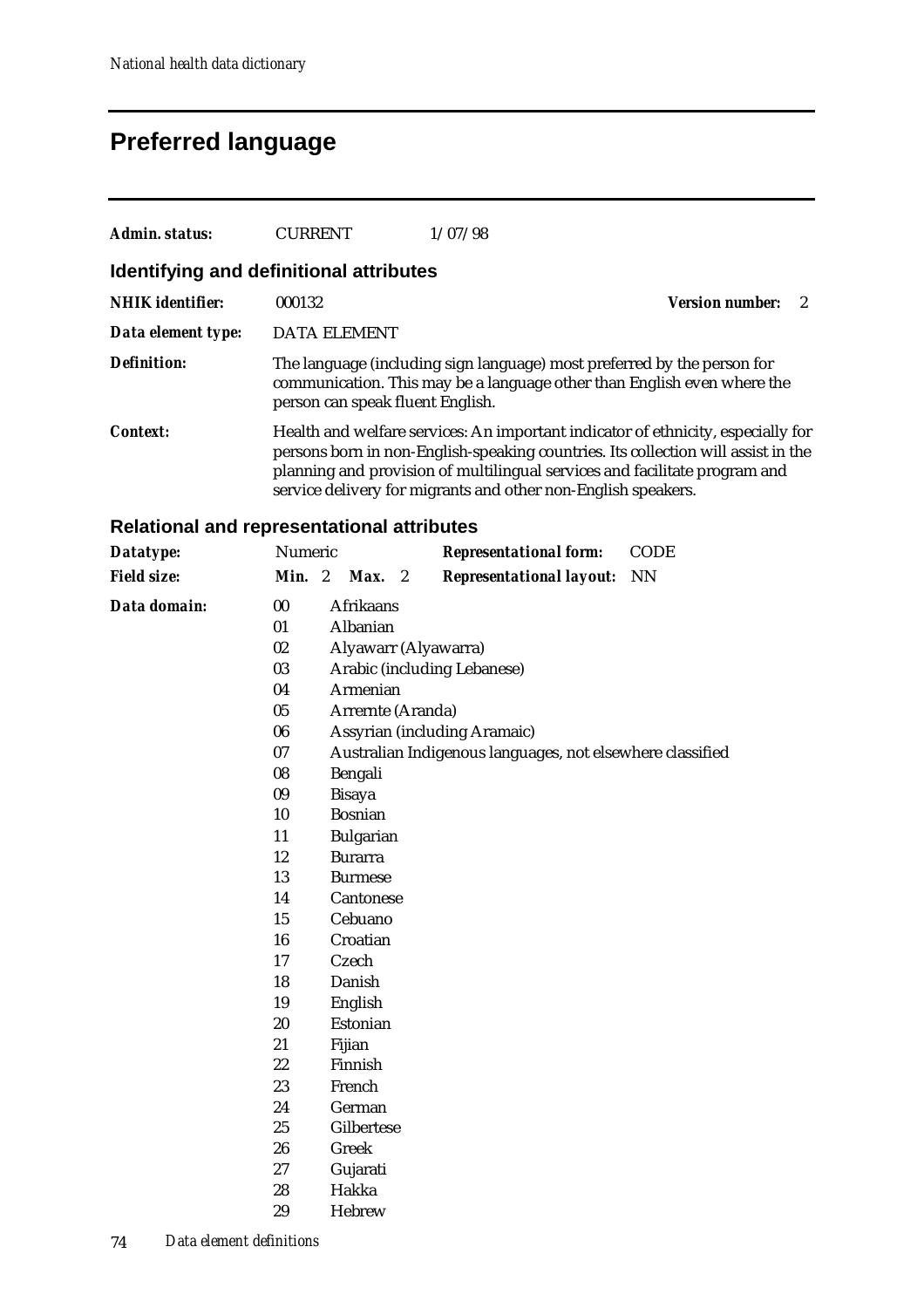# **Preferred language (continued)**

| Data domain | 30 | Hindi                   |
|-------------|----|-------------------------|
| (cont'd):   | 31 | Hmong                   |
|             | 32 | Hokkien                 |
|             | 33 | Hungarian               |
|             | 34 | Indonesian              |
|             | 35 | Irish                   |
|             | 36 | Italian                 |
|             | 37 | Japanese                |
|             | 38 | Kannada                 |
|             | 39 | Khmer                   |
|             | 40 | Korean                  |
|             | 41 | Kriol                   |
|             | 42 | Kuurinji (Gurindji)     |
|             | 43 | Lao                     |
|             | 44 | Latvian                 |
|             | 45 | Lithuanian              |
|             | 46 | Macedonian              |
|             | 47 | Malay                   |
|             | 48 | <b>Maltese</b>          |
|             | 49 | Mandarin                |
|             | 50 | <b>Mauritian Creole</b> |
|             | 51 | Netherlandic            |
|             | 52 | Norwegian               |
|             | 53 | Persian                 |
|             | 54 | Pintupi                 |
|             | 55 | Pitjantjatjara          |
|             | 56 | Polish                  |
|             | 57 | Portuguese              |
|             | 58 | Punjabi                 |
|             | 59 | Romanian                |
|             | 60 | Russian                 |
|             | 61 | Samoan                  |
|             | 62 | Serbian                 |
|             | 63 | Sinhalese               |
|             | 64 | Slovak                  |
|             | 65 | Slovene                 |
|             | 66 | Somali                  |
|             | 67 | Spanish                 |
|             | 68 | Swahili                 |
|             | 69 | Swedish                 |
|             | 70 | Tagalog (Filipino)      |
|             | 71 | Tamil                   |
|             | 72 | Telugu                  |
|             | 73 | Teochew                 |
|             | 74 | Thai                    |
|             | 75 | <b>Timorese</b>         |
|             | 76 | Tiwi                    |
|             |    |                         |

77 Tongan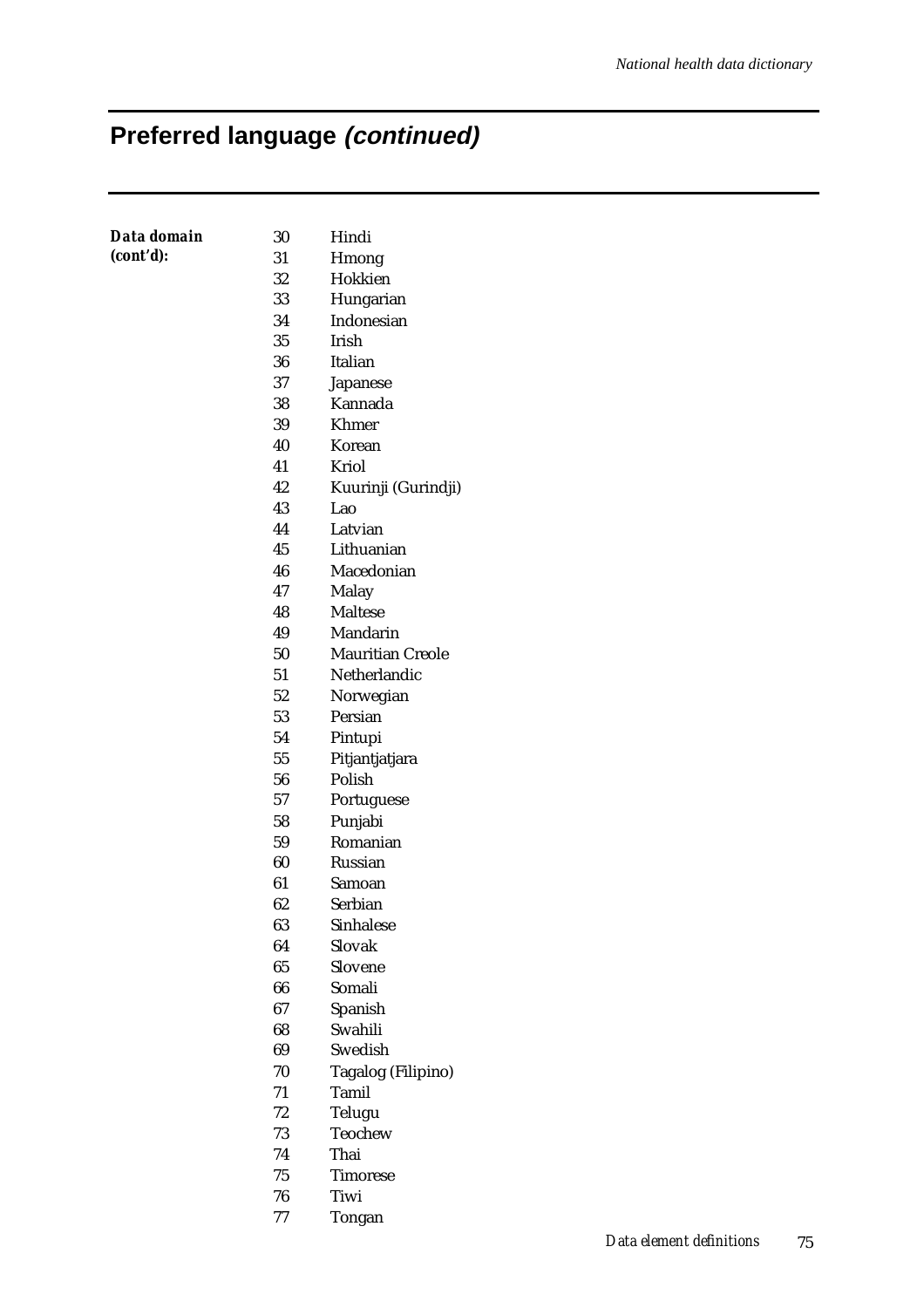# **Preferred language (continued)**

| Data domain                      | 78<br>Turkish                                                                                                                                                                                                                                                                                                                                                                                                                                                                                                                                                                                                                                                                                                                         |  |  |  |  |  |
|----------------------------------|---------------------------------------------------------------------------------------------------------------------------------------------------------------------------------------------------------------------------------------------------------------------------------------------------------------------------------------------------------------------------------------------------------------------------------------------------------------------------------------------------------------------------------------------------------------------------------------------------------------------------------------------------------------------------------------------------------------------------------------|--|--|--|--|--|
| (cont'd):                        | Ukranian<br>79                                                                                                                                                                                                                                                                                                                                                                                                                                                                                                                                                                                                                                                                                                                        |  |  |  |  |  |
|                                  | Urdu<br>80                                                                                                                                                                                                                                                                                                                                                                                                                                                                                                                                                                                                                                                                                                                            |  |  |  |  |  |
|                                  | 81<br>Vietnamese                                                                                                                                                                                                                                                                                                                                                                                                                                                                                                                                                                                                                                                                                                                      |  |  |  |  |  |
|                                  | 82<br>Walmajarri (Walmadjari)                                                                                                                                                                                                                                                                                                                                                                                                                                                                                                                                                                                                                                                                                                         |  |  |  |  |  |
|                                  | 83<br>Warlpiri                                                                                                                                                                                                                                                                                                                                                                                                                                                                                                                                                                                                                                                                                                                        |  |  |  |  |  |
|                                  | Welsh<br>84                                                                                                                                                                                                                                                                                                                                                                                                                                                                                                                                                                                                                                                                                                                           |  |  |  |  |  |
|                                  | 85<br>Wik-Mungkan                                                                                                                                                                                                                                                                                                                                                                                                                                                                                                                                                                                                                                                                                                                     |  |  |  |  |  |
|                                  | 86<br>Yiddish                                                                                                                                                                                                                                                                                                                                                                                                                                                                                                                                                                                                                                                                                                                         |  |  |  |  |  |
|                                  | 95<br>Other languages, nfd                                                                                                                                                                                                                                                                                                                                                                                                                                                                                                                                                                                                                                                                                                            |  |  |  |  |  |
|                                  | 96<br>Inadequately described                                                                                                                                                                                                                                                                                                                                                                                                                                                                                                                                                                                                                                                                                                          |  |  |  |  |  |
|                                  | 97<br>Non verbal, so described (including sign languages e.g. Auslan,                                                                                                                                                                                                                                                                                                                                                                                                                                                                                                                                                                                                                                                                 |  |  |  |  |  |
|                                  | Makaton)                                                                                                                                                                                                                                                                                                                                                                                                                                                                                                                                                                                                                                                                                                                              |  |  |  |  |  |
|                                  | Not stated<br>98                                                                                                                                                                                                                                                                                                                                                                                                                                                                                                                                                                                                                                                                                                                      |  |  |  |  |  |
| <b>Guide for use:</b>            | All non-verbal means of communication, including sign languages, are to be<br>coded to 97.                                                                                                                                                                                                                                                                                                                                                                                                                                                                                                                                                                                                                                            |  |  |  |  |  |
|                                  | Code 96 should be used where some information, but insufficient, is provided.                                                                                                                                                                                                                                                                                                                                                                                                                                                                                                                                                                                                                                                         |  |  |  |  |  |
|                                  | Code 98 is to be used when no information is provided.                                                                                                                                                                                                                                                                                                                                                                                                                                                                                                                                                                                                                                                                                |  |  |  |  |  |
|                                  | All Australian Indigenous languages not shown separately on the code list are<br>to be coded to 86.                                                                                                                                                                                                                                                                                                                                                                                                                                                                                                                                                                                                                                   |  |  |  |  |  |
| <b>Verification rules:</b>       |                                                                                                                                                                                                                                                                                                                                                                                                                                                                                                                                                                                                                                                                                                                                       |  |  |  |  |  |
| <b>Collection methods:</b>       | This information may be collected in a variety of ways. It may be collected by<br>using a predetermined shortlist of languages that are most likely to be<br>encountered from the above code list accompanied by an open text field for<br>'Other language' or by using an open ended question that allows for recording<br>of the language nominated by the person. Regardless of the method used for<br>data collection the language nominated should be coded using the above<br>codes.                                                                                                                                                                                                                                            |  |  |  |  |  |
| <b>Related data:</b>             | supersedes previous data element Preferred language, version 1                                                                                                                                                                                                                                                                                                                                                                                                                                                                                                                                                                                                                                                                        |  |  |  |  |  |
| <b>Administrative attributes</b> |                                                                                                                                                                                                                                                                                                                                                                                                                                                                                                                                                                                                                                                                                                                                       |  |  |  |  |  |
| <b>Source document:</b>          | Australian Standard Classification of Languages, (ASCL)                                                                                                                                                                                                                                                                                                                                                                                                                                                                                                                                                                                                                                                                               |  |  |  |  |  |
|                                  | Australian Bureau of Statistics, Catalogue number 1267.0                                                                                                                                                                                                                                                                                                                                                                                                                                                                                                                                                                                                                                                                              |  |  |  |  |  |
| <b>Source organisation:</b>      | NHDC, Australian Bureau of Statistics                                                                                                                                                                                                                                                                                                                                                                                                                                                                                                                                                                                                                                                                                                 |  |  |  |  |  |
| National minimum data sets:      |                                                                                                                                                                                                                                                                                                                                                                                                                                                                                                                                                                                                                                                                                                                                       |  |  |  |  |  |
| <b>Comments:</b>                 | The Australian Bureau of Statistics has developed a detailed four-digit<br>language classification of 193 language units which was used in the 1996<br>Census. Although it is preferable to use the classification at a four-digit level,<br>the requirements of administrative collections have been recognised and the<br>ABS has developed a classification of 86 languages at a two-digit level from<br>those most frequently spoken in Australia. Mapping of this 2 digit running<br>code system to the 4 digit Australian Standard Classification of Language is<br>available from ABS. The classification used in this data element is a modified<br>version of the 2-digit level ABS classification. The National Health Data |  |  |  |  |  |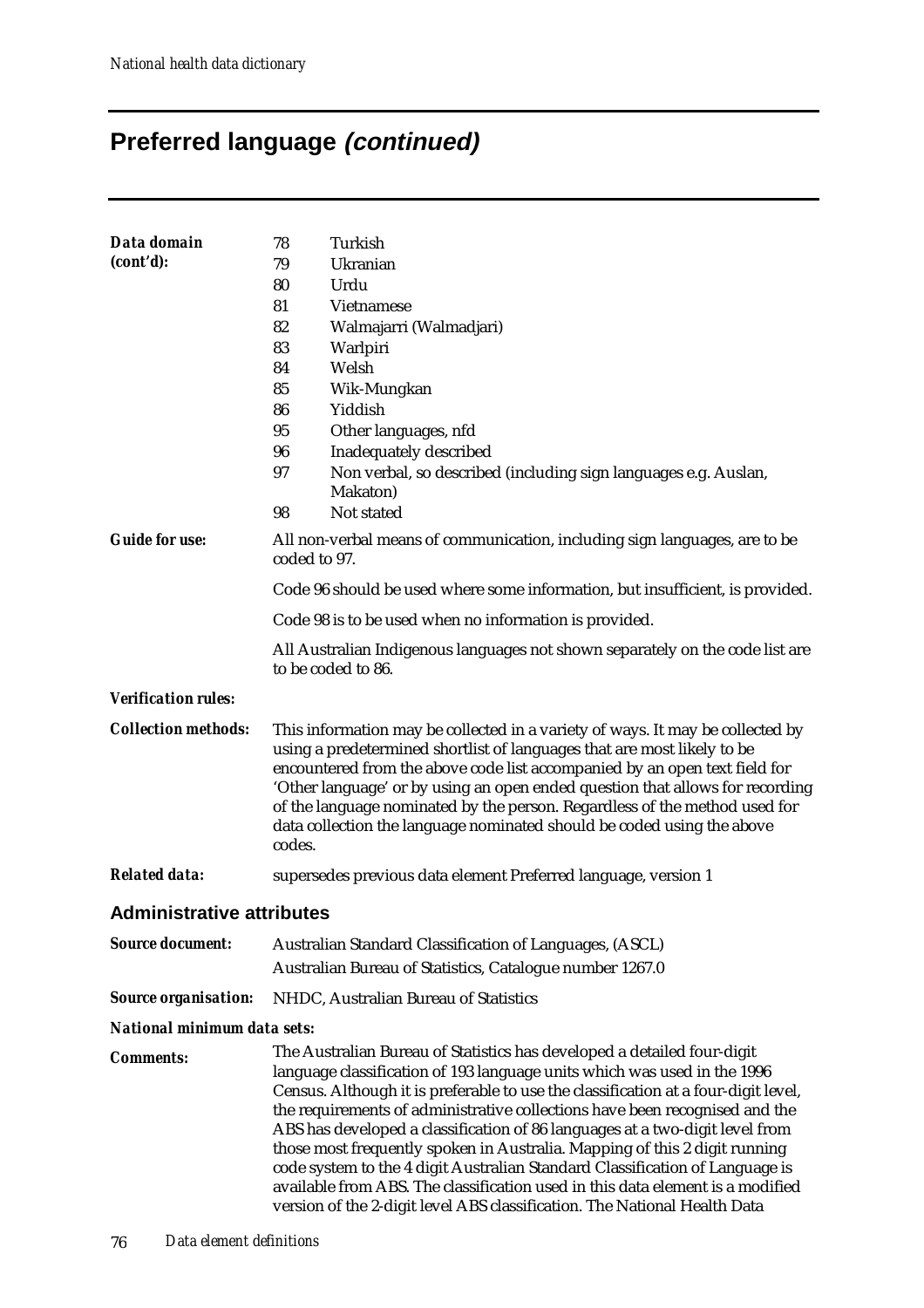## **Preferred language (continued)**

*Comments (cont'd):* Committee considered that the grouping of languages by geographic region was not useful in administrative settings. Thus the data domain includes an alphabetical listing of the 86 languages from the ABS 2 digit level classification with only one code for 'Other languages, nfd'. By removing the geographic groupings from the classification information about the broad geographic region of languages that are not specifically coded is lost. However, the NHDC considered that the benefits to data collectors gained from simplifying the code listing outweighed this disadvantage.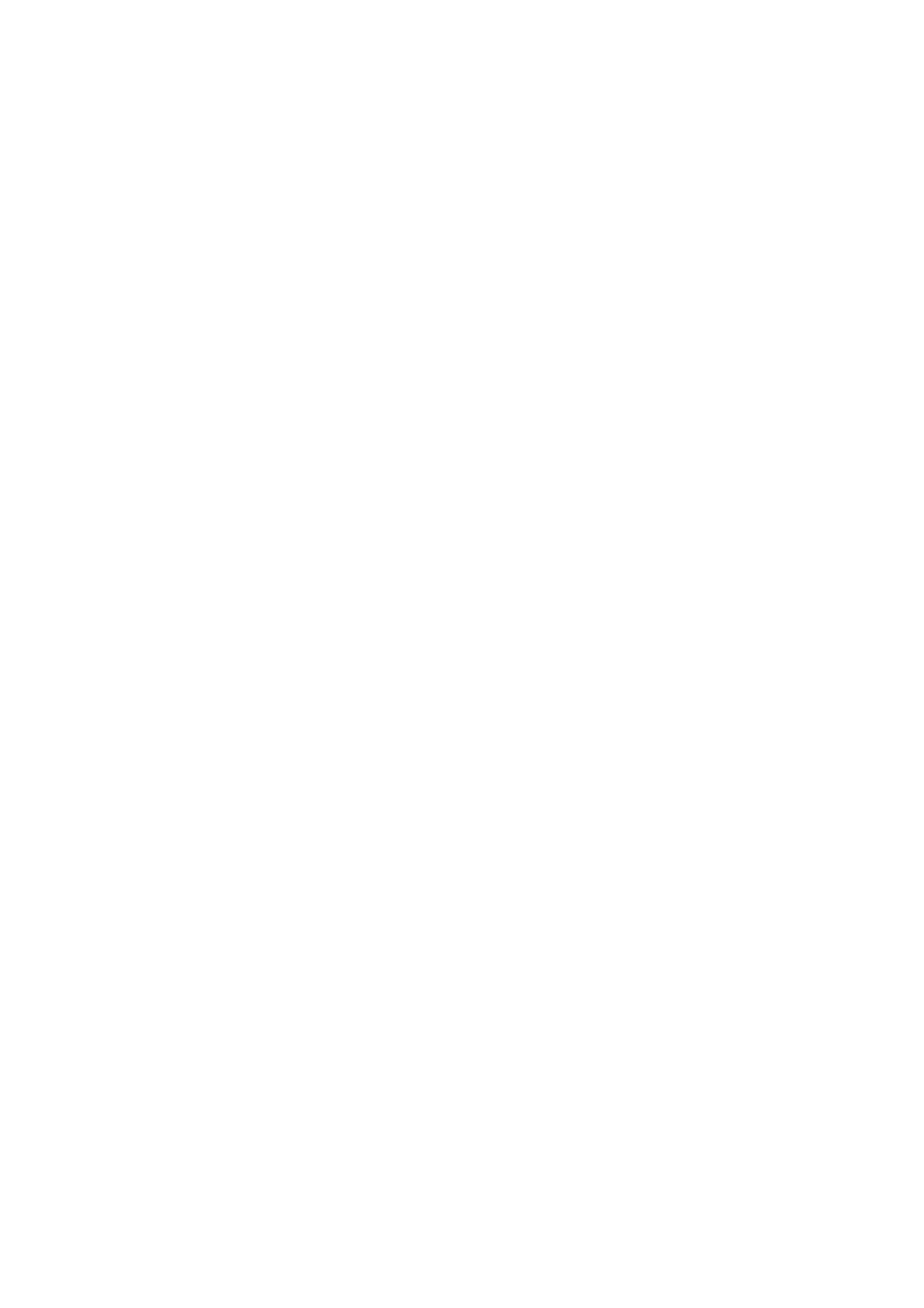### **National Health Information Model entities**

|                                       |                                                                                                                                                                                                                                                                                                                                                                                                                          | <b>Data elements</b>        |
|---------------------------------------|--------------------------------------------------------------------------------------------------------------------------------------------------------------------------------------------------------------------------------------------------------------------------------------------------------------------------------------------------------------------------------------------------------------------------|-----------------------------|
|                                       |                                                                                                                                                                                                                                                                                                                                                                                                                          |                             |
|                                       |                                                                                                                                                                                                                                                                                                                                                                                                                          |                             |
|                                       |                                                                                                                                                                                                                                                                                                                                                                                                                          |                             |
|                                       |                                                                                                                                                                                                                                                                                                                                                                                                                          |                             |
|                                       |                                                                                                                                                                                                                                                                                                                                                                                                                          |                             |
|                                       |                                                                                                                                                                                                                                                                                                                                                                                                                          |                             |
|                                       |                                                                                                                                                                                                                                                                                                                                                                                                                          |                             |
|                                       |                                                                                                                                                                                                                                                                                                                                                                                                                          |                             |
|                                       |                                                                                                                                                                                                                                                                                                                                                                                                                          | Type of usual accommodation |
|                                       |                                                                                                                                                                                                                                                                                                                                                                                                                          |                             |
|                                       |                                                                                                                                                                                                                                                                                                                                                                                                                          |                             |
|                                       |                                                                                                                                                                                                                                                                                                                                                                                                                          |                             |
|                                       |                                                                                                                                                                                                                                                                                                                                                                                                                          |                             |
|                                       |                                                                                                                                                                                                                                                                                                                                                                                                                          |                             |
| Party group<br>characteristic         |                                                                                                                                                                                                                                                                                                                                                                                                                          |                             |
| <b>Organisation</b><br>characteristic |                                                                                                                                                                                                                                                                                                                                                                                                                          |                             |
|                                       | <b>Party characteristics</b><br><b>Person characteristic</b><br>Demographic characteristic<br>Physical characteristic<br>Labour characteristic<br>Lifestyle characteristic<br>Social characteristic<br><b>Education characteristic</b><br>Parenting characteristic<br>Accommodation characteristic<br>Cultural characteristic<br>Insurance/benefit characteristic<br>Legal characteristic<br>Other person characteristic |                             |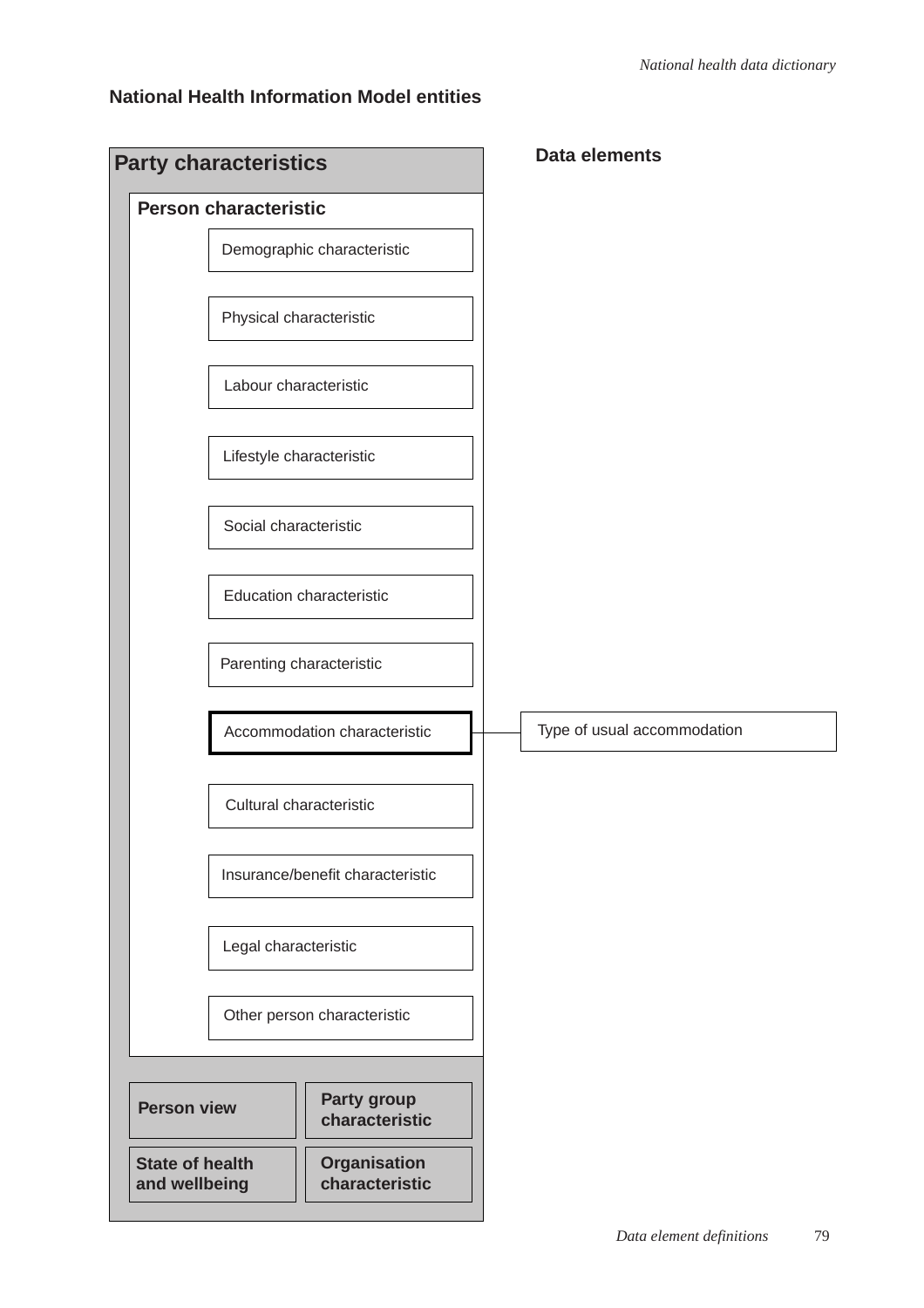# **Type of usual accommodation**

| <b>Admin. status:</b>                             | <b>CURRENT</b>                                                         |                                                                               | 1/07/89                                                                                                                                                                                                                                                                               |                             |
|---------------------------------------------------|------------------------------------------------------------------------|-------------------------------------------------------------------------------|---------------------------------------------------------------------------------------------------------------------------------------------------------------------------------------------------------------------------------------------------------------------------------------|-----------------------------|
| Identifying and definitional attributes           |                                                                        |                                                                               |                                                                                                                                                                                                                                                                                       |                             |
| <b>NHIK</b> identifier:                           | 000173                                                                 |                                                                               |                                                                                                                                                                                                                                                                                       | <b>Version number:</b><br>1 |
| Data element type:                                | <b>DATA ELEMENT</b>                                                    |                                                                               |                                                                                                                                                                                                                                                                                       |                             |
| <b>Definition:</b>                                |                                                                        |                                                                               | The type of physical accommodation the person lived in prior to admission.                                                                                                                                                                                                            |                             |
| <b>Context:</b>                                   | institutional care.                                                    |                                                                               | Institutional health care: permits analysis of the prior residential<br>accommodation type of people admitted to nursing homes or other                                                                                                                                               |                             |
| <b>Relational and representational attributes</b> |                                                                        |                                                                               |                                                                                                                                                                                                                                                                                       |                             |
| Datatype:                                         | Numeric                                                                |                                                                               | <b>Representational form:</b>                                                                                                                                                                                                                                                         | <b>CODE</b>                 |
| <b>Field size:</b>                                | Min. 1                                                                 | Max. 1                                                                        | <b>Representational layout:</b>                                                                                                                                                                                                                                                       | N                           |
| Data domain:                                      | 1<br>$\boldsymbol{2}$<br>3<br>4<br>$\sqrt{5}$<br>$\boldsymbol{6}$<br>7 | House or flat<br>Psychiatric hospital<br>Acute hospital<br>No usual residence | Independent unit as part of retirement village or similar<br>Hostel or hostel type accommodation<br>Other accommodation                                                                                                                                                               |                             |
| <b>Guide for use:</b>                             |                                                                        |                                                                               |                                                                                                                                                                                                                                                                                       |                             |
| <b>Verification rules:</b>                        |                                                                        |                                                                               |                                                                                                                                                                                                                                                                                       |                             |
| <b>Collection methods:</b>                        |                                                                        |                                                                               | The above classifications have been based on Question 16 of Form NH5. This<br>item is not available for New South Wales State nursing homes.                                                                                                                                          |                             |
|                                                   |                                                                        |                                                                               | As this data item includes only details of physical accommodation before<br>admission it was decided to have details of the relational basis of<br>accommodation before admission collected as a separate data element (see<br>data element 'Source of referral').                    |                             |
|                                                   |                                                                        |                                                                               | The Commonwealth Department of Health and Family Services has<br>introduced a new Aged Care Application and Approval form which replaces<br>the NH5. In the light of this and other changes to the nursing home and hostel<br>sector, this data element will be reviewed during 1998. |                             |
| <b>Related data:</b>                              |                                                                        |                                                                               |                                                                                                                                                                                                                                                                                       |                             |
| <b>Administrative attributes</b>                  |                                                                        |                                                                               |                                                                                                                                                                                                                                                                                       |                             |
| <b>Source document:</b>                           |                                                                        |                                                                               |                                                                                                                                                                                                                                                                                       |                             |
| <b>Source organisation:</b>                       |                                                                        |                                                                               | National minimum data set working parties                                                                                                                                                                                                                                             |                             |
|                                                   |                                                                        |                                                                               |                                                                                                                                                                                                                                                                                       |                             |

#### *National minimum data sets:*

| Institutional mental health care- | from $1/07/97$ to |  |  |
|-----------------------------------|-------------------|--|--|
|-----------------------------------|-------------------|--|--|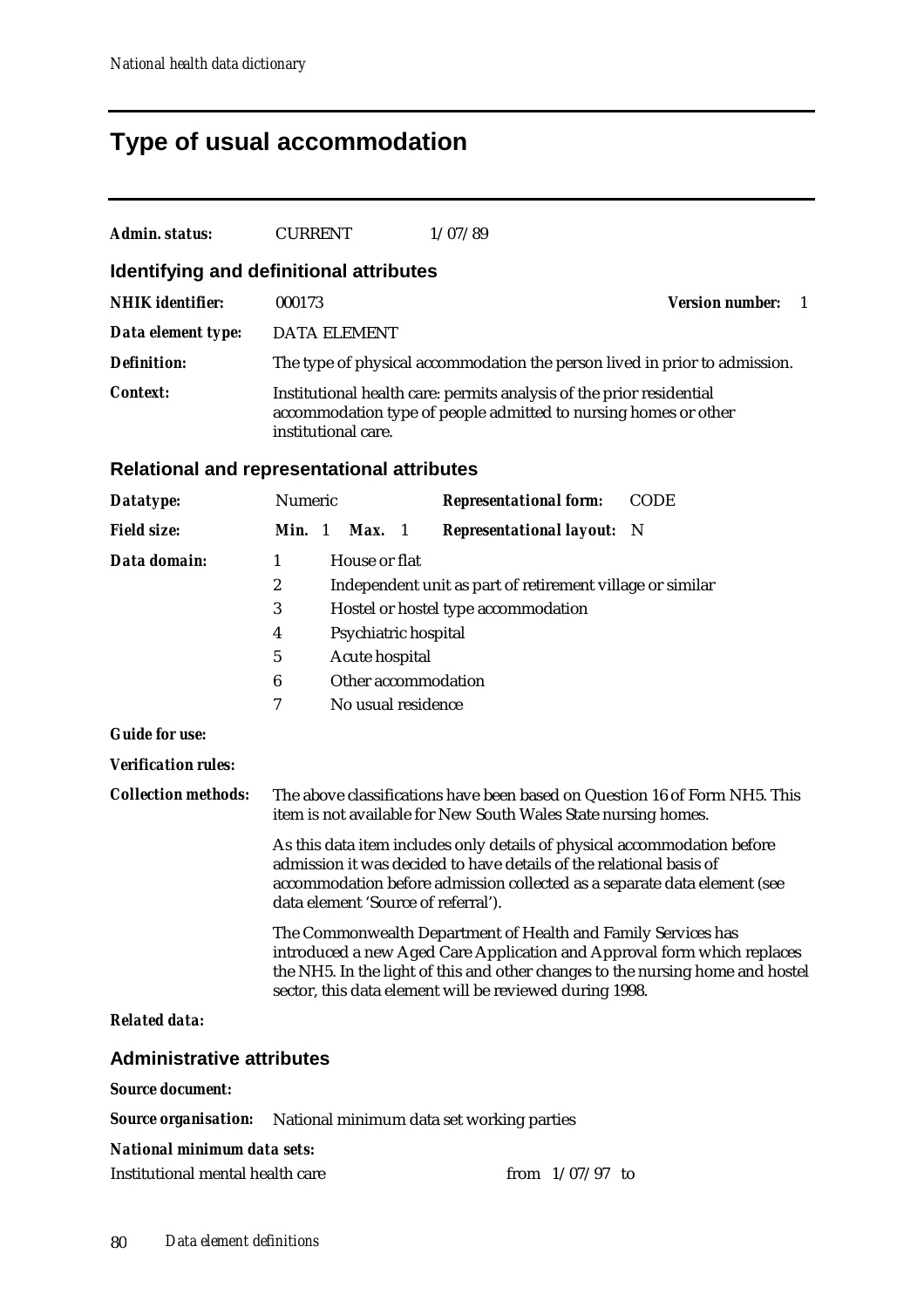### **Type of usual accommodation (continued)**

*Comments:* Acute hospital is included as a type of usual accommodation although it is not typically a type of usual accommodation. 'Location immediately prior to admission', identifies those patients/residents who have an intervening episode in an acute hospital before leaving their usual residence and being admitted to a nursing home. Those who are still living in their own home, notwithstanding an acute admission, have a much better prospect of returning there, and the purpose of including acute hospital in the separate item 'Location immediately prior to admission' is to enable detection of acute admission as a precipitating event. This is potentially a very useful crosstabulation as it should give some clues as to the need for better discharge planning in acute hospitals, and will also provide a key link to the acute hospital database.

> The Queensland view is that the only practical way to collect this item is to ask, since any attempt to develop a classification system based on periods of residence in different locations is fraught with problems. If the patient's (or representative's) view is being sought, and they believe an acute hospital to be their usual residence, this must be accepted. Presumably those people who had experienced an acute hospital admission (of short duration) would not record hospital as their usual residence. Long-stay hospital patients may well have no other usual residence.

Queensland pointed out that many people do not have a usual residence, due either to homelessness or frequent shifting.

It should be noted that the recording of code only would mean that progress through levels of care (such as hostel) before admission to a nursing home would not be available.

This data element is subject to review during 1998 in the light of recent structural reforms in nursing homes.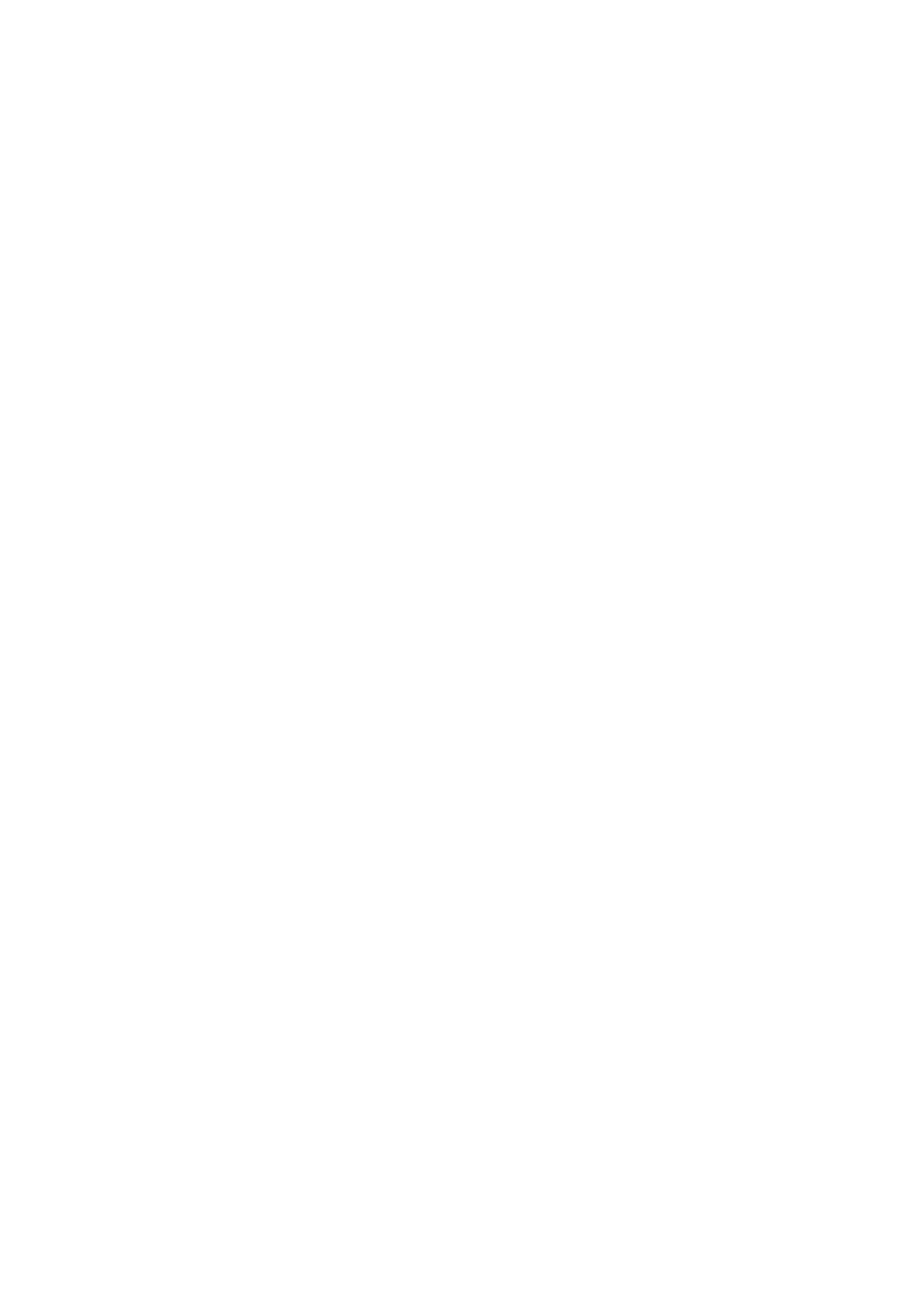### **National Health Information Model entities**

**Common** 

| <b>Party characteristics</b>            |                                       | <b>Data elements</b>                                                             |  |
|-----------------------------------------|---------------------------------------|----------------------------------------------------------------------------------|--|
| <b>Person characteristic</b>            |                                       |                                                                                  |  |
|                                         | Demographic characteristic            |                                                                                  |  |
| Physical characteristic                 |                                       |                                                                                  |  |
| Labour characteristic                   |                                       |                                                                                  |  |
| Lifestyle characteristic                |                                       |                                                                                  |  |
| Social characteristic                   |                                       |                                                                                  |  |
|                                         | <b>Education characteristic</b>       |                                                                                  |  |
| Parenting characteristic                |                                       |                                                                                  |  |
|                                         | Accommodation characteristic          |                                                                                  |  |
| Cultural characteristic                 |                                       |                                                                                  |  |
|                                         | Insurance/benefit characteristic      | Hospital insurance status                                                        |  |
| Legal characteristic                    |                                       | Pension status - nursing home residents<br>Pension status - psychiatric patients |  |
|                                         | Other person characteristic           |                                                                                  |  |
|                                         |                                       |                                                                                  |  |
| <b>Person view</b>                      | <b>Party group</b><br>characteristic  |                                                                                  |  |
| <b>State of health</b><br>and wellbeing | <b>Organisation</b><br>characteristic |                                                                                  |  |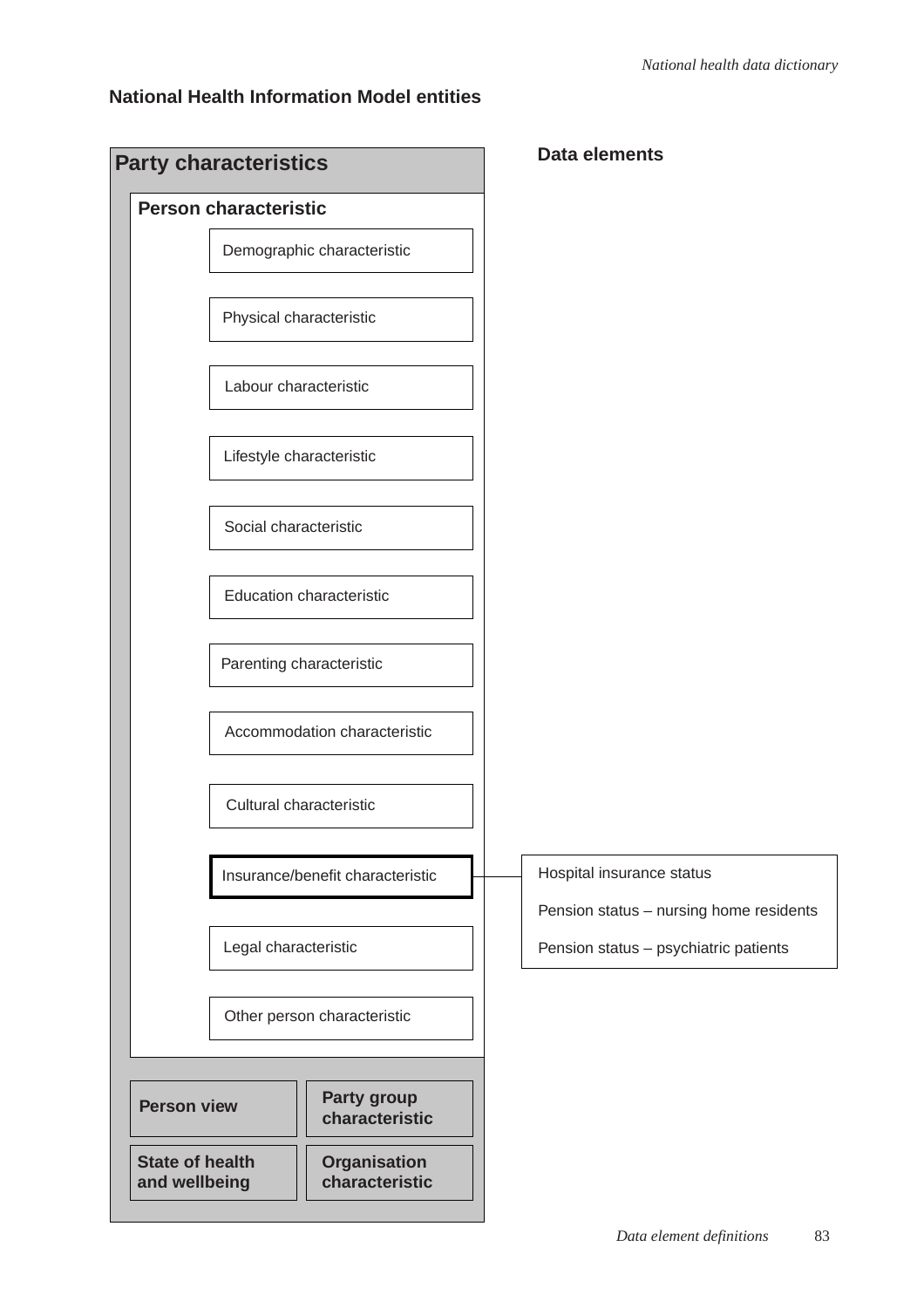## **Hospital insurance status**

| Admin. status:                                                                                      | <b>CURRENT</b>                                                                                                                                  |                                                        |  | 1/07/97                                                                                                                              |                                                                                 |  |
|-----------------------------------------------------------------------------------------------------|-------------------------------------------------------------------------------------------------------------------------------------------------|--------------------------------------------------------|--|--------------------------------------------------------------------------------------------------------------------------------------|---------------------------------------------------------------------------------|--|
| Identifying and definitional attributes                                                             |                                                                                                                                                 |                                                        |  |                                                                                                                                      |                                                                                 |  |
| <b>NHIK</b> identifier:                                                                             | 000075                                                                                                                                          |                                                        |  |                                                                                                                                      | <b>Version number:</b><br>3                                                     |  |
| Data element type:                                                                                  | <b>DATA ELEMENT</b>                                                                                                                             |                                                        |  |                                                                                                                                      |                                                                                 |  |
| <b>Definition:</b>                                                                                  |                                                                                                                                                 |                                                        |  | Hospital insurance under one of the following categories:                                                                            |                                                                                 |  |
|                                                                                                     |                                                                                                                                                 |                                                        |  | 1. Registered insurance - hospital insurance with a health insurance fund<br>registered under the National Health Act 1953 (C'wlth); |                                                                                 |  |
|                                                                                                     |                                                                                                                                                 |                                                        |  | under a guaranteed renewable policy providing benefits similar to those<br>available under registered insurance.                     | 2. General insurance - hospital insurance with a general insurance company      |  |
|                                                                                                     |                                                                                                                                                 |                                                        |  | No hospital insurance or benefits coverage under the above.                                                                          |                                                                                 |  |
| <b>Context:</b>                                                                                     |                                                                                                                                                 |                                                        |  | To assist in analysis of utilisation and health care financing                                                                       |                                                                                 |  |
| <b>Relational and representational attributes</b>                                                   |                                                                                                                                                 |                                                        |  |                                                                                                                                      |                                                                                 |  |
| Datatype:                                                                                           | Numeric                                                                                                                                         |                                                        |  | <b>Representational form:</b>                                                                                                        | <b>CODE</b>                                                                     |  |
| <b>Field size:</b>                                                                                  | Min. 1                                                                                                                                          | Max. 1                                                 |  | <b>Representational layout:</b>                                                                                                      | - N                                                                             |  |
| Data domain:                                                                                        | 1<br>$\boldsymbol{2}$<br>9                                                                                                                      | Hospital insurance<br>No hospital insurance<br>Unknown |  |                                                                                                                                      |                                                                                 |  |
| <b>Guide for use:</b>                                                                               |                                                                                                                                                 |                                                        |  | Persons covered by insurance for benefits of ancillary services only are<br>included in 2. no hospital insurance.                    |                                                                                 |  |
|                                                                                                     | The 'unknown' category should not be used in primary collections but can be<br>used to record unknown insurance status in databases.            |                                                        |  |                                                                                                                                      |                                                                                 |  |
|                                                                                                     |                                                                                                                                                 |                                                        |  | method of payment for the episode of care.                                                                                           | This item is to determine whether the patient has hospital insurance, not their |  |
| <b>Verification rules:</b>                                                                          |                                                                                                                                                 |                                                        |  |                                                                                                                                      |                                                                                 |  |
| <b>Collection methods:</b>                                                                          |                                                                                                                                                 |                                                        |  |                                                                                                                                      |                                                                                 |  |
| <b>Related data:</b>                                                                                | is used in conjunction with Patient accommodation eligibility status, version 2<br>supersedes previous data element Insurance status, version 2 |                                                        |  |                                                                                                                                      |                                                                                 |  |
| <b>Administrative attributes</b>                                                                    |                                                                                                                                                 |                                                        |  |                                                                                                                                      |                                                                                 |  |
| <b>Source document:</b>                                                                             |                                                                                                                                                 |                                                        |  |                                                                                                                                      |                                                                                 |  |
| <b>Source organisation:</b> National Health Data Committee                                          |                                                                                                                                                 |                                                        |  |                                                                                                                                      |                                                                                 |  |
| <b>National minimum data sets:</b><br>Institutional health care<br>Institutional mental health care |                                                                                                                                                 |                                                        |  | from $1/07/89$ to<br>from $1/07/97$ to                                                                                               |                                                                                 |  |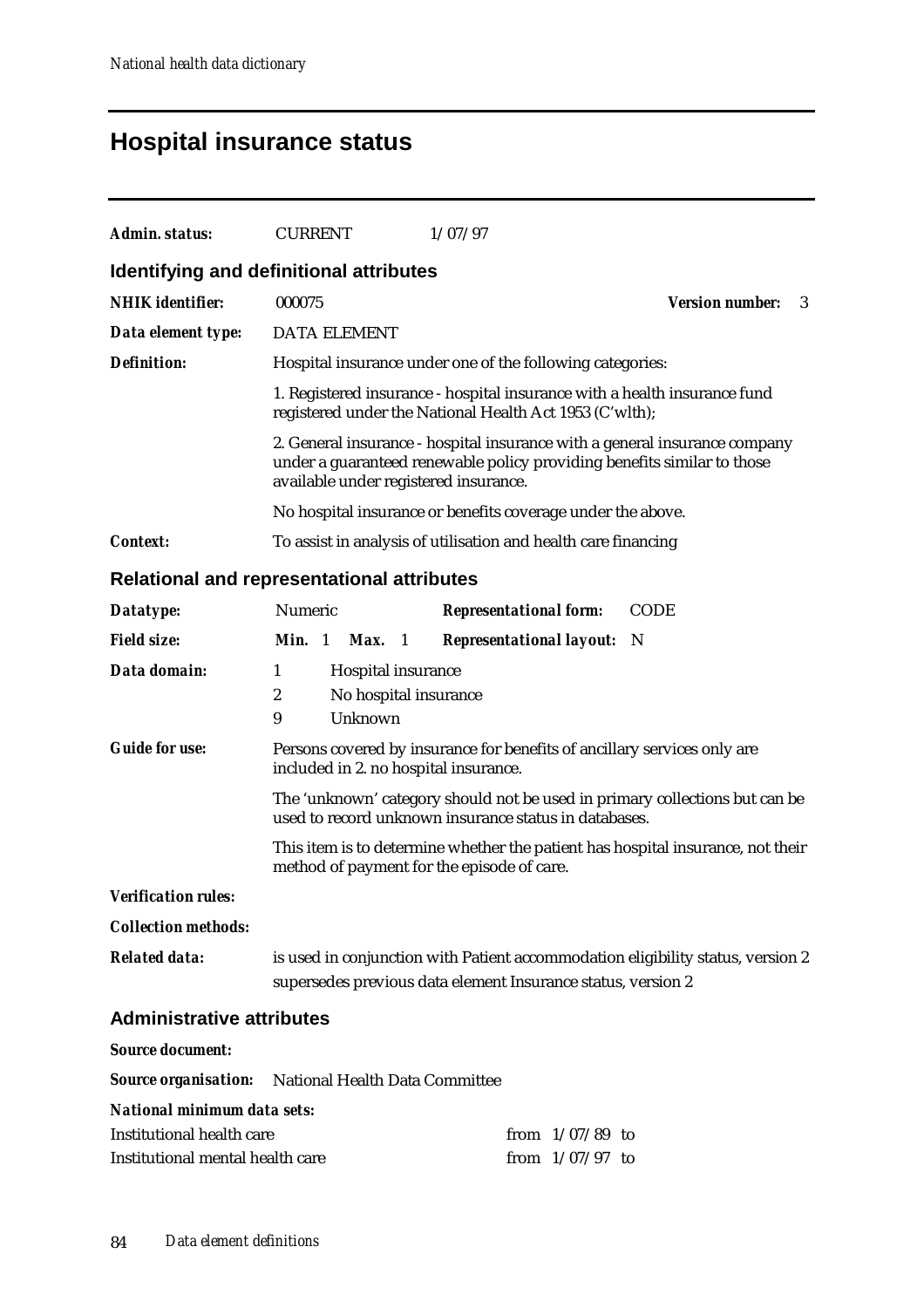# **Hospital insurance status (continued)**

| <i>Comments:</i> | Insurance status was reviewed and modified to reflect changes to new private<br>health insurance arrangements under the Health Legislation (Private Health<br>Insurance Reform) Amendment Act 1995.                                                                                                                                                                                                                                                                                 |
|------------------|-------------------------------------------------------------------------------------------------------------------------------------------------------------------------------------------------------------------------------------------------------------------------------------------------------------------------------------------------------------------------------------------------------------------------------------------------------------------------------------|
|                  | Employee health benefits schemes became illegal with the implementation of<br>Schedule 2 of the private health insurance reforms, effective on 1 October 1995.                                                                                                                                                                                                                                                                                                                      |
|                  | Under Schedule 4 of the private health insurance reforms, on 1 July 1997, the<br>definition of the 'basic private table' or 'basic table', and 'supplementary<br>hospital table' and any references to these definitions was omitted from the<br>National Health Act 1953. All hospital tables offered by registered private<br>health insurers since 29 May 1995 have been referred to as 'Applicable Benefits<br>Arrangements' and marketed under the insurer's own product name. |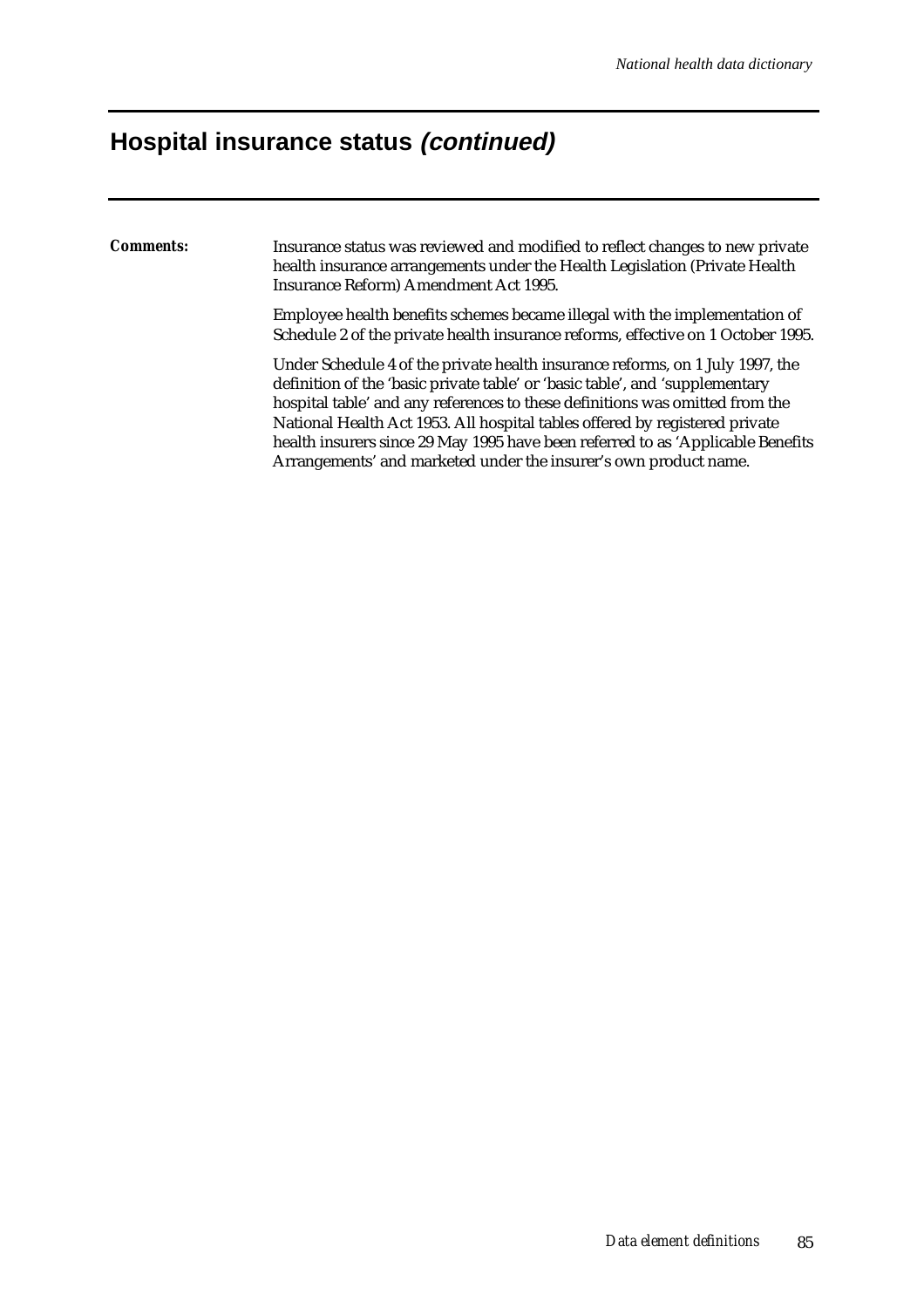# **Pension status - nursing home residents**

| <b>Admin. status:</b>                   | <b>CURRENT</b><br>1/07/97                                                                                                                                                                                                                                                               |  |  |  |  |  |  |
|-----------------------------------------|-----------------------------------------------------------------------------------------------------------------------------------------------------------------------------------------------------------------------------------------------------------------------------------------|--|--|--|--|--|--|
| Identifying and definitional attributes |                                                                                                                                                                                                                                                                                         |  |  |  |  |  |  |
| <b>NHIK</b> identifier:                 | 000383<br><b>Version number:</b><br>2                                                                                                                                                                                                                                                   |  |  |  |  |  |  |
| Data element type:                      | <b>DATA ELEMENT</b>                                                                                                                                                                                                                                                                     |  |  |  |  |  |  |
| <b>Definition:</b>                      | Whether or not a person is in receipt of a pension and the nature of that<br>pension (note that this does not mean the pension is necessarily the recipient's<br>main source of income).                                                                                                |  |  |  |  |  |  |
| <b>Context:</b>                         | This data element is likely to be a factor in determining equity of services and<br>could be a surrogate indicator of income.                                                                                                                                                           |  |  |  |  |  |  |
|                                         | <b>Relational and representational attributes</b>                                                                                                                                                                                                                                       |  |  |  |  |  |  |
| Datatype:                               | Numeric<br><b>Representational form:</b><br><b>CODE</b>                                                                                                                                                                                                                                 |  |  |  |  |  |  |
| <b>Field size:</b>                      | Min. 1<br><b>Representational layout:</b><br>Max. 1<br>- N                                                                                                                                                                                                                              |  |  |  |  |  |  |
| Data domain:                            | 1<br>Aged pension - full pension without rent assistance<br>2<br>Aged pension - full pension plus rent assistance<br>3<br><b>Repatriation pension</b><br>Disability support pension<br>4<br>5<br>Other pension or benefit<br>6<br>No pension                                            |  |  |  |  |  |  |
| <b>Guide for use:</b>                   |                                                                                                                                                                                                                                                                                         |  |  |  |  |  |  |
| <b>Verification rules:</b>              |                                                                                                                                                                                                                                                                                         |  |  |  |  |  |  |
| <b>Collection methods:</b>              | The pension categories for nursing homes have been taken directly from<br>Question 15 of the NH5 form. The Commonwealth Department of Health and<br>Family Services has developed a new form to replace the NH5. This data<br>element and its data domain will be reviewed during 1998. |  |  |  |  |  |  |
| <b>Related data:</b>                    | supersedes previous data element Pension status, version 1                                                                                                                                                                                                                              |  |  |  |  |  |  |
| <b>Administrative attributes</b>        |                                                                                                                                                                                                                                                                                         |  |  |  |  |  |  |
| <b>Source document:</b>                 |                                                                                                                                                                                                                                                                                         |  |  |  |  |  |  |
| <b>Source organisation:</b>             |                                                                                                                                                                                                                                                                                         |  |  |  |  |  |  |
| National minimum data sets:             |                                                                                                                                                                                                                                                                                         |  |  |  |  |  |  |
| <b>Comments:</b>                        | This data element will be reviewed during 1998 in the light of recent structural<br>reform of nursing homes.                                                                                                                                                                            |  |  |  |  |  |  |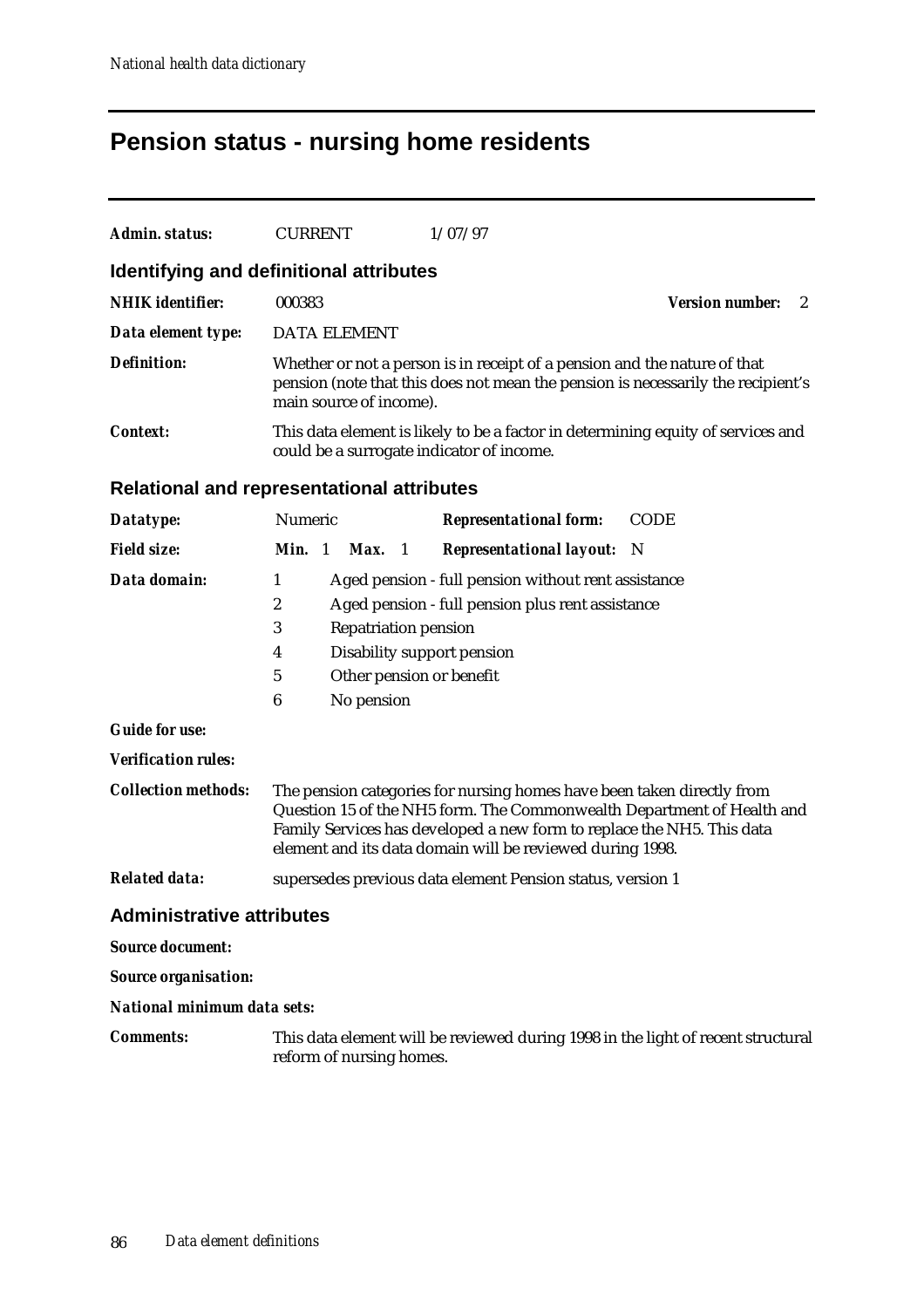## **Pension status - psychiatric patients**

| Admin. status:          | <b>CURRENT</b>                          | 1/07/97                                                                                                                                                                                                                                 |                        |
|-------------------------|-----------------------------------------|-----------------------------------------------------------------------------------------------------------------------------------------------------------------------------------------------------------------------------------------|------------------------|
|                         | Identifying and definitional attributes |                                                                                                                                                                                                                                         |                        |
| <b>NHIK</b> identifier: | 000121                                  |                                                                                                                                                                                                                                         | <b>Version number:</b> |
| Data element type:      | <b>DATA ELEMENT</b>                     |                                                                                                                                                                                                                                         |                        |
| Definition:             |                                         | Whether or not a person is in receipt of a pension or social security benefit and<br>the nature of that pension or benefit (note that this does not mean the pension<br>/ benefit is necessarily the recipient's main source of income) |                        |
| <b>Context:</b>         |                                         | This item is a factor in determining equity of services, community needs, a<br>surrogate indicator of income, and useful in analysis of total resource<br>allocation to psychiatric care in Australia.                                  |                        |
|                         | Commonwealth benefit.                   | A substantial proportion of the consumers of public psychiatric services are<br>people whose sole or major source of income is some form of pension or                                                                                  |                        |

#### **Relational and representational attributes**

| Datatype:                  | <b>Numeric</b>                   |                              | <b>Representational form:</b>     | <b>CODE</b> |  |  |
|----------------------------|----------------------------------|------------------------------|-----------------------------------|-------------|--|--|
| <b>Field size:</b>         | Min. 1                           | Max. 1                       | <b>Representational layout:</b> N |             |  |  |
| Data domain:               | 1                                | Aged pension                 |                                   |             |  |  |
|                            | 2<br><b>Repatriation pension</b> |                              |                                   |             |  |  |
|                            | 3                                | Invalid pension              |                                   |             |  |  |
|                            | 4                                | Unemployment benefit         |                                   |             |  |  |
|                            | 5                                | Sickness benefit             |                                   |             |  |  |
|                            | 6                                | Other pension $\ell$ benefit |                                   |             |  |  |
| <b>Guide for use:</b>      |                                  |                              |                                   |             |  |  |
| <b>Verification rules:</b> |                                  |                              |                                   |             |  |  |

*Collection methods:*

*Related data:* supersedes previous data element Pension status, version 1

#### **Administrative attributes**

*Source document:*

*Source organisation:*

#### *National minimum data sets:*

Institutional mental health care from  $1/07/97$  to

#### *Comments:*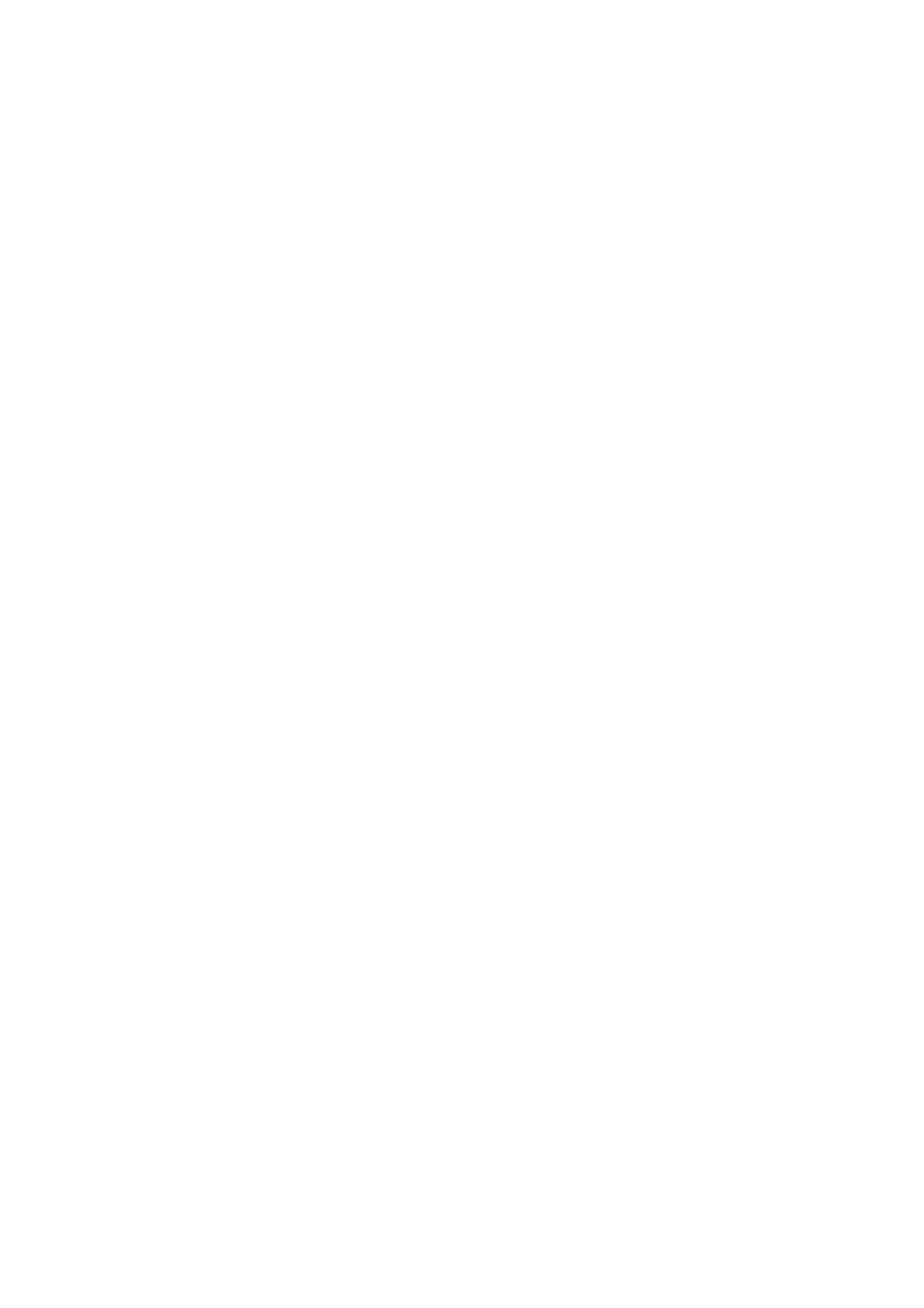### **National Health Information Model entities**

| <b>Party characteristics</b>            |                                       |  | <b>Data elements</b>       |
|-----------------------------------------|---------------------------------------|--|----------------------------|
| <b>Person characteristic</b>            |                                       |  |                            |
| Demographic characteristic              |                                       |  |                            |
| Physical characteristic                 |                                       |  |                            |
| Labour characteristic                   |                                       |  |                            |
| Lifestyle characteristic                |                                       |  |                            |
| Social characteristic                   |                                       |  |                            |
| <b>Education characteristic</b>         |                                       |  |                            |
| Parenting characteristic                |                                       |  |                            |
| Accommodation characteristic            |                                       |  |                            |
| Cultural characteristic                 |                                       |  |                            |
| Insurance/benefit characteristic        |                                       |  |                            |
| Legal characteristic                    |                                       |  | Mental health legal status |
| Other person characteristic             |                                       |  |                            |
|                                         |                                       |  |                            |
| <b>Person view</b>                      | Party group<br>characteristic         |  |                            |
| <b>State of health</b><br>and wellbeing | <b>Organisation</b><br>characteristic |  |                            |
|                                         |                                       |  |                            |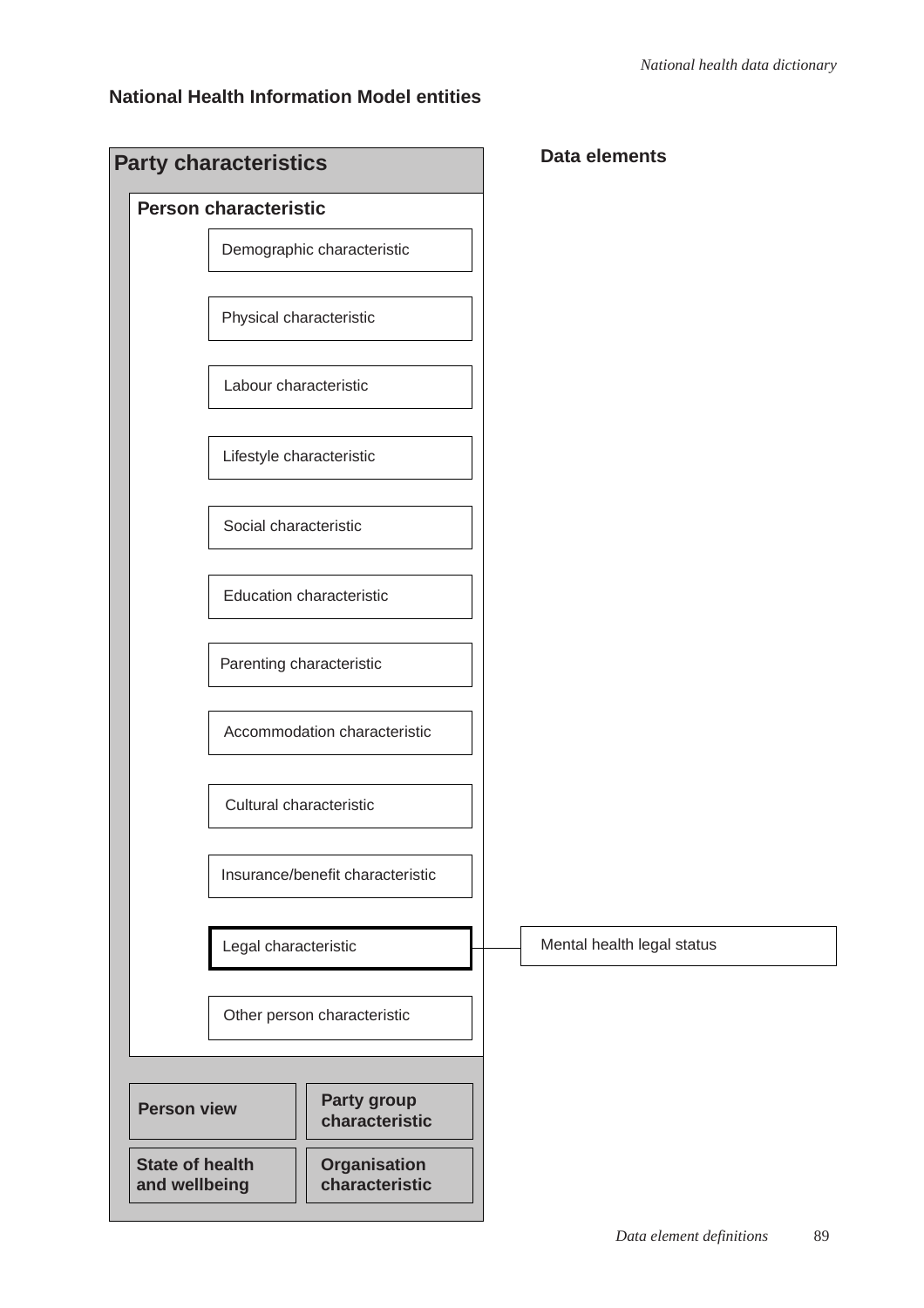## **Mental health legal status**

| <b>Admin. status:</b>   | <b>CURRENT</b><br>1/07/98                                                                                                                                                                                                                                                                                                                                                                                                                                                                                                                                                                                                                                                                                                                                                                                                                              |                             |  |  |  |  |  |
|-------------------------|--------------------------------------------------------------------------------------------------------------------------------------------------------------------------------------------------------------------------------------------------------------------------------------------------------------------------------------------------------------------------------------------------------------------------------------------------------------------------------------------------------------------------------------------------------------------------------------------------------------------------------------------------------------------------------------------------------------------------------------------------------------------------------------------------------------------------------------------------------|-----------------------------|--|--|--|--|--|
|                         | Identifying and definitional attributes                                                                                                                                                                                                                                                                                                                                                                                                                                                                                                                                                                                                                                                                                                                                                                                                                |                             |  |  |  |  |  |
| <b>NHIK</b> identifier: | 000092                                                                                                                                                                                                                                                                                                                                                                                                                                                                                                                                                                                                                                                                                                                                                                                                                                                 | <b>Version number:</b><br>3 |  |  |  |  |  |
| Data element type:      | <b>DATA ELEMENT</b>                                                                                                                                                                                                                                                                                                                                                                                                                                                                                                                                                                                                                                                                                                                                                                                                                                    |                             |  |  |  |  |  |
| <b>Definition:</b>      | An indication that a person was treated on an involuntary basis under the<br>relevant State or Territory mental health legislation, at some point during the<br>hospital stay or treatment by a community based service.                                                                                                                                                                                                                                                                                                                                                                                                                                                                                                                                                                                                                               |                             |  |  |  |  |  |
|                         | Involuntary patients are persons who are detained in hospital or compulsorily<br>treated in the community under mental health legislation for the purpose of<br>assessment or provision of appropriate treatment or care.                                                                                                                                                                                                                                                                                                                                                                                                                                                                                                                                                                                                                              |                             |  |  |  |  |  |
| <b>Context:</b>         | Mental health care: this data element is required to monitor trends in the use<br>of compulsory treatment provisions under State and Territory mental health<br>legislation by Australian hospitals and community health care facilities. It will<br>also assist in the development of an appropriate casemix classification for<br>mental health services.                                                                                                                                                                                                                                                                                                                                                                                                                                                                                            |                             |  |  |  |  |  |
|                         | For those hospitals and community mental health services which provide<br>psychiatric treatment to involuntary patients, mental health legal status<br>information is an essential data element within local record systems.                                                                                                                                                                                                                                                                                                                                                                                                                                                                                                                                                                                                                           |                             |  |  |  |  |  |
|                         | Relational and representational attributes                                                                                                                                                                                                                                                                                                                                                                                                                                                                                                                                                                                                                                                                                                                                                                                                             |                             |  |  |  |  |  |
| Datatype:               | Numeric<br><b>Representational form:</b>                                                                                                                                                                                                                                                                                                                                                                                                                                                                                                                                                                                                                                                                                                                                                                                                               | <b>CODE</b>                 |  |  |  |  |  |
| <b>Field size:</b>      | Min. 1<br>$Max.$ 1<br><b>Representational layout:</b>                                                                                                                                                                                                                                                                                                                                                                                                                                                                                                                                                                                                                                                                                                                                                                                                  | N                           |  |  |  |  |  |
| Data domain:            | 1<br><b>Involuntary patient</b>                                                                                                                                                                                                                                                                                                                                                                                                                                                                                                                                                                                                                                                                                                                                                                                                                        |                             |  |  |  |  |  |
|                         | 2<br>Voluntary patient                                                                                                                                                                                                                                                                                                                                                                                                                                                                                                                                                                                                                                                                                                                                                                                                                                 |                             |  |  |  |  |  |
| <b>Guide for use:</b>   | Approval is required under the State or Territory mental health legislation in<br>order to detain patients for the provision of mental health care or for patients<br>to be treated compulsorily in the community. Code 1 involuntary status should<br>only be used by facilities which are approved for this purpose. While each<br>State and Territory mental health legislation differs in the number of categories<br>of involuntary patient that are recognised, and the specific titles and legal<br>conditions applying to each type, the legal status categories which provide for<br>compulsory detention or compulsory treatment of the patient can be readily<br>differentiated within each jurisdiction. These include special categories for<br>forensic patients who are charged with or convicted of some form of criminal<br>activity. |                             |  |  |  |  |  |
|                         | Each State/Territory health authority should identify which sections of their<br>mental health legislation provide for detention or compulsory treatment of the<br>patient and code these as involuntary status.                                                                                                                                                                                                                                                                                                                                                                                                                                                                                                                                                                                                                                       |                             |  |  |  |  |  |
|                         | The mental health legal status of admitted patients treated within approved<br>hospitals may change many times throughout the episode of care. Patients may<br>be admitted to hospital on an involuntary basis and subsequently be changed<br>to voluntary status; some patients are admitted as voluntary but are<br>transferred to involuntary status during the hospital stay. Multiple changes                                                                                                                                                                                                                                                                                                                                                                                                                                                     |                             |  |  |  |  |  |

between voluntary and involuntary status during an episode of care in hospital